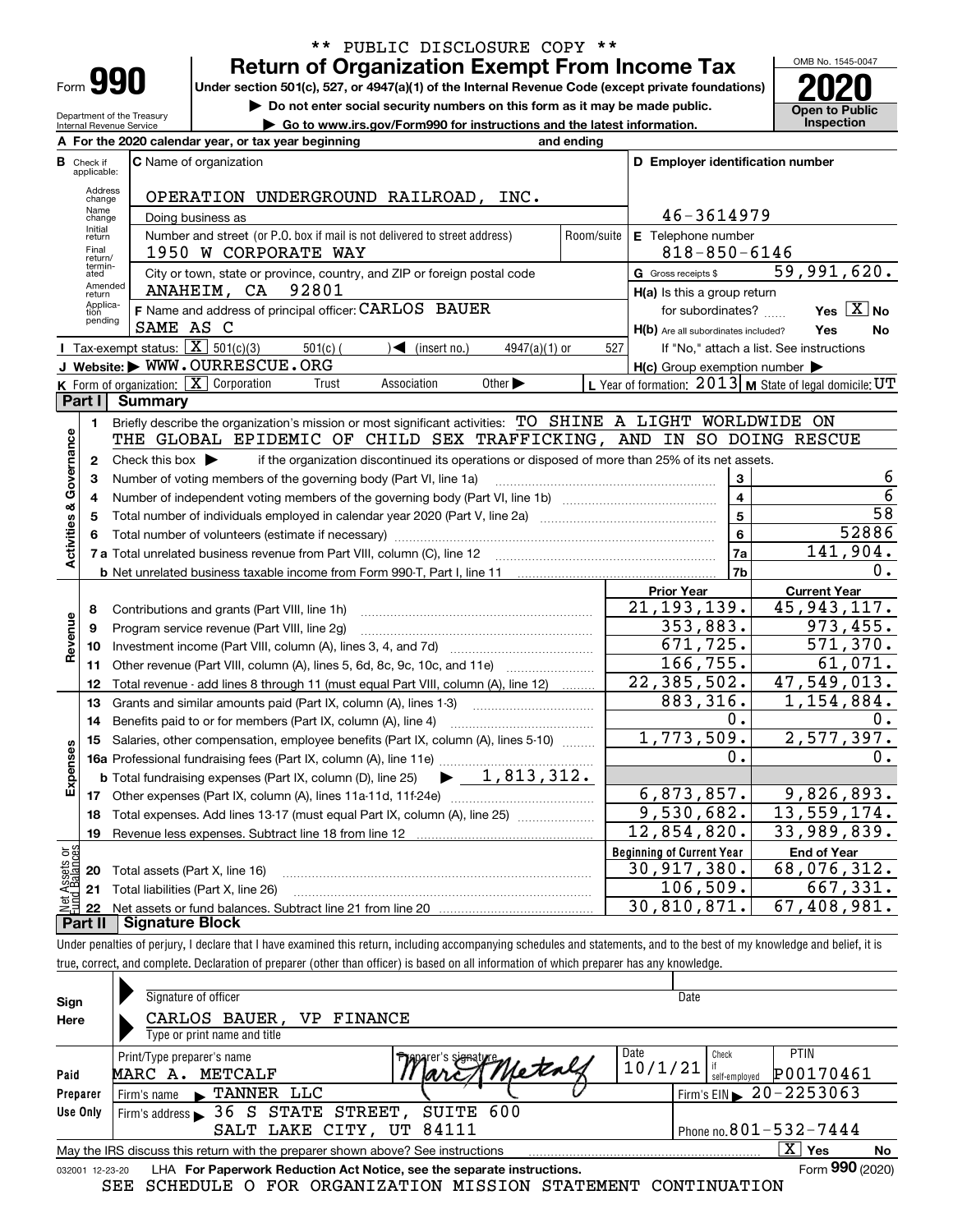|              | 46-3614979<br>OPERATION UNDERGROUND RAILROAD, INC.<br>Page 2<br>Form 990 (2020)                                                              |
|--------------|----------------------------------------------------------------------------------------------------------------------------------------------|
|              | <b>Statement of Program Service Accomplishments</b><br>Part III                                                                              |
|              | $\overline{\mathbf{x}}$                                                                                                                      |
| 1            | Briefly describe the organization's mission:                                                                                                 |
|              | TO SHINE A LIGHT WORLDWIDE ON THE GLOBAL EPIDEMIC OF CHILD SEX                                                                               |
|              | TRAFFICKING, AND IN SO DOING RESCUE MORE CHILDREN FROM SLAVERY AND<br>ASSIST LAW ENFORCEMENT TO SEEK JUSTICE FOR THOSE WHO VIOLATE CHILDREN. |
|              | WHILE OUR FOCUS REMAINS ON CHILDREN, WE ASSIST SURVIVORS OF ALL AGES                                                                         |
| $\mathbf{2}$ | Did the organization undertake any significant program services during the year which were not listed on the                                 |
|              | $\overline{\ }$ Yes $\overline{\rm{X}}$ No<br>prior Form 990 or 990-EZ?                                                                      |
|              | If "Yes," describe these new services on Schedule O.                                                                                         |
| 3            | $\sqrt{}$ Yes $\sqrt{X}$ No<br>Did the organization cease conducting, or make significant changes in how it conducts, any program services?  |
|              | If "Yes," describe these changes on Schedule O.                                                                                              |
| 4            | Describe the organization's program service accomplishments for each of its three largest program services, as measured by expenses.         |
|              | Section 501(c)(3) and 501(c)(4) organizations are required to report the amount of grants and allocations to others, the total expenses, and |
|              | revenue, if any, for each program service reported.                                                                                          |
| 4a           | 10, 360, 983. including grants of \$ 1, 154, 884. ) (Revenue \$<br>1,388,747.<br>(Expenses \$<br>(Code:                                      |
|              | TO SHINE A LIGHT WORLDWIDE ON THE GLOBAL EPIDEMIC OF CHILD SEX<br>TRAFFICKING, AND IN SO DOING RESCUE MORE CHILDREN FROM SLAVERY AND         |
|              | ASSIST LAW ENFORCEMENT TO SEEK JUSTICE FOR THOSE WHO VIOLATE CHILDREN.                                                                       |
|              | WHILE OUR FOCUS REMAINS ON CHILDREN, WE ASSIST SURVIVORS OF ALL AGES TO                                                                      |
|              | BRING THEM SAFETY AND HEALING. WE PLACE SURVIVORS ON A PATH<br>TO RECOVERY                                                                   |
|              | BY PARTNERING WITH VETTED AFTERCARE PROVIDERS OR BY PLACING THEM WITH                                                                        |
|              | FAMILIES.                                                                                                                                    |
|              |                                                                                                                                              |
|              |                                                                                                                                              |
|              |                                                                                                                                              |
|              |                                                                                                                                              |
|              |                                                                                                                                              |
| 4b           |                                                                                                                                              |
|              |                                                                                                                                              |
|              |                                                                                                                                              |
|              |                                                                                                                                              |
|              |                                                                                                                                              |
|              |                                                                                                                                              |
|              |                                                                                                                                              |
|              |                                                                                                                                              |
|              |                                                                                                                                              |
|              |                                                                                                                                              |
|              |                                                                                                                                              |
|              |                                                                                                                                              |
| 4с           | ) (Revenue $\frac{1}{2}$                                                                                                                     |
|              |                                                                                                                                              |
|              |                                                                                                                                              |
|              |                                                                                                                                              |
|              |                                                                                                                                              |
|              |                                                                                                                                              |
|              |                                                                                                                                              |
|              |                                                                                                                                              |
|              |                                                                                                                                              |
|              |                                                                                                                                              |
|              |                                                                                                                                              |
|              |                                                                                                                                              |
| 4d           | Other program services (Describe on Schedule O.)                                                                                             |
|              | (Expenses \$<br>including grants of \$<br>(Revenue \$<br>10,360,983.                                                                         |
|              | 4e Total program service expenses $\blacktriangleright$<br>Form 990 (2020)                                                                   |
|              | 032002 12-23-20                                                                                                                              |

3 15591001 786875 18-003859 2020.04030 OPERATION UNDERGROUND RAI 18-00381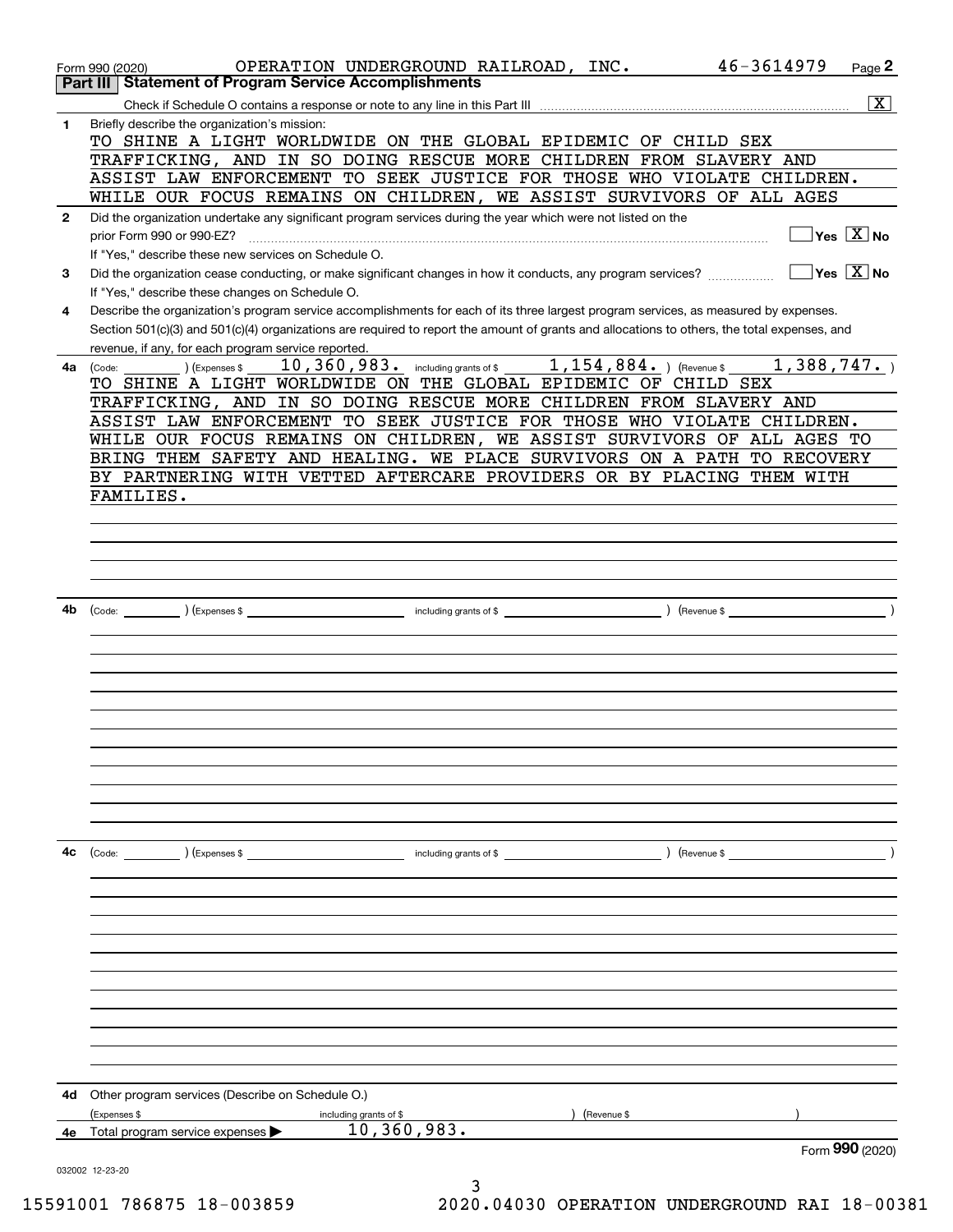|  | Form 990 (2020) |
|--|-----------------|

|     |                                                                                                                                               |                 | Yes                     | No              |
|-----|-----------------------------------------------------------------------------------------------------------------------------------------------|-----------------|-------------------------|-----------------|
| 1   | Is the organization described in section $501(c)(3)$ or $4947(a)(1)$ (other than a private foundation)?                                       |                 |                         |                 |
|     |                                                                                                                                               | 1.              | X                       |                 |
| 2   |                                                                                                                                               | $\overline{2}$  | $\overline{\mathbf{x}}$ |                 |
| 3   | Did the organization engage in direct or indirect political campaign activities on behalf of or in opposition to candidates for               |                 |                         |                 |
|     |                                                                                                                                               | 3               |                         | x               |
| 4   | Section 501(c)(3) organizations. Did the organization engage in lobbying activities, or have a section 501(h) election in effect              |                 |                         |                 |
|     |                                                                                                                                               | 4               |                         | x               |
| 5.  | Is the organization a section 501(c)(4), 501(c)(5), or 501(c)(6) organization that receives membership dues, assessments, or                  |                 |                         |                 |
|     |                                                                                                                                               | 5               |                         | x               |
| 6   | Did the organization maintain any donor advised funds or any similar funds or accounts for which donors have the right to                     |                 |                         |                 |
|     | provide advice on the distribution or investment of amounts in such funds or accounts? If "Yes," complete Schedule D, Part I                  | 6               |                         | x               |
| 7   | Did the organization receive or hold a conservation easement, including easements to preserve open space,                                     |                 |                         |                 |
|     |                                                                                                                                               | $\overline{7}$  |                         | x               |
| 8   | Did the organization maintain collections of works of art, historical treasures, or other similar assets? If "Yes," complete                  |                 |                         |                 |
|     |                                                                                                                                               | 8               |                         | x               |
| 9   | Did the organization report an amount in Part X, line 21, for escrow or custodial account liability, serve as a custodian for                 |                 |                         |                 |
|     | amounts not listed in Part X; or provide credit counseling, debt management, credit repair, or debt negotiation services?                     |                 |                         |                 |
|     |                                                                                                                                               | 9               |                         | x               |
| 10  | Did the organization, directly or through a related organization, hold assets in donor-restricted endowments                                  |                 |                         |                 |
|     |                                                                                                                                               | 10              |                         | x.              |
| 11  | If the organization's answer to any of the following questions is "Yes," then complete Schedule D, Parts VI, VII, VIII, IX, or X              |                 |                         |                 |
|     | as applicable.<br>Did the organization report an amount for land, buildings, and equipment in Part X, line 10? If "Yes," complete Schedule D, |                 |                         |                 |
| a   |                                                                                                                                               | 11a             | Х                       |                 |
| b   | Did the organization report an amount for investments - other securities in Part X, line 12, that is 5% or more of its total                  |                 |                         |                 |
|     |                                                                                                                                               | 11 <sub>b</sub> |                         | x               |
| c   | Did the organization report an amount for investments - program related in Part X, line 13, that is 5% or more of its total                   |                 |                         |                 |
|     |                                                                                                                                               | 11c             | X                       |                 |
|     | d Did the organization report an amount for other assets in Part X, line 15, that is 5% or more of its total assets reported in               |                 |                         |                 |
|     |                                                                                                                                               | 11d             |                         | x               |
| е   | Did the organization report an amount for other liabilities in Part X, line 25? If "Yes," complete Schedule D, Part X                         | 11e             | $\mathbf X$             |                 |
| f   | Did the organization's separate or consolidated financial statements for the tax year include a footnote that addresses                       |                 |                         |                 |
|     | the organization's liability for uncertain tax positions under FIN 48 (ASC 740)? If "Yes," complete Schedule D, Part X                        | 11f             | Χ                       |                 |
|     | 12a Did the organization obtain separate, independent audited financial statements for the tax year? If "Yes," complete                       |                 |                         |                 |
|     |                                                                                                                                               | 12a             |                         | x               |
|     | <b>b</b> Was the organization included in consolidated, independent audited financial statements for the tax year?                            |                 |                         |                 |
|     | If "Yes," and if the organization answered "No" to line 12a, then completing Schedule D, Parts XI and XII is optional                         | 12b             | X                       |                 |
| 13  |                                                                                                                                               | 13              |                         | x               |
| 14a | Did the organization maintain an office, employees, or agents outside of the United States?                                                   | 14a             | Χ                       |                 |
| b   | Did the organization have aggregate revenues or expenses of more than \$10,000 from grantmaking, fundraising, business,                       |                 |                         |                 |
|     | investment, and program service activities outside the United States, or aggregate foreign investments valued at \$100,000                    |                 |                         |                 |
|     |                                                                                                                                               | 14b             | x                       |                 |
| 15  | Did the organization report on Part IX, column (A), line 3, more than \$5,000 of grants or other assistance to or for any                     |                 |                         |                 |
|     |                                                                                                                                               | 15              | х                       |                 |
| 16  | Did the organization report on Part IX, column (A), line 3, more than \$5,000 of aggregate grants or other assistance to                      | 16              | X                       |                 |
| 17  | Did the organization report a total of more than \$15,000 of expenses for professional fundraising services on Part IX,                       |                 |                         |                 |
|     |                                                                                                                                               | 17              |                         | x               |
| 18  | Did the organization report more than \$15,000 total of fundraising event gross income and contributions on Part VIII, lines                  |                 |                         |                 |
|     |                                                                                                                                               | 18              | x                       |                 |
| 19  | Did the organization report more than \$15,000 of gross income from gaming activities on Part VIII, line 9a? If "Yes."                        |                 |                         |                 |
|     |                                                                                                                                               | 19              |                         | x               |
| 20a |                                                                                                                                               | <b>20a</b>      |                         | х               |
| b   | If "Yes" to line 20a, did the organization attach a copy of its audited financial statements to this return?                                  | 20 <sub>b</sub> |                         |                 |
| 21  | Did the organization report more than \$5,000 of grants or other assistance to any domestic organization or                                   |                 |                         |                 |
|     |                                                                                                                                               | 21              | х                       |                 |
|     | 032003 12-23-20                                                                                                                               |                 |                         | Form 990 (2020) |
|     |                                                                                                                                               |                 |                         |                 |

032003 12-23-20

4 15591001 786875 18-003859 2020.04030 OPERATION UNDERGROUND RAI 18-00381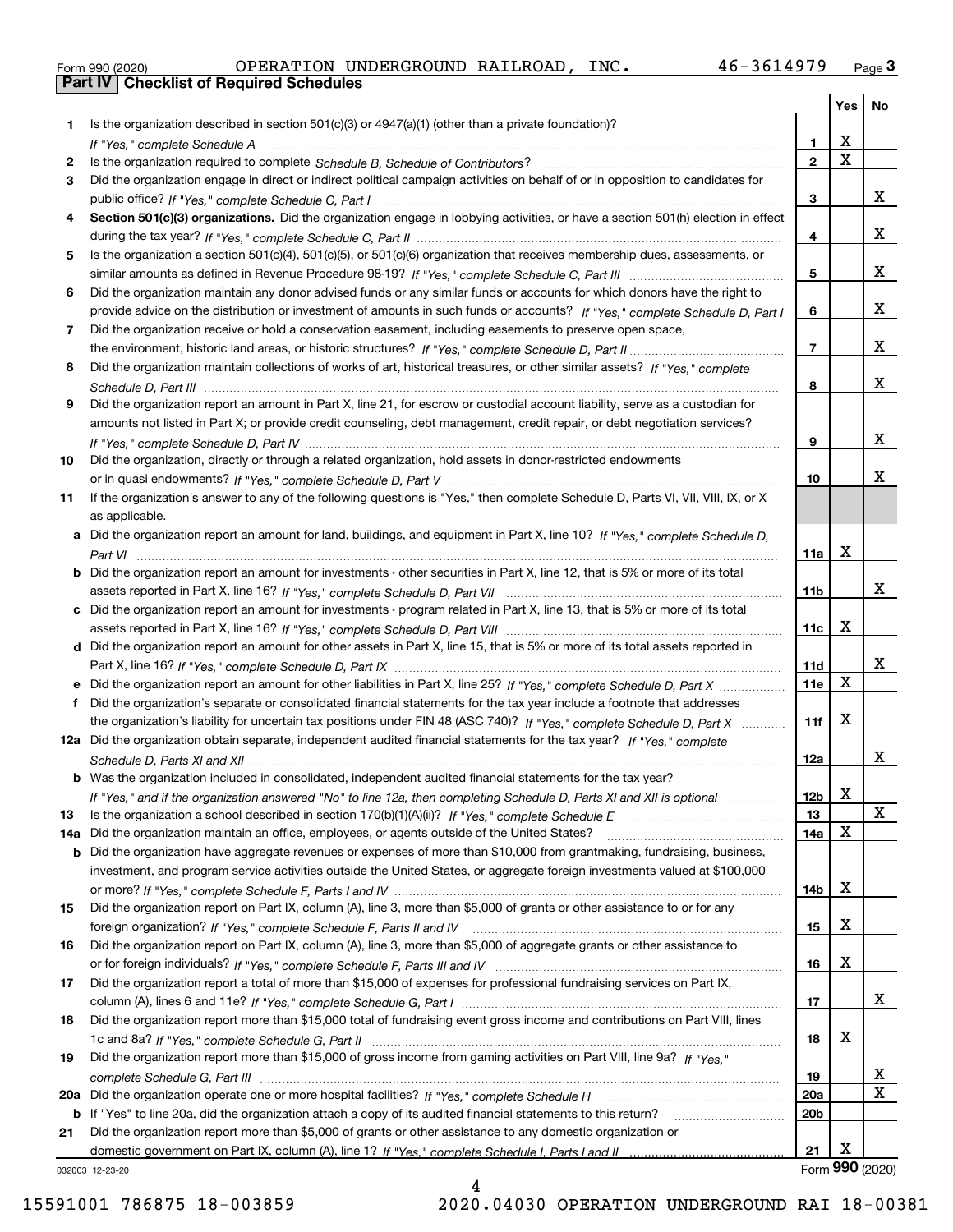|  | Form 990 (2020) |
|--|-----------------|
|  |                 |

*(continued)*

|               |                                                                                                                              |                 | Yes | No                         |
|---------------|------------------------------------------------------------------------------------------------------------------------------|-----------------|-----|----------------------------|
| 22            | Did the organization report more than \$5,000 of grants or other assistance to or for domestic individuals on                |                 |     |                            |
|               |                                                                                                                              | 22              |     | x                          |
| 23            | Did the organization answer "Yes" to Part VII, Section A, line 3, 4, or 5 about compensation of the organization's current   |                 |     |                            |
|               | and former officers, directors, trustees, key employees, and highest compensated employees? If "Yes," complete               |                 |     |                            |
|               |                                                                                                                              | 23              | х   |                            |
|               | 24a Did the organization have a tax-exempt bond issue with an outstanding principal amount of more than \$100,000 as of the  |                 |     |                            |
|               | last day of the year, that was issued after December 31, 2002? If "Yes," answer lines 24b through 24d and complete           |                 |     |                            |
|               |                                                                                                                              | 24a             |     | X.                         |
|               | <b>b</b> Did the organization invest any proceeds of tax-exempt bonds beyond a temporary period exception?                   | 24b             |     |                            |
|               | c Did the organization maintain an escrow account other than a refunding escrow at any time during the year to defease       |                 |     |                            |
|               | any tax-exempt bonds?                                                                                                        | 24c             |     |                            |
|               |                                                                                                                              | 24d             |     |                            |
|               | 25a Section 501(c)(3), 501(c)(4), and 501(c)(29) organizations. Did the organization engage in an excess benefit             | 25a             |     | x                          |
|               | b Is the organization aware that it engaged in an excess benefit transaction with a disqualified person in a prior year, and |                 |     |                            |
|               | that the transaction has not been reported on any of the organization's prior Forms 990 or 990-EZ? If "Yes," complete        |                 |     |                            |
|               | Schedule L, Part I                                                                                                           | 25b             |     | x                          |
| 26            | Did the organization report any amount on Part X, line 5 or 22, for receivables from or payables to any current              |                 |     |                            |
|               | or former officer, director, trustee, key employee, creator or founder, substantial contributor, or 35%                      |                 |     |                            |
|               | controlled entity or family member of any of these persons? If "Yes," complete Schedule L, Part II                           | 26              |     | x                          |
| 27            | Did the organization provide a grant or other assistance to any current or former officer, director, trustee, key employee,  |                 |     |                            |
|               | creator or founder, substantial contributor or employee thereof, a grant selection committee member, or to a 35% controlled  |                 |     |                            |
|               | entity (including an employee thereof) or family member of any of these persons? If "Yes," complete Schedule L, Part III     | 27              |     | х                          |
| 28            | Was the organization a party to a business transaction with one of the following parties (see Schedule L, Part IV            |                 |     |                            |
|               | instructions, for applicable filing thresholds, conditions, and exceptions):                                                 |                 |     |                            |
|               | a A current or former officer, director, trustee, key employee, creator or founder, or substantial contributor? If           |                 |     |                            |
|               |                                                                                                                              | 28a             | х   |                            |
|               |                                                                                                                              | 28 <sub>b</sub> | X   |                            |
|               | c A 35% controlled entity of one or more individuals and/or organizations described in lines 28a or 28b? If                  |                 |     |                            |
|               |                                                                                                                              | 28c             |     | x                          |
| 29            |                                                                                                                              | 29              | X   |                            |
| 30            | Did the organization receive contributions of art, historical treasures, or other similar assets, or qualified conservation  |                 |     |                            |
|               |                                                                                                                              | 30              |     | x<br>$\overline{\text{x}}$ |
| 31            | Did the organization liquidate, terminate, or dissolve and cease operations? If "Yes," complete Schedule N, Part I           | 31              |     |                            |
| 32            | Did the organization sell, exchange, dispose of, or transfer more than 25% of its net assets? If "Yes," complete             |                 |     |                            |
|               |                                                                                                                              | 32              |     | x                          |
| 33            | Did the organization own 100% of an entity disregarded as separate from the organization under Regulations                   |                 | Χ   |                            |
|               |                                                                                                                              | 33              |     |                            |
| 34            | Was the organization related to any tax-exempt or taxable entity? If "Yes," complete Schedule R, Part II, III, or IV, and    | 34              | х   |                            |
|               | Part V, line 1<br>35a Did the organization have a controlled entity within the meaning of section 512(b)(13)?                | <b>35a</b>      |     | X                          |
|               | b If "Yes" to line 35a, did the organization receive any payment from or engage in any transaction with a controlled entity  |                 |     |                            |
|               |                                                                                                                              | 35b             |     |                            |
| 36            | Section 501(c)(3) organizations. Did the organization make any transfers to an exempt non-charitable related organization?   |                 |     |                            |
|               |                                                                                                                              | 36              |     | X.                         |
| 37            | Did the organization conduct more than 5% of its activities through an entity that is not a related organization             |                 |     |                            |
|               | and that is treated as a partnership for federal income tax purposes? If "Yes," complete Schedule R, Part VI                 | 37              |     | X.                         |
| 38            | Did the organization complete Schedule O and provide explanations in Schedule O for Part VI, lines 11b and 19?               |                 |     |                            |
|               | Note: All Form 990 filers are required to complete Schedule O                                                                | 38              | х   |                            |
| <b>Part V</b> | <b>Statements Regarding Other IRS Filings and Tax Compliance</b>                                                             |                 |     |                            |
|               | Check if Schedule O contains a response or note to any line in this Part V                                                   |                 |     |                            |
|               |                                                                                                                              |                 | Yes | No                         |
|               | 65<br>1a                                                                                                                     |                 |     |                            |
| b             | 0<br>Enter the number of Forms W-2G included in line 1a. Enter -0- if not applicable<br>1b                                   |                 |     |                            |
| c             | Did the organization comply with backup withholding rules for reportable payments to vendors and reportable gaming           |                 | х   |                            |
|               | (gambling) winnings to prize winners?                                                                                        | 1c              |     | Form 990 (2020)            |
|               | 032004 12-23-20<br>5                                                                                                         |                 |     |                            |

 <sup>15591001 786875 18-003859 2020.04030</sup> OPERATION UNDERGROUND RAI 18-00381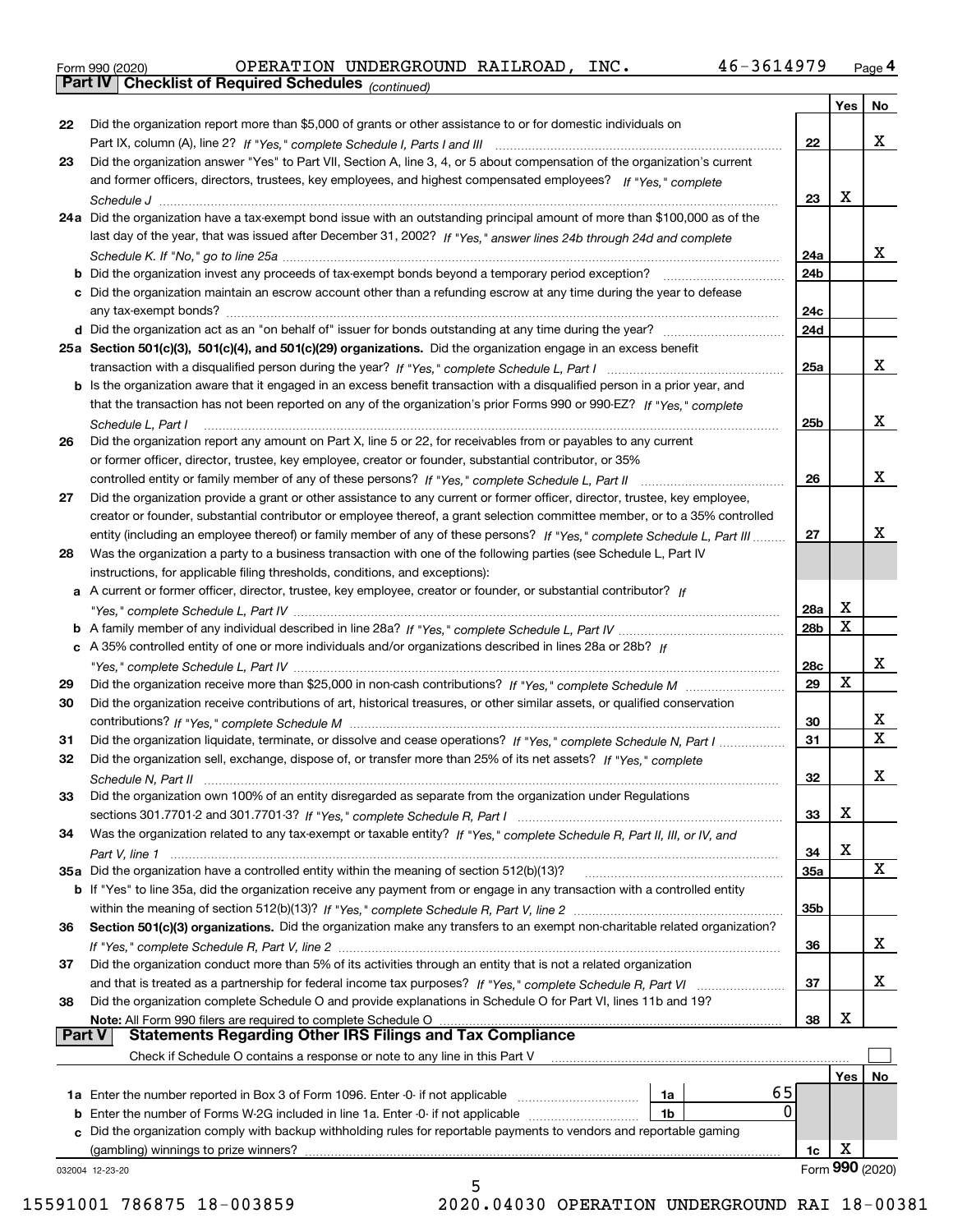| Form 990 (2020) |  | OPERATION UNDERGROUND RAILROAD,                                                                | INC. | 46-3614979 | Page $5$ |
|-----------------|--|------------------------------------------------------------------------------------------------|------|------------|----------|
|                 |  | <b>Part V</b> Statements Regarding Other IRS Filings and Tax Compliance <sub>(continued)</sub> |      |            |          |

| ran v | Statements Regarding Other IRS Fillings and Tax Compilance<br>(continued)                                                                       |     |     |                  |
|-------|-------------------------------------------------------------------------------------------------------------------------------------------------|-----|-----|------------------|
|       |                                                                                                                                                 |     | Yes | No               |
|       | 2a Enter the number of employees reported on Form W-3, Transmittal of Wage and Tax Statements,                                                  |     |     |                  |
|       | 58<br>filed for the calendar year ending with or within the year covered by this return <i>manumumumum</i><br>2a                                |     |     |                  |
|       |                                                                                                                                                 | 2b  | x   |                  |
|       |                                                                                                                                                 |     |     |                  |
|       | 3a Did the organization have unrelated business gross income of \$1,000 or more during the year?                                                | За  | х   |                  |
|       |                                                                                                                                                 | 3b  | х   |                  |
|       | 4a At any time during the calendar year, did the organization have an interest in, or a signature or other authority over, a                    |     |     |                  |
|       | financial account in a foreign country (such as a bank account, securities account, or other financial account)?                                | 4a  | X   |                  |
|       | <b>b</b> If "Yes," enter the name of the foreign country $\triangleright$ CANADA                                                                |     |     |                  |
|       | See instructions for filing requirements for FinCEN Form 114, Report of Foreign Bank and Financial Accounts (FBAR).                             |     |     |                  |
|       | 5a Was the organization a party to a prohibited tax shelter transaction at any time during the tax year?                                        | 5a  |     | х                |
|       |                                                                                                                                                 | 5b  |     | X                |
|       |                                                                                                                                                 | 5c  |     |                  |
|       | 6a Does the organization have annual gross receipts that are normally greater than \$100,000, and did the organization solicit                  |     |     |                  |
|       | any contributions that were not tax deductible as charitable contributions?                                                                     | 6a  |     | x                |
|       | <b>b</b> If "Yes," did the organization include with every solicitation an express statement that such contributions or gifts                   |     |     |                  |
|       | were not tax deductible?                                                                                                                        | 6b  |     |                  |
| 7.    | Organizations that may receive deductible contributions under section 170(c).                                                                   |     |     |                  |
| a     | Did the organization receive a payment in excess of \$75 made partly as a contribution and partly for goods and services provided to the payor? | 7a  | X   |                  |
|       | <b>b</b> If "Yes," did the organization notify the donor of the value of the goods or services provided?                                        | 7b  | X   |                  |
|       | c Did the organization sell, exchange, or otherwise dispose of tangible personal property for which it was required                             |     |     |                  |
|       | to file Form 8282?                                                                                                                              | 7c  |     | х                |
|       | d If "Yes," indicate the number of Forms 8282 filed during the year<br>7d                                                                       |     |     |                  |
| е     | Did the organization receive any funds, directly or indirectly, to pay premiums on a personal benefit contract?                                 | 7e  |     | х<br>$\mathbf X$ |
| f     | Did the organization, during the year, pay premiums, directly or indirectly, on a personal benefit contract?                                    | 7f  |     |                  |
| g     | If the organization received a contribution of qualified intellectual property, did the organization file Form 8899 as required?                | 7g  |     |                  |
| h.    | If the organization received a contribution of cars, boats, airplanes, or other vehicles, did the organization file a Form 1098-C?              | 7h  |     |                  |
| 8     | Sponsoring organizations maintaining donor advised funds. Did a donor advised fund maintained by the                                            |     |     |                  |
|       | sponsoring organization have excess business holdings at any time during the year?                                                              | 8   |     |                  |
| 9     | Sponsoring organizations maintaining donor advised funds.                                                                                       |     |     |                  |
| а     | Did the sponsoring organization make any taxable distributions under section 4966?                                                              | 9а  |     |                  |
| b     | Did the sponsoring organization make a distribution to a donor, donor advisor, or related person?                                               | 9b  |     |                  |
| 10    | Section 501(c)(7) organizations. Enter:                                                                                                         |     |     |                  |
| а     | 10a<br>b Gross receipts, included on Form 990, Part VIII, line 12, for public use of club facilities<br>10 <sub>b</sub>                         |     |     |                  |
|       |                                                                                                                                                 |     |     |                  |
| 11.   | Section 501(c)(12) organizations. Enter:<br>11a                                                                                                 |     |     |                  |
|       | <b>b</b> Gross income from other sources (Do not net amounts due or paid to other sources against                                               |     |     |                  |
|       | 11b                                                                                                                                             |     |     |                  |
|       | 12a Section 4947(a)(1) non-exempt charitable trusts. Is the organization filing Form 990 in lieu of Form 1041?                                  | 12a |     |                  |
|       | <b>b</b> If "Yes," enter the amount of tax-exempt interest received or accrued during the year<br>12b                                           |     |     |                  |
| 13    | Section 501(c)(29) qualified nonprofit health insurance issuers.                                                                                |     |     |                  |
|       | a Is the organization licensed to issue qualified health plans in more than one state?                                                          | 13a |     |                  |
|       | Note: See the instructions for additional information the organization must report on Schedule O.                                               |     |     |                  |
|       | <b>b</b> Enter the amount of reserves the organization is required to maintain by the states in which the                                       |     |     |                  |
|       | 13b                                                                                                                                             |     |     |                  |
|       | 13c                                                                                                                                             |     |     |                  |
| 14a   | Did the organization receive any payments for indoor tanning services during the tax year?                                                      | 14a |     | x                |
|       |                                                                                                                                                 | 14b |     |                  |
| 15    | Is the organization subject to the section 4960 tax on payment(s) of more than \$1,000,000 in remuneration or                                   |     |     |                  |
|       |                                                                                                                                                 | 15  |     | х                |
|       | If "Yes," see instructions and file Form 4720, Schedule N.                                                                                      |     |     |                  |
| 16    | Is the organization an educational institution subject to the section 4968 excise tax on net investment income?                                 | 16  |     | х                |
|       | If "Yes," complete Form 4720, Schedule O.                                                                                                       |     |     |                  |

Form (2020) **990**

032005 12-23-20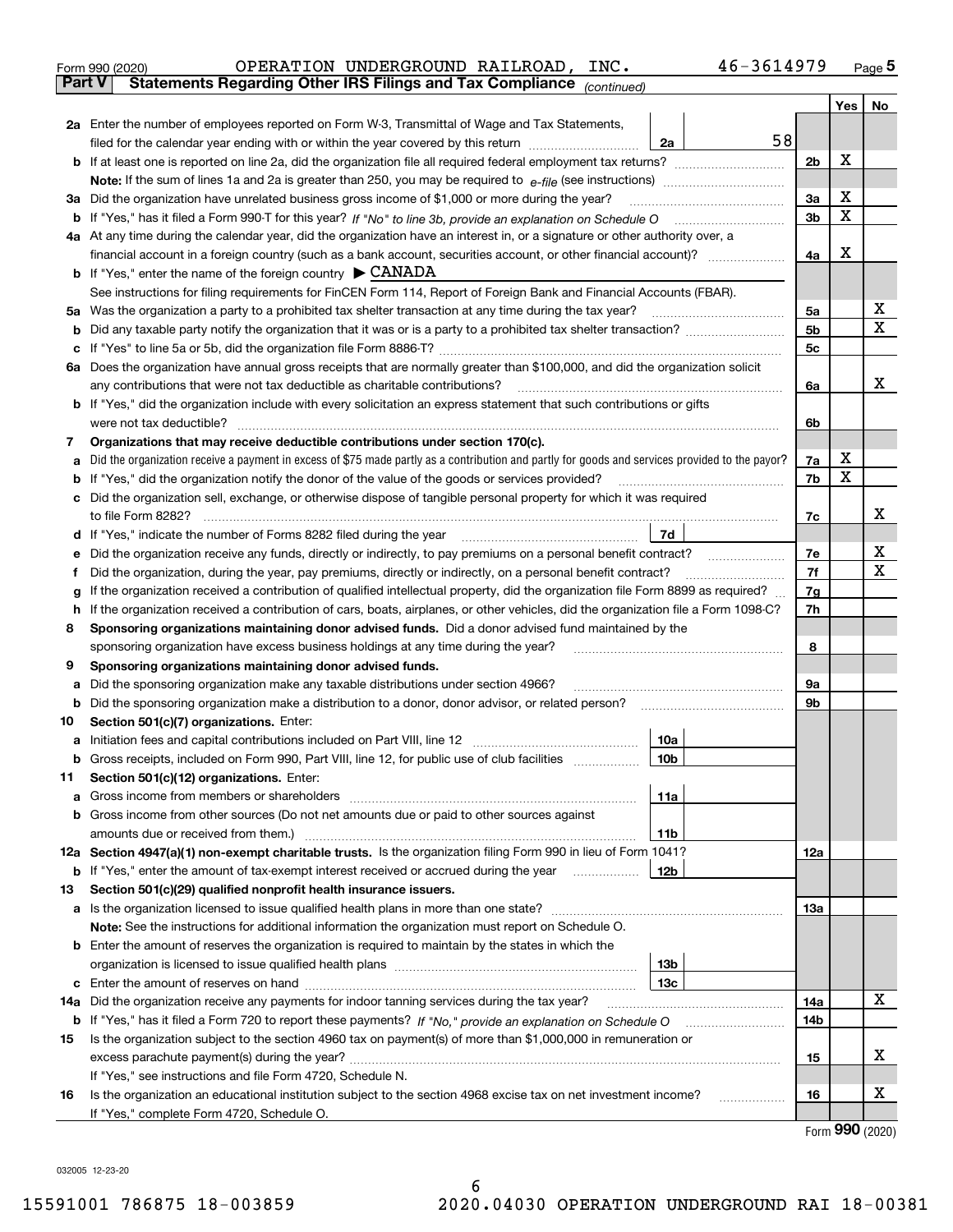|  | Form 990 (2020) |
|--|-----------------|
|  |                 |

### OPERATION UNDERGROUND RAILROAD, INC. 46-3614979

*For each "Yes" response to lines 2 through 7b below, and for a "No" response to line 8a, 8b, or 10b below, describe the circumstances, processes, or changes on Schedule O. See instructions.* Form 990 (2020) **CORERATION UNDERGROUND RAILROAD, INC.** 46-3614979 Page 6<br>**Part VI Governance, Management, and Disclosure** For each "Yes" response to lines 2 through 7b below, and for a "No" response

|    |                                                                                                                                                                               |                               |   |                 | Yes             | No                      |
|----|-------------------------------------------------------------------------------------------------------------------------------------------------------------------------------|-------------------------------|---|-----------------|-----------------|-------------------------|
|    | <b>1a</b> Enter the number of voting members of the governing body at the end of the tax year                                                                                 | 1a                            | 6 |                 |                 |                         |
|    | If there are material differences in voting rights among members of the governing body, or if the governing                                                                   |                               |   |                 |                 |                         |
|    | body delegated broad authority to an executive committee or similar committee, explain on Schedule O.                                                                         |                               |   |                 |                 |                         |
|    |                                                                                                                                                                               | 1b                            | 6 |                 |                 |                         |
| 2  | Did any officer, director, trustee, or key employee have a family relationship or a business relationship with any other                                                      |                               |   |                 |                 |                         |
|    | officer, director, trustee, or key employee?                                                                                                                                  |                               |   | $\mathbf{2}$    | X               |                         |
| 3  | Did the organization delegate control over management duties customarily performed by or under the direct supervision                                                         |                               |   |                 |                 |                         |
|    |                                                                                                                                                                               |                               |   | 3               |                 | X                       |
| 4  | Did the organization make any significant changes to its governing documents since the prior Form 990 was filed?                                                              |                               |   | 4               |                 | $\overline{\textbf{X}}$ |
| 5  |                                                                                                                                                                               |                               |   | 5               |                 | $\mathbf X$             |
| 6  | Did the organization have members or stockholders?                                                                                                                            |                               |   | 6               |                 | $\mathbf x$             |
|    | 7a Did the organization have members, stockholders, or other persons who had the power to elect or appoint one or                                                             |                               |   |                 |                 |                         |
|    |                                                                                                                                                                               |                               |   | 7a              |                 | х                       |
|    | <b>b</b> Are any governance decisions of the organization reserved to (or subject to approval by) members, stockholders, or                                                   |                               |   |                 |                 |                         |
|    | persons other than the governing body?                                                                                                                                        |                               |   | 7b              |                 | x                       |
| 8  | Did the organization contemporaneously document the meetings held or written actions undertaken during the year by the following:                                             |                               |   |                 |                 |                         |
| a  |                                                                                                                                                                               |                               |   | 8a              | Χ               |                         |
|    |                                                                                                                                                                               |                               |   | 8b              | X               |                         |
| 9  | Is there any officer, director, trustee, or key employee listed in Part VII, Section A, who cannot be reached at the                                                          |                               |   |                 |                 |                         |
|    |                                                                                                                                                                               |                               |   | 9               | x               |                         |
|    | Section B. Policies (This Section B requests information about policies not required by the Internal Revenue Code.)                                                           |                               |   |                 |                 |                         |
|    |                                                                                                                                                                               |                               |   |                 | Yes             | No                      |
|    |                                                                                                                                                                               |                               |   | 10a             |                 | X                       |
|    | <b>b</b> If "Yes," did the organization have written policies and procedures governing the activities of such chapters, affiliates,                                           |                               |   |                 |                 |                         |
|    |                                                                                                                                                                               |                               |   | 10 <sub>b</sub> |                 |                         |
|    | 11a Has the organization provided a complete copy of this Form 990 to all members of its governing body before filing the form?                                               |                               |   | 11a             | X               |                         |
|    | <b>b</b> Describe in Schedule O the process, if any, used by the organization to review this Form 990.                                                                        |                               |   |                 |                 |                         |
|    |                                                                                                                                                                               |                               |   | 12a             | X               |                         |
| b  |                                                                                                                                                                               |                               |   | 12b             | X               |                         |
|    | c Did the organization regularly and consistently monitor and enforce compliance with the policy? If "Yes," describe                                                          |                               |   |                 |                 |                         |
|    | in Schedule O how this was done manufactured and continuum control of the Schedule O how this was done manufactured and continuum control of the Schedule O how this was done |                               |   | 12c             | х               |                         |
| 13 |                                                                                                                                                                               |                               |   | 13              | X               |                         |
| 14 | Did the organization have a written document retention and destruction policy? manufactured and the organization have a written document retention and destruction policy?    |                               |   | 14              | X               |                         |
| 15 | Did the process for determining compensation of the following persons include a review and approval by independent                                                            |                               |   |                 |                 |                         |
|    | persons, comparability data, and contemporaneous substantiation of the deliberation and decision?                                                                             |                               |   |                 |                 |                         |
|    |                                                                                                                                                                               |                               |   | 15a             | X               |                         |
|    |                                                                                                                                                                               |                               |   | 15b             | X               |                         |
|    |                                                                                                                                                                               |                               |   |                 |                 |                         |
|    | If "Yes" to line 15a or 15b, describe the process in Schedule O (see instructions).                                                                                           |                               |   |                 |                 |                         |
|    | 16a Did the organization invest in, contribute assets to, or participate in a joint venture or similar arrangement with a                                                     |                               |   |                 | X               |                         |
|    | taxable entity during the year?                                                                                                                                               |                               |   | 16a             |                 |                         |
|    | b If "Yes," did the organization follow a written policy or procedure requiring the organization to evaluate its participation                                                |                               |   |                 |                 |                         |
|    | in joint venture arrangements under applicable federal tax law, and take steps to safequard the organization's                                                                |                               |   |                 | X               |                         |
|    | <b>Section C. Disclosure</b>                                                                                                                                                  |                               |   | 16b             |                 |                         |
|    | List the states with which a copy of this Form 990 is required to be filed CA, FL, ME, OH, OK, RI, SC, TN, UT, CO, HI, MS                                                     |                               |   |                 |                 |                         |
| 17 |                                                                                                                                                                               |                               |   |                 |                 |                         |
| 18 | Section 6104 requires an organization to make its Forms 1023 (1024 or 1024-A, if applicable), 990, and 990-T (Section 501(c)(3)s only) available                              |                               |   |                 |                 |                         |
|    | for public inspection. Indicate how you made these available. Check all that apply.                                                                                           |                               |   |                 |                 |                         |
|    | $\lfloor X \rfloor$ Own website<br>$X$ Upon request<br>Another's website                                                                                                      | Other (explain on Schedule O) |   |                 |                 |                         |
| 19 | Describe on Schedule O whether (and if so, how) the organization made its governing documents, conflict of interest policy, and financial                                     |                               |   |                 |                 |                         |
|    | statements available to the public during the tax year.                                                                                                                       |                               |   |                 |                 |                         |
| 20 | State the name, address, and telephone number of the person who possesses the organization's books and records                                                                |                               |   |                 |                 |                         |
|    | CARLOS BAUER - 818-850-6146                                                                                                                                                   |                               |   |                 |                 |                         |
|    | 92801<br>1950 W CORPORATE WAY, ANAHEIM,<br>CA                                                                                                                                 |                               |   |                 |                 |                         |
|    | SEE SCHEDULE O FOR FULL LIST OF STATES<br>032006 12-23-20                                                                                                                     |                               |   |                 | Form 990 (2020) |                         |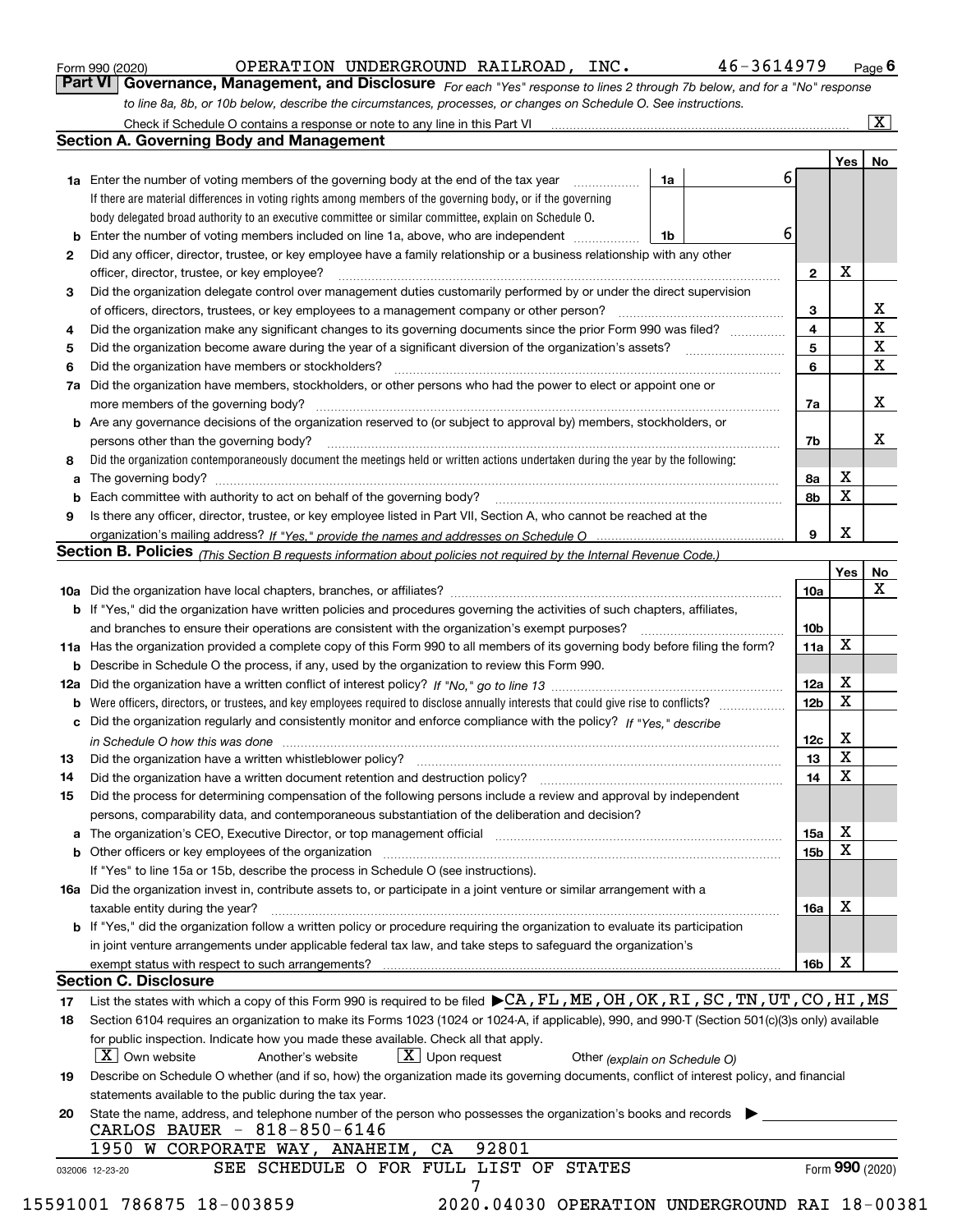<code>Form</code> 990 (2020) OPERATION UNDERGROUND RAILROAD,  $_{\rm{INC.}}$   $_{\rm{46-3614979}}$   $_{\rm{Page}}$ 

**7Part VII Compensation of Officers, Directors, Trustees, Key Employees, Highest Compensated Employees, and Independent Contractors**

Check if Schedule O contains a response or note to any line in this Part VII

**Section A. Officers, Directors, Trustees, Key Employees, and Highest Compensated Employees**

**1a**  Complete this table for all persons required to be listed. Report compensation for the calendar year ending with or within the organization's tax year. **•** List all of the organization's current officers, directors, trustees (whether individuals or organizations), regardless of amount of compensation.

Enter -0- in columns (D), (E), and (F) if no compensation was paid.

● List all of the organization's **current** key employees, if any. See instructions for definition of "key employee."<br>● List the organization's five current bighest compensated employees (other than an officer, director, t

• List the organization's five current highest compensated employees (other than an officer, director, trustee, or key employee) who received report-■ List the organization's five current highest compensated employees (other than an officer, director, trustee, or key employee) who received report-<br>able compensation (Box 5 of Form W-2 and/or Box 7 of Form 1099-MISC) of

**•** List all of the organization's former officers, key employees, and highest compensated employees who received more than \$100,000 of reportable compensation from the organization and any related organizations.

**former directors or trustees**  ¥ List all of the organization's that received, in the capacity as a former director or trustee of the organization, more than \$10,000 of reportable compensation from the organization and any related organizations.

See instructions for the order in which to list the persons above.

Check this box if neither the organization nor any related organization compensated any current officer, director, or trustee.

| (A)                          | (B)                  | (C)                                     |                      |            |              |                                                                  |        | (D)                             | (E)             | (F)                      |  |  |
|------------------------------|----------------------|-----------------------------------------|----------------------|------------|--------------|------------------------------------------------------------------|--------|---------------------------------|-----------------|--------------------------|--|--|
| Name and title               | Average              | Position<br>(do not check more than one |                      | Reportable | Reportable   |                                                                  |        |                                 |                 |                          |  |  |
|                              | hours per            |                                         |                      |            |              | box, unless person is both an<br>officer and a director/trustee) |        | compensation                    | compensation    | amount of                |  |  |
|                              | week                 |                                         |                      |            |              |                                                                  |        | from                            | from related    | other                    |  |  |
|                              | (list any            |                                         |                      |            |              |                                                                  |        | the                             | organizations   | compensation             |  |  |
|                              | hours for<br>related |                                         |                      |            |              |                                                                  |        | organization<br>(W-2/1099-MISC) | (W-2/1099-MISC) | from the<br>organization |  |  |
|                              | organizations        |                                         |                      |            |              |                                                                  |        |                                 |                 | and related              |  |  |
|                              | below                | ndividual trustee or director           | nstitutional trustee |            | Key employee |                                                                  |        |                                 |                 | organizations            |  |  |
|                              | line)                |                                         |                      | Officer    |              | Highest compensated<br> employee                                 | Former |                                 |                 |                          |  |  |
| (1)<br>TEVYA WARE            | 40.00                |                                         |                      |            |              |                                                                  |        |                                 |                 |                          |  |  |
| CHIEF FINANCIAL OFFICER      |                      |                                         |                      | X          |              |                                                                  |        | 248,041.                        | 0.              | 15,258.                  |  |  |
| <b>JERRY GOWEN</b><br>(2)    | 40.00                |                                         |                      |            |              |                                                                  |        |                                 |                 |                          |  |  |
| CHIEF EXPERIENCE OFFICER     |                      |                                         |                      | X          |              |                                                                  |        | 198,578.                        | 0.              | 19,500.                  |  |  |
| JONATHAN LINES<br>(3)        | 40.00                |                                         |                      |            |              |                                                                  |        |                                 |                 |                          |  |  |
| CHIEF OF OPERATIONS          |                      |                                         |                      |            |              |                                                                  | X      | 188,263.                        | 0.              | 26,000.                  |  |  |
| NATHAN RICHARDSON<br>(4)     | 40.00                |                                         |                      |            |              |                                                                  |        |                                 |                 |                          |  |  |
| VP OF FINANCE                |                      |                                         |                      |            |              |                                                                  | X      | 148,645.                        | 0.              | 0.                       |  |  |
| BRAD DAMON<br>(5)            | 40.00                |                                         |                      |            |              |                                                                  |        |                                 |                 |                          |  |  |
| CHIEF OPERATING OFFICER      |                      |                                         |                      | X          |              |                                                                  |        | 107,338.                        | 0.              | 2,102.                   |  |  |
| EMIY EVANS<br>(6)            | 40.00                |                                         |                      |            |              |                                                                  |        |                                 |                 |                          |  |  |
| CHIEF COMMUNICATIONS OFFICER |                      |                                         |                      | X          |              |                                                                  |        | 105,021.                        | 0.              | $\mathbf 0$ .            |  |  |
| <b>WES MORTENSON</b><br>(7)  | 2.00                 |                                         |                      |            |              |                                                                  |        |                                 |                 |                          |  |  |
| <b>DIRECTOR</b>              |                      | $\mathbf X$                             |                      |            |              |                                                                  |        | 0.                              | 0.              | $\mathbf 0$ .            |  |  |
| CRAIG ANDERSON<br>(8)        | $\overline{2.00}$    |                                         |                      |            |              |                                                                  |        |                                 |                 |                          |  |  |
| <b>DIRECTOR</b>              |                      | X                                       |                      |            |              |                                                                  |        | 0.                              | 0.              | $0_{.}$                  |  |  |
| (9)<br><b>JULIANNE BLAKE</b> | $\overline{2.00}$    |                                         |                      |            |              |                                                                  |        |                                 |                 |                          |  |  |
| <b>DIRECTOR</b>              |                      | $\mathbf X$                             |                      |            |              |                                                                  |        | 0.                              | 0.              | $\mathbf 0$ .            |  |  |
| (10) BEN PACK                | 7.00                 |                                         |                      |            |              |                                                                  |        |                                 |                 |                          |  |  |
| <b>DIRECTOR</b>              |                      | X                                       |                      |            |              |                                                                  |        | 0.                              | 0.              | 0.                       |  |  |
| (11) MARC REYNOLDS           | 2.00                 |                                         |                      |            |              |                                                                  |        |                                 |                 |                          |  |  |
| <b>DIRECTOR</b>              |                      | $\overline{\textbf{X}}$                 |                      |            |              |                                                                  |        | 0.                              | 0.              | 0.                       |  |  |
| (12) STEPHEN FAIRBANKS       | 3.00                 |                                         |                      |            |              |                                                                  |        |                                 |                 |                          |  |  |
| <b>DIRECTOR</b>              |                      | X                                       |                      |            |              |                                                                  |        | 0.                              | 0.              | 0.                       |  |  |
| (13) TIM BALLARD             | 40.00                |                                         |                      |            |              |                                                                  |        |                                 |                 |                          |  |  |
| FOUNDER/PRESIDENT            |                      | $\rm X$                                 |                      |            |              |                                                                  |        | $0$ .                           | 0.              | 0.                       |  |  |
|                              |                      |                                         |                      |            |              |                                                                  |        |                                 |                 |                          |  |  |
|                              |                      |                                         |                      |            |              |                                                                  |        |                                 |                 |                          |  |  |
|                              |                      |                                         |                      |            |              |                                                                  |        |                                 |                 |                          |  |  |
|                              |                      |                                         |                      |            |              |                                                                  |        |                                 |                 |                          |  |  |
|                              |                      |                                         |                      |            |              |                                                                  |        |                                 |                 |                          |  |  |
|                              |                      |                                         |                      |            |              |                                                                  |        |                                 |                 |                          |  |  |
|                              |                      |                                         |                      |            |              |                                                                  |        |                                 |                 |                          |  |  |
|                              |                      |                                         |                      |            |              |                                                                  |        |                                 |                 |                          |  |  |

8

032007 12-23-20

Form (2020) **990**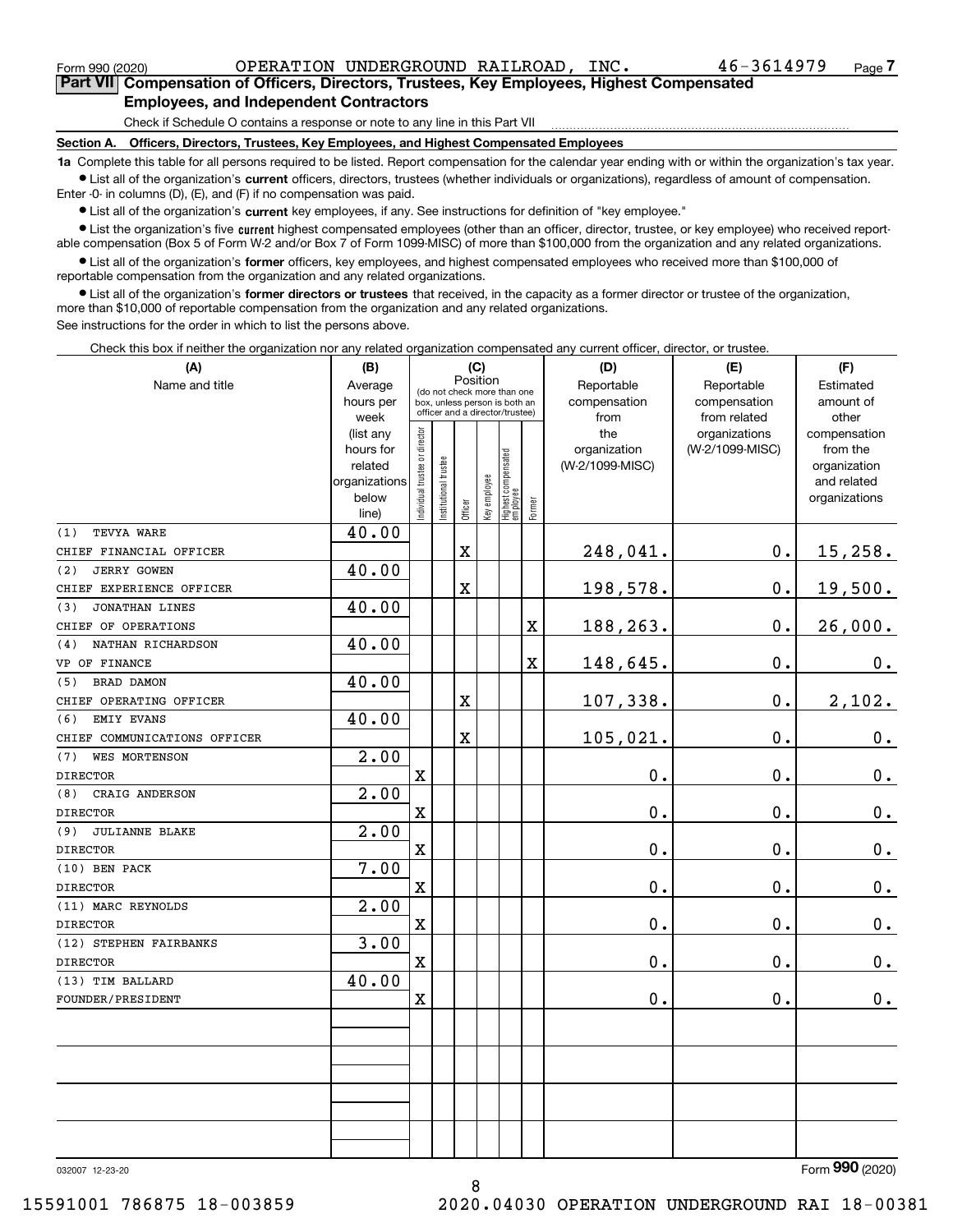| OPERATION UNDERGROUND RAILROAD, INC.<br>Form 990 (2020)                                                                                                                                                                                         |                                                                              |                                |                        |                 |              |                                                                        |        |                                                | 46-3614979                                       |                                      |         |                                                                                   | Page 8 |
|-------------------------------------------------------------------------------------------------------------------------------------------------------------------------------------------------------------------------------------------------|------------------------------------------------------------------------------|--------------------------------|------------------------|-----------------|--------------|------------------------------------------------------------------------|--------|------------------------------------------------|--------------------------------------------------|--------------------------------------|---------|-----------------------------------------------------------------------------------|--------|
| <b>Part VII</b><br>Section A. Officers, Directors, Trustees, Key Employees, and Highest Compensated Employees (continued)                                                                                                                       |                                                                              |                                |                        |                 |              |                                                                        |        |                                                |                                                  |                                      |         |                                                                                   |        |
| (A)<br>Name and title                                                                                                                                                                                                                           | (B)<br>Average<br>hours per                                                  |                                |                        | (C)<br>Position |              | (do not check more than one<br>box, unless person is both an           |        | (D)<br>Reportable<br>compensation              | (E)<br>Reportable<br>compensation                |                                      |         | (F)<br>Estimated<br>amount of                                                     |        |
|                                                                                                                                                                                                                                                 | week<br>(list any<br>hours for<br>related<br>organizations<br>below<br>line) | Individual trustee or director | In stitutional trustee | Officer         | key employee | officer and a director/trustee)<br>  Highest compensated<br>  employee | Former | from<br>the<br>organization<br>(W-2/1099-MISC) | from related<br>organizations<br>(W-2/1099-MISC) |                                      |         | other<br>compensation<br>from the<br>organization<br>and related<br>organizations |        |
|                                                                                                                                                                                                                                                 |                                                                              |                                |                        |                 |              |                                                                        |        |                                                |                                                  |                                      |         |                                                                                   |        |
|                                                                                                                                                                                                                                                 |                                                                              |                                |                        |                 |              |                                                                        |        |                                                |                                                  |                                      |         |                                                                                   |        |
|                                                                                                                                                                                                                                                 |                                                                              |                                |                        |                 |              |                                                                        |        |                                                |                                                  |                                      |         |                                                                                   |        |
|                                                                                                                                                                                                                                                 |                                                                              |                                |                        |                 |              |                                                                        |        |                                                |                                                  |                                      |         |                                                                                   |        |
|                                                                                                                                                                                                                                                 |                                                                              |                                |                        |                 |              |                                                                        |        |                                                |                                                  |                                      |         |                                                                                   |        |
|                                                                                                                                                                                                                                                 |                                                                              |                                |                        |                 |              |                                                                        |        |                                                |                                                  |                                      |         |                                                                                   |        |
|                                                                                                                                                                                                                                                 |                                                                              |                                |                        |                 |              |                                                                        |        |                                                |                                                  |                                      |         |                                                                                   |        |
| 1b Subtotal                                                                                                                                                                                                                                     |                                                                              |                                |                        |                 |              |                                                                        |        | 995,886.                                       |                                                  | 0.                                   |         | 62,860.                                                                           |        |
| c Total from continuation sheets to Part VII, Section A manufactor continuum                                                                                                                                                                    |                                                                              |                                |                        |                 |              |                                                                        |        | 0.<br>995,886.                                 |                                                  | $\overline{0}$ .<br>$\overline{0}$ . | 62,860. |                                                                                   | 0.     |
| Total number of individuals (including but not limited to those listed above) who received more than \$100,000 of reportable<br>2<br>compensation from the organization $\blacktriangleright$                                                   |                                                                              |                                |                        |                 |              |                                                                        |        |                                                |                                                  |                                      |         |                                                                                   | 6      |
|                                                                                                                                                                                                                                                 |                                                                              |                                |                        |                 |              |                                                                        |        |                                                |                                                  |                                      |         | Yes                                                                               | No     |
| Did the organization list any former officer, director, trustee, key employee, or highest compensated employee on<br>з                                                                                                                          |                                                                              |                                |                        |                 |              |                                                                        |        |                                                |                                                  |                                      |         | х                                                                                 |        |
| line 1a? If "Yes," complete Schedule J for such individual material content content to the complete Schedule J<br>For any individual listed on line 1a, is the sum of reportable compensation and other compensation from the organization<br>4 |                                                                              |                                |                        |                 |              |                                                                        |        |                                                |                                                  |                                      | 3       |                                                                                   |        |
|                                                                                                                                                                                                                                                 |                                                                              |                                |                        |                 |              |                                                                        |        |                                                |                                                  |                                      | 4       | X                                                                                 |        |
| Did any person listed on line 1a receive or accrue compensation from any unrelated organization or individual for services<br>5                                                                                                                 |                                                                              |                                |                        |                 |              |                                                                        |        |                                                |                                                  |                                      |         |                                                                                   |        |
| <b>Section B. Independent Contractors</b>                                                                                                                                                                                                       |                                                                              |                                |                        |                 |              |                                                                        |        |                                                |                                                  |                                      | 5       |                                                                                   | X      |
| Complete this table for your five highest compensated independent contractors that received more than \$100,000 of compensation from<br>1                                                                                                       |                                                                              |                                |                        |                 |              |                                                                        |        |                                                |                                                  |                                      |         |                                                                                   |        |
| the organization. Report compensation for the calendar year ending with or within the organization's tax year.                                                                                                                                  |                                                                              |                                |                        |                 |              |                                                                        |        |                                                |                                                  |                                      |         |                                                                                   |        |
| (A)<br>Name and business address                                                                                                                                                                                                                |                                                                              |                                |                        |                 |              |                                                                        |        | (B)<br>Description of services                 |                                                  |                                      | (C)     | Compensation                                                                      |        |
| CALLISTER, BROBERG, & BECKER<br>700 N. BRAND BLVD., GLENDALE, CA 91203                                                                                                                                                                          |                                                                              |                                |                        |                 |              |                                                                        |        | LEGAL                                          |                                                  |                                      |         | 1,149,140.                                                                        |        |
| WHITE MOUNTAIN RESEARCH                                                                                                                                                                                                                         |                                                                              |                                |                        |                 |              |                                                                        |        |                                                |                                                  |                                      |         |                                                                                   |        |
| PO BOX 5188, HERNDON, VA 20172<br>SNELL & WILMER LLP                                                                                                                                                                                            |                                                                              |                                |                        |                 |              |                                                                        |        | <b>OPERATIONS</b>                              |                                                  |                                      |         | 1,089,767.                                                                        |        |
| <u>145,664.</u><br>400 E VAN BUREN ST., PHOENIX, AZ 85004<br>LEGAL                                                                                                                                                                              |                                                                              |                                |                        |                 |              |                                                                        |        |                                                |                                                  |                                      |         |                                                                                   |        |
| CONTRACTOR<br>1950 W CORPORATE WAY, ANAHEIM, CA 92801                                                                                                                                                                                           |                                                                              |                                |                        |                 |              |                                                                        |        | OPERATIONAL/FORENSIC                           |                                                  |                                      |         | 111,000.                                                                          |        |
|                                                                                                                                                                                                                                                 |                                                                              |                                |                        |                 |              |                                                                        |        |                                                |                                                  |                                      |         |                                                                                   |        |
| Total number of independent contractors (including but not limited to those listed above) who received more than<br>2                                                                                                                           |                                                                              |                                |                        |                 |              |                                                                        |        |                                                |                                                  |                                      |         |                                                                                   |        |
| \$100,000 of compensation from the organization                                                                                                                                                                                                 |                                                                              |                                |                        |                 | 4            |                                                                        |        |                                                |                                                  |                                      |         | $F_{\text{arm}}$ 990 (2020)                                                       |        |

032008 12-23-20

Form (2020) **990**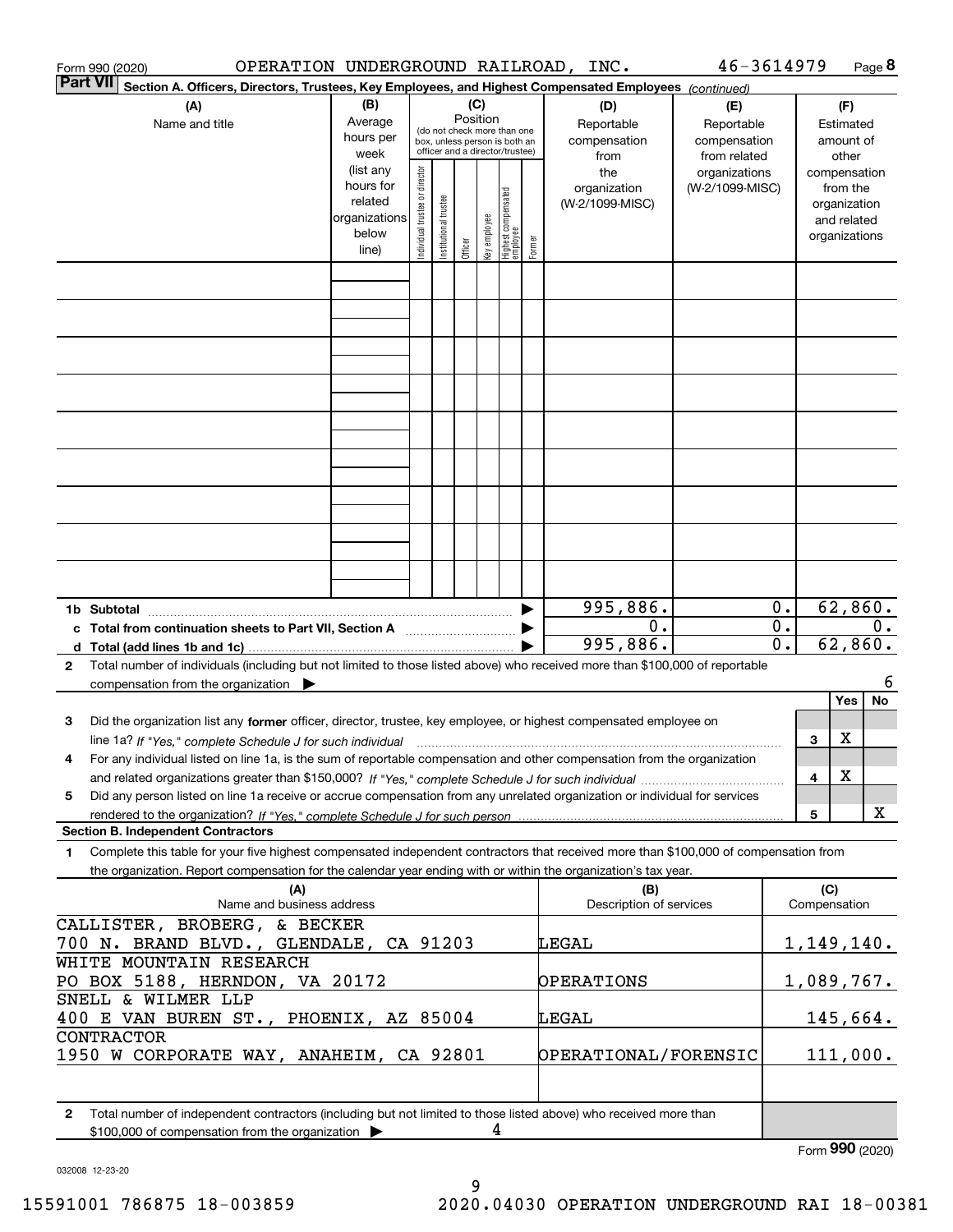|                                                           | <b>Part VIII</b> |        | <b>Statement of Revenue</b>                                                   |                |                       |                 |                       |                      |                                                           |                                                 |                                                                 |
|-----------------------------------------------------------|------------------|--------|-------------------------------------------------------------------------------|----------------|-----------------------|-----------------|-----------------------|----------------------|-----------------------------------------------------------|-------------------------------------------------|-----------------------------------------------------------------|
|                                                           |                  |        | Check if Schedule O contains a response or note to any line in this Part VIII |                |                       |                 |                       |                      |                                                           |                                                 |                                                                 |
|                                                           |                  |        |                                                                               |                |                       |                 |                       | (A)<br>Total revenue | $\overline{(B)}$<br>Related or exempt<br>function revenue | $\overline{C}$<br>Unrelated<br>business revenue | (D)<br>Revenue excluded<br>from tax under<br>sections 512 - 514 |
|                                                           |                  |        | <b>1 a</b> Federated campaigns                                                | .              | 1a                    |                 |                       |                      |                                                           |                                                 |                                                                 |
| Contributions, Gifts, Grants<br>and Other Similar Amounts |                  |        | <b>b</b> Membership dues                                                      |                | 1 <sub>b</sub>        |                 |                       |                      |                                                           |                                                 |                                                                 |
|                                                           |                  | c      | Fundraising events                                                            |                | 1 <sub>c</sub>        |                 | 326,407.              |                      |                                                           |                                                 |                                                                 |
|                                                           |                  |        | d Related organizations                                                       |                | 1 <sub>d</sub>        |                 |                       |                      |                                                           |                                                 |                                                                 |
|                                                           |                  | е      | Government grants (contributions)                                             |                | 1e                    |                 | 1,153,043.            |                      |                                                           |                                                 |                                                                 |
|                                                           |                  |        | f All other contributions, gifts, grants, and                                 |                |                       |                 |                       |                      |                                                           |                                                 |                                                                 |
|                                                           |                  |        | similar amounts not included above                                            |                | 1f                    |                 | 44, 463, 667.         |                      |                                                           |                                                 |                                                                 |
|                                                           |                  |        | Noncash contributions included in lines 1a-1f                                 |                | $1g$ $\frac{1}{3}$    |                 | 706,428.              |                      |                                                           |                                                 |                                                                 |
|                                                           |                  |        |                                                                               |                |                       |                 |                       | 45, 943, 117.        |                                                           |                                                 |                                                                 |
|                                                           |                  |        |                                                                               |                |                       |                 | <b>Business Code</b>  |                      |                                                           |                                                 |                                                                 |
|                                                           | 2a               |        | MERCHANDISE SALES<br>GYM MEMBERSHIPS                                          |                |                       |                 | 452000<br>713940      | 842,683.<br>130,772. | 838,785.                                                  | 3,898.<br>130,772.                              |                                                                 |
|                                                           |                  | b      |                                                                               |                |                       |                 |                       |                      |                                                           |                                                 |                                                                 |
|                                                           |                  | c      |                                                                               |                |                       |                 |                       |                      |                                                           |                                                 |                                                                 |
|                                                           |                  | d<br>е | <u> 1980 - Johann Barbara, martin amerikan personal (</u>                     |                |                       |                 |                       |                      |                                                           |                                                 |                                                                 |
| Program Service<br>Revenue                                |                  | f      | All other program service revenue                                             |                |                       |                 |                       |                      |                                                           |                                                 |                                                                 |
|                                                           |                  | a      |                                                                               |                |                       |                 |                       | 973, 455.            |                                                           |                                                 |                                                                 |
|                                                           | 3                |        | Investment income (including dividends, interest, and                         |                |                       |                 |                       |                      |                                                           |                                                 |                                                                 |
|                                                           |                  |        |                                                                               |                |                       |                 |                       | 528,763.             |                                                           |                                                 | 528,763.                                                        |
|                                                           | 4                |        | Income from investment of tax-exempt bond proceeds                            |                |                       |                 |                       |                      |                                                           |                                                 |                                                                 |
|                                                           | 5                |        |                                                                               |                |                       |                 |                       |                      |                                                           |                                                 |                                                                 |
|                                                           |                  |        |                                                                               |                | (i) Real              |                 | (ii) Personal         |                      |                                                           |                                                 |                                                                 |
|                                                           | 6а               |        | Gross rents<br>.                                                              | 6a             |                       |                 |                       |                      |                                                           |                                                 |                                                                 |
|                                                           |                  | b      | Less: rental expenses                                                         | 6 <sub>b</sub> |                       |                 |                       |                      |                                                           |                                                 |                                                                 |
|                                                           |                  | c      | Rental income or (loss)                                                       | 6c             |                       |                 |                       |                      |                                                           |                                                 |                                                                 |
|                                                           |                  | d      | Net rental income or (loss)                                                   |                |                       |                 |                       |                      |                                                           |                                                 |                                                                 |
|                                                           |                  |        | 7 a Gross amount from sales of                                                |                | (i) Securities        |                 | (ii) Other            |                      |                                                           |                                                 |                                                                 |
|                                                           |                  |        | assets other than inventory                                                   |                | $7a$ 12, 400, 650.    |                 | 14,382.               |                      |                                                           |                                                 |                                                                 |
|                                                           |                  |        | <b>b</b> Less: cost or other basis                                            |                |                       |                 |                       |                      |                                                           |                                                 |                                                                 |
| Revenue                                                   |                  |        | and sales expenses                                                            |                | $7b$ $12, 364, 043$ . | 36,607.         | 8,382.                |                      |                                                           |                                                 |                                                                 |
|                                                           |                  |        | <b>c</b> Gain or (loss) $\ldots$                                              | 7c             |                       |                 | 6,000.                |                      |                                                           | 700.                                            | 41,907.                                                         |
|                                                           |                  |        |                                                                               |                |                       |                 | $\blacktriangleright$ | 42,607.              |                                                           |                                                 |                                                                 |
| Othe                                                      |                  |        | 8 a Gross income from fundraising events (not<br>including $$$                |                | $326,407.$ of         |                 |                       |                      |                                                           |                                                 |                                                                 |
|                                                           |                  |        | contributions reported on line 1c). See                                       |                |                       |                 |                       |                      |                                                           |                                                 |                                                                 |
|                                                           |                  |        |                                                                               |                |                       | 8a              | 129,632.              |                      |                                                           |                                                 |                                                                 |
|                                                           |                  |        | <b>b</b> Less: direct expenses                                                |                |                       | 8b              | 70,182.               |                      |                                                           |                                                 |                                                                 |
|                                                           |                  |        | c Net income or (loss) from fundraising events                                |                |                       |                 | ▶                     | 59,450.              |                                                           |                                                 | 59,450.                                                         |
|                                                           |                  |        | 9 a Gross income from gaming activities. See                                  |                |                       |                 |                       |                      |                                                           |                                                 |                                                                 |
|                                                           |                  |        |                                                                               |                |                       | 9а              |                       |                      |                                                           |                                                 |                                                                 |
|                                                           |                  |        | <b>b</b> Less: direct expenses                                                |                |                       | 9b              |                       |                      |                                                           |                                                 |                                                                 |
|                                                           |                  |        | c Net income or (loss) from gaming activities                                 |                |                       |                 |                       |                      |                                                           |                                                 |                                                                 |
|                                                           |                  |        | 10 a Gross sales of inventory, less returns                                   |                |                       |                 |                       |                      |                                                           |                                                 |                                                                 |
|                                                           |                  |        |                                                                               |                |                       | 10a             |                       |                      |                                                           |                                                 |                                                                 |
|                                                           |                  |        | <b>b</b> Less: cost of goods sold                                             |                |                       | 10 <sub>b</sub> |                       |                      |                                                           |                                                 |                                                                 |
|                                                           |                  |        | c Net income or (loss) from sales of inventory                                |                |                       |                 |                       |                      |                                                           |                                                 |                                                                 |
|                                                           |                  |        |                                                                               |                |                       |                 | <b>Business Code</b>  |                      |                                                           |                                                 |                                                                 |
|                                                           | 11 a             |        | OTHER REVENUE                                                                 |                |                       |                 | 900001                | 1,621.               | $-4,913.$                                                 | 6,534.                                          |                                                                 |
|                                                           |                  | b      |                                                                               |                |                       |                 |                       |                      |                                                           |                                                 |                                                                 |
| Miscellaneous<br>Revenue                                  |                  | с      |                                                                               |                |                       |                 |                       |                      |                                                           |                                                 |                                                                 |
|                                                           |                  |        |                                                                               |                |                       |                 |                       | 1,621.               |                                                           |                                                 |                                                                 |
|                                                           | 12               |        |                                                                               |                |                       |                 | ▶                     | 47,549,013.          | 833,872.                                                  | 141,904.                                        | 630,120.                                                        |
| 032009 12-23-20                                           |                  |        |                                                                               |                |                       |                 |                       |                      |                                                           |                                                 | Form 990 (2020)                                                 |

Form 990 (2020) Page OPERATION UNDERGROUND RAILROAD, INC.

**9**

46-3614979

10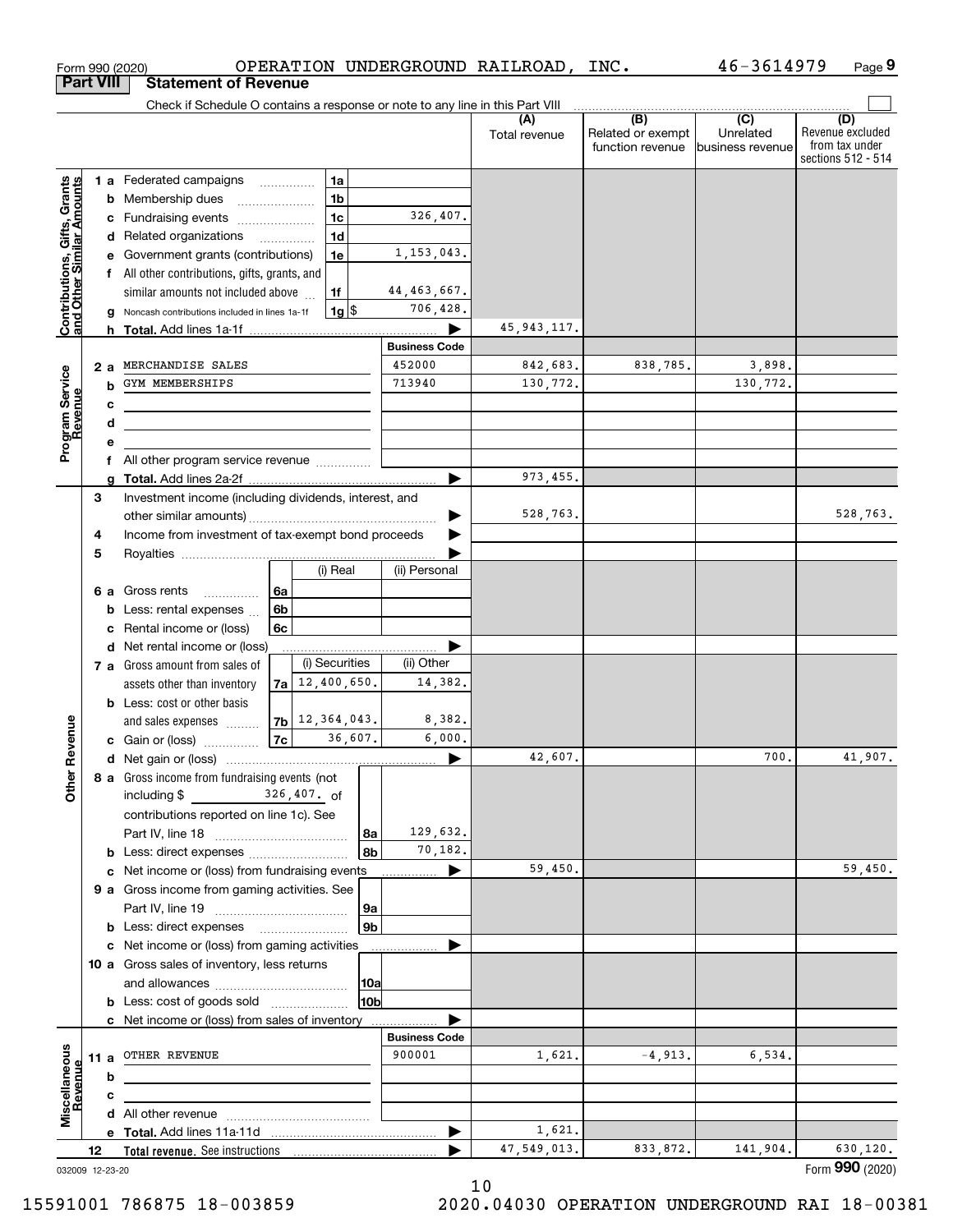$\boxed{\text{X}}$ 

**(A)**<br>Total expenses **(C)** (C) (C)<br>
penses Program service Management and Fundrai<br>
expenses general expenses expen **1234567891011abcdefg121314151617***Section 501(c)(3) and 501(c)(4) organizations must complete all columns. All other organizations must complete column (A).* Grants and other assistance to domestic organizations and domestic governments. See Part IV, line 21 Compensation not included above to disqualified persons (as defined under section 4958(f)(1)) and persons described in section 4958(c)(3)(B)  $\quad \ldots \ldots \ldots$ Pension plan accruals and contributions (include section 401(k) and 403(b) employer contributions) Professional fundraising services. See Part IV, line 17 Other. (If line 11g amount exceeds 10% of line 25, column (A) amount, list line 11g expenses on Sch O.) Form 990 (2020) OPERATION UNDERGROUND RAILROAD , INC 46-3614979 <sub>Page</sub> Check if Schedule O contains a response or note to any line in this Part IX (C) (C) (C) (C) (C) (C) Program service expensesFundraising expensesGrants and other assistance to domestic individuals. See Part IV, line 22 ~~~~~~~ Grants and other assistance to foreign organizations, foreign governments, and foreign individuals. See Part IV, lines 15 and 16  $\ldots$ Benefits paid to or for members ..................... Compensation of current officers, directors, trustees, and key employees  $\ldots$   $\ldots$   $\ldots$   $\ldots$   $\ldots$   $\ldots$ Other salaries and wages ~~~~~~~~~~ Other employee benefits ~~~~~~~~~~ Payroll taxes ~~~~~~~~~~~~~~~~ Fees for services (nonemployees): Management ~~~~~~~~~~~~~~~~ Legal ~~~~~~~~~~~~~~~~~~~~Accounting ~~~~~~~~~~~~~~~~~ Lobbying ~~~~~~~~~~~~~~~~~~lnvestment management fees ....................... Advertising and promotion www.communication Office expenses ~~~~~~~~~~~~~~~Information technology ~~~~~~~~~~~ Royalties ~~~~~~~~~~~~~~~~~~ Occupancy ~~~~~~~~~~~~~~~~~ Travel ……………………………………………… *Do not include amounts reported on lines 6b, 7b, 8b, 9b, and 10b of Part VIII.* **Part IX Statement of Functional Expenses** 495,540. 30,801. 628,543. 1,058,746. 1,045,206. 330,362. 143,083. 813,647. 90,604. 3,966,374. 152,128. 350,369. 444,993. 660,051. 126,475. 495,540. 30,801. 628,543. 859,007. 36,058. 163,681. 848,021. 35,597. 161,588.  $272, 215.$  16, 298. 41, 849. 116,089. 4,873. 22,121. 175,429. 627,572. 10,646. 17,388. 72,161. 1,055. 126,475. 3,447,299. 170,385. 348,690. 95,133. 214. 56,781. 158,947. 35,733. 155,689.  $284, 473.$  80,000. 80,520. 584,607. 20,900. 54,544.

**Total functional expenses.**  Add lines 1 through 24e **Joint costs.** Complete this line only if the organization **2021222324abc**MERCHANT SERVICE FEES **d**IMPAIRMENT LOSS **e** All other expenses **2526**Other expenses. Itemize expenses not covered above (List miscellaneous expenses on line 24e. If line 24e amount exceeds 10% of line 25, column (A) amount, list line 24e expenses on Schedule O.) reported in column (B) joint costs from a combined Interest ……………………………………………… Payments to affiliates ~~~~~~~~~~~~ Depreciation, depletion, and amortization  $\,\,\ldots\,\,$ Insurance~~~~~~~~~~~~~~~~~139,843. 118,596. 957,390. 561,876. 454,511. 365,039. 624,997. 13,559,174. SUPPLIES AND EQUIPMENT COST OF MERCHANDISE SOL

Payments of travel or entertainment expenses for any federal, state, or local public officials ... Conferences, conventions, and meetings

Check here  $\bullet$  if following SOP 98-2 (ASC 958-720)

educational campaign and fundraising solicitation.

Form (2020) **990**

032010 12-23-20

Check here  $\blacktriangleright$ 

**18**

**19**

98,403. 7,335. 12,858.

911,893. 21,033. 24,464. 387,731. 0. 174,145.

 $365,039.$  0. 0. 444,582. 130,245. 50,170. 10,360,983. 1,384,879. 1,813,312.

 $0.$  0.  $454,511.$ 

139,843.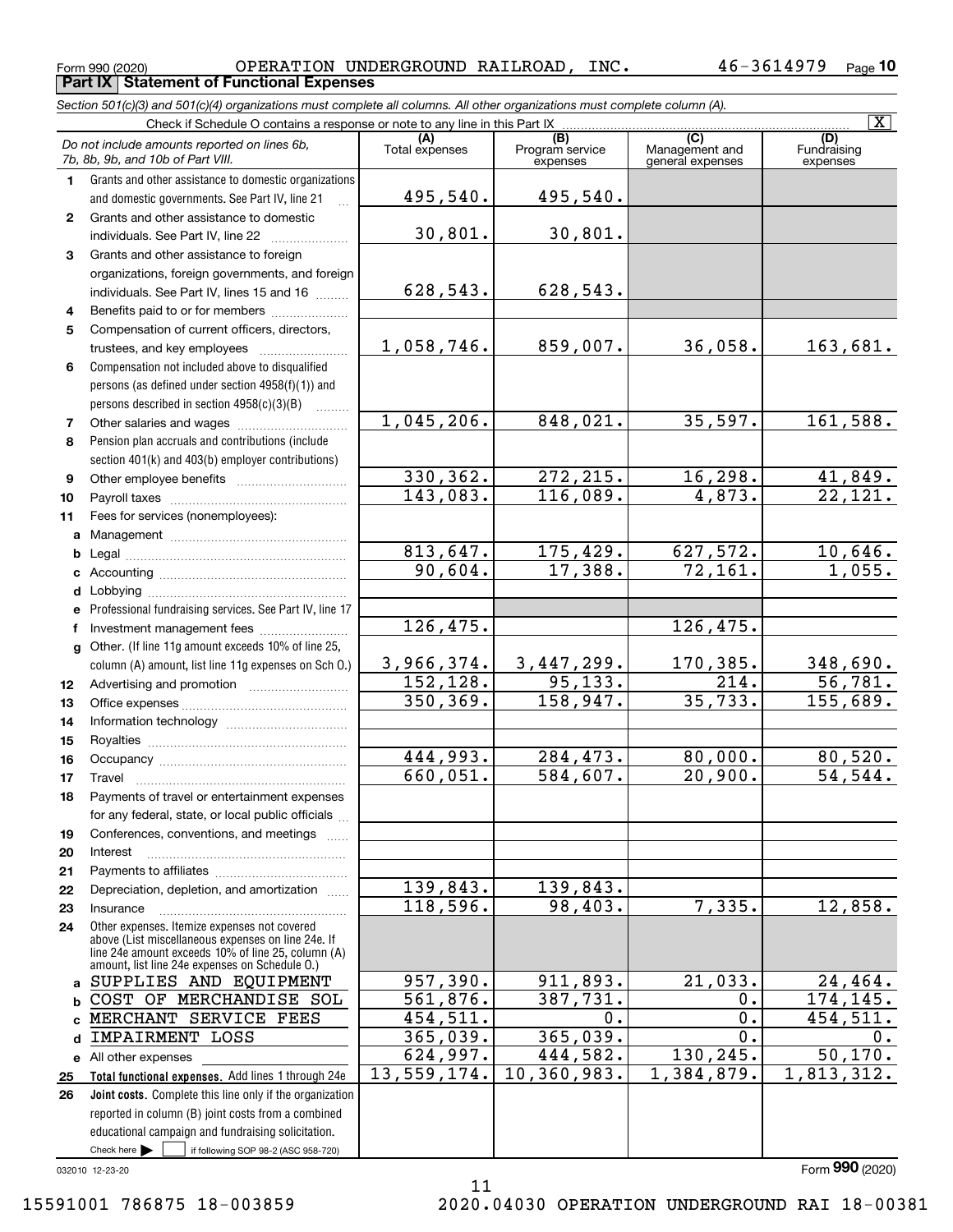Form (2020) **990**

032011 12-23-20

Form 990 (2020) OPERATION UNDERGROUND RAILROAD , INC 46-3614979 <sub>Page</sub>

**11**

|                             |    | Check if Schedule O contains a response or note to any line in this Part X                                                                                                                                                     |               |                      |                           |                         |                             |
|-----------------------------|----|--------------------------------------------------------------------------------------------------------------------------------------------------------------------------------------------------------------------------------|---------------|----------------------|---------------------------|-------------------------|-----------------------------|
|                             |    |                                                                                                                                                                                                                                |               |                      | (A)<br>Beginning of year  |                         | (B)<br>End of year          |
|                             | 1  |                                                                                                                                                                                                                                |               |                      | 2,992,227.                | $\mathbf{1}$            | $\overline{15,201,892}$ .   |
|                             | 2  |                                                                                                                                                                                                                                |               |                      | 30,849.                   | $\mathbf{2}$            | 30,857.                     |
|                             | з  |                                                                                                                                                                                                                                |               |                      |                           | 3                       |                             |
|                             | 4  |                                                                                                                                                                                                                                |               |                      | 814,440.                  | $\overline{\mathbf{4}}$ | 684,974.                    |
|                             | 5  | Loans and other receivables from any current or former officer, director,                                                                                                                                                      |               |                      |                           |                         |                             |
|                             |    | trustee, key employee, creator or founder, substantial contributor, or 35%                                                                                                                                                     |               |                      |                           |                         |                             |
|                             |    | controlled entity or family member of any of these persons                                                                                                                                                                     |               |                      |                           | 5                       |                             |
|                             | 6  | Loans and other receivables from other disqualified persons (as defined                                                                                                                                                        |               |                      |                           |                         |                             |
|                             |    | under section $4958(f)(1)$ , and persons described in section $4958(c)(3)(B)$                                                                                                                                                  |               | $\ldots$             |                           | 6                       |                             |
|                             | 7  |                                                                                                                                                                                                                                |               |                      | $\overline{7}$            |                         |                             |
| Assets                      | 8  |                                                                                                                                                                                                                                |               | 93,231.              | 8                         | 217,945.                |                             |
|                             | 9  | Prepaid expenses and deferred charges                                                                                                                                                                                          |               |                      | 0.                        | $\mathbf{9}$            | 425, 442.                   |
|                             |    | 10a Land, buildings, and equipment: cost or other                                                                                                                                                                              |               |                      |                           |                         |                             |
|                             |    | basis. Complete Part VI of Schedule D  10a                                                                                                                                                                                     |               | 893,699.<br>410,073. |                           |                         |                             |
|                             |    | <b>b</b> Less: accumulated depreciation<br>. 1                                                                                                                                                                                 | 486,214.      | 10 <sub>c</sub>      | 483,626.                  |                         |                             |
|                             | 11 |                                                                                                                                                                                                                                |               |                      |                           | 11                      |                             |
|                             | 12 |                                                                                                                                                                                                                                |               | 12                   |                           |                         |                             |
|                             | 13 |                                                                                                                                                                                                                                | 25, 767, 207. | 13                   | $\overline{50,998,603}$ . |                         |                             |
|                             | 14 |                                                                                                                                                                                                                                |               | 429,095.             | 14                        | 27,028.                 |                             |
|                             | 15 |                                                                                                                                                                                                                                |               | 304, 117.            | 15                        | 5,945.                  |                             |
|                             | 16 |                                                                                                                                                                                                                                |               |                      | 30,917,380.               | 16                      | 68,076,312.                 |
|                             | 17 |                                                                                                                                                                                                                                | 98,627.       | 17                   | 645, 469.                 |                         |                             |
|                             | 18 |                                                                                                                                                                                                                                |               | 18                   |                           |                         |                             |
|                             | 19 | Deferred revenue manual contracts and contracts are contracted and contract and contract are contracted and contract are contracted and contract are contracted and contract are contracted and contract are contracted and co |               | 19                   |                           |                         |                             |
|                             | 20 |                                                                                                                                                                                                                                |               |                      |                           | 20                      |                             |
|                             | 21 | Escrow or custodial account liability. Complete Part IV of Schedule D                                                                                                                                                          |               |                      |                           | 21                      |                             |
|                             | 22 | Loans and other payables to any current or former officer, director,                                                                                                                                                           |               |                      |                           |                         |                             |
| Liabilities                 |    | trustee, key employee, creator or founder, substantial contributor, or 35%                                                                                                                                                     |               |                      |                           |                         |                             |
|                             |    | controlled entity or family member of any of these persons                                                                                                                                                                     |               |                      |                           | 22                      |                             |
|                             | 23 | Secured mortgages and notes payable to unrelated third parties                                                                                                                                                                 |               |                      |                           | 23                      |                             |
|                             | 24 | Unsecured notes and loans payable to unrelated third parties                                                                                                                                                                   |               |                      |                           | 24                      |                             |
|                             | 25 | Other liabilities (including federal income tax, payables to related third                                                                                                                                                     |               |                      |                           |                         |                             |
|                             |    | parties, and other liabilities not included on lines 17-24). Complete Part X                                                                                                                                                   |               |                      |                           |                         |                             |
|                             |    | of Schedule D                                                                                                                                                                                                                  |               |                      | 7,882.                    | 25                      | 21,862.                     |
|                             | 26 | Total liabilities. Add lines 17 through 25                                                                                                                                                                                     |               |                      | 106, 509.                 | 26                      | 667, 331.                   |
|                             |    | Organizations that follow FASB ASC 958, check here $\triangleright \lfloor X \rfloor$                                                                                                                                          |               |                      |                           |                         |                             |
|                             |    | and complete lines 27, 28, 32, and 33.                                                                                                                                                                                         |               |                      |                           |                         |                             |
|                             | 27 |                                                                                                                                                                                                                                |               |                      | 30,789,887.               | 27                      | 67, 126, 948.               |
|                             | 28 |                                                                                                                                                                                                                                |               |                      | 20,984.                   | 28                      | 282,033.                    |
|                             |    | Organizations that do not follow FASB ASC 958, check here ▶ □                                                                                                                                                                  |               |                      |                           |                         |                             |
|                             |    | and complete lines 29 through 33.                                                                                                                                                                                              |               |                      |                           |                         |                             |
|                             | 29 |                                                                                                                                                                                                                                |               |                      |                           | 29                      |                             |
|                             | 30 | Paid-in or capital surplus, or land, building, or equipment fund                                                                                                                                                               |               |                      |                           | 30                      |                             |
| Net Assets or Fund Balances | 31 | Retained earnings, endowment, accumulated income, or other funds                                                                                                                                                               |               |                      | 30,810,871.               | 31                      | $\overline{67}$ , 408, 981. |
|                             | 32 |                                                                                                                                                                                                                                |               |                      | 30,917,380.               | 32                      | 68,076,312.                 |
|                             | 33 |                                                                                                                                                                                                                                |               |                      |                           | 33                      |                             |

**Part X Balance Sheet**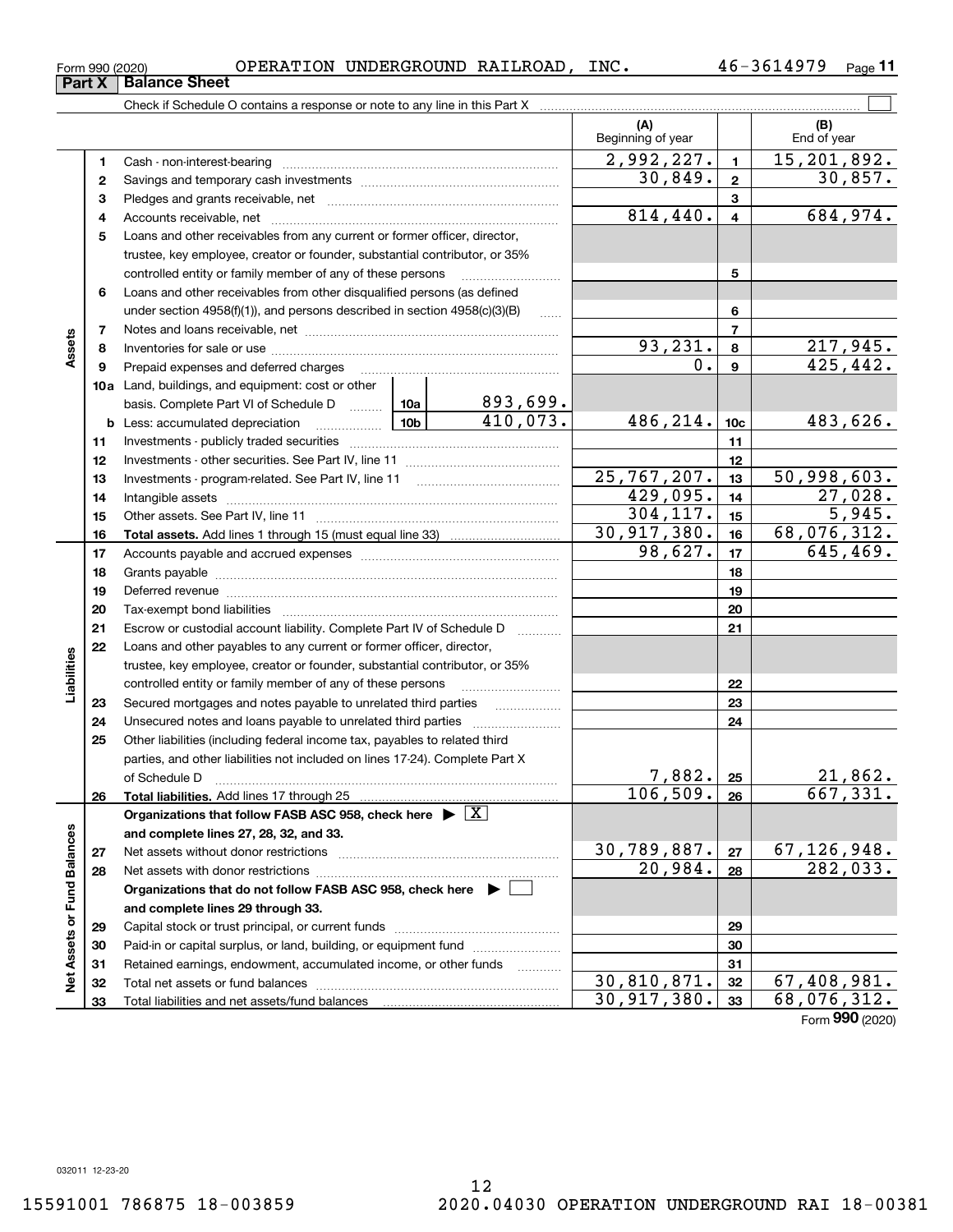|    | OPERATION UNDERGROUND RAILROAD, INC.<br>Form 990 (2020)                                                                         |                         | 46-3614979     |              | <u>Page</u> 12          |
|----|---------------------------------------------------------------------------------------------------------------------------------|-------------------------|----------------|--------------|-------------------------|
|    | Part XI<br><b>Reconciliation of Net Assets</b>                                                                                  |                         |                |              |                         |
|    |                                                                                                                                 |                         |                |              | $\overline{\mathbf{X}}$ |
|    |                                                                                                                                 |                         |                |              |                         |
| 1  |                                                                                                                                 | $\mathbf{1}$            | 47,549,013.    |              |                         |
| 2  |                                                                                                                                 | $\mathbf{2}$            | 13,559,174.    |              |                         |
| з  | Revenue less expenses. Subtract line 2 from line 1                                                                              | 3                       | 33,989,839.    |              |                         |
| 4  |                                                                                                                                 | $\overline{\mathbf{4}}$ | 30,810,871.    |              |                         |
| 5  | Net unrealized gains (losses) on investments                                                                                    | 5                       | 2,950,316.     |              |                         |
| 6  |                                                                                                                                 | 6                       |                |              |                         |
| 7  |                                                                                                                                 | $\overline{7}$          |                |              |                         |
| 8  | Prior period adjustments                                                                                                        | 8                       |                | $-16,904.$   |                         |
| 9  | Other changes in net assets or fund balances (explain on Schedule O)                                                            | $\mathbf{9}$            |                | $-325, 141.$ |                         |
| 10 | Net assets or fund balances at end of year. Combine lines 3 through 9 (must equal Part X, line 32,                              |                         |                |              |                         |
|    | column (B))                                                                                                                     | 10                      | 67,408,981.    |              |                         |
|    | <b>Part XII</b> Financial Statements and Reporting                                                                              |                         |                |              |                         |
|    |                                                                                                                                 |                         |                |              |                         |
|    |                                                                                                                                 |                         |                | Yes          | No.                     |
| 1. | $\boxed{\mathbf{X}}$ Accrual<br>Accounting method used to prepare the Form 990: <u>[</u> Cash<br>Other                          |                         |                |              |                         |
|    | If the organization changed its method of accounting from a prior year or checked "Other," explain in Schedule O.               |                         |                |              |                         |
|    | 2a Were the organization's financial statements compiled or reviewed by an independent accountant?                              |                         | 2a             |              | x                       |
|    | If "Yes," check a box below to indicate whether the financial statements for the year were compiled or reviewed on a            |                         |                |              |                         |
|    | separate basis, consolidated basis, or both:                                                                                    |                         |                |              |                         |
|    | Separate basis<br>Consolidated basis<br>Both consolidated and separate basis                                                    |                         |                |              |                         |
|    | <b>b</b> Were the organization's financial statements audited by an independent accountant?                                     |                         | 2 <sub>b</sub> | х            |                         |
|    | If "Yes," check a box below to indicate whether the financial statements for the year were audited on a separate basis,         |                         |                |              |                         |
|    | consolidated basis, or both:                                                                                                    |                         |                |              |                         |
|    | $\boxed{\text{X}}$ Consolidated basis<br>Separate basis<br>Both consolidated and separate basis                                 |                         |                |              |                         |
|    | c If "Yes" to line 2a or 2b, does the organization have a committee that assumes responsibility for oversight of the audit,     |                         |                |              |                         |
|    |                                                                                                                                 |                         | 2c             |              | x                       |
|    | If the organization changed either its oversight process or selection process during the tax year, explain on Schedule O.       |                         |                |              |                         |
|    | 3a As a result of a federal award, was the organization required to undergo an audit or audits as set forth in the Single Audit |                         |                |              |                         |
|    |                                                                                                                                 |                         | 3a             |              | x                       |
|    | b If "Yes," did the organization undergo the required audit or audits? If the organization did not undergo the required audit   |                         |                |              |                         |
|    |                                                                                                                                 |                         | 3b             | $\mathbf{a}$ |                         |

Form (2020) **990**

032012 12-23-20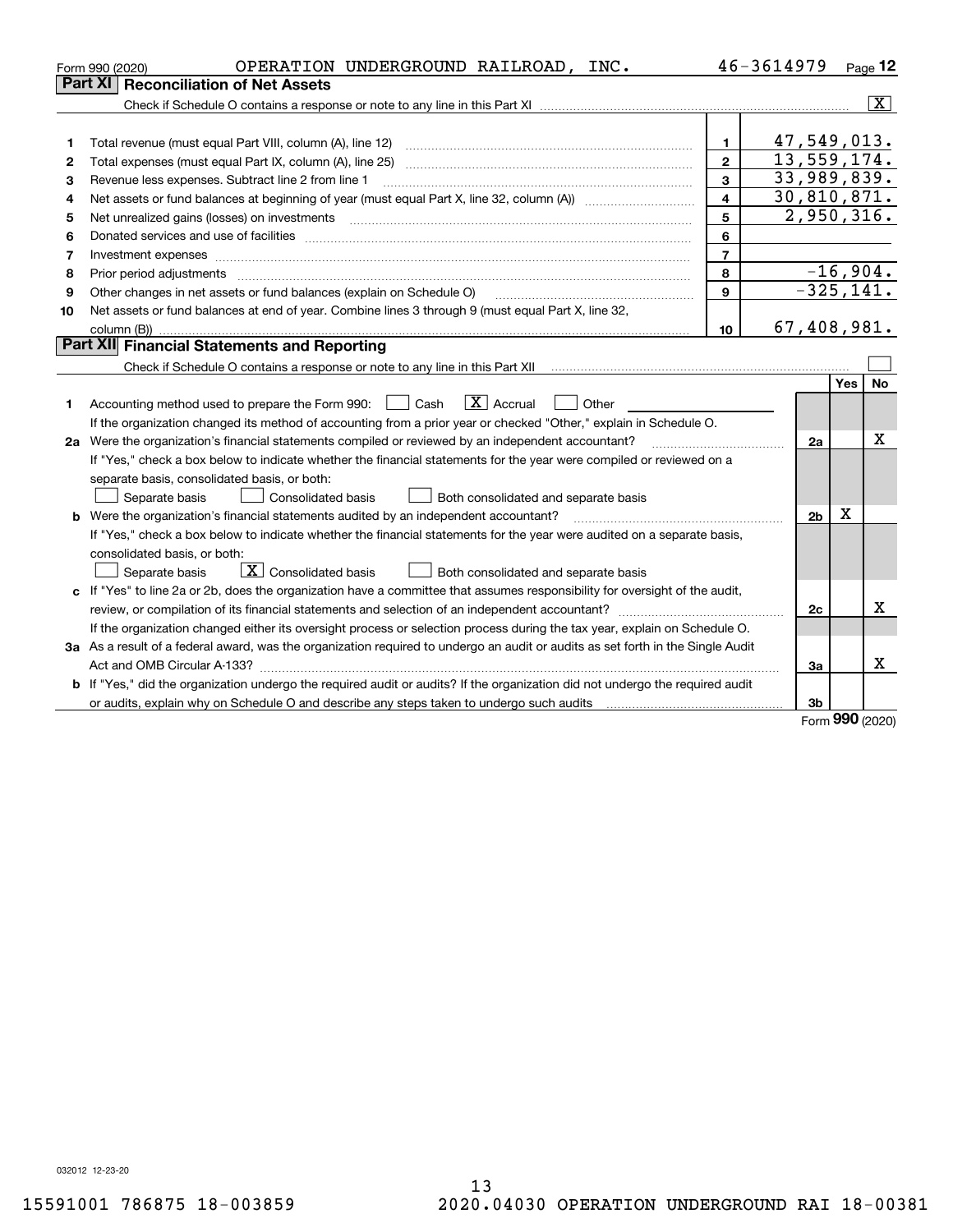| <b>SCHEDULE A</b> |
|-------------------|
|-------------------|

**(Form 990 or 990-EZ)**

## **Public Charity Status and Public Support**

**Complete if the organization is a section 501(c)(3) organization or a section 4947(a)(1) nonexempt charitable trust. | Attach to Form 990 or Form 990-EZ.** 

| OMB No 1545-0047                    |
|-------------------------------------|
| 2020                                |
| <b>Open to Public</b><br>Inspection |

| Department of the Treasury<br>Internal Revenue Service |                                                                                                  |  | Attach to Form 990 or Form 990-EZ.<br>Go to www.irs.gov/Form990 for instructions and the latest information. | <b>Open to Public</b><br>Inspection                                                                                                          |     |                                                                |                            |  |                                       |
|--------------------------------------------------------|--------------------------------------------------------------------------------------------------|--|--------------------------------------------------------------------------------------------------------------|----------------------------------------------------------------------------------------------------------------------------------------------|-----|----------------------------------------------------------------|----------------------------|--|---------------------------------------|
|                                                        | Name of the organization                                                                         |  |                                                                                                              |                                                                                                                                              |     |                                                                |                            |  | <b>Employer identification number</b> |
|                                                        |                                                                                                  |  |                                                                                                              | OPERATION UNDERGROUND RAILROAD, INC.                                                                                                         |     |                                                                |                            |  | 46-3614979                            |
| Part I                                                 |                                                                                                  |  |                                                                                                              | Reason for Public Charity Status. (All organizations must complete this part.) See instructions.                                             |     |                                                                |                            |  |                                       |
|                                                        |                                                                                                  |  |                                                                                                              | The organization is not a private foundation because it is: (For lines 1 through 12, check only one box.)                                    |     |                                                                |                            |  |                                       |
| 1                                                      |                                                                                                  |  |                                                                                                              | A church, convention of churches, or association of churches described in section 170(b)(1)(A)(i).                                           |     |                                                                |                            |  |                                       |
| 2                                                      |                                                                                                  |  |                                                                                                              | A school described in section 170(b)(1)(A)(ii). (Attach Schedule E (Form 990 or 990-EZ).)                                                    |     |                                                                |                            |  |                                       |
| 3                                                      |                                                                                                  |  |                                                                                                              | A hospital or a cooperative hospital service organization described in section 170(b)(1)(A)(iii).                                            |     |                                                                |                            |  |                                       |
| 4                                                      |                                                                                                  |  |                                                                                                              | A medical research organization operated in conjunction with a hospital described in section 170(b)(1)(A)(iii). Enter the hospital's name,   |     |                                                                |                            |  |                                       |
|                                                        | city, and state:                                                                                 |  |                                                                                                              |                                                                                                                                              |     |                                                                |                            |  |                                       |
| 5                                                      |                                                                                                  |  |                                                                                                              | An organization operated for the benefit of a college or university owned or operated by a governmental unit described in                    |     |                                                                |                            |  |                                       |
|                                                        |                                                                                                  |  | section 170(b)(1)(A)(iv). (Complete Part II.)                                                                |                                                                                                                                              |     |                                                                |                            |  |                                       |
| 6                                                      | A federal, state, or local government or governmental unit described in section 170(b)(1)(A)(v). |  |                                                                                                              |                                                                                                                                              |     |                                                                |                            |  |                                       |
| $7 \mid X \mid$                                        |                                                                                                  |  |                                                                                                              | An organization that normally receives a substantial part of its support from a governmental unit or from the general public described in    |     |                                                                |                            |  |                                       |
|                                                        |                                                                                                  |  | section 170(b)(1)(A)(vi). (Complete Part II.)                                                                |                                                                                                                                              |     |                                                                |                            |  |                                       |
| 8                                                      |                                                                                                  |  |                                                                                                              | A community trust described in section 170(b)(1)(A)(vi). (Complete Part II.)                                                                 |     |                                                                |                            |  |                                       |
| 9                                                      |                                                                                                  |  |                                                                                                              | An agricultural research organization described in section 170(b)(1)(A)(ix) operated in conjunction with a land-grant college                |     |                                                                |                            |  |                                       |
|                                                        |                                                                                                  |  |                                                                                                              | or university or a non-land-grant college of agriculture (see instructions). Enter the name, city, and state of the college or               |     |                                                                |                            |  |                                       |
|                                                        | university:                                                                                      |  |                                                                                                              |                                                                                                                                              |     |                                                                |                            |  |                                       |
| 10                                                     |                                                                                                  |  |                                                                                                              | An organization that normally receives (1) more than 33 1/3% of its support from contributions, membership fees, and gross receipts from     |     |                                                                |                            |  |                                       |
|                                                        |                                                                                                  |  |                                                                                                              | activities related to its exempt functions, subject to certain exceptions; and (2) no more than 33 1/3% of its support from gross investment |     |                                                                |                            |  |                                       |
|                                                        |                                                                                                  |  |                                                                                                              | income and unrelated business taxable income (less section 511 tax) from businesses acquired by the organization after June 30, 1975.        |     |                                                                |                            |  |                                       |
|                                                        |                                                                                                  |  | See section 509(a)(2). (Complete Part III.)                                                                  |                                                                                                                                              |     |                                                                |                            |  |                                       |
| 11                                                     |                                                                                                  |  |                                                                                                              | An organization organized and operated exclusively to test for public safety. See section 509(a)(4).                                         |     |                                                                |                            |  |                                       |
| 12 <sub>2</sub>                                        |                                                                                                  |  |                                                                                                              | An organization organized and operated exclusively for the benefit of, to perform the functions of, or to carry out the purposes of one or   |     |                                                                |                            |  |                                       |
|                                                        |                                                                                                  |  |                                                                                                              | more publicly supported organizations described in section 509(a)(1) or section 509(a)(2). See section 509(a)(3). Check the box in           |     |                                                                |                            |  |                                       |
|                                                        |                                                                                                  |  |                                                                                                              | lines 12a through 12d that describes the type of supporting organization and complete lines 12e, 12f, and 12g.                               |     |                                                                |                            |  |                                       |
| а                                                      |                                                                                                  |  |                                                                                                              | Type I. A supporting organization operated, supervised, or controlled by its supported organization(s), typically by giving                  |     |                                                                |                            |  |                                       |
|                                                        |                                                                                                  |  |                                                                                                              | the supported organization(s) the power to regularly appoint or elect a majority of the directors or trustees of the supporting              |     |                                                                |                            |  |                                       |
|                                                        |                                                                                                  |  | organization. You must complete Part IV, Sections A and B.                                                   |                                                                                                                                              |     |                                                                |                            |  |                                       |
| b                                                      |                                                                                                  |  |                                                                                                              | Type II. A supporting organization supervised or controlled in connection with its supported organization(s), by having                      |     |                                                                |                            |  |                                       |
|                                                        |                                                                                                  |  |                                                                                                              | control or management of the supporting organization vested in the same persons that control or manage the supported                         |     |                                                                |                            |  |                                       |
|                                                        |                                                                                                  |  | organization(s). You must complete Part IV, Sections A and C.                                                |                                                                                                                                              |     |                                                                |                            |  |                                       |
| с                                                      |                                                                                                  |  |                                                                                                              | Type III functionally integrated. A supporting organization operated in connection with, and functionally integrated with,                   |     |                                                                |                            |  |                                       |
|                                                        |                                                                                                  |  |                                                                                                              | its supported organization(s) (see instructions). You must complete Part IV, Sections A, D, and E.                                           |     |                                                                |                            |  |                                       |
| d                                                      |                                                                                                  |  |                                                                                                              | Type III non-functionally integrated. A supporting organization operated in connection with its supported organization(s)                    |     |                                                                |                            |  |                                       |
|                                                        |                                                                                                  |  |                                                                                                              | that is not functionally integrated. The organization generally must satisfy a distribution requirement and an attentiveness                 |     |                                                                |                            |  |                                       |
|                                                        |                                                                                                  |  |                                                                                                              | requirement (see instructions). You must complete Part IV, Sections A and D, and Part V.                                                     |     |                                                                |                            |  |                                       |
| е                                                      |                                                                                                  |  |                                                                                                              | Check this box if the organization received a written determination from the IRS that it is a Type I, Type II, Type III                      |     |                                                                |                            |  |                                       |
|                                                        |                                                                                                  |  |                                                                                                              | functionally integrated, or Type III non-functionally integrated supporting organization.                                                    |     |                                                                |                            |  |                                       |
| f.                                                     | Enter the number of supported organizations                                                      |  |                                                                                                              |                                                                                                                                              |     |                                                                |                            |  |                                       |
| a                                                      |                                                                                                  |  | Provide the following information about the supported organization(s).                                       |                                                                                                                                              |     |                                                                |                            |  |                                       |
|                                                        | (i) Name of supported                                                                            |  | (ii) EIN                                                                                                     | (iii) Type of organization<br>(described on lines 1-10                                                                                       |     | (iv) Is the organization listed<br>in your governing document? | (v) Amount of monetary     |  | (vi) Amount of other                  |
|                                                        | organization                                                                                     |  |                                                                                                              | above (see instructions))                                                                                                                    | Yes | No                                                             | support (see instructions) |  | support (see instructions)            |
|                                                        |                                                                                                  |  |                                                                                                              |                                                                                                                                              |     |                                                                |                            |  |                                       |
|                                                        |                                                                                                  |  |                                                                                                              |                                                                                                                                              |     |                                                                |                            |  |                                       |
|                                                        |                                                                                                  |  |                                                                                                              |                                                                                                                                              |     |                                                                |                            |  |                                       |
|                                                        |                                                                                                  |  |                                                                                                              |                                                                                                                                              |     |                                                                |                            |  |                                       |
|                                                        |                                                                                                  |  |                                                                                                              |                                                                                                                                              |     |                                                                |                            |  |                                       |
|                                                        |                                                                                                  |  |                                                                                                              |                                                                                                                                              |     |                                                                |                            |  |                                       |
|                                                        |                                                                                                  |  |                                                                                                              |                                                                                                                                              |     |                                                                |                            |  |                                       |
|                                                        |                                                                                                  |  |                                                                                                              |                                                                                                                                              |     |                                                                |                            |  |                                       |
|                                                        |                                                                                                  |  |                                                                                                              |                                                                                                                                              |     |                                                                |                            |  |                                       |
|                                                        |                                                                                                  |  |                                                                                                              |                                                                                                                                              |     |                                                                |                            |  |                                       |

**Total**

LHA For Paperwork Reduction Act Notice, see the Instructions for Form 990 or 990-EZ. <sub>032021</sub> o1-25-21 Schedule A (Form 990 or 990-EZ) 2020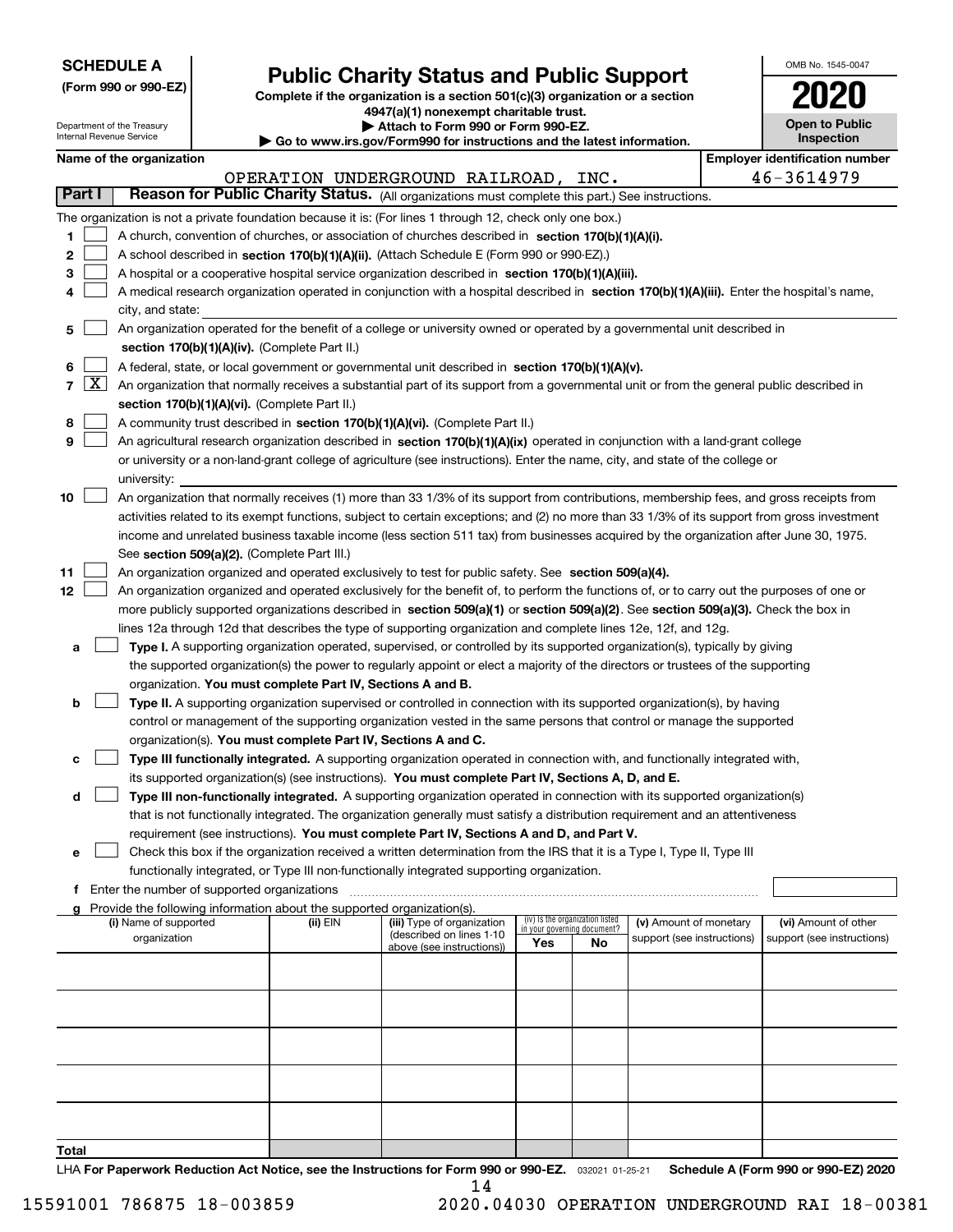#### $46 - 3614979$  Page 2 Schedule A (Form 990 or 990-EZ) 2020  $\,$  OPERATION UNDERGROUND RAILROAD ,  $\,$  INC  $\,$  ,  $\,$   $\,$   $\,$  46  $-$  3614979  $\,$  Page **Part II Support Schedule for Organizations Described in Sections 170(b)(1)(A)(iv) and 170(b)(1)(A)(vi)**

(Complete only if you checked the box on line 5, 7, or 8 of Part I or if the organization failed to qualify under Part III. If the organization fails to qualify under the tests listed below, please complete Part III.)

|    | <b>Section A. Public Support</b>                                                                                                                                                                                               |          |          |            |                                                       |                                      |                                                             |
|----|--------------------------------------------------------------------------------------------------------------------------------------------------------------------------------------------------------------------------------|----------|----------|------------|-------------------------------------------------------|--------------------------------------|-------------------------------------------------------------|
|    | Calendar year (or fiscal year beginning in) $\blacktriangleright$                                                                                                                                                              | (a) 2016 | (b) 2017 | $(c)$ 2018 | $(d)$ 2019                                            | (e) 2020                             | (f) Total                                                   |
|    | 1 Gifts, grants, contributions, and                                                                                                                                                                                            |          |          |            |                                                       |                                      |                                                             |
|    | membership fees received. (Do not                                                                                                                                                                                              |          |          |            |                                                       |                                      |                                                             |
|    | include any "unusual grants.")                                                                                                                                                                                                 |          |          |            |                                                       |                                      | 6570814. [2365489. 17505241. 21503403. 46233793. [104178740 |
|    | 2 Tax revenues levied for the organ-                                                                                                                                                                                           |          |          |            |                                                       |                                      |                                                             |
|    | ization's benefit and either paid to                                                                                                                                                                                           |          |          |            |                                                       |                                      |                                                             |
|    | or expended on its behalf                                                                                                                                                                                                      |          |          |            |                                                       |                                      |                                                             |
|    | 3 The value of services or facilities                                                                                                                                                                                          |          |          |            |                                                       |                                      |                                                             |
|    | furnished by a governmental unit to                                                                                                                                                                                            |          |          |            |                                                       |                                      |                                                             |
|    | the organization without charge                                                                                                                                                                                                |          |          |            |                                                       |                                      |                                                             |
|    | 4 Total. Add lines 1 through 3                                                                                                                                                                                                 |          |          |            |                                                       |                                      | 6570814.12365489.17505241.21503403.46233793.104178740       |
| 5. | The portion of total contributions                                                                                                                                                                                             |          |          |            |                                                       |                                      |                                                             |
|    | by each person (other than a                                                                                                                                                                                                   |          |          |            |                                                       |                                      |                                                             |
|    | governmental unit or publicly                                                                                                                                                                                                  |          |          |            |                                                       |                                      |                                                             |
|    | supported organization) included                                                                                                                                                                                               |          |          |            |                                                       |                                      |                                                             |
|    | on line 1 that exceeds 2% of the                                                                                                                                                                                               |          |          |            |                                                       |                                      |                                                             |
|    | amount shown on line 11,                                                                                                                                                                                                       |          |          |            |                                                       |                                      |                                                             |
|    | column (f)                                                                                                                                                                                                                     |          |          |            |                                                       |                                      |                                                             |
|    | 6 Public support. Subtract line 5 from line 4.                                                                                                                                                                                 |          |          |            |                                                       |                                      | 104178740                                                   |
|    | <b>Section B. Total Support</b>                                                                                                                                                                                                |          |          |            |                                                       |                                      |                                                             |
|    | Calendar year (or fiscal year beginning in)                                                                                                                                                                                    | (a) 2016 | (b) 2017 | $(c)$ 2018 | $(d)$ 2019                                            | (e) 2020                             | (f) Total                                                   |
|    | <b>7</b> Amounts from line 4                                                                                                                                                                                                   |          |          |            | 6570814.12365489.17505241.21503403.46233793.104178740 |                                      |                                                             |
| 8  | Gross income from interest,                                                                                                                                                                                                    |          |          |            |                                                       |                                      |                                                             |
|    | dividends, payments received on                                                                                                                                                                                                |          |          |            |                                                       |                                      |                                                             |
|    | securities loans, rents, royalties,                                                                                                                                                                                            |          |          |            |                                                       |                                      |                                                             |
|    | and income from similar sources                                                                                                                                                                                                | 1,148.   | 64,688.  | 278,615.   | 529,903.                                              | 528,763.                             | 1403117.                                                    |
|    | <b>9</b> Net income from unrelated business                                                                                                                                                                                    |          |          |            |                                                       |                                      |                                                             |
|    | activities, whether or not the                                                                                                                                                                                                 |          |          |            |                                                       |                                      |                                                             |
|    | business is regularly carried on                                                                                                                                                                                               |          |          |            |                                                       |                                      |                                                             |
|    | 10 Other income. Do not include gain                                                                                                                                                                                           |          |          |            |                                                       |                                      |                                                             |
|    | or loss from the sale of capital                                                                                                                                                                                               |          |          |            |                                                       |                                      |                                                             |
|    | assets (Explain in Part VI.)                                                                                                                                                                                                   |          |          |            |                                                       |                                      |                                                             |
|    | 11 Total support. Add lines 7 through 10                                                                                                                                                                                       |          |          |            |                                                       |                                      | 105581857                                                   |
|    | <b>12</b> Gross receipts from related activities, etc. (see instructions)                                                                                                                                                      |          |          |            |                                                       | 12                                   | $\overline{1,462}$ , 884.                                   |
|    | 13 First 5 years. If the Form 990 is for the organization's first, second, third, fourth, or fifth tax year as a section 501(c)(3)                                                                                             |          |          |            |                                                       |                                      |                                                             |
|    | organization, check this box and stop here manufactured and stop here and stop here are all the control of the state of the state of the state of the state of the state of the state of the state of the state of the state o |          |          |            |                                                       |                                      |                                                             |
|    | <b>Section C. Computation of Public Support Percentage</b>                                                                                                                                                                     |          |          |            |                                                       |                                      |                                                             |
|    |                                                                                                                                                                                                                                |          |          |            |                                                       | 14                                   | 98.67<br>%                                                  |
|    |                                                                                                                                                                                                                                |          |          |            |                                                       | 15                                   | 91.85<br>$\%$                                               |
|    | 16a 33 1/3% support test - 2020. If the organization did not check the box on line 13, and line 14 is 33 1/3% or more, check this box and                                                                                      |          |          |            |                                                       |                                      |                                                             |
|    | stop here. The organization qualifies as a publicly supported organization                                                                                                                                                     |          |          |            |                                                       |                                      | $\blacktriangleright$ $\boxed{\text{X}}$                    |
|    | b 33 1/3% support test - 2019. If the organization did not check a box on line 13 or 16a, and line 15 is 33 1/3% or more, check this box                                                                                       |          |          |            |                                                       |                                      |                                                             |
|    | and stop here. The organization qualifies as a publicly supported organization                                                                                                                                                 |          |          |            |                                                       |                                      |                                                             |
|    | 17a 10% -facts-and-circumstances test - 2020. If the organization did not check a box on line 13, 16a, or 16b, and line 14 is 10% or more,                                                                                     |          |          |            |                                                       |                                      |                                                             |
|    | and if the organization meets the facts-and-circumstances test, check this box and stop here. Explain in Part VI how the organization                                                                                          |          |          |            |                                                       |                                      |                                                             |
|    | meets the facts-and-circumstances test. The organization qualifies as a publicly supported organization                                                                                                                        |          |          |            |                                                       |                                      |                                                             |
|    | <b>b 10% -facts-and-circumstances test - 2019.</b> If the organization did not check a box on line 13, 16a, 16b, or 17a, and line 15 is 10% or                                                                                 |          |          |            |                                                       |                                      |                                                             |
|    | more, and if the organization meets the facts-and-circumstances test, check this box and stop here. Explain in Part VI how the                                                                                                 |          |          |            |                                                       |                                      |                                                             |
|    | organization meets the facts-and-circumstances test. The organization qualifies as a publicly supported organization                                                                                                           |          |          |            |                                                       |                                      |                                                             |
| 18 | Private foundation. If the organization did not check a box on line 13, 16a, 16b, 17a, or 17b, check this box and see instructions                                                                                             |          |          |            |                                                       |                                      |                                                             |
|    |                                                                                                                                                                                                                                |          |          |            |                                                       | Schedule A (Form 990 or 990-F7) 2020 |                                                             |

**Schedule A (Form 990 or 990-EZ) 2020**

032022 01-25-21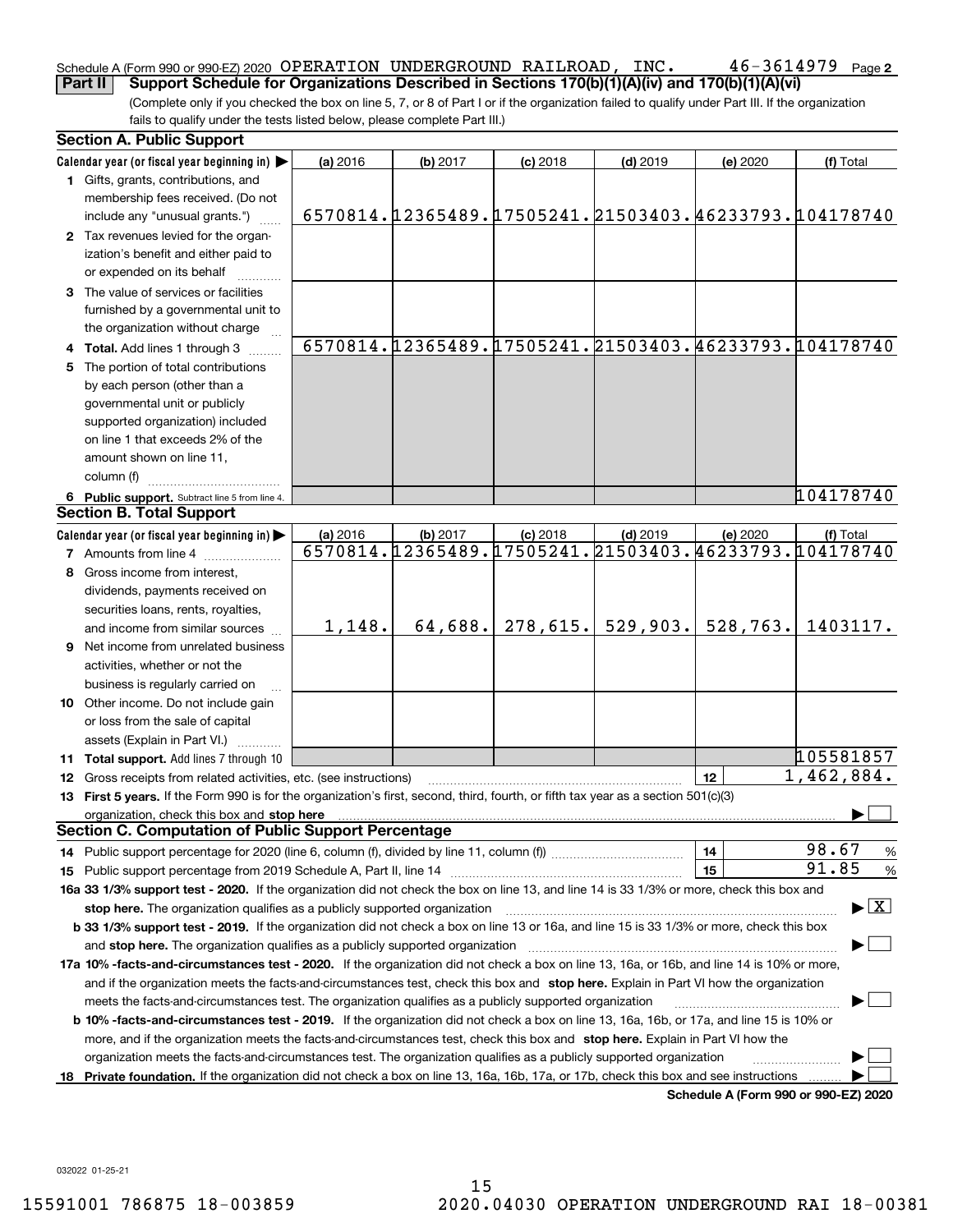### Schedule A (Form 990 or 990-EZ) 2020  $\,$  OPERATION UNDERGROUND RAILROAD ,  $\,$  INC  $\,$  ,  $\,$   $\,$   $\,$  46  $-$  3614979  $\,$  Page **Part III Support Schedule for Organizations Described in Section 509(a)(2)**

(Complete only if you checked the box on line 10 of Part I or if the organization failed to qualify under Part II. If the organization fails to qualify under the tests listed below, please complete Part II.)

|    | <b>Section A. Public Support</b>                                                                                                                                                                                                    |          |          |            |            |          |                                      |
|----|-------------------------------------------------------------------------------------------------------------------------------------------------------------------------------------------------------------------------------------|----------|----------|------------|------------|----------|--------------------------------------|
|    | Calendar year (or fiscal year beginning in) $\blacktriangleright$                                                                                                                                                                   | (a) 2016 | (b) 2017 | $(c)$ 2018 | $(d)$ 2019 | (e) 2020 | (f) Total                            |
|    | 1 Gifts, grants, contributions, and                                                                                                                                                                                                 |          |          |            |            |          |                                      |
|    | membership fees received. (Do not                                                                                                                                                                                                   |          |          |            |            |          |                                      |
|    | include any "unusual grants.")                                                                                                                                                                                                      |          |          |            |            |          |                                      |
|    | <b>2</b> Gross receipts from admissions,<br>merchandise sold or services per-<br>formed, or facilities furnished in<br>any activity that is related to the<br>organization's tax-exempt purpose                                     |          |          |            |            |          |                                      |
|    | 3 Gross receipts from activities that<br>are not an unrelated trade or bus-                                                                                                                                                         |          |          |            |            |          |                                      |
|    | iness under section 513                                                                                                                                                                                                             |          |          |            |            |          |                                      |
|    | 4 Tax revenues levied for the organ-<br>ization's benefit and either paid to                                                                                                                                                        |          |          |            |            |          |                                      |
|    | or expended on its behalf                                                                                                                                                                                                           |          |          |            |            |          |                                      |
|    | 5 The value of services or facilities<br>furnished by a governmental unit to                                                                                                                                                        |          |          |            |            |          |                                      |
|    | the organization without charge                                                                                                                                                                                                     |          |          |            |            |          |                                      |
|    | <b>6 Total.</b> Add lines 1 through 5                                                                                                                                                                                               |          |          |            |            |          |                                      |
|    | 7a Amounts included on lines 1, 2, and<br>3 received from disqualified persons                                                                                                                                                      |          |          |            |            |          |                                      |
|    | <b>b</b> Amounts included on lines 2 and 3 received<br>from other than disqualified persons that<br>exceed the greater of \$5,000 or 1% of the<br>amount on line 13 for the year                                                    |          |          |            |            |          |                                      |
|    | c Add lines 7a and 7b                                                                                                                                                                                                               |          |          |            |            |          |                                      |
|    | 8 Public support. (Subtract line 7c from line 6.)<br><b>Section B. Total Support</b>                                                                                                                                                |          |          |            |            |          |                                      |
|    | Calendar year (or fiscal year beginning in)                                                                                                                                                                                         | (a) 2016 | (b) 2017 | $(c)$ 2018 | $(d)$ 2019 | (e) 2020 | (f) Total                            |
|    | 9 Amounts from line 6                                                                                                                                                                                                               |          |          |            |            |          |                                      |
|    | <b>10a</b> Gross income from interest,<br>dividends, payments received on<br>securities loans, rents, royalties,<br>and income from similar sources                                                                                 |          |          |            |            |          |                                      |
|    | <b>b</b> Unrelated business taxable income<br>(less section 511 taxes) from businesses                                                                                                                                              |          |          |            |            |          |                                      |
|    | acquired after June 30, 1975                                                                                                                                                                                                        |          |          |            |            |          |                                      |
|    | c Add lines 10a and 10b<br>11 Net income from unrelated business<br>activities not included in line 10b,<br>whether or not the business is<br>regularly carried on                                                                  |          |          |            |            |          |                                      |
|    | <b>12</b> Other income. Do not include gain<br>or loss from the sale of capital<br>assets (Explain in Part VI.)                                                                                                                     |          |          |            |            |          |                                      |
|    | 13 Total support. (Add lines 9, 10c, 11, and 12.)                                                                                                                                                                                   |          |          |            |            |          |                                      |
|    | 14 First 5 years. If the Form 990 is for the organization's first, second, third, fourth, or fifth tax year as a section 501(c)(3) organization,                                                                                    |          |          |            |            |          |                                      |
|    | check this box and <b>stop here</b> with the continuum continuum continuum continuum continuum continuum continuum continuum continuum continuum continuum continuum continuum continuum continuum continuum continuum continuum co |          |          |            |            |          |                                      |
|    | <b>Section C. Computation of Public Support Percentage</b>                                                                                                                                                                          |          |          |            |            |          |                                      |
|    |                                                                                                                                                                                                                                     |          |          |            |            | 15       | %                                    |
| 16 | Public support percentage from 2019 Schedule A, Part III, line 15                                                                                                                                                                   |          |          |            |            | 16       | %                                    |
|    | Section D. Computation of Investment Income Percentage                                                                                                                                                                              |          |          |            |            |          |                                      |
|    | 17 Investment income percentage for 2020 (line 10c, column (f), divided by line 13, column (f))<br>18 Investment income percentage from 2019 Schedule A, Part III, line 17                                                          |          |          |            |            | 17<br>18 | %<br>%                               |
|    | 19a 33 1/3% support tests - 2020. If the organization did not check the box on line 14, and line 15 is more than 33 1/3%, and line 17 is not                                                                                        |          |          |            |            |          |                                      |
|    | more than 33 1/3%, check this box and stop here. The organization qualifies as a publicly supported organization                                                                                                                    |          |          |            |            |          |                                      |
|    | b 33 1/3% support tests - 2019. If the organization did not check a box on line 14 or line 19a, and line 16 is more than 33 1/3%, and                                                                                               |          |          |            |            |          |                                      |
|    | line 18 is not more than 33 1/3%, check this box and stop here. The organization qualifies as a publicly supported organization                                                                                                     |          |          |            |            |          |                                      |
| 20 | <b>Private foundation.</b> If the organization did not check a box on line 14, 19a, or 19b, check this box and see instructions                                                                                                     |          |          |            |            |          | .                                    |
|    | 032023 01-25-21                                                                                                                                                                                                                     |          |          |            |            |          | Schedule A (Form 990 or 990-EZ) 2020 |
|    |                                                                                                                                                                                                                                     |          | 16       |            |            |          |                                      |

15591001 786875 18-003859 2020.04030 OPERATION UNDERGROUND RAI 18-00381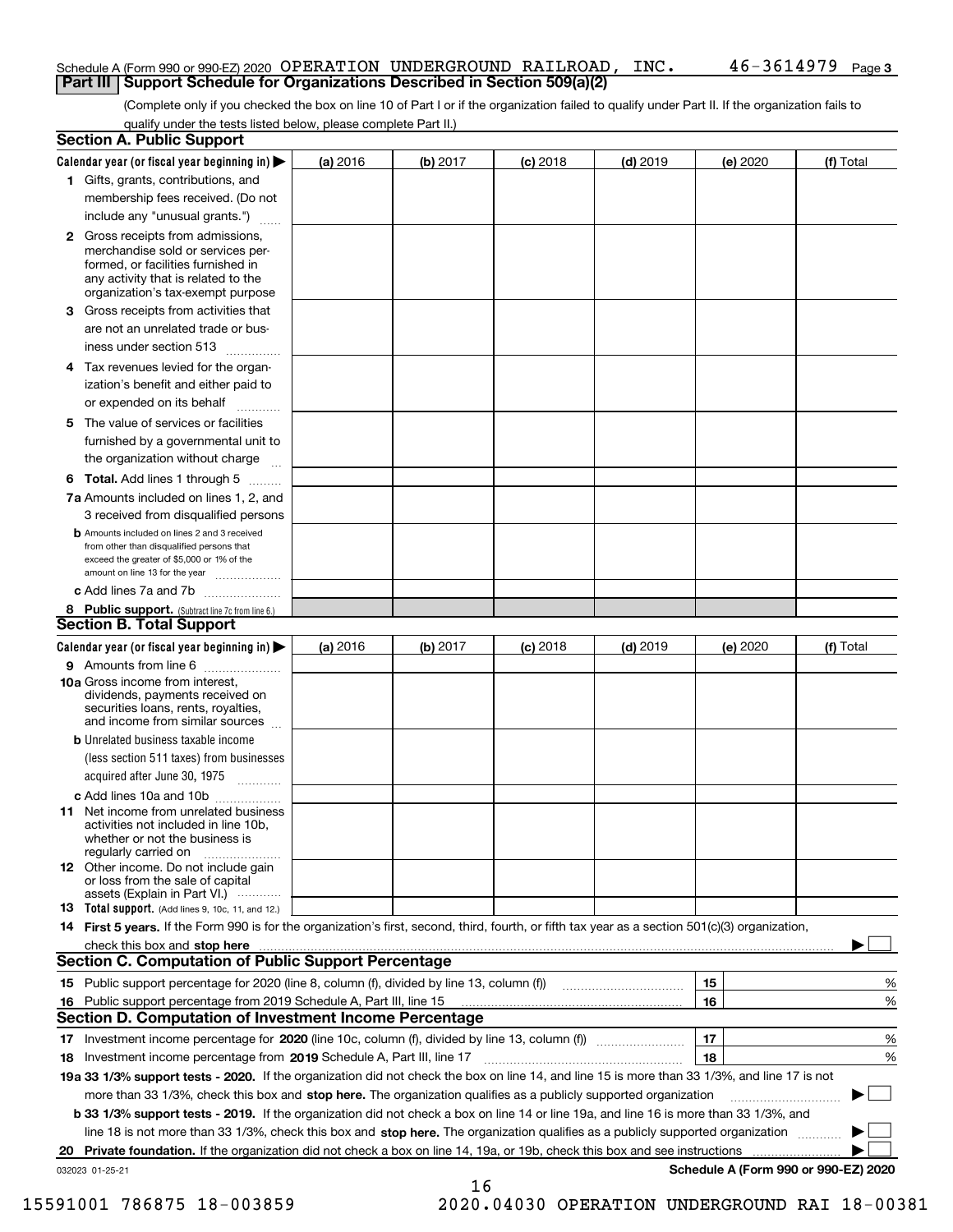### Schedule A (Form 990 or 990-EZ) 2020  $\,$  OPERATION UNDERGROUND RAILROAD ,  $\,$  INC  $\,$  ,  $\,$   $\,$   $\,$  46  $-$  3614979  $\,$  Page

**1**

**2**

**3a**

**3b**

**3c**

**YesNo**

## **Part IV Supporting Organizations**

(Complete only if you checked a box in line 12 on Part I. If you checked box 12a, Part I, complete Sections A and B. If you checked box 12b, Part I, complete Sections A and C. If you checked box 12c, Part I, complete Sections A, D, and E. If you checked box 12d, Part I, complete Sections A and D, and complete Part V.)

### **Section A. All Supporting Organizations**

- **1** Are all of the organization's supported organizations listed by name in the organization's governing documents? If "No," describe in **Part VI** how the supported organizations are designated. If designated by *class or purpose, describe the designation. If historic and continuing relationship, explain.*
- **2** Did the organization have any supported organization that does not have an IRS determination of status under section 509(a)(1) or (2)? If "Yes," explain in Part VI how the organization determined that the supported *organization was described in section 509(a)(1) or (2).*
- **3a** Did the organization have a supported organization described in section 501(c)(4), (5), or (6)? If "Yes," answer *lines 3b and 3c below.*
- **b** Did the organization confirm that each supported organization qualified under section 501(c)(4), (5), or (6) and satisfied the public support tests under section 509(a)(2)? If "Yes," describe in **Part VI** when and how the *organization made the determination.*
- **c**Did the organization ensure that all support to such organizations was used exclusively for section 170(c)(2)(B) purposes? If "Yes," explain in **Part VI** what controls the organization put in place to ensure such use.
- **4a***If* Was any supported organization not organized in the United States ("foreign supported organization")? *"Yes," and if you checked box 12a or 12b in Part I, answer lines 4b and 4c below.*
- **b** Did the organization have ultimate control and discretion in deciding whether to make grants to the foreign supported organization? If "Yes," describe in **Part VI** how the organization had such control and discretion *despite being controlled or supervised by or in connection with its supported organizations.*
- **c** Did the organization support any foreign supported organization that does not have an IRS determination under sections 501(c)(3) and 509(a)(1) or (2)? If "Yes," explain in **Part VI** what controls the organization used *to ensure that all support to the foreign supported organization was used exclusively for section 170(c)(2)(B) purposes.*
- **5a** Did the organization add, substitute, or remove any supported organizations during the tax year? If "Yes," answer lines 5b and 5c below (if applicable). Also, provide detail in **Part VI,** including (i) the names and EIN *numbers of the supported organizations added, substituted, or removed; (ii) the reasons for each such action; (iii) the authority under the organization's organizing document authorizing such action; and (iv) how the action was accomplished (such as by amendment to the organizing document).*
- **b** Type I or Type II only. Was any added or substituted supported organization part of a class already designated in the organization's organizing document?
- **cSubstitutions only.**  Was the substitution the result of an event beyond the organization's control?
- **6** Did the organization provide support (whether in the form of grants or the provision of services or facilities) to **Part VI.** *If "Yes," provide detail in* support or benefit one or more of the filing organization's supported organizations? anyone other than (i) its supported organizations, (ii) individuals that are part of the charitable class benefited by one or more of its supported organizations, or (iii) other supporting organizations that also
- **7**Did the organization provide a grant, loan, compensation, or other similar payment to a substantial contributor *If "Yes," complete Part I of Schedule L (Form 990 or 990-EZ).* regard to a substantial contributor? (as defined in section 4958(c)(3)(C)), a family member of a substantial contributor, or a 35% controlled entity with
- **8** Did the organization make a loan to a disqualified person (as defined in section 4958) not described in line 7? *If "Yes," complete Part I of Schedule L (Form 990 or 990-EZ).*
- **9a** Was the organization controlled directly or indirectly at any time during the tax year by one or more in section 509(a)(1) or (2))? If "Yes," *provide detail in* <code>Part VI.</code> disqualified persons, as defined in section 4946 (other than foundation managers and organizations described
- **b** Did one or more disqualified persons (as defined in line 9a) hold a controlling interest in any entity in which the supporting organization had an interest? If "Yes," provide detail in P**art VI**.
- **c**Did a disqualified person (as defined in line 9a) have an ownership interest in, or derive any personal benefit from, assets in which the supporting organization also had an interest? If "Yes," provide detail in P**art VI.**
- **10a** Was the organization subject to the excess business holdings rules of section 4943 because of section supporting organizations)? If "Yes," answer line 10b below. 4943(f) (regarding certain Type II supporting organizations, and all Type III non-functionally integrated
- **b** Did the organization have any excess business holdings in the tax year? (Use Schedule C, Form 4720, to *determine whether the organization had excess business holdings.)*

17

032024 01-25-21

**Schedule A (Form 990 or 990-EZ) 2020**

15591001 786875 18-003859 2020.04030 OPERATION UNDERGROUND RAI 18-00381

**4a4b4c5a 5b5c6789a 9b9c10a10b**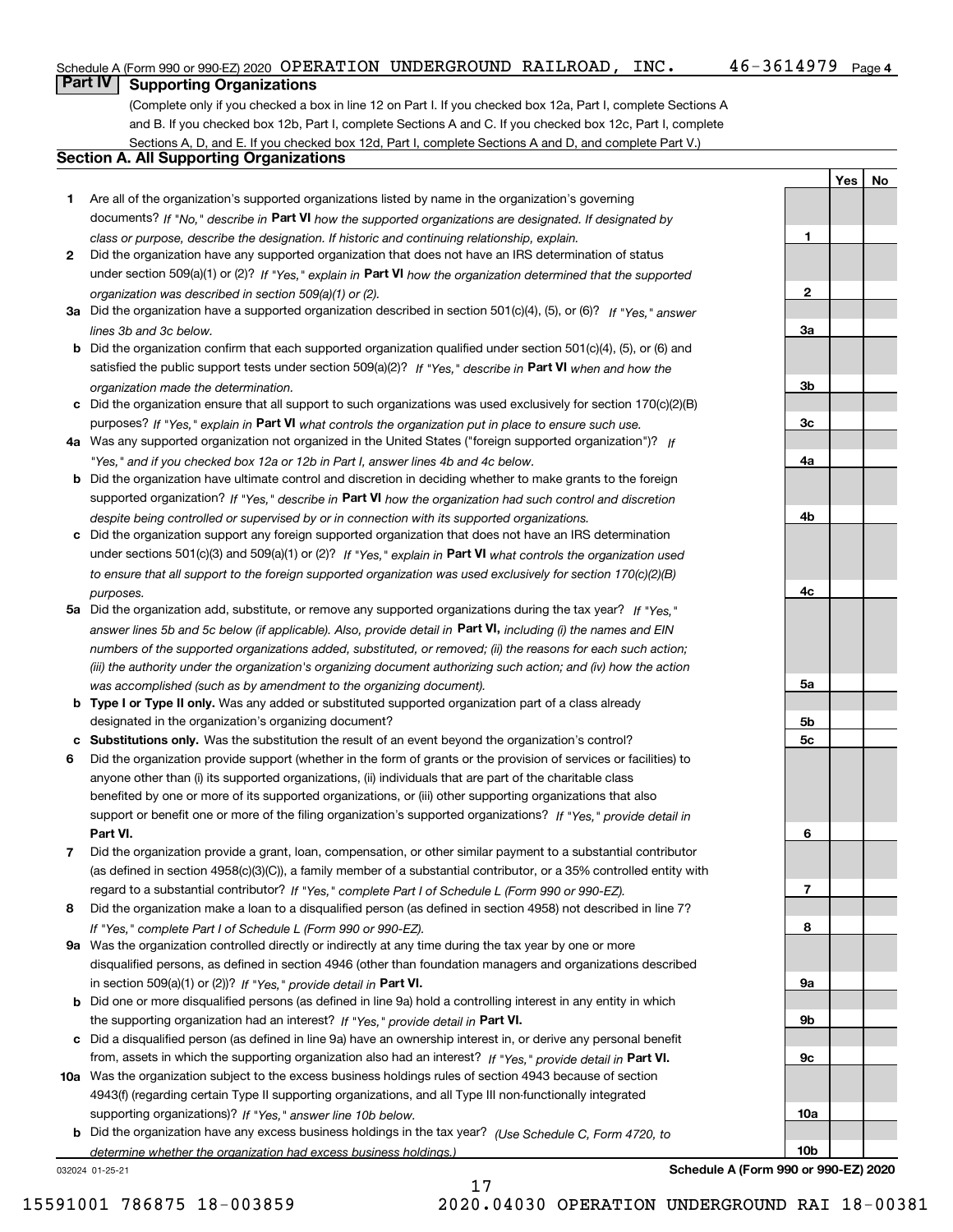## Schedule A (Form 990 or 990-EZ) 2020 OPERATION UNDERGROUND RAILROAD , INC 46-3614979 Page 5

|              | Part IV<br><b>Supporting Organizations (continued)</b>                                                       |                                                                                                                                                                                                                                                           |     |     |    |
|--------------|--------------------------------------------------------------------------------------------------------------|-----------------------------------------------------------------------------------------------------------------------------------------------------------------------------------------------------------------------------------------------------------|-----|-----|----|
|              |                                                                                                              |                                                                                                                                                                                                                                                           |     | Yes | No |
| 11           |                                                                                                              | Has the organization accepted a gift or contribution from any of the following persons?                                                                                                                                                                   |     |     |    |
|              |                                                                                                              | a A person who directly or indirectly controls, either alone or together with persons described in lines 11b and                                                                                                                                          |     |     |    |
|              | 11c below, the governing body of a supported organization?                                                   |                                                                                                                                                                                                                                                           | 11a |     |    |
|              | <b>b</b> A family member of a person described in line 11a above?                                            |                                                                                                                                                                                                                                                           | 11b |     |    |
|              |                                                                                                              | c A 35% controlled entity of a person described in line 11a or 11b above? If "Yes" to line 11a, 11b, or 11c, provide                                                                                                                                      |     |     |    |
|              | detail in Part VI.                                                                                           |                                                                                                                                                                                                                                                           | 11c |     |    |
|              | <b>Section B. Type I Supporting Organizations</b>                                                            |                                                                                                                                                                                                                                                           |     |     |    |
|              |                                                                                                              |                                                                                                                                                                                                                                                           |     | Yes | No |
| 1.           |                                                                                                              | Did the governing body, members of the governing body, officers acting in their official capacity, or membership of one or                                                                                                                                |     |     |    |
|              |                                                                                                              | more supported organizations have the power to regularly appoint or elect at least a majority of the organization's officers,                                                                                                                             |     |     |    |
|              |                                                                                                              | directors, or trustees at all times during the tax year? If "No," describe in Part VI how the supported organization(s)<br>effectively operated, supervised, or controlled the organization's activities. If the organization had more than one supported |     |     |    |
|              |                                                                                                              | organization, describe how the powers to appoint and/or remove officers, directors, or trustees were allocated among the                                                                                                                                  |     |     |    |
|              |                                                                                                              | supported organizations and what conditions or restrictions, if any, applied to such powers during the tax year.                                                                                                                                          | 1   |     |    |
| $\mathbf{2}$ |                                                                                                              | Did the organization operate for the benefit of any supported organization other than the supported                                                                                                                                                       |     |     |    |
|              |                                                                                                              | organization(s) that operated, supervised, or controlled the supporting organization? If "Yes," explain in                                                                                                                                                |     |     |    |
|              |                                                                                                              | <b>Part VI</b> how providing such benefit carried out the purposes of the supported organization(s) that operated,                                                                                                                                        |     |     |    |
|              | supervised, or controlled the supporting organization.<br><b>Section C. Type II Supporting Organizations</b> |                                                                                                                                                                                                                                                           | 2   |     |    |
|              |                                                                                                              |                                                                                                                                                                                                                                                           |     |     |    |
|              |                                                                                                              |                                                                                                                                                                                                                                                           |     | Yes | No |
| 1.           |                                                                                                              | Were a majority of the organization's directors or trustees during the tax year also a majority of the directors                                                                                                                                          |     |     |    |
|              |                                                                                                              | or trustees of each of the organization's supported organization(s)? If "No," describe in Part VI how control                                                                                                                                             |     |     |    |
|              |                                                                                                              | or management of the supporting organization was vested in the same persons that controlled or managed                                                                                                                                                    | 1   |     |    |
|              | the supported organization(s).<br>Section D. All Type III Supporting Organizations                           |                                                                                                                                                                                                                                                           |     |     |    |
|              |                                                                                                              |                                                                                                                                                                                                                                                           |     | Yes | No |
| 1.           |                                                                                                              | Did the organization provide to each of its supported organizations, by the last day of the fifth month of the                                                                                                                                            |     |     |    |
|              |                                                                                                              | organization's tax year, (i) a written notice describing the type and amount of support provided during the prior tax                                                                                                                                     |     |     |    |
|              |                                                                                                              | year, (ii) a copy of the Form 990 that was most recently filed as of the date of notification, and (iii) copies of the                                                                                                                                    |     |     |    |
|              |                                                                                                              | organization's governing documents in effect on the date of notification, to the extent not previously provided?                                                                                                                                          | 1   |     |    |
| 2            |                                                                                                              | Were any of the organization's officers, directors, or trustees either (i) appointed or elected by the supported                                                                                                                                          |     |     |    |
|              |                                                                                                              | organization(s) or (ii) serving on the governing body of a supported organization? If "No," explain in Part VI how                                                                                                                                        |     |     |    |
|              |                                                                                                              | the organization maintained a close and continuous working relationship with the supported organization(s).                                                                                                                                               | 2   |     |    |
| 3            |                                                                                                              | By reason of the relationship described in line 2, above, did the organization's supported organizations have a                                                                                                                                           |     |     |    |
|              |                                                                                                              | significant voice in the organization's investment policies and in directing the use of the organization's                                                                                                                                                |     |     |    |
|              |                                                                                                              | income or assets at all times during the tax year? If "Yes," describe in Part VI the role the organization's                                                                                                                                              |     |     |    |
|              | supported organizations played in this regard.                                                               |                                                                                                                                                                                                                                                           | 3   |     |    |
|              | Section E. Type III Functionally Integrated Supporting Organizations                                         |                                                                                                                                                                                                                                                           |     |     |    |
| 1.           |                                                                                                              | Check the box next to the method that the organization used to satisfy the Integral Part Test during the year (see instructions).                                                                                                                         |     |     |    |
| a            | The organization satisfied the Activities Test. Complete line 2 below.                                       |                                                                                                                                                                                                                                                           |     |     |    |
| b            |                                                                                                              | The organization is the parent of each of its supported organizations. Complete line 3 below.                                                                                                                                                             |     |     |    |
| c            |                                                                                                              | The organization supported a governmental entity. Describe in Part VI how you supported a governmental entity (see instructions).                                                                                                                         |     |     |    |
| 2            | Activities Test. Answer lines 2a and 2b below.                                                               |                                                                                                                                                                                                                                                           |     | Yes | No |
| а            |                                                                                                              | Did substantially all of the organization's activities during the tax year directly further the exempt purposes of                                                                                                                                        |     |     |    |
|              |                                                                                                              | the supported organization(s) to which the organization was responsive? If "Yes," then in Part VI identify                                                                                                                                                |     |     |    |
|              |                                                                                                              | those supported organizations and explain how these activities directly furthered their exempt purposes,                                                                                                                                                  |     |     |    |
|              |                                                                                                              | how the organization was responsive to those supported organizations, and how the organization determined                                                                                                                                                 |     |     |    |
|              | that these activities constituted substantially all of its activities.                                       |                                                                                                                                                                                                                                                           | 2a  |     |    |
| b            |                                                                                                              | Did the activities described in line 2a, above, constitute activities that, but for the organization's involvement,                                                                                                                                       |     |     |    |
|              |                                                                                                              | one or more of the organization's supported organization(s) would have been engaged in? If "Yes," explain in                                                                                                                                              |     |     |    |

**3** Parent of Supported Organizations. Answer lines 3a and 3b below. *these activities but for the organization's involvement.*

**a** Did the organization have the power to regularly appoint or elect a majority of the officers, directors, or trustees of each of the supported organizations? If "Yes" or "No" provide details in **Part VI.** 

**Part VI**  *the reasons for the organization's position that its supported organization(s) would have engaged in*

**b** Did the organization exercise a substantial degree of direction over the policies, programs, and activities of each of its supported organizations? If "Yes," describe in Part VI the role played by the organization in this regard.

032025 01-25-21

**Schedule A (Form 990 or 990-EZ) 2020**

**2b**

**3a**

**3b**

15591001 786875 18-003859 2020.04030 OPERATION UNDERGROUND RAI 18-00381

18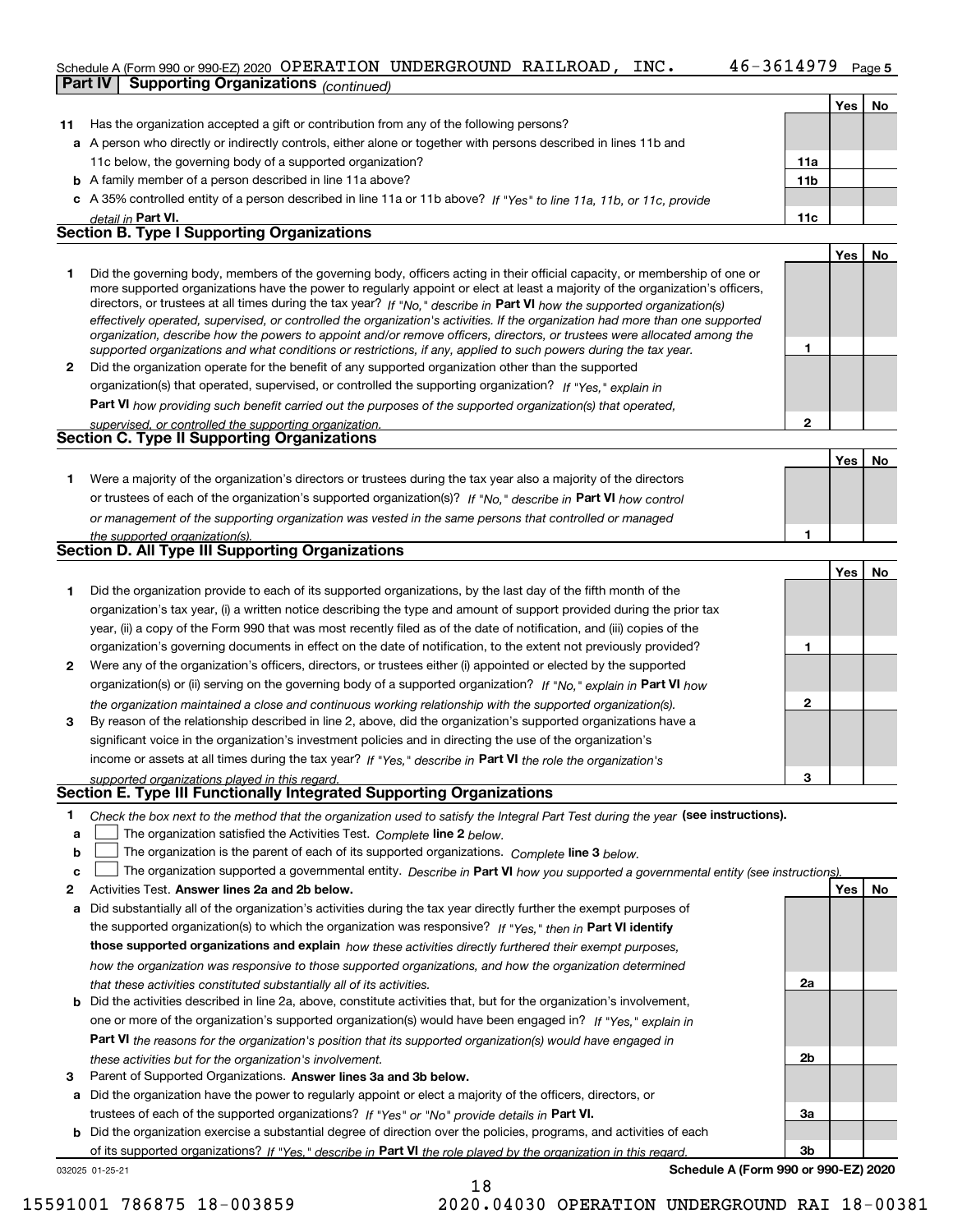|              | Schedule A (Form 990 or 990-EZ) 2020 OPERATION UNDERGROUND RAILROAD, INC.                                                                      |                |                | $46 - 3614979$ Page 6          |
|--------------|------------------------------------------------------------------------------------------------------------------------------------------------|----------------|----------------|--------------------------------|
|              | Type III Non-Functionally Integrated 509(a)(3) Supporting Organizations<br><b>Part V</b>                                                       |                |                |                                |
| 1.           | Check here if the organization satisfied the Integral Part Test as a qualifying trust on Nov. 20, 1970 (explain in Part VI). See instructions. |                |                |                                |
|              | All other Type III non-functionally integrated supporting organizations must complete Sections A through E.                                    |                |                |                                |
|              | Section A - Adjusted Net Income                                                                                                                |                | (A) Prior Year | (B) Current Year<br>(optional) |
| 1.           | Net short-term capital gain                                                                                                                    | 1.             |                |                                |
| 2            | Recoveries of prior-year distributions                                                                                                         | 2              |                |                                |
| 3            | Other gross income (see instructions)                                                                                                          | 3              |                |                                |
| 4            | Add lines 1 through 3.                                                                                                                         | 4              |                |                                |
| 5            | Depreciation and depletion                                                                                                                     | 5              |                |                                |
| 6            | Portion of operating expenses paid or incurred for production or                                                                               |                |                |                                |
|              | collection of gross income or for management, conservation, or                                                                                 |                |                |                                |
|              | maintenance of property held for production of income (see instructions)                                                                       | 6              |                |                                |
| 7            | Other expenses (see instructions)                                                                                                              | $\overline{7}$ |                |                                |
| 8            | Adjusted Net Income (subtract lines 5, 6, and 7 from line 4)                                                                                   | 8              |                |                                |
|              | <b>Section B - Minimum Asset Amount</b>                                                                                                        |                | (A) Prior Year | (B) Current Year<br>(optional) |
| 1            | Aggregate fair market value of all non-exempt-use assets (see                                                                                  |                |                |                                |
|              | instructions for short tax year or assets held for part of year):                                                                              |                |                |                                |
|              | <b>a</b> Average monthly value of securities                                                                                                   | 1a             |                |                                |
|              | <b>b</b> Average monthly cash balances                                                                                                         | 1b             |                |                                |
|              | c Fair market value of other non-exempt-use assets                                                                                             | 1c             |                |                                |
|              | d Total (add lines 1a, 1b, and 1c)                                                                                                             | 1d             |                |                                |
|              | e Discount claimed for blockage or other factors                                                                                               |                |                |                                |
|              | (explain in detail in Part VI):                                                                                                                |                |                |                                |
| $\mathbf{2}$ | Acquisition indebtedness applicable to non-exempt-use assets                                                                                   | $\mathbf{2}$   |                |                                |
| 3            | Subtract line 2 from line 1d.                                                                                                                  | 3              |                |                                |
| 4            | Cash deemed held for exempt use. Enter 0.015 of line 3 (for greater amount,                                                                    |                |                |                                |
|              | see instructions).                                                                                                                             | 4              |                |                                |
| 5            | Net value of non-exempt-use assets (subtract line 4 from line 3)                                                                               | 5              |                |                                |
| 6            | Multiply line 5 by 0.035.                                                                                                                      | 6              |                |                                |
| 7            | Recoveries of prior-year distributions                                                                                                         | $\overline{7}$ |                |                                |
| 8            | Minimum Asset Amount (add line 7 to line 6)                                                                                                    | 8              |                |                                |
|              | <b>Section C - Distributable Amount</b>                                                                                                        |                |                | <b>Current Year</b>            |
| 1.           | Adjusted net income for prior year (from Section A, line 8, column A)                                                                          | 1              |                |                                |
| 2            | Enter 0.85 of line 1.                                                                                                                          | 2              |                |                                |
| 3            | Minimum asset amount for prior year (from Section B, line 8, column A)                                                                         | 3              |                |                                |
| 4            | Enter greater of line 2 or line 3.                                                                                                             | 4              |                |                                |
| 5            | Income tax imposed in prior year                                                                                                               | 5              |                |                                |
| 6            | Distributable Amount. Subtract line 5 from line 4, unless subject to                                                                           |                |                |                                |
|              | emergency temporary reduction (see instructions).                                                                                              | 6              |                |                                |
| 7            | Check here if the current year is the organization's first as a non-functionally integrated Type III supporting organization (see              |                |                |                                |

**Schedule A (Form 990 or 990-EZ) 2020**

032026 01-25-21

instructions).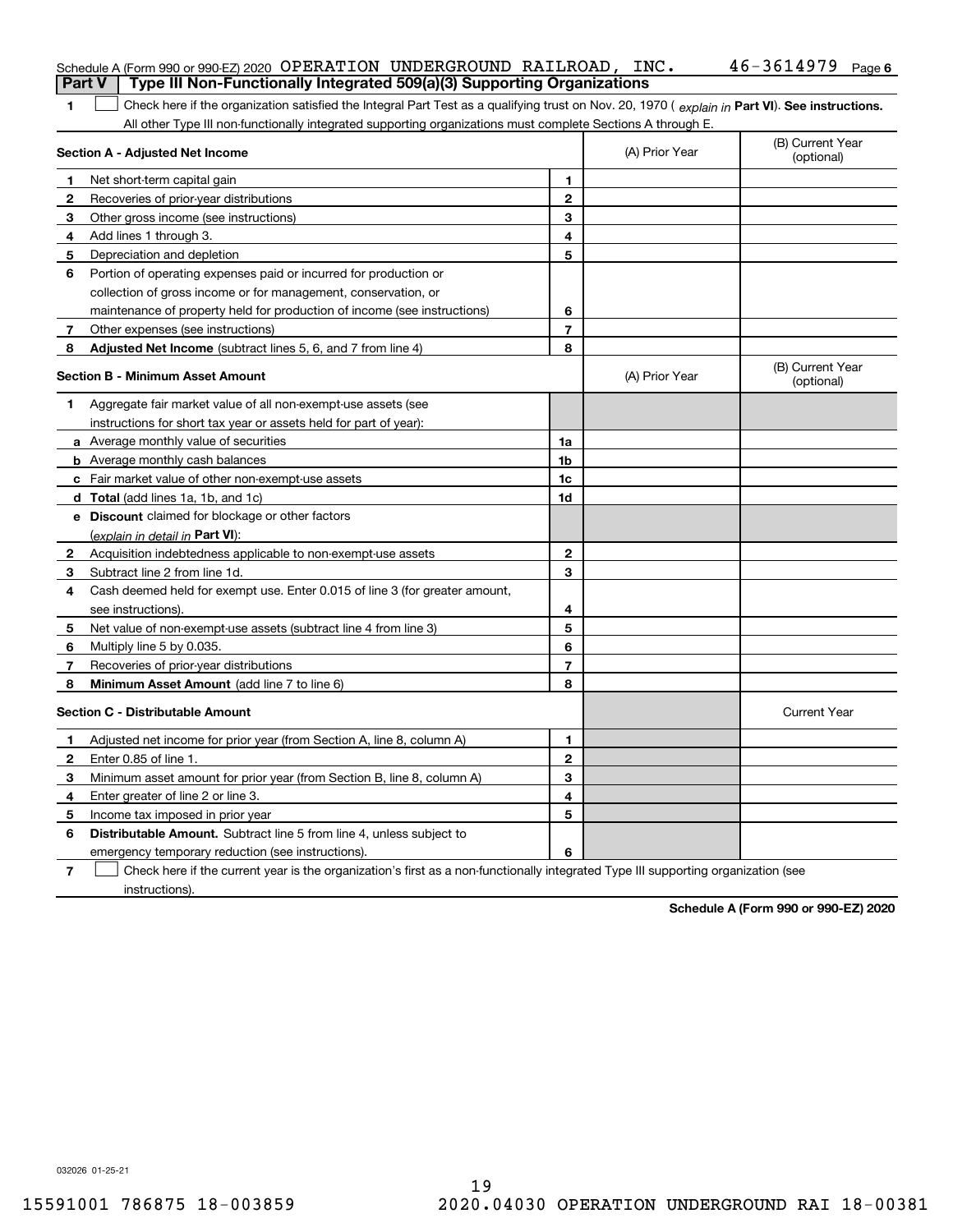#### Schedule A (Form 990 or 990-EZ) 2020 OPERATION UNDERGROUND RAILROAD, INC。 4 6 – 3 6 I 4 9 7 9 Page OPERATION UNDERGROUND RAILROAD, INC. 46-3614979

|                | Type III Non-Functionally Integrated 509(a)(3) Supporting Organizations<br>Part V          |                             | (continued)                           |              |                                         |
|----------------|--------------------------------------------------------------------------------------------|-----------------------------|---------------------------------------|--------------|-----------------------------------------|
|                | <b>Section D - Distributions</b>                                                           |                             |                                       |              | <b>Current Year</b>                     |
| 1              | Amounts paid to supported organizations to accomplish exempt purposes                      |                             |                                       | 1            |                                         |
| 2              | Amounts paid to perform activity that directly furthers exempt purposes of supported       |                             |                                       |              |                                         |
|                | organizations, in excess of income from activity                                           |                             |                                       | $\mathbf{2}$ |                                         |
| 3              | Administrative expenses paid to accomplish exempt purposes of supported organizations      |                             |                                       | 3            |                                         |
| 4              | Amounts paid to acquire exempt-use assets                                                  |                             |                                       | 4            |                                         |
| 5              | Qualified set-aside amounts (prior IRS approval required - provide details in Part VI)     |                             |                                       | 5            |                                         |
| 6              | Other distributions (describe in Part VI). See instructions.                               |                             |                                       | 6            |                                         |
| 7              | Total annual distributions. Add lines 1 through 6.                                         |                             |                                       | 7            |                                         |
| 8              | Distributions to attentive supported organizations to which the organization is responsive |                             |                                       |              |                                         |
|                | (provide details in Part VI). See instructions.                                            |                             |                                       | 8            |                                         |
| 9              | Distributable amount for 2020 from Section C, line 6                                       |                             |                                       | 9            |                                         |
| 10             | Line 8 amount divided by line 9 amount                                                     |                             |                                       | 10           |                                         |
|                |                                                                                            | (i)                         | (ii)                                  |              | (iii)                                   |
|                | <b>Section E - Distribution Allocations</b> (see instructions)                             | <b>Excess Distributions</b> | <b>Underdistributions</b><br>Pre-2020 |              | <b>Distributable</b><br>Amount for 2020 |
| 1              | Distributable amount for 2020 from Section C, line 6                                       |                             |                                       |              |                                         |
| 2              | Underdistributions, if any, for years prior to 2020 (reason-                               |                             |                                       |              |                                         |
|                | able cause required - explain in Part VI). See instructions.                               |                             |                                       |              |                                         |
| 3              | Excess distributions carryover, if any, to 2020                                            |                             |                                       |              |                                         |
|                | a From 2015                                                                                |                             |                                       |              |                                         |
|                | <b>b</b> From 2016                                                                         |                             |                                       |              |                                         |
|                | $c$ From 2017                                                                              |                             |                                       |              |                                         |
|                | d From 2018                                                                                |                             |                                       |              |                                         |
|                | e From 2019                                                                                |                             |                                       |              |                                         |
|                | f Total of lines 3a through 3e                                                             |                             |                                       |              |                                         |
|                | g Applied to underdistributions of prior years                                             |                             |                                       |              |                                         |
|                | <b>h</b> Applied to 2020 distributable amount                                              |                             |                                       |              |                                         |
|                | Carryover from 2015 not applied (see instructions)                                         |                             |                                       |              |                                         |
|                | Remainder. Subtract lines 3g, 3h, and 3i from line 3f.                                     |                             |                                       |              |                                         |
| 4              | Distributions for 2020 from Section D,                                                     |                             |                                       |              |                                         |
|                | line $7:$                                                                                  |                             |                                       |              |                                         |
|                | a Applied to underdistributions of prior years                                             |                             |                                       |              |                                         |
|                | <b>b</b> Applied to 2020 distributable amount                                              |                             |                                       |              |                                         |
|                | c Remainder. Subtract lines 4a and 4b from line 4.                                         |                             |                                       |              |                                         |
| 5              | Remaining underdistributions for years prior to 2020, if                                   |                             |                                       |              |                                         |
|                | any. Subtract lines 3g and 4a from line 2. For result greater                              |                             |                                       |              |                                         |
|                | than zero, explain in Part VI. See instructions.                                           |                             |                                       |              |                                         |
| 6              | Remaining underdistributions for 2020. Subtract lines 3h                                   |                             |                                       |              |                                         |
|                | and 4b from line 1. For result greater than zero, explain in                               |                             |                                       |              |                                         |
|                | Part VI. See instructions.                                                                 |                             |                                       |              |                                         |
| $\overline{7}$ | Excess distributions carryover to 2021. Add lines 3j                                       |                             |                                       |              |                                         |
|                | and 4c.                                                                                    |                             |                                       |              |                                         |
| 8              | Breakdown of line 7:                                                                       |                             |                                       |              |                                         |
|                | a Excess from 2016                                                                         |                             |                                       |              |                                         |
|                | <b>b</b> Excess from 2017                                                                  |                             |                                       |              |                                         |
|                | c Excess from 2018                                                                         |                             |                                       |              |                                         |
|                | d Excess from 2019                                                                         |                             |                                       |              |                                         |
|                | e Excess from 2020                                                                         |                             |                                       |              |                                         |

**Schedule A (Form 990 or 990-EZ) 2020**

032027 01-25-21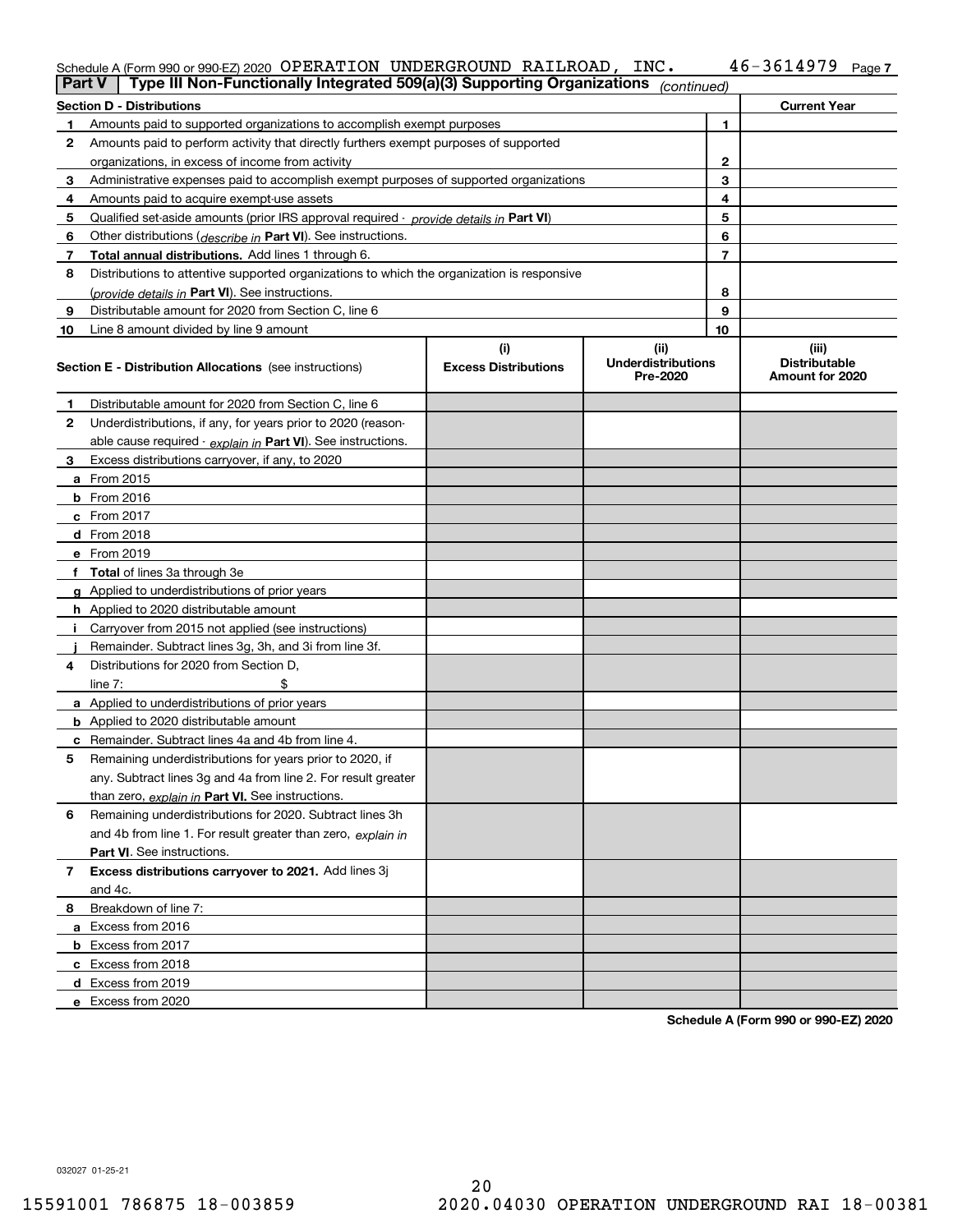| <b>Part VI</b>  | Schedule A (Form 990 or 990-EZ) 2020 OPERATION UNDERGROUND RAILROAD, INC.<br>Supplemental Information. Provide the explanations required by Part II, line 10; Part II, line 17a or 17b; Part III, line 12;                                                                                                                                                                                                                                                 |    |  | $46 - 3614979$ Page 8                |  |
|-----------------|------------------------------------------------------------------------------------------------------------------------------------------------------------------------------------------------------------------------------------------------------------------------------------------------------------------------------------------------------------------------------------------------------------------------------------------------------------|----|--|--------------------------------------|--|
|                 | Part IV, Section A, lines 1, 2, 3b, 3c, 4b, 4c, 5a, 6, 9a, 9b, 9c, 11a, 11b, and 11c; Part IV, Section B, lines 1 and 2; Part IV, Section C,<br>line 1; Part IV, Section D, lines 2 and 3; Part IV, Section E, lines 1c, 2a, 2b, 3a, and 3b; Part V, line 1; Part V, Section B, line 1e; Part V,<br>Section D, lines 5, 6, and 8; and Part V, Section E, lines 2, 5, and 6. Also complete this part for any additional information.<br>(See instructions.) |    |  |                                      |  |
|                 |                                                                                                                                                                                                                                                                                                                                                                                                                                                            |    |  |                                      |  |
|                 |                                                                                                                                                                                                                                                                                                                                                                                                                                                            |    |  |                                      |  |
|                 |                                                                                                                                                                                                                                                                                                                                                                                                                                                            |    |  |                                      |  |
|                 |                                                                                                                                                                                                                                                                                                                                                                                                                                                            |    |  |                                      |  |
|                 |                                                                                                                                                                                                                                                                                                                                                                                                                                                            |    |  |                                      |  |
|                 |                                                                                                                                                                                                                                                                                                                                                                                                                                                            |    |  |                                      |  |
|                 |                                                                                                                                                                                                                                                                                                                                                                                                                                                            |    |  |                                      |  |
|                 |                                                                                                                                                                                                                                                                                                                                                                                                                                                            |    |  |                                      |  |
|                 |                                                                                                                                                                                                                                                                                                                                                                                                                                                            |    |  |                                      |  |
|                 |                                                                                                                                                                                                                                                                                                                                                                                                                                                            |    |  |                                      |  |
|                 |                                                                                                                                                                                                                                                                                                                                                                                                                                                            |    |  |                                      |  |
|                 |                                                                                                                                                                                                                                                                                                                                                                                                                                                            |    |  |                                      |  |
|                 |                                                                                                                                                                                                                                                                                                                                                                                                                                                            |    |  |                                      |  |
|                 |                                                                                                                                                                                                                                                                                                                                                                                                                                                            |    |  |                                      |  |
|                 |                                                                                                                                                                                                                                                                                                                                                                                                                                                            |    |  |                                      |  |
|                 |                                                                                                                                                                                                                                                                                                                                                                                                                                                            |    |  |                                      |  |
|                 |                                                                                                                                                                                                                                                                                                                                                                                                                                                            |    |  |                                      |  |
|                 |                                                                                                                                                                                                                                                                                                                                                                                                                                                            |    |  |                                      |  |
|                 |                                                                                                                                                                                                                                                                                                                                                                                                                                                            |    |  |                                      |  |
|                 |                                                                                                                                                                                                                                                                                                                                                                                                                                                            |    |  |                                      |  |
|                 |                                                                                                                                                                                                                                                                                                                                                                                                                                                            |    |  |                                      |  |
|                 |                                                                                                                                                                                                                                                                                                                                                                                                                                                            |    |  |                                      |  |
|                 |                                                                                                                                                                                                                                                                                                                                                                                                                                                            |    |  |                                      |  |
|                 |                                                                                                                                                                                                                                                                                                                                                                                                                                                            |    |  |                                      |  |
|                 |                                                                                                                                                                                                                                                                                                                                                                                                                                                            |    |  |                                      |  |
|                 |                                                                                                                                                                                                                                                                                                                                                                                                                                                            |    |  |                                      |  |
| 032028 01-25-21 |                                                                                                                                                                                                                                                                                                                                                                                                                                                            | 21 |  | Schedule A (Form 990 or 990-EZ) 2020 |  |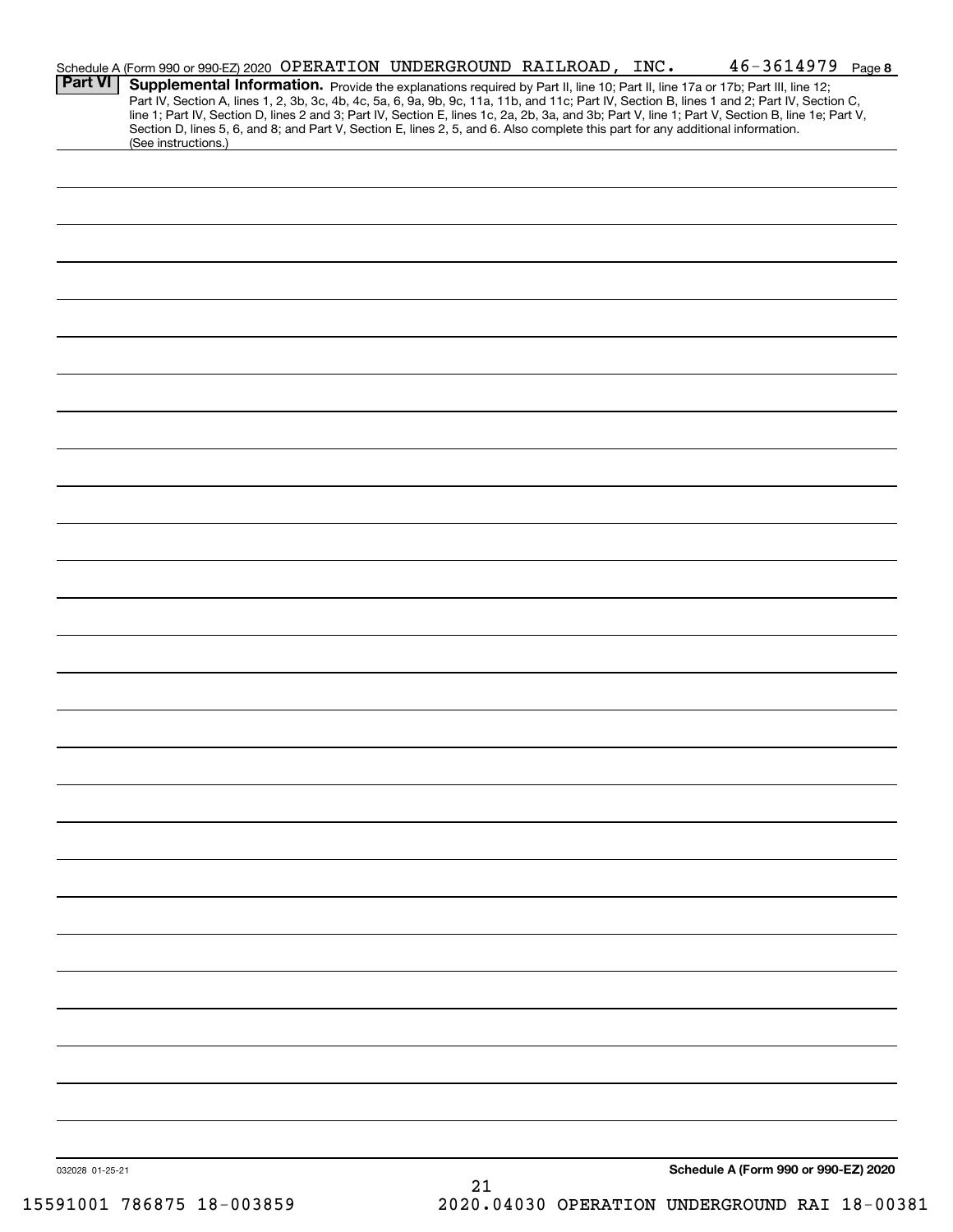Department of the Treasury Internal Revenue Service **(Form 990, 990-EZ, or 990-PF)**

Name of the organization

### \*\* PUBLIC DISCLOSURE COPY \*\*

## **Schedule B Schedule of Contributors**

**| Attach to Form 990, Form 990-EZ, or Form 990-PF. | Go to www.irs.gov/Form990 for the latest information.** OMB No. 1545-0047

**2020**

**Employer identification number**

| <b>Name of the organization</b>       |                                                                             | mipiojei iuominouuon i |
|---------------------------------------|-----------------------------------------------------------------------------|------------------------|
|                                       | OPERATION UNDERGROUND RAILROAD, INC.                                        | 46-3614979             |
| <b>Organization type (check one):</b> |                                                                             |                        |
| Filers of:                            | Section:                                                                    |                        |
| Form 990 or 990-EZ                    | X <br>501(c)( $3$ ) (enter number) organization                             |                        |
|                                       | $4947(a)(1)$ nonexempt charitable trust not treated as a private foundation |                        |
|                                       | 527 political organization                                                  |                        |
| Form 990-PF                           | 501(c)(3) exempt private foundation                                         |                        |
|                                       | 4947(a)(1) nonexempt charitable trust treated as a private foundation       |                        |
|                                       | 501(c)(3) taxable private foundation                                        |                        |
|                                       |                                                                             |                        |

Check if your organization is covered by the **General Rule** or a **Special Rule. Note:**  Only a section 501(c)(7), (8), or (10) organization can check boxes for both the General Rule and a Special Rule. See instructions.

### **General Rule**

 $\mathcal{L}^{\text{max}}$ 

For an organization filing Form 990, 990-EZ, or 990-PF that received, during the year, contributions totaling \$5,000 or more (in money or property) from any one contributor. Complete Parts I and II. See instructions for determining a contributor's total contributions.

### **Special Rules**

any one contributor, during the year, total contributions of the greater of  $\,$  (1) \$5,000; or **(2)** 2% of the amount on (i) Form 990, Part VIII, line 1h;  $\boxed{\textbf{X}}$  For an organization described in section 501(c)(3) filing Form 990 or 990-EZ that met the 33 1/3% support test of the regulations under sections 509(a)(1) and 170(b)(1)(A)(vi), that checked Schedule A (Form 990 or 990-EZ), Part II, line 13, 16a, or 16b, and that received from or (ii) Form 990-EZ, line 1. Complete Parts I and II.

For an organization described in section 501(c)(7), (8), or (10) filing Form 990 or 990-EZ that received from any one contributor, during the year, total contributions of more than \$1,000 exclusively for religious, charitable, scientific, literary, or educational purposes, or for the prevention of cruelty to children or animals. Complete Parts I (entering "N/A" in column (b) instead of the contributor name and address), II, and III.  $\mathcal{L}^{\text{max}}$ 

purpose. Don't complete any of the parts unless the **General Rule** applies to this organization because it received *nonexclusively* year, contributions <sub>exclusively</sub> for religious, charitable, etc., purposes, but no such contributions totaled more than \$1,000. If this box is checked, enter here the total contributions that were received during the year for an  $\;$ exclusively religious, charitable, etc., For an organization described in section 501(c)(7), (8), or (10) filing Form 990 or 990-EZ that received from any one contributor, during the religious, charitable, etc., contributions totaling \$5,000 or more during the year  $\Box$ — $\Box$   $\Box$  $\mathcal{L}^{\text{max}}$ 

**Caution:**  An organization that isn't covered by the General Rule and/or the Special Rules doesn't file Schedule B (Form 990, 990-EZ, or 990-PF),  **must** but it answer "No" on Part IV, line 2, of its Form 990; or check the box on line H of its Form 990-EZ or on its Form 990-PF, Part I, line 2, to certify that it doesn't meet the filing requirements of Schedule B (Form 990, 990-EZ, or 990-PF).

**For Paperwork Reduction Act Notice, see the instructions for Form 990, 990-EZ, or 990-PF. Schedule B (Form 990, 990-EZ, or 990-PF) (2020)** LHA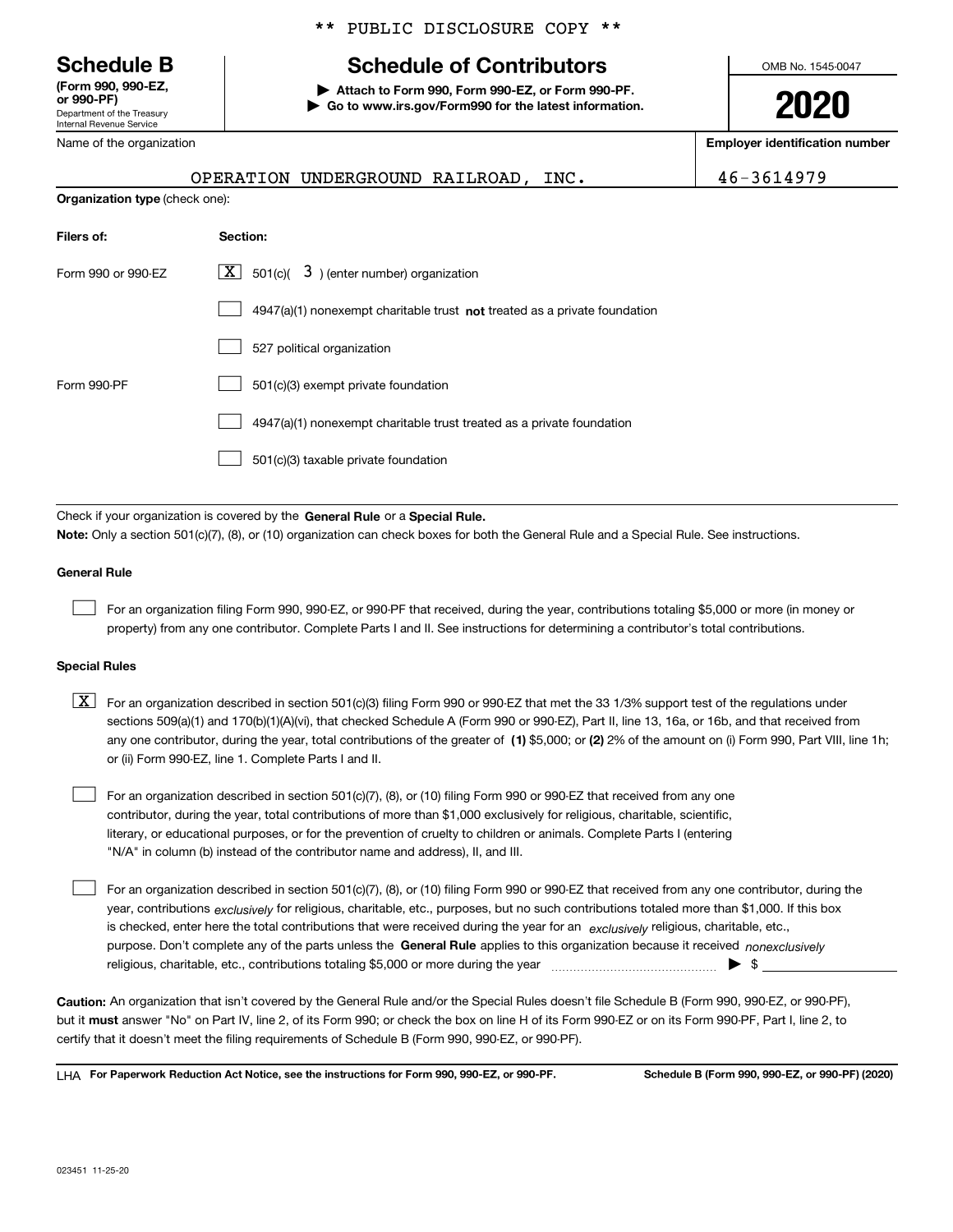|                         | Schedule B (Form 990, 990-EZ, or 990-PF) (2020)                                                       |                                   | Page 2                                                                                                    |
|-------------------------|-------------------------------------------------------------------------------------------------------|-----------------------------------|-----------------------------------------------------------------------------------------------------------|
|                         | Name of organization                                                                                  |                                   | <b>Employer identification number</b>                                                                     |
|                         | OPERATION UNDERGROUND RAILROAD, INC.                                                                  |                                   | 46-3614979                                                                                                |
| Part I                  | <b>Contributors</b> (see instructions). Use duplicate copies of Part I if additional space is needed. |                                   |                                                                                                           |
| (a)<br>No.              | (b)<br>Name, address, and ZIP + 4                                                                     | (c)<br><b>Total contributions</b> | (d)<br>Type of contribution                                                                               |
| $\mathbf 1$             |                                                                                                       | 3,885,615.<br>$\mathfrak{S}$      | $\overline{\text{X}}$<br>Person<br>Payroll<br>Noncash<br>(Complete Part II for<br>noncash contributions.) |
| (a)<br>No.              | (b)<br>Name, address, and ZIP + 4                                                                     | (c)<br><b>Total contributions</b> | (d)<br>Type of contribution                                                                               |
| $\overline{\mathbf{c}}$ |                                                                                                       | 8,000,000.<br>$\mathfrak{S}$      | $\overline{\text{X}}$<br>Person<br>Payroll<br>Noncash<br>(Complete Part II for<br>noncash contributions.) |
| (a)<br>No.              | (b)<br>Name, address, and ZIP + 4                                                                     | (c)<br><b>Total contributions</b> | (d)<br>Type of contribution                                                                               |
|                         |                                                                                                       | \$                                | Person<br>Payroll<br>Noncash<br>(Complete Part II for<br>noncash contributions.)                          |
| (a)<br>No.              | (b)<br>Name, address, and ZIP + 4                                                                     | (c)<br><b>Total contributions</b> | (d)<br>Type of contribution                                                                               |
|                         |                                                                                                       | \$                                | Person<br>Payroll<br>Noncash<br>(Complete Part II for<br>noncash contributions.)                          |
| (a)<br>No.              | (b)<br>Name, address, and ZIP + 4                                                                     | (c)<br><b>Total contributions</b> | (d)<br>Type of contribution                                                                               |
|                         |                                                                                                       | \$                                | Person<br>Payroll<br>Noncash<br>(Complete Part II for<br>noncash contributions.)                          |
| (a)<br>No.              | (b)<br>Name, address, and ZIP + 4                                                                     | (c)<br><b>Total contributions</b> | (d)<br>Type of contribution                                                                               |
|                         |                                                                                                       | \$                                | Person<br>Payroll<br>Noncash<br>(Complete Part II for<br>noncash contributions.)                          |

023452 11-25-20 **Schedule B (Form 990, 990-EZ, or 990-PF) (2020)**

23 15591001 786875 18-003859 2020.04030 OPERATION UNDERGROUND RAI 18-00381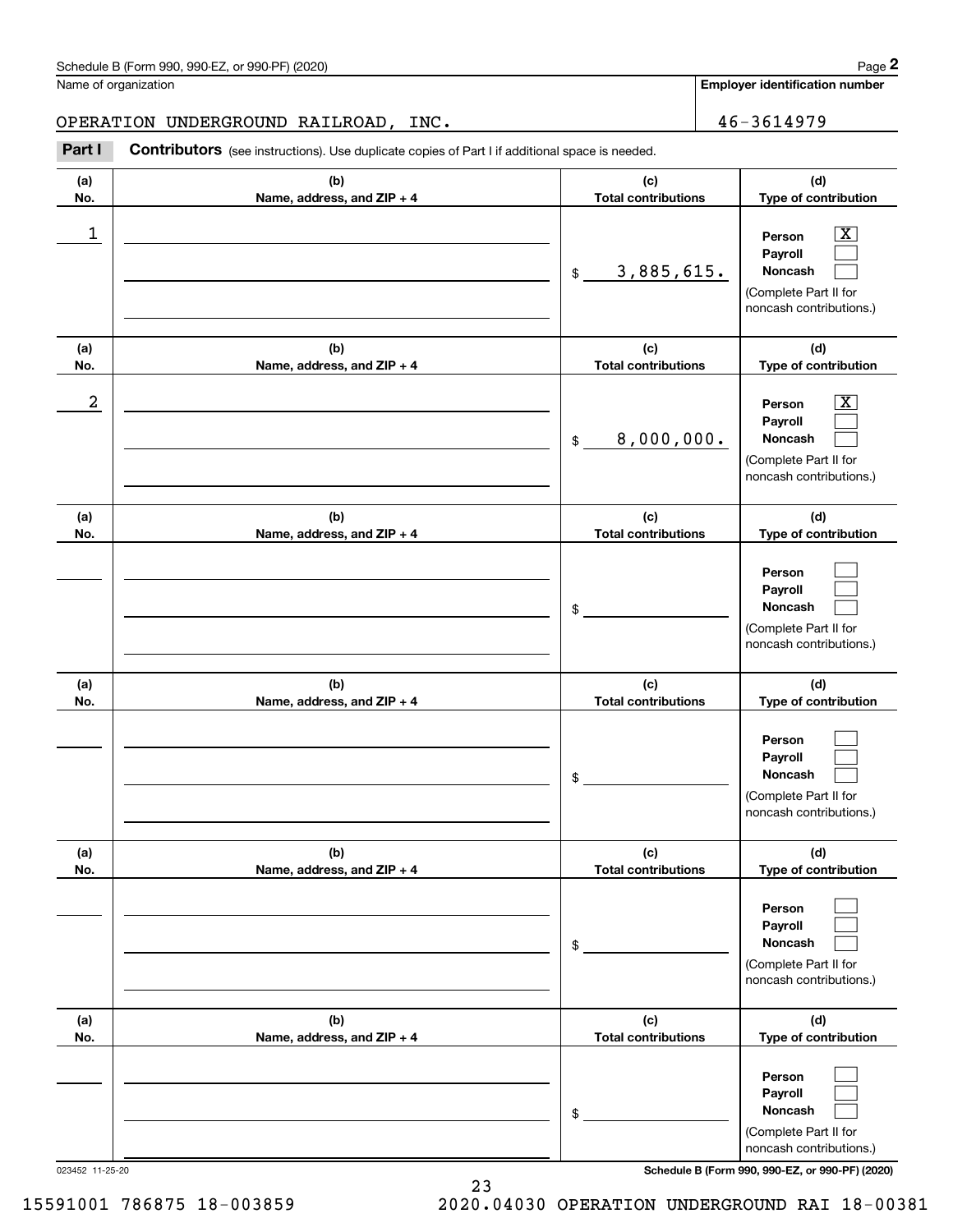|                              | Schedule B (Form 990, 990-EZ, or 990-PF) (2020)                                                     |                                                 | Page 3                                |
|------------------------------|-----------------------------------------------------------------------------------------------------|-------------------------------------------------|---------------------------------------|
|                              | Name of organization                                                                                |                                                 | <b>Employer identification number</b> |
|                              | OPERATION UNDERGROUND RAILROAD, INC.                                                                |                                                 | 46-3614979                            |
| Part II                      | Noncash Property (see instructions). Use duplicate copies of Part II if additional space is needed. |                                                 |                                       |
| (a)<br>No.<br>from<br>Part I | (b)<br>Description of noncash property given                                                        | (c)<br>FMV (or estimate)<br>(See instructions.) | (d)<br>Date received                  |
|                              |                                                                                                     | \$                                              |                                       |
| (a)<br>No.<br>from<br>Part I | (b)<br>Description of noncash property given                                                        | (c)<br>FMV (or estimate)<br>(See instructions.) | (d)<br>Date received                  |
|                              |                                                                                                     | \$                                              |                                       |
| (a)<br>No.<br>from<br>Part I | (b)<br>Description of noncash property given                                                        | (c)<br>FMV (or estimate)<br>(See instructions.) | (d)<br>Date received                  |
|                              |                                                                                                     | \$                                              |                                       |
| (a)<br>No.<br>from<br>Part I | (b)<br>Description of noncash property given                                                        | (c)<br>FMV (or estimate)<br>(See instructions.) | (d)<br>Date received                  |
|                              |                                                                                                     | \$                                              |                                       |
| (a)<br>No.<br>from<br>Part I | (b)<br>Description of noncash property given                                                        | (c)<br>FMV (or estimate)<br>(See instructions.) | (d)<br>Date received                  |
|                              |                                                                                                     | \$                                              |                                       |
| (a)<br>No.<br>from<br>Part I | (b)<br>Description of noncash property given                                                        | (c)<br>FMV (or estimate)<br>(See instructions.) | (d)<br>Date received                  |
|                              |                                                                                                     | \$                                              |                                       |

023453 11-25-20 **Schedule B (Form 990, 990-EZ, or 990-PF) (2020)**

15591001 786875 18-003859 2020.04030 OPERATION UNDERGROUND RAI 18-00381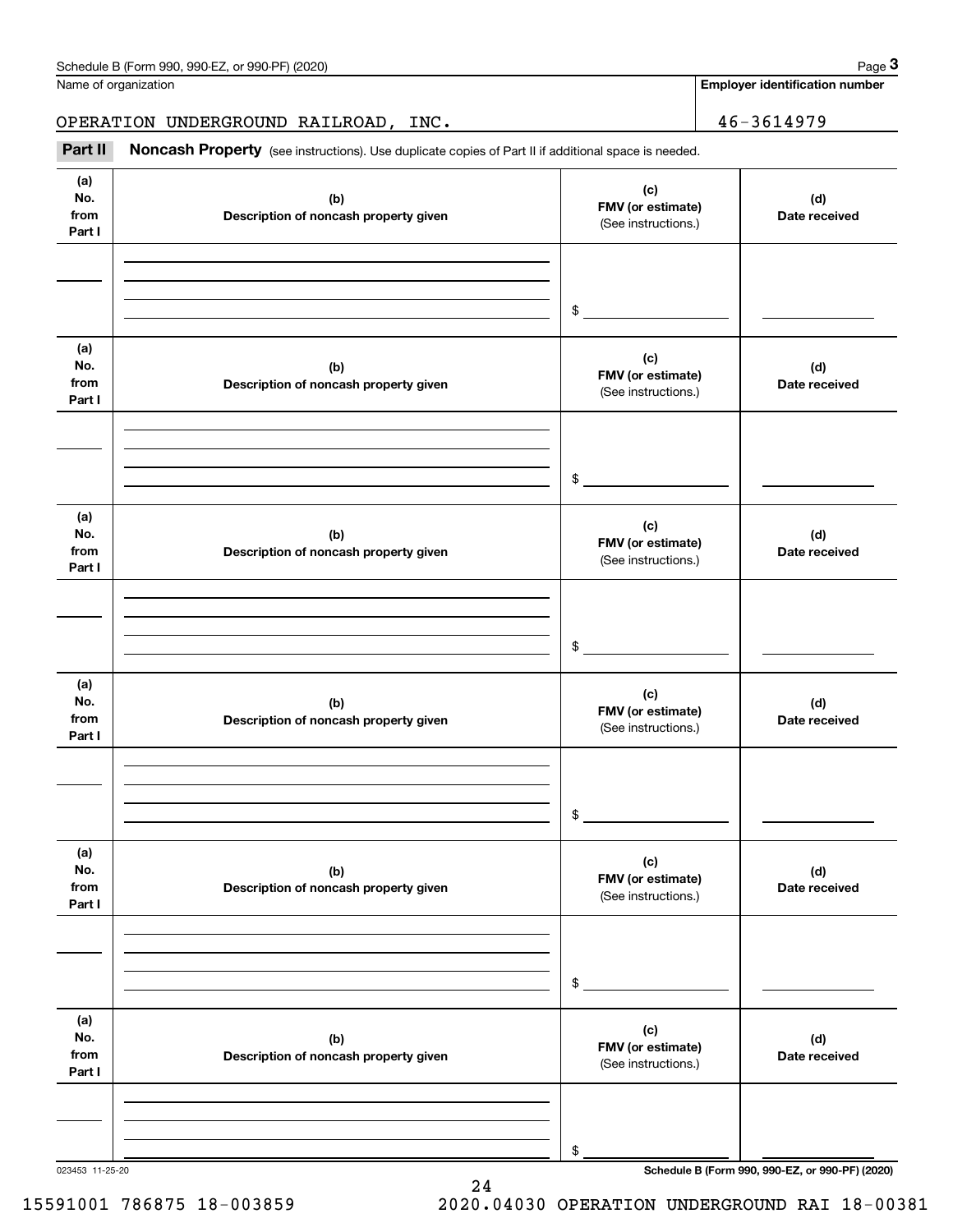|                 | Schedule B (Form 990, 990-EZ, or 990-PF) (2020)                                                                                                                                                                                 |                      | Page 4                                                                                                                                                         |  |  |  |  |
|-----------------|---------------------------------------------------------------------------------------------------------------------------------------------------------------------------------------------------------------------------------|----------------------|----------------------------------------------------------------------------------------------------------------------------------------------------------------|--|--|--|--|
|                 | Name of organization                                                                                                                                                                                                            |                      | <b>Employer identification number</b>                                                                                                                          |  |  |  |  |
|                 | OPERATION UNDERGROUND RAILROAD, INC.                                                                                                                                                                                            |                      | 46-3614979                                                                                                                                                     |  |  |  |  |
| <b>Part III</b> | from any one contributor. Complete columns (a) through (e) and the following line entry. For organizations                                                                                                                      |                      | Exclusively religious, charitable, etc., contributions to organizations described in section 501(c)(7), (8), or (10) that total more than \$1,000 for the year |  |  |  |  |
|                 | completing Part III, enter the total of exclusively religious, charitable, etc., contributions of \$1,000 or less for the year. (Enter this info. once.) \\$<br>Use duplicate copies of Part III if additional space is needed. |                      |                                                                                                                                                                |  |  |  |  |
| (a) No.<br>from |                                                                                                                                                                                                                                 |                      |                                                                                                                                                                |  |  |  |  |
| Part I          | (b) Purpose of gift                                                                                                                                                                                                             | (c) Use of gift      | (d) Description of how gift is held                                                                                                                            |  |  |  |  |
|                 |                                                                                                                                                                                                                                 |                      |                                                                                                                                                                |  |  |  |  |
|                 |                                                                                                                                                                                                                                 |                      |                                                                                                                                                                |  |  |  |  |
|                 |                                                                                                                                                                                                                                 |                      |                                                                                                                                                                |  |  |  |  |
|                 |                                                                                                                                                                                                                                 | (e) Transfer of gift |                                                                                                                                                                |  |  |  |  |
|                 | Transferee's name, address, and ZIP + 4                                                                                                                                                                                         |                      | Relationship of transferor to transferee                                                                                                                       |  |  |  |  |
|                 |                                                                                                                                                                                                                                 |                      |                                                                                                                                                                |  |  |  |  |
|                 |                                                                                                                                                                                                                                 |                      |                                                                                                                                                                |  |  |  |  |
|                 |                                                                                                                                                                                                                                 |                      |                                                                                                                                                                |  |  |  |  |
| (a) No.<br>from | (b) Purpose of gift                                                                                                                                                                                                             | (c) Use of gift      | (d) Description of how gift is held                                                                                                                            |  |  |  |  |
| Part I          |                                                                                                                                                                                                                                 |                      |                                                                                                                                                                |  |  |  |  |
|                 |                                                                                                                                                                                                                                 |                      |                                                                                                                                                                |  |  |  |  |
|                 |                                                                                                                                                                                                                                 |                      |                                                                                                                                                                |  |  |  |  |
|                 | (e) Transfer of gift                                                                                                                                                                                                            |                      |                                                                                                                                                                |  |  |  |  |
|                 |                                                                                                                                                                                                                                 |                      |                                                                                                                                                                |  |  |  |  |
|                 | Transferee's name, address, and ZIP + 4                                                                                                                                                                                         |                      | Relationship of transferor to transferee                                                                                                                       |  |  |  |  |
|                 |                                                                                                                                                                                                                                 |                      |                                                                                                                                                                |  |  |  |  |
|                 |                                                                                                                                                                                                                                 |                      |                                                                                                                                                                |  |  |  |  |
| (a) No.<br>from | (b) Purpose of gift                                                                                                                                                                                                             | (c) Use of gift      | (d) Description of how gift is held                                                                                                                            |  |  |  |  |
| Part I          |                                                                                                                                                                                                                                 |                      |                                                                                                                                                                |  |  |  |  |
|                 |                                                                                                                                                                                                                                 |                      |                                                                                                                                                                |  |  |  |  |
|                 |                                                                                                                                                                                                                                 |                      |                                                                                                                                                                |  |  |  |  |
|                 |                                                                                                                                                                                                                                 | (e) Transfer of gift |                                                                                                                                                                |  |  |  |  |
|                 |                                                                                                                                                                                                                                 |                      |                                                                                                                                                                |  |  |  |  |
|                 | Transferee's name, address, and ZIP + 4                                                                                                                                                                                         |                      | Relationship of transferor to transferee                                                                                                                       |  |  |  |  |
|                 |                                                                                                                                                                                                                                 |                      |                                                                                                                                                                |  |  |  |  |
|                 |                                                                                                                                                                                                                                 |                      |                                                                                                                                                                |  |  |  |  |
| (a) No.         |                                                                                                                                                                                                                                 |                      |                                                                                                                                                                |  |  |  |  |
| `from<br>Part I | (b) Purpose of gift                                                                                                                                                                                                             | (c) Use of gift      | (d) Description of how gift is held                                                                                                                            |  |  |  |  |
|                 |                                                                                                                                                                                                                                 |                      |                                                                                                                                                                |  |  |  |  |
|                 |                                                                                                                                                                                                                                 |                      |                                                                                                                                                                |  |  |  |  |
|                 |                                                                                                                                                                                                                                 |                      |                                                                                                                                                                |  |  |  |  |
|                 |                                                                                                                                                                                                                                 | (e) Transfer of gift |                                                                                                                                                                |  |  |  |  |
|                 | Transferee's name, address, and ZIP + 4                                                                                                                                                                                         |                      | Relationship of transferor to transferee                                                                                                                       |  |  |  |  |
|                 |                                                                                                                                                                                                                                 |                      |                                                                                                                                                                |  |  |  |  |
|                 |                                                                                                                                                                                                                                 |                      |                                                                                                                                                                |  |  |  |  |
|                 |                                                                                                                                                                                                                                 |                      |                                                                                                                                                                |  |  |  |  |
| 023454 11-25-20 |                                                                                                                                                                                                                                 |                      | Schedule B (Form 990, 990-EZ, or 990-PF) (2020)                                                                                                                |  |  |  |  |

25

**Schedule B (Form 990, 990-EZ, or 990-PF) (2020)**

15591001 786875 18-003859 2020.04030 OPERATION UNDERGROUND RAI 18-00381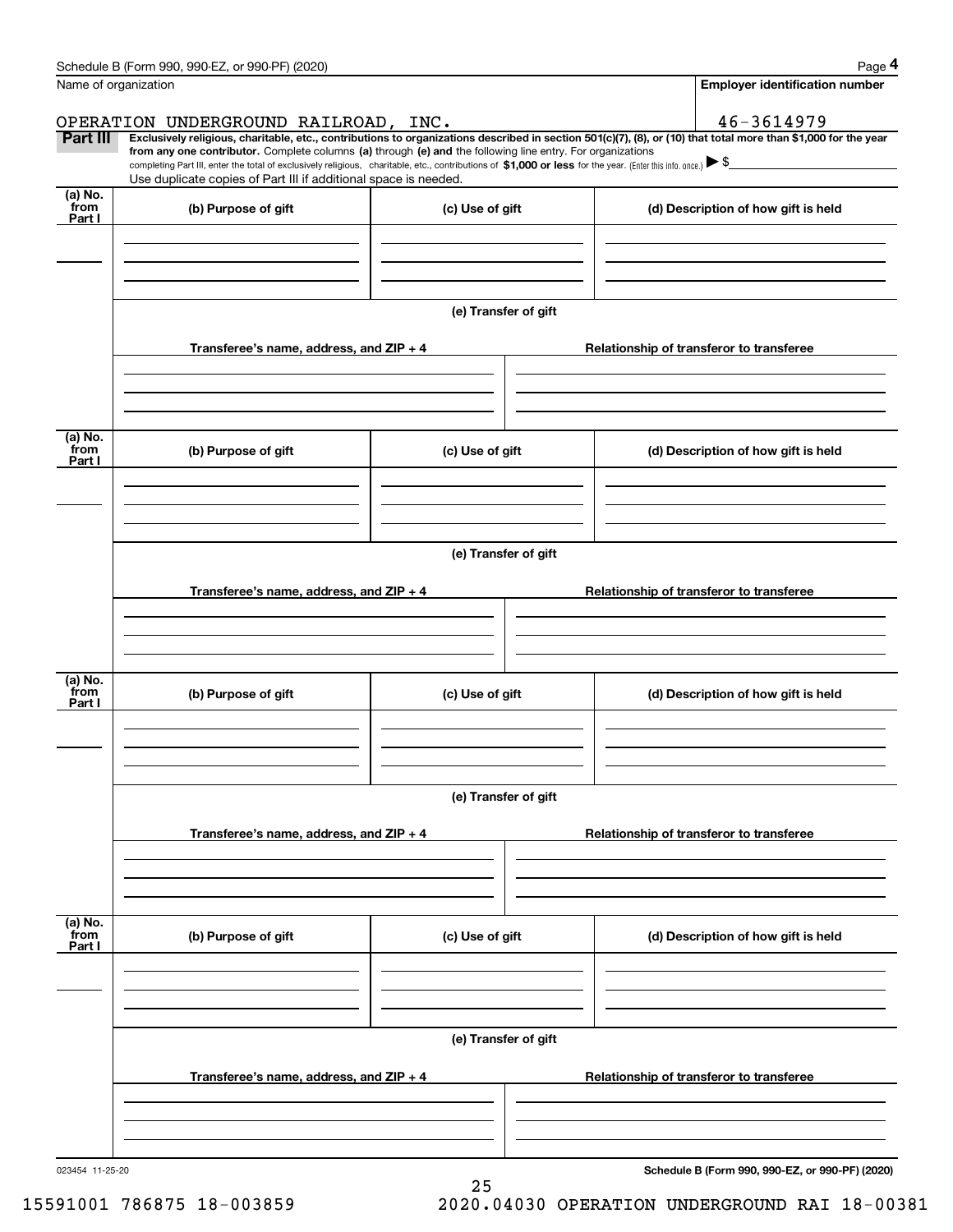| <b>SCHEDULE D</b> |  |
|-------------------|--|
|-------------------|--|

## **Supplemental Financial Statements**

(Form 990)<br>
Pepartment of the Treasury<br>
Department of the Treasury<br>
Department of the Treasury<br>
Department of the Treasury<br> **Co to www.irs.gov/Form990 for instructions and the latest information.**<br> **Co to www.irs.gov/Form9** 



Department of the Treasury Internal Revenue Service

**Name of the organization Employer identification number**

OPERATION UNDERGROUND RAILROAD, INC. 46-3614979

| Part I         |                            | <b>Organizations Maintaining Donor Advised Funds or Other Similar Funds or Accounts.</b> Complete if the                                                                                |                                                |                         |                                                    |
|----------------|----------------------------|-----------------------------------------------------------------------------------------------------------------------------------------------------------------------------------------|------------------------------------------------|-------------------------|----------------------------------------------------|
|                |                            | organization answered "Yes" on Form 990, Part IV, line 6.                                                                                                                               |                                                |                         |                                                    |
|                |                            |                                                                                                                                                                                         | (a) Donor advised funds                        |                         | (b) Funds and other accounts                       |
| 1.             |                            |                                                                                                                                                                                         |                                                |                         |                                                    |
| 2              |                            | Aggregate value of contributions to (during year)                                                                                                                                       |                                                |                         |                                                    |
| з              |                            | Aggregate value of grants from (during year)                                                                                                                                            |                                                |                         |                                                    |
| 4              |                            |                                                                                                                                                                                         |                                                |                         |                                                    |
| 5              |                            | Did the organization inform all donors and donor advisors in writing that the assets held in donor advised funds                                                                        |                                                |                         |                                                    |
|                |                            |                                                                                                                                                                                         |                                                |                         | Yes<br>No                                          |
| 6              |                            | Did the organization inform all grantees, donors, and donor advisors in writing that grant funds can be used only                                                                       |                                                |                         |                                                    |
|                |                            | for charitable purposes and not for the benefit of the donor or donor advisor, or for any other purpose conferring                                                                      |                                                |                         |                                                    |
|                |                            | impermissible private benefit?                                                                                                                                                          |                                                |                         | Yes<br>No                                          |
| <b>Part II</b> |                            | Conservation Easements. Complete if the organization answered "Yes" on Form 990, Part IV, line 7.                                                                                       |                                                |                         |                                                    |
| 1              |                            | Purpose(s) of conservation easements held by the organization (check all that apply).                                                                                                   |                                                |                         |                                                    |
|                |                            | Preservation of land for public use (for example, recreation or education)                                                                                                              |                                                |                         | Preservation of a historically important land area |
|                |                            | Protection of natural habitat                                                                                                                                                           | Preservation of a certified historic structure |                         |                                                    |
|                |                            | Preservation of open space                                                                                                                                                              |                                                |                         |                                                    |
| 2              |                            | Complete lines 2a through 2d if the organization held a qualified conservation contribution in the form of a conservation easement on the last                                          |                                                |                         |                                                    |
|                |                            | day of the tax year.                                                                                                                                                                    |                                                |                         | Held at the End of the Tax Year                    |
| а              |                            | Total number of conservation easements                                                                                                                                                  |                                                | 2a                      |                                                    |
| b              |                            | Total acreage restricted by conservation easements                                                                                                                                      |                                                | 2 <sub>b</sub>          |                                                    |
| c              |                            |                                                                                                                                                                                         |                                                | 2c                      |                                                    |
| d              |                            | Number of conservation easements included in (c) acquired after 7/25/06, and not on a historic structure                                                                                |                                                |                         |                                                    |
|                |                            |                                                                                                                                                                                         |                                                | 2d                      |                                                    |
| 3              |                            | Number of conservation easements modified, transferred, released, extinguished, or terminated by the organization during the tax                                                        |                                                |                         |                                                    |
|                | $year \blacktriangleright$ |                                                                                                                                                                                         |                                                |                         |                                                    |
| 4<br>5         |                            | Number of states where property subject to conservation easement is located ><br>Does the organization have a written policy regarding the periodic monitoring, inspection, handling of |                                                |                         |                                                    |
|                |                            | violations, and enforcement of the conservation easements it holds?                                                                                                                     |                                                |                         | Yes<br>No                                          |
| 6              |                            | Staff and volunteer hours devoted to monitoring, inspecting, handling of violations, and enforcing conservation easements during the year                                               |                                                |                         |                                                    |
|                |                            |                                                                                                                                                                                         |                                                |                         |                                                    |
| 7              |                            | Amount of expenses incurred in monitoring, inspecting, handling of violations, and enforcing conservation easements during the year                                                     |                                                |                         |                                                    |
|                | $\blacktriangleright$ \$   |                                                                                                                                                                                         |                                                |                         |                                                    |
| 8              |                            | Does each conservation easement reported on line 2(d) above satisfy the requirements of section 170(h)(4)(B)(i)                                                                         |                                                |                         |                                                    |
|                |                            |                                                                                                                                                                                         |                                                |                         | Yes<br>No                                          |
| 9              |                            | In Part XIII, describe how the organization reports conservation easements in its revenue and expense statement and                                                                     |                                                |                         |                                                    |
|                |                            | balance sheet, and include, if applicable, the text of the footnote to the organization's financial statements that describes the                                                       |                                                |                         |                                                    |
|                |                            | organization's accounting for conservation easements.                                                                                                                                   |                                                |                         |                                                    |
|                | <b>Part III</b>            | Organizations Maintaining Collections of Art, Historical Treasures, or Other Similar Assets.                                                                                            |                                                |                         |                                                    |
|                |                            | Complete if the organization answered "Yes" on Form 990, Part IV, line 8.                                                                                                               |                                                |                         |                                                    |
|                |                            | 1a If the organization elected, as permitted under FASB ASC 958, not to report in its revenue statement and balance sheet works                                                         |                                                |                         |                                                    |
|                |                            | of art, historical treasures, or other similar assets held for public exhibition, education, or research in furtherance of public                                                       |                                                |                         |                                                    |
|                |                            | service, provide in Part XIII the text of the footnote to its financial statements that describes these items.                                                                          |                                                |                         |                                                    |
|                |                            | <b>b</b> If the organization elected, as permitted under FASB ASC 958, to report in its revenue statement and balance sheet works of                                                    |                                                |                         |                                                    |
|                |                            | art, historical treasures, or other similar assets held for public exhibition, education, or research in furtherance of public service,                                                 |                                                |                         |                                                    |
|                |                            | provide the following amounts relating to these items:                                                                                                                                  |                                                |                         |                                                    |
|                |                            |                                                                                                                                                                                         |                                                |                         | $\blacktriangleright$ \$                           |
|                |                            | (ii) Assets included in Form 990, Part X                                                                                                                                                |                                                |                         | $\triangleright$ \$                                |
| $\mathbf{2}$   |                            | If the organization received or held works of art, historical treasures, or other similar assets for financial gain, provide                                                            |                                                |                         |                                                    |
|                |                            | the following amounts required to be reported under FASB ASC 958 relating to these items:                                                                                               |                                                |                         |                                                    |
|                |                            | a Revenue included on Form 990, Part VIII, line 1 [2000] [2000] [2000] [2000] [2000] [2000] [2000] [2000] [2000                                                                         |                                                |                         | $\mathbb{S}$ .                                     |
|                |                            | <b>b</b> Assets included in Form 990, Part X                                                                                                                                            |                                                | $\blacktriangleright$ s |                                                    |
|                |                            | LHA For Paperwork Reduction Act Notice, see the Instructions for Form 990.                                                                                                              |                                                |                         | Schedule D (Form 990) 2020                         |
|                | 032051 12-01-20            |                                                                                                                                                                                         |                                                |                         |                                                    |

| 26     |            |        |
|--------|------------|--------|
| $\sim$ | . <i>.</i> | ------ |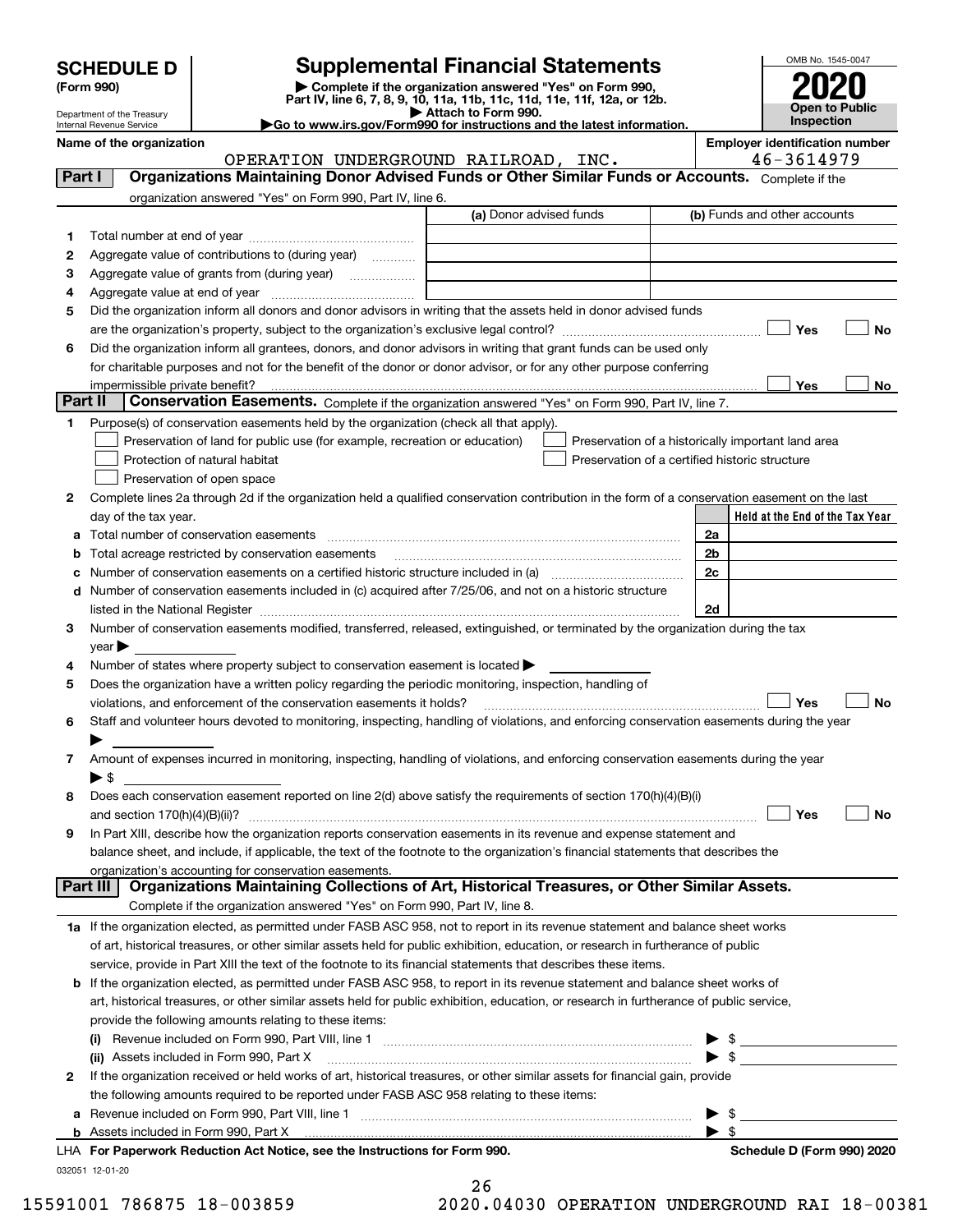|          | Schedule D (Form 990) 2020                                                                                                                                                                                                     | OPERATION UNDERGROUND RAILROAD, INC.    |                |                                                                                                                                                                                                                               |                                 | $46 - 3614979$                             | Page $2$  |
|----------|--------------------------------------------------------------------------------------------------------------------------------------------------------------------------------------------------------------------------------|-----------------------------------------|----------------|-------------------------------------------------------------------------------------------------------------------------------------------------------------------------------------------------------------------------------|---------------------------------|--------------------------------------------|-----------|
| Part III | Organizations Maintaining Collections of Art, Historical Treasures, or Other Similar Assets (continued)                                                                                                                        |                                         |                |                                                                                                                                                                                                                               |                                 |                                            |           |
| З        | Using the organization's acquisition, accession, and other records, check any of the following that make significant use of its                                                                                                |                                         |                |                                                                                                                                                                                                                               |                                 |                                            |           |
|          | collection items (check all that apply):                                                                                                                                                                                       |                                         |                |                                                                                                                                                                                                                               |                                 |                                            |           |
| a        | Public exhibition                                                                                                                                                                                                              |                                         |                | Loan or exchange program                                                                                                                                                                                                      |                                 |                                            |           |
| b        | Scholarly research                                                                                                                                                                                                             |                                         |                | Other and the contract of the contract of the contract of the contract of the contract of the contract of the contract of the contract of the contract of the contract of the contract of the contract of the contract of the |                                 |                                            |           |
| c        | Preservation for future generations                                                                                                                                                                                            |                                         |                |                                                                                                                                                                                                                               |                                 |                                            |           |
| 4        | Provide a description of the organization's collections and explain how they further the organization's exempt purpose in Part XIII.                                                                                           |                                         |                |                                                                                                                                                                                                                               |                                 |                                            |           |
| 5        | During the year, did the organization solicit or receive donations of art, historical treasures, or other similar assets                                                                                                       |                                         |                |                                                                                                                                                                                                                               |                                 |                                            |           |
|          | to be sold to raise funds rather than to be maintained as part of the organization's collection?                                                                                                                               |                                         |                |                                                                                                                                                                                                                               |                                 | Yes                                        | No.       |
|          | <b>Part IV</b><br>Escrow and Custodial Arrangements. Complete if the organization answered "Yes" on Form 990, Part IV, line 9, or                                                                                              |                                         |                |                                                                                                                                                                                                                               |                                 |                                            |           |
|          | reported an amount on Form 990, Part X, line 21.                                                                                                                                                                               |                                         |                |                                                                                                                                                                                                                               |                                 |                                            |           |
|          | 1a Is the organization an agent, trustee, custodian or other intermediary for contributions or other assets not included                                                                                                       |                                         |                |                                                                                                                                                                                                                               |                                 |                                            |           |
|          |                                                                                                                                                                                                                                |                                         |                |                                                                                                                                                                                                                               |                                 | Yes                                        | No        |
|          | <b>b</b> If "Yes," explain the arrangement in Part XIII and complete the following table:                                                                                                                                      |                                         |                |                                                                                                                                                                                                                               |                                 |                                            |           |
|          |                                                                                                                                                                                                                                |                                         |                |                                                                                                                                                                                                                               |                                 | Amount                                     |           |
|          |                                                                                                                                                                                                                                |                                         |                |                                                                                                                                                                                                                               | 1c                              |                                            |           |
|          | Additions during the year manufactured and an anti-manufactured and the year manufactured and all the year manufactured and all the year manufactured and all the year manufactured and all the year manufactured and all the  |                                         |                |                                                                                                                                                                                                                               | 1d                              |                                            |           |
|          | Distributions during the year manufactured and continuum and the year manufactured and the year manufactured and the year manufactured and the year manufactured and the year manufactured and the year manufactured and the y |                                         |                |                                                                                                                                                                                                                               | 1e<br>1f                        |                                            |           |
|          | 2a Did the organization include an amount on Form 990, Part X, line 21, for escrow or custodial account liability?                                                                                                             |                                         |                |                                                                                                                                                                                                                               |                                 | Yes                                        | No        |
|          | <b>b</b> If "Yes," explain the arrangement in Part XIII. Check here if the explanation has been provided on Part XIII                                                                                                          |                                         |                |                                                                                                                                                                                                                               |                                 |                                            |           |
| Part V   | Endowment Funds. Complete if the organization answered "Yes" on Form 990, Part IV, line 10.                                                                                                                                    |                                         |                |                                                                                                                                                                                                                               |                                 |                                            |           |
|          |                                                                                                                                                                                                                                | (a) Current year                        | (b) Prior year | (c) Two years back                                                                                                                                                                                                            |                                 | (d) Three years back   (e) Four years back |           |
| 1a       | Beginning of year balance                                                                                                                                                                                                      |                                         |                |                                                                                                                                                                                                                               |                                 |                                            |           |
|          |                                                                                                                                                                                                                                |                                         |                |                                                                                                                                                                                                                               |                                 |                                            |           |
|          | Net investment earnings, gains, and losses                                                                                                                                                                                     |                                         |                |                                                                                                                                                                                                                               |                                 |                                            |           |
|          |                                                                                                                                                                                                                                |                                         |                |                                                                                                                                                                                                                               |                                 |                                            |           |
| е        | Other expenditures for facilities                                                                                                                                                                                              |                                         |                |                                                                                                                                                                                                                               |                                 |                                            |           |
|          | and programs                                                                                                                                                                                                                   |                                         |                |                                                                                                                                                                                                                               |                                 |                                            |           |
|          |                                                                                                                                                                                                                                |                                         |                |                                                                                                                                                                                                                               |                                 |                                            |           |
| g        | End of year balance                                                                                                                                                                                                            |                                         |                |                                                                                                                                                                                                                               |                                 |                                            |           |
| 2        | Provide the estimated percentage of the current year end balance (line 1g, column (a)) held as:                                                                                                                                |                                         |                |                                                                                                                                                                                                                               |                                 |                                            |           |
|          | Board designated or quasi-endowment                                                                                                                                                                                            |                                         | %              |                                                                                                                                                                                                                               |                                 |                                            |           |
|          | Permanent endowment                                                                                                                                                                                                            | %                                       |                |                                                                                                                                                                                                                               |                                 |                                            |           |
| с        | Term endowment $\blacktriangleright$                                                                                                                                                                                           | %                                       |                |                                                                                                                                                                                                                               |                                 |                                            |           |
|          | The percentages on lines 2a, 2b, and 2c should equal 100%.                                                                                                                                                                     |                                         |                |                                                                                                                                                                                                                               |                                 |                                            |           |
|          | 3a Are there endowment funds not in the possession of the organization that are held and administered for the organization                                                                                                     |                                         |                |                                                                                                                                                                                                                               |                                 |                                            |           |
|          | by:                                                                                                                                                                                                                            |                                         |                |                                                                                                                                                                                                                               |                                 |                                            | Yes<br>No |
|          | (i)                                                                                                                                                                                                                            |                                         |                |                                                                                                                                                                                                                               |                                 | 3a(i)                                      |           |
|          |                                                                                                                                                                                                                                |                                         |                |                                                                                                                                                                                                                               |                                 | 3a(ii)                                     |           |
|          |                                                                                                                                                                                                                                |                                         |                |                                                                                                                                                                                                                               |                                 | 3b                                         |           |
|          | Describe in Part XIII the intended uses of the organization's endowment funds.<br>Land, Buildings, and Equipment.<br>Part VI                                                                                                   |                                         |                |                                                                                                                                                                                                                               |                                 |                                            |           |
|          |                                                                                                                                                                                                                                |                                         |                |                                                                                                                                                                                                                               |                                 |                                            |           |
|          | Complete if the organization answered "Yes" on Form 990, Part IV, line 11a. See Form 990, Part X, line 10.                                                                                                                     |                                         |                |                                                                                                                                                                                                                               |                                 |                                            |           |
|          | Description of property                                                                                                                                                                                                        | (a) Cost or other<br>basis (investment) |                | (b) Cost or other<br>basis (other)                                                                                                                                                                                            | (c) Accumulated<br>depreciation | (d) Book value                             |           |
|          |                                                                                                                                                                                                                                |                                         |                |                                                                                                                                                                                                                               |                                 |                                            |           |
| b        |                                                                                                                                                                                                                                |                                         |                |                                                                                                                                                                                                                               |                                 |                                            |           |
|          | Leasehold improvements                                                                                                                                                                                                         | 260,652.                                |                |                                                                                                                                                                                                                               | 66,772.                         |                                            | 193,880.  |
| d        |                                                                                                                                                                                                                                | $\overline{633}$ , 047.                 |                |                                                                                                                                                                                                                               | 343,301.                        |                                            | 289,746.  |
|          | e Other.                                                                                                                                                                                                                       |                                         |                |                                                                                                                                                                                                                               |                                 |                                            |           |
|          |                                                                                                                                                                                                                                |                                         |                |                                                                                                                                                                                                                               |                                 |                                            | 483,626.  |

**Schedule D (Form 990) 2020**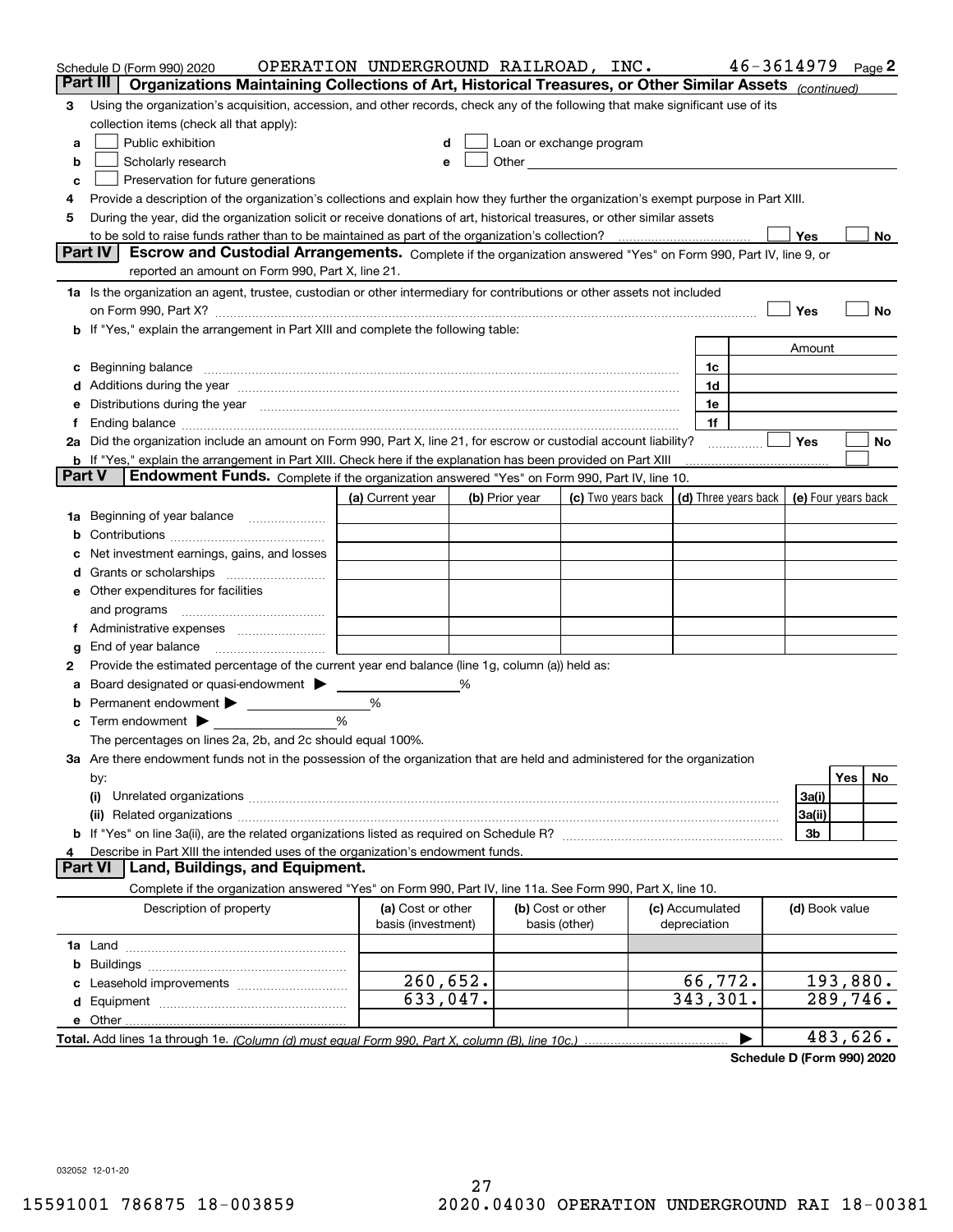| Schedule D (Form 990) 2020                                                                                                                           | OPERATION UNDERGROUND RAILROAD, INC. |                          | 46-3614979<br>Page $3$                                    |
|------------------------------------------------------------------------------------------------------------------------------------------------------|--------------------------------------|--------------------------|-----------------------------------------------------------|
| Part VII Investments - Other Securities.                                                                                                             |                                      |                          |                                                           |
| Complete if the organization answered "Yes" on Form 990, Part IV, line 11b. See Form 990, Part X, line 12.                                           |                                      |                          |                                                           |
| (a) Description of security or category (including name of security)                                                                                 | (b) Book value                       |                          | (c) Method of valuation: Cost or end-of-year market value |
| (1) Financial derivatives                                                                                                                            |                                      |                          |                                                           |
|                                                                                                                                                      |                                      |                          |                                                           |
| $(3)$ Other                                                                                                                                          |                                      |                          |                                                           |
| (A)                                                                                                                                                  |                                      |                          |                                                           |
| (B)                                                                                                                                                  |                                      |                          |                                                           |
| (C)                                                                                                                                                  |                                      |                          |                                                           |
| (D)                                                                                                                                                  |                                      |                          |                                                           |
| (E)                                                                                                                                                  |                                      |                          |                                                           |
| (F)                                                                                                                                                  |                                      |                          |                                                           |
| (G)                                                                                                                                                  |                                      |                          |                                                           |
| (H)                                                                                                                                                  |                                      |                          |                                                           |
| Total. (Col. (b) must equal Form 990, Part X, col. (B) line 12.)                                                                                     |                                      |                          |                                                           |
| Part VIII Investments - Program Related.                                                                                                             |                                      |                          |                                                           |
| Complete if the organization answered "Yes" on Form 990, Part IV, line 11c. See Form 990, Part X, line 13.                                           |                                      |                          |                                                           |
| (a) Description of investment                                                                                                                        | (b) Book value                       |                          | (c) Method of valuation: Cost or end-of-year market value |
| (1) MUTUAL FUNDS                                                                                                                                     | 29,897,715.                          | END-OF-YEAR MARKET VALUE |                                                           |
| ETFS AND CEFS<br>(2)                                                                                                                                 | 21,100,888.                          | END-OF-YEAR MARKET VALUE |                                                           |
| (3)                                                                                                                                                  |                                      |                          |                                                           |
| (4)                                                                                                                                                  |                                      |                          |                                                           |
| (5)                                                                                                                                                  |                                      |                          |                                                           |
| (6)                                                                                                                                                  |                                      |                          |                                                           |
| (7)                                                                                                                                                  |                                      |                          |                                                           |
| (8)                                                                                                                                                  |                                      |                          |                                                           |
| (9)                                                                                                                                                  |                                      |                          |                                                           |
| Total. (Col. (b) must equal Form 990, Part X, col. (B) line 13.)                                                                                     | 50,998,603.                          |                          |                                                           |
| Part $ X $<br><b>Other Assets.</b>                                                                                                                   |                                      |                          |                                                           |
| Complete if the organization answered "Yes" on Form 990, Part IV, line 11d. See Form 990, Part X, line 15.                                           |                                      |                          |                                                           |
|                                                                                                                                                      | (a) Description                      |                          | (b) Book value                                            |
| (1)                                                                                                                                                  |                                      |                          |                                                           |
| (2)                                                                                                                                                  |                                      |                          |                                                           |
| (3)                                                                                                                                                  |                                      |                          |                                                           |
| (4)                                                                                                                                                  |                                      |                          |                                                           |
| (5)                                                                                                                                                  |                                      |                          |                                                           |
| (6)                                                                                                                                                  |                                      |                          |                                                           |
| (7)                                                                                                                                                  |                                      |                          |                                                           |
| (8)                                                                                                                                                  |                                      |                          |                                                           |
| (9)                                                                                                                                                  |                                      |                          |                                                           |
|                                                                                                                                                      |                                      |                          |                                                           |
| <b>Other Liabilities.</b><br>Part X                                                                                                                  |                                      |                          |                                                           |
| Complete if the organization answered "Yes" on Form 990, Part IV, line 11e or 11f. See Form 990, Part X, line 25.                                    |                                      |                          |                                                           |
| (a) Description of liability                                                                                                                         |                                      |                          | (b) Book value                                            |
| 1.<br>Federal income taxes<br>(1)                                                                                                                    |                                      |                          |                                                           |
| EMPLOYEE REIMBURSEMENT PAYABLE                                                                                                                       |                                      |                          | 3,400.                                                    |
| (2)<br>SALES TAX LIABILITY                                                                                                                           |                                      |                          | 6,713.                                                    |
| (3)<br>PAYROLL LIABILITIES<br>(4)                                                                                                                    |                                      |                          | 11,749.                                                   |
|                                                                                                                                                      |                                      |                          |                                                           |
| (5)                                                                                                                                                  |                                      |                          |                                                           |
| (6)                                                                                                                                                  |                                      |                          |                                                           |
| (7)                                                                                                                                                  |                                      |                          |                                                           |
| (8)                                                                                                                                                  |                                      |                          |                                                           |
| (9)                                                                                                                                                  |                                      |                          |                                                           |
|                                                                                                                                                      |                                      |                          | 21,862.                                                   |
| 2. Liability for uncertain tax positions. In Part XIII, provide the text of the footnote to the organization's financial statements that reports the |                                      |                          |                                                           |

organization's liability for uncertain tax positions under FASB ASC 740. Check here if the text of the footnote has been provided in Part XIII.  $\boxed{\text{X}}$ 

**Schedule D (Form 990) 2020**

032053 12-01-20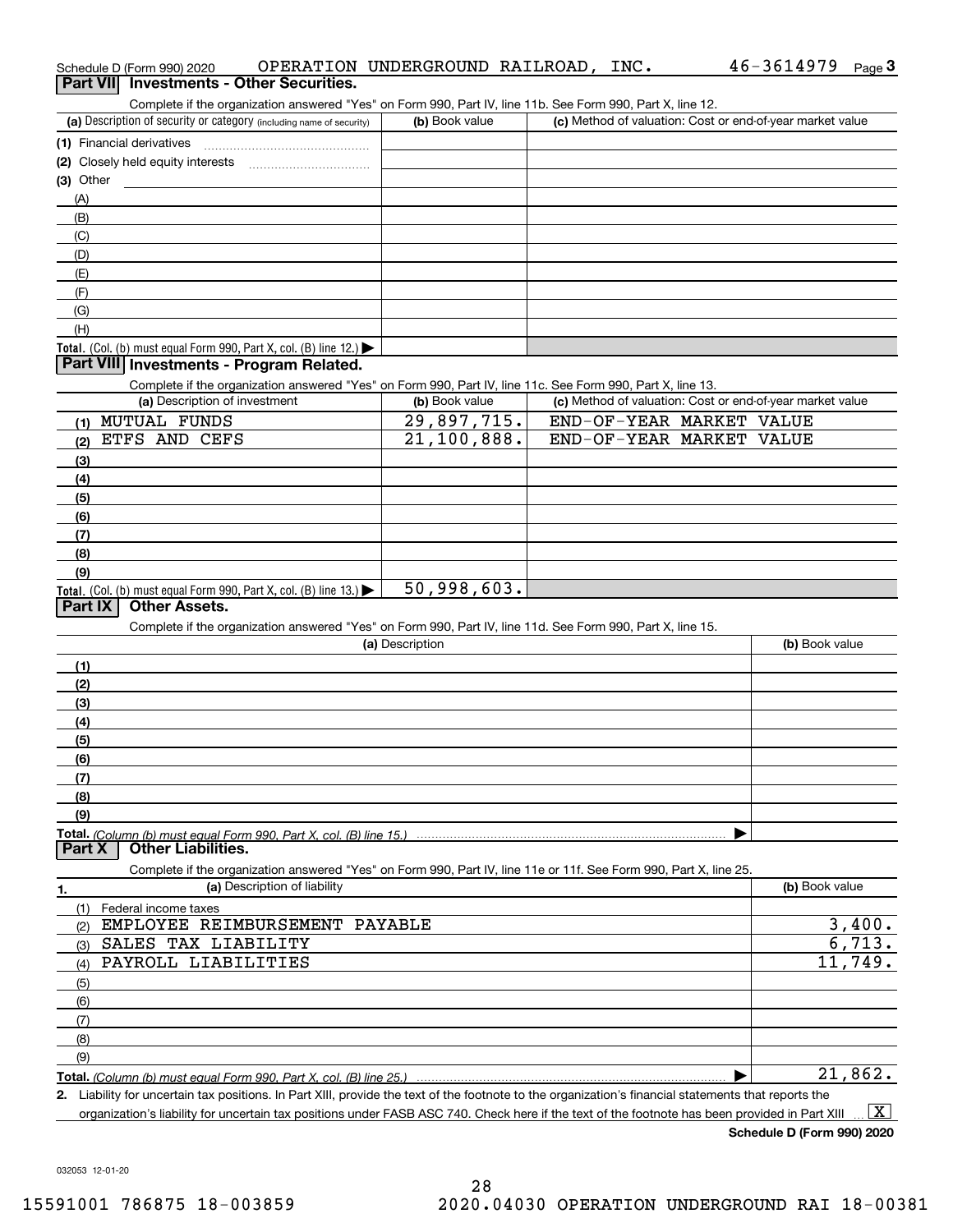|    | OPERATION UNDERGROUND RAILROAD, INC.<br>Schedule D (Form 990) 2020                                                                                                                                                                  |                |                             |                | 46-3614979                     | Page 4          |
|----|-------------------------------------------------------------------------------------------------------------------------------------------------------------------------------------------------------------------------------------|----------------|-----------------------------|----------------|--------------------------------|-----------------|
|    | Reconciliation of Revenue per Audited Financial Statements With Revenue per Return.<br><b>Part XI</b>                                                                                                                               |                |                             |                |                                |                 |
|    | Complete if the organization answered "Yes" on Form 990, Part IV, line 12a.                                                                                                                                                         |                |                             |                |                                |                 |
| 1  | Total revenue, gains, and other support per audited financial statements                                                                                                                                                            |                |                             | $\blacksquare$ | 50, 217, 642.                  |                 |
| 2  | Amounts included on line 1 but not on Form 990, Part VIII, line 12:                                                                                                                                                                 |                |                             |                |                                |                 |
| a  |                                                                                                                                                                                                                                     | 2a             | <u>2,950,316.</u>           |                |                                |                 |
| b  |                                                                                                                                                                                                                                     | 2 <sub>b</sub> | 100,454.                    |                |                                |                 |
| с  |                                                                                                                                                                                                                                     | 2c             |                             |                |                                |                 |
| d  |                                                                                                                                                                                                                                     | 2d             | $\overline{5,383.}$         |                |                                |                 |
| е  | Add lines 2a through 2d                                                                                                                                                                                                             |                |                             | 2е             | 3,056,153.                     |                 |
| 3  |                                                                                                                                                                                                                                     |                |                             | $\overline{3}$ | 47, 161, 489.                  |                 |
| 4  | Amounts included on Form 990. Part VIII. line 12, but not on line 1:                                                                                                                                                                |                |                             |                |                                |                 |
| a  | Investment expenses not included on Form 990, Part VIII, line 7b [11, 111, 111, 111]                                                                                                                                                | 4a             |                             |                |                                |                 |
| b  |                                                                                                                                                                                                                                     | 4b             | $\frac{126,475.}{261,049.}$ |                |                                |                 |
|    | Add lines 4a and 4b                                                                                                                                                                                                                 |                |                             | 4с             |                                | <u>387,524.</u> |
|    |                                                                                                                                                                                                                                     |                |                             | 5              | 47,549,013.                    |                 |
|    | Part XII   Reconciliation of Expenses per Audited Financial Statements With Expenses per Return.                                                                                                                                    |                |                             |                |                                |                 |
|    | Complete if the organization answered "Yes" on Form 990, Part IV, line 12a.                                                                                                                                                         |                |                             |                |                                |                 |
| 1  | Total expenses and losses per audited financial statements [11] [12] contain an intervention and contain a statements [13] [13] and the statements [13] [13] and the statements [13] and the statements [13] and the statement      |                |                             | $\blacksquare$ | 14, 162, 072.                  |                 |
| 2  | Amounts included on line 1 but not on Form 990, Part IX, line 25:                                                                                                                                                                   |                |                             |                |                                |                 |
| а  |                                                                                                                                                                                                                                     | 2a             | 100, 454.                   |                |                                |                 |
| b  | Prior year adjustments <i>www.www.www.www.www.www.www.www.www.</i> ww.                                                                                                                                                              | 2 <sub>b</sub> |                             |                |                                |                 |
| с  |                                                                                                                                                                                                                                     | 2c             |                             |                |                                |                 |
| d  | Other (Describe in Part XIII.) (2000) (2000) (2000) (2010) (2010) (2010) (2010) (2010) (2010) (2010) (2010) (20                                                                                                                     | 2d             | $\overline{628}$ , 919.     |                |                                |                 |
| е  | Add lines 2a through 2d                                                                                                                                                                                                             |                |                             | <b>2e</b>      |                                |                 |
| 3  |                                                                                                                                                                                                                                     |                |                             | 3              | $\frac{729,373.}{13,432,699.}$ |                 |
| 4  | Amounts included on Form 990, Part IX, line 25, but not on line 1:                                                                                                                                                                  |                |                             |                |                                |                 |
| a  | Investment expenses not included on Form 990, Part VIII, line 7b [11, 111, 111, 111]                                                                                                                                                | 4a             | 126,475.                    |                |                                |                 |
| b  | Other (Describe in Part XIII.) <b>Construction Contract Construction</b> Chemical Construction Chemical Chemical Chemical Chemical Chemical Chemical Chemical Chemical Chemical Chemical Chemical Chemical Chemical Chemical Chemic | 4b             |                             |                |                                |                 |
|    | c Add lines 4a and 4b                                                                                                                                                                                                               |                |                             | 4с             |                                | 126, 475.       |
| 5. |                                                                                                                                                                                                                                     |                |                             | 5              | 13,559,174.                    |                 |
|    | Part XIII Supplemental Information.                                                                                                                                                                                                 |                |                             |                |                                |                 |
|    | Provide the descriptions required for Part II, lines 3, 5, and 9; Part III, lines 1a and 4; Part IV, lines 1b and 2b; Part V, line 4; Part X, line 2; Part XI,                                                                      |                |                             |                |                                |                 |
|    | lines 2d and 4b; and Part XII, lines 2d and 4b. Also complete this part to provide any additional information.                                                                                                                      |                |                             |                |                                |                 |
|    |                                                                                                                                                                                                                                     |                |                             |                |                                |                 |
|    |                                                                                                                                                                                                                                     |                |                             |                |                                |                 |
|    | PART X, LINE 2:                                                                                                                                                                                                                     |                |                             |                |                                |                 |
|    |                                                                                                                                                                                                                                     |                |                             |                |                                |                 |
|    | THE ORGANIZATION EVALUATES TAX POSITIONS TAKEN OR EXPECTED TO BE TAKEN TO                                                                                                                                                           |                |                             |                |                                |                 |
|    |                                                                                                                                                                                                                                     |                |                             |                |                                |                 |
|    | DETERMINE WHETHER THE TAX POSITIONS WILL BE SUSTAINED BY TAX AUTHORITIES.                                                                                                                                                           |                |                             |                |                                |                 |
|    |                                                                                                                                                                                                                                     |                |                             |                |                                |                 |
|    |                                                                                                                                                                                                                                     |                |                             |                |                                |                 |
|    |                                                                                                                                                                                                                                     |                |                             |                |                                |                 |
|    | PART XI, LINE 2D - OTHER ADJUSTMENTS:                                                                                                                                                                                               |                |                             |                |                                |                 |
|    |                                                                                                                                                                                                                                     |                |                             |                |                                |                 |
|    | ELIMINATION INCLUDED IN INCOME                                                                                                                                                                                                      |                |                             |                |                                | 5,383.          |
|    |                                                                                                                                                                                                                                     |                |                             |                |                                |                 |
|    |                                                                                                                                                                                                                                     |                |                             |                |                                |                 |
|    |                                                                                                                                                                                                                                     |                |                             |                |                                |                 |

# PART XI, LINE 4B - OTHER ADJUSTMENTS:

## CHANGE IN NET ASSET CONTRIBUTIONS WITH DONOR RESTRICTIONS 261,049.

29

### PART XII, LINE 2D - OTHER ADJUSTMENTS:

EXPENSES FROM DEACON 623,542.

032054 12-01-20

**Schedule D (Form 990) 2020**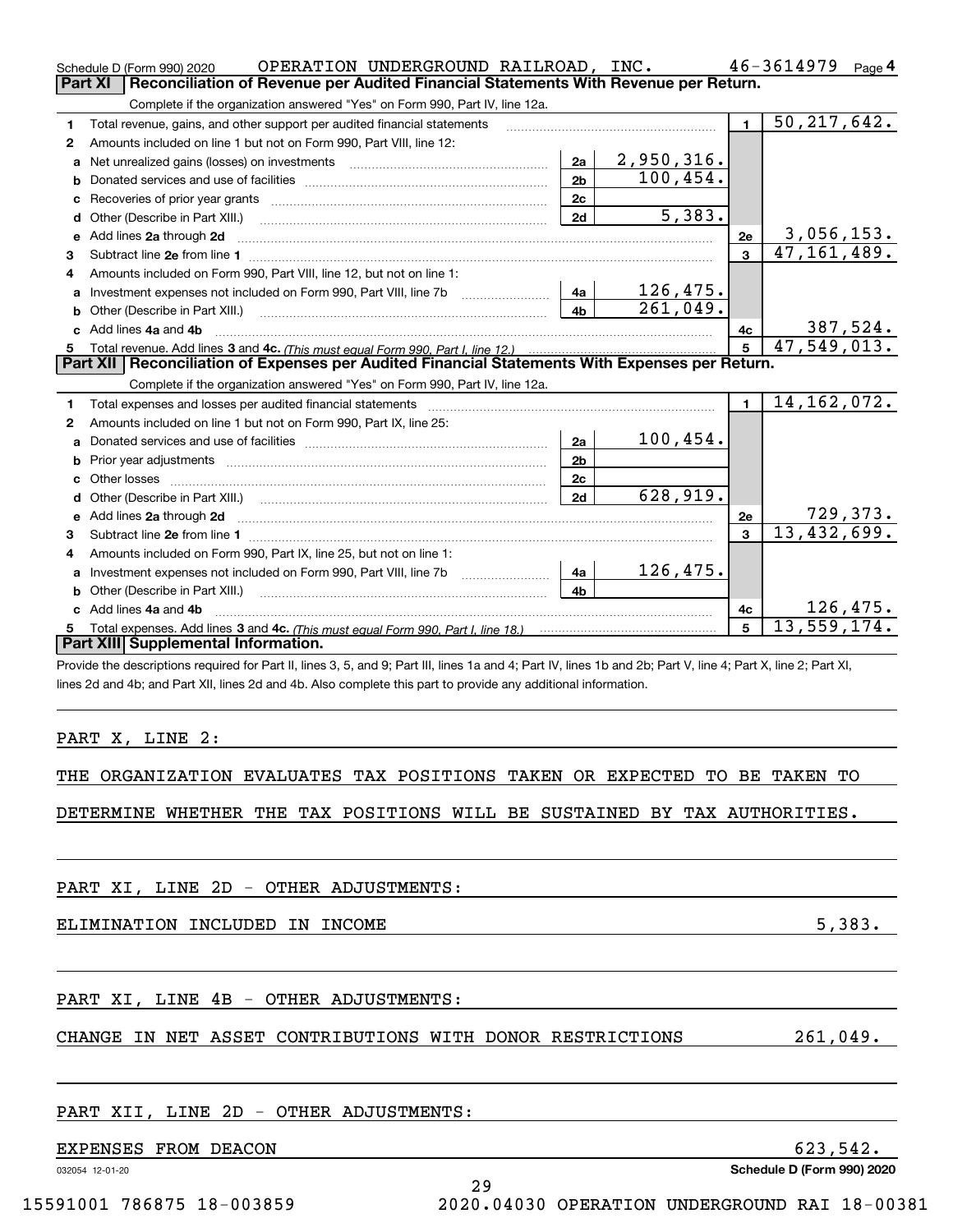| OPERATION UNDERGROUND RAILROAD, INC.<br>Schedule D (Form 990) 2020                                                                  | $46 - 3614979$ Page 5      |
|-------------------------------------------------------------------------------------------------------------------------------------|----------------------------|
| <b>Part XIII Supplemental Information</b> (continued)<br>the control of the control of the control of the control of the control of |                            |
| ELIMINATION INCLUDED IN INCOME<br><u> 1980 - Johann Barbara, martxa eta idazlea (h. 1980).</u>                                      | 5,377.                     |
| TOTAL TO SCHEDULE D, PART XII, LINE 2D                                                                                              | 628,919.                   |
|                                                                                                                                     |                            |
|                                                                                                                                     |                            |
|                                                                                                                                     |                            |
|                                                                                                                                     |                            |
|                                                                                                                                     |                            |
|                                                                                                                                     |                            |
|                                                                                                                                     |                            |
|                                                                                                                                     |                            |
|                                                                                                                                     |                            |
|                                                                                                                                     |                            |
|                                                                                                                                     |                            |
|                                                                                                                                     |                            |
|                                                                                                                                     |                            |
|                                                                                                                                     |                            |
|                                                                                                                                     |                            |
|                                                                                                                                     |                            |
|                                                                                                                                     |                            |
|                                                                                                                                     |                            |
|                                                                                                                                     |                            |
|                                                                                                                                     |                            |
|                                                                                                                                     |                            |
|                                                                                                                                     |                            |
|                                                                                                                                     |                            |
|                                                                                                                                     |                            |
|                                                                                                                                     |                            |
|                                                                                                                                     |                            |
|                                                                                                                                     |                            |
|                                                                                                                                     |                            |
|                                                                                                                                     |                            |
|                                                                                                                                     |                            |
|                                                                                                                                     |                            |
|                                                                                                                                     |                            |
|                                                                                                                                     |                            |
|                                                                                                                                     |                            |
|                                                                                                                                     |                            |
|                                                                                                                                     |                            |
|                                                                                                                                     |                            |
|                                                                                                                                     | Schedule D (Form 990) 2020 |
|                                                                                                                                     |                            |

032055 12-01-20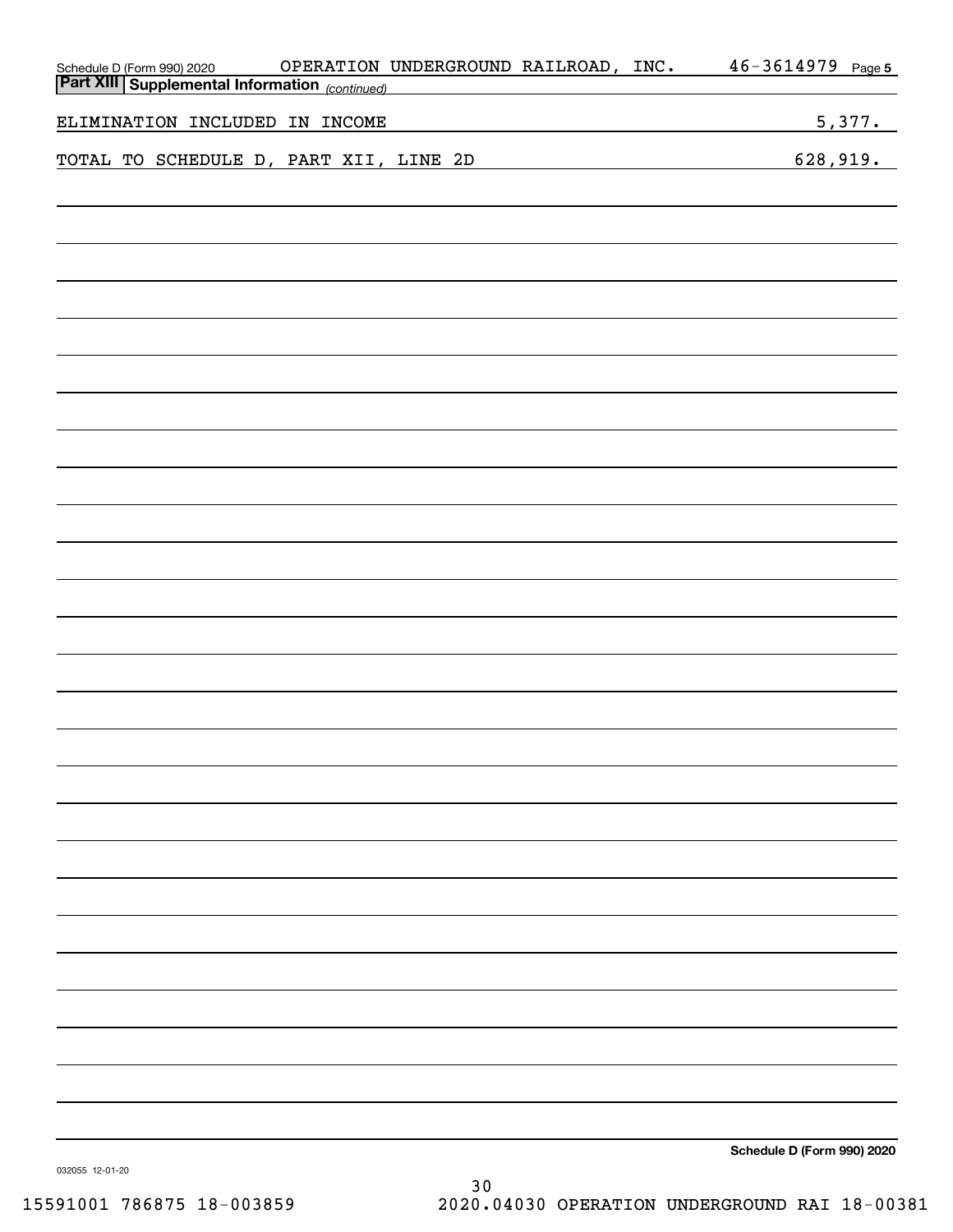032071 12-03-20

## **SCHEDULE F Statement of Activities Outside the United States**

**| Complete if the organization answered "Yes" on Form 990, Part IV, line 14b, 15, or 16.**

**| Attach to Form 990.**

**| Go to www.irs.gov/Form990 for instructions and the latest information.**

|                                  |                                           |                                                                          | 3 Activities per Region. (The following Part I, line 3 table can be duplicated if additional space is needed.)                                                                      |                                                                                                                 |                                                                      |
|----------------------------------|-------------------------------------------|--------------------------------------------------------------------------|-------------------------------------------------------------------------------------------------------------------------------------------------------------------------------------|-----------------------------------------------------------------------------------------------------------------|----------------------------------------------------------------------|
| (a) Region                       | (b) Number of<br>offices<br>in the region | employees,<br>agents, and<br>independent<br>contractors<br>in the region | (c) Number of $\vert$ (d) Activities conducted in the region<br>(by type) (such as, fundraising, pro-<br>gram services, investments, grants to<br>recipients located in the region) | (e) If activity listed in (d)<br>is a program service,<br>describe specific type<br>of service(s) in the region | (f) Total<br>expenditures<br>for and<br>investments<br>in the region |
|                                  |                                           |                                                                          |                                                                                                                                                                                     | TO SHINE A LIGHT                                                                                                |                                                                      |
|                                  |                                           |                                                                          |                                                                                                                                                                                     | WORLDWIDE ON THE GLOBAL                                                                                         |                                                                      |
| EAST ASIA AND THE                |                                           |                                                                          |                                                                                                                                                                                     | EPIDEMIC OF CHILD SEX                                                                                           |                                                                      |
| PACIFIC                          | 2                                         | 11                                                                       | PROGRAM SERVICES                                                                                                                                                                    | TRAFFICKING, AND IN SO                                                                                          | 117,008.                                                             |
|                                  |                                           |                                                                          |                                                                                                                                                                                     | TO SHINE A LIGHT                                                                                                |                                                                      |
|                                  |                                           |                                                                          |                                                                                                                                                                                     | WORLDWIDE ON THE GLOBAL                                                                                         |                                                                      |
|                                  |                                           |                                                                          |                                                                                                                                                                                     | EPIDEMIC OF CHILD SEX                                                                                           |                                                                      |
| SOUTH AMERICA                    |                                           |                                                                          | PROGRAM SERVICES                                                                                                                                                                    | TRAFFICKING, AND IN SO                                                                                          | 158,227.                                                             |
|                                  |                                           |                                                                          |                                                                                                                                                                                     | TO SHINE A LIGHT                                                                                                |                                                                      |
|                                  |                                           |                                                                          |                                                                                                                                                                                     | WORLDWIDE ON THE GLOBAL                                                                                         |                                                                      |
| CENTRAL AMERICA AND              |                                           |                                                                          |                                                                                                                                                                                     | EPIDEMIC OF CHILD SEX                                                                                           |                                                                      |
| THE CARIBBEAN                    |                                           |                                                                          | PROGRAM SERVICES                                                                                                                                                                    | TRAFFICKING, AND IN SO                                                                                          | 408,803.                                                             |
|                                  |                                           |                                                                          |                                                                                                                                                                                     | TO SHINE A LIGHT                                                                                                |                                                                      |
|                                  |                                           |                                                                          |                                                                                                                                                                                     | WORLDWIDE ON THE GLOBAL                                                                                         |                                                                      |
| MIDDLE EAST AND                  |                                           |                                                                          |                                                                                                                                                                                     | EPIDEMIC OF CHILD SEX                                                                                           |                                                                      |
| NORTH AFRICA                     |                                           |                                                                          | PROGRAM SERVICES                                                                                                                                                                    | TRAFFICKING, AND IN SO                                                                                          | 1,421,459.                                                           |
|                                  |                                           |                                                                          |                                                                                                                                                                                     | TO SHINE A LIGHT                                                                                                |                                                                      |
|                                  |                                           |                                                                          |                                                                                                                                                                                     | WORLDWIDE ON THE GLOBAL                                                                                         |                                                                      |
|                                  |                                           |                                                                          |                                                                                                                                                                                     | EPIDEMIC OF CHILD SEX                                                                                           |                                                                      |
| NORTH AMERICA                    |                                           |                                                                          | PROGRAM SERVICES                                                                                                                                                                    | TRAFFICKING, AND IN SO                                                                                          | 2,957.                                                               |
|                                  |                                           |                                                                          |                                                                                                                                                                                     | TO SHINE A LIGHT                                                                                                |                                                                      |
|                                  |                                           |                                                                          |                                                                                                                                                                                     | WORLDWIDE ON THE GLOBAL                                                                                         |                                                                      |
|                                  |                                           |                                                                          |                                                                                                                                                                                     | EPIDEMIC OF CHILD SEX                                                                                           |                                                                      |
| SUB-SAHARAN AFRICA               |                                           |                                                                          | PROGRAM SERVICES                                                                                                                                                                    | TRAFFICKING, AND IN SO                                                                                          | 35,471.                                                              |
|                                  |                                           |                                                                          |                                                                                                                                                                                     | TO SHINE A LIGHT                                                                                                |                                                                      |
|                                  |                                           |                                                                          |                                                                                                                                                                                     | WORLDWIDE ON THE GLOBAL                                                                                         |                                                                      |
| RUSSIA AND                       |                                           |                                                                          |                                                                                                                                                                                     | EPIDEMIC OF CHILD SEX                                                                                           |                                                                      |
| NEIGHBORING STATES               |                                           |                                                                          | PROGRAM SERVICES                                                                                                                                                                    | TRAFFICKING, AND IN SO                                                                                          | 99,137.                                                              |
|                                  |                                           |                                                                          |                                                                                                                                                                                     |                                                                                                                 |                                                                      |
|                                  |                                           |                                                                          |                                                                                                                                                                                     |                                                                                                                 |                                                                      |
|                                  | $\overline{a}$                            | 11                                                                       |                                                                                                                                                                                     |                                                                                                                 |                                                                      |
| 3 a Subtotal                     |                                           |                                                                          |                                                                                                                                                                                     |                                                                                                                 | 2,243,062.                                                           |
| <b>b</b> Total from continuation | 0                                         | 0                                                                        |                                                                                                                                                                                     |                                                                                                                 |                                                                      |
| sheets to Part I                 |                                           |                                                                          |                                                                                                                                                                                     |                                                                                                                 | $0$ .                                                                |
| c Totals (add lines 3a           | $\overline{\mathbf{c}}$                   | 11                                                                       |                                                                                                                                                                                     |                                                                                                                 | 2, 243, 062.                                                         |
| and 3b)<br>.                     |                                           |                                                                          |                                                                                                                                                                                     |                                                                                                                 |                                                                      |

**For Paperwork Reduction Act Notice, see the Instructions for Form 990. Schedule F (Form 990) 2020** LHA

SEE PART V FOR COLUMN (E) DESCRIPTIONS

**Yes** X the grantees' eligibility for the grants or assistance, and the selection criteria used to award the grants or assistance?

OPERATION UNDERGROUND RAILROAD, INC. 46-3614979

**1For grantmakers.**  Does the organization maintain records to substantiate the amount of its grants and other assistance,

**2For grantmakers.**  Describe in Part V the organization's procedures for monitoring the use of its grants and other assistance outside the United States.

**Part I**  $\parallel$  General Information on Activities Outside the United States. Complete if the organization answered "Yes" on

| -------------- |                                                                                                            |
|----------------|------------------------------------------------------------------------------------------------------------|
|                |                                                                                                            |
|                | O Letivities ass Design (The following Dest Line Q toble can be duplicated if additional appealing and let |

Department of the Treasury Internal Revenue Service

Form 990, Part IV, line 14b.

Name of the organization

| (Form 990) |  |
|------------|--|

OMB No. 1545-0047 **Open to Public Inspection2020**

**No**

**Employer identification number**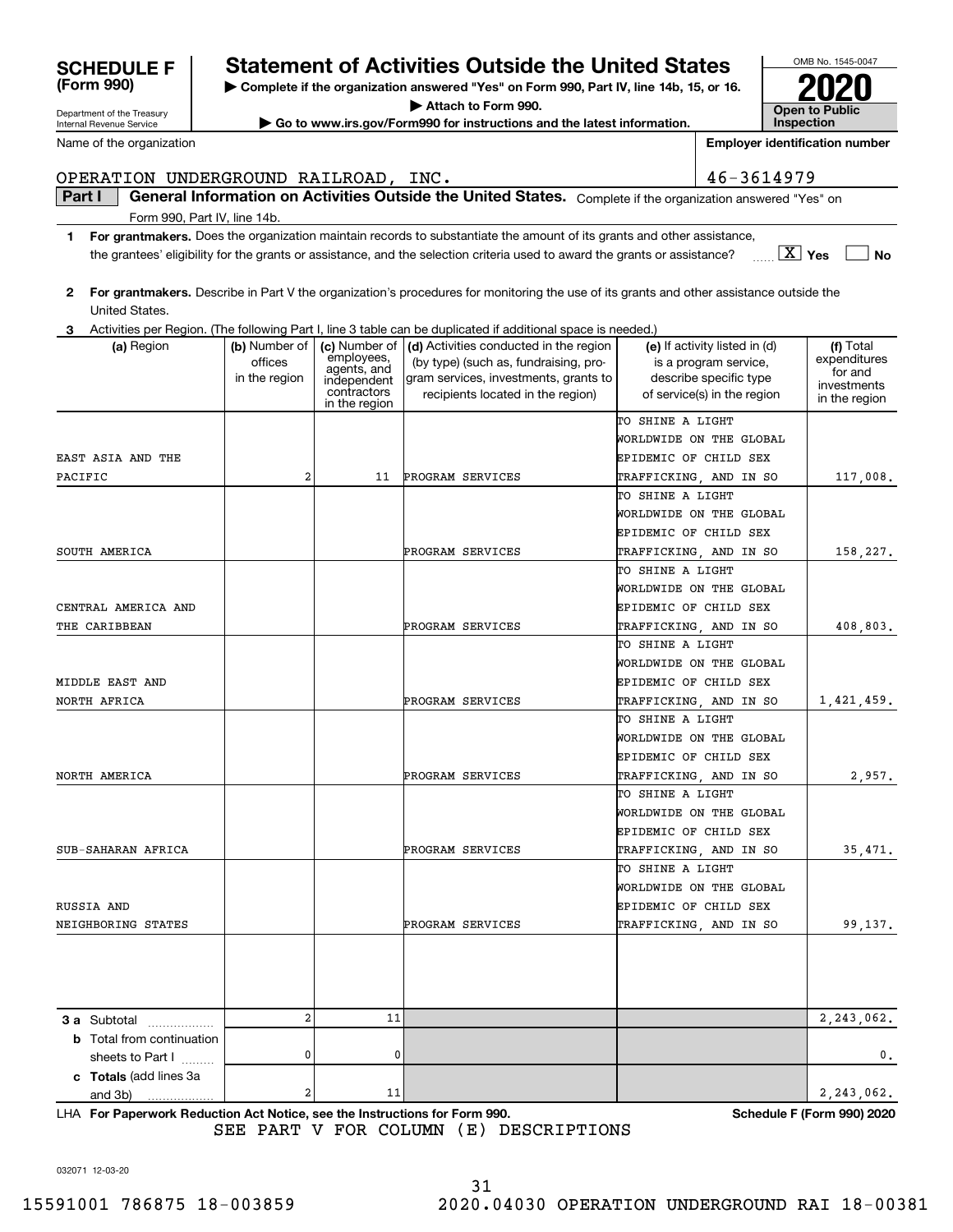Part II | Grants and Other Assistance to Organizations or Entities Outside the United States. Complete if the organization answered "Yes" on Form 990, Part IV, line 15, for any recipient who received more than \$5,000. Part II can be duplicated if additional space is needed.

| 1<br>(a) Name of organization                              | (b) IRS code section<br>and EIN (if applicable) | (c) Region                   | (d) Purpose of<br>grant                                                                                                                                                                                                                                                      | (e) Amount<br>of cash grant | (f) Manner of<br>cash disbursement | (g) Amount of<br>noncash<br>assistance | (h) Description<br>of noncash<br>assistance | (i) Method of<br>valuation (book, FMV,<br>appraisal, other) |
|------------------------------------------------------------|-------------------------------------------------|------------------------------|------------------------------------------------------------------------------------------------------------------------------------------------------------------------------------------------------------------------------------------------------------------------------|-----------------------------|------------------------------------|----------------------------------------|---------------------------------------------|-------------------------------------------------------------|
|                                                            |                                                 |                              |                                                                                                                                                                                                                                                                              |                             |                                    |                                        |                                             |                                                             |
|                                                            |                                                 | <b>SUB-SAHARAN</b>           | AFTERCARE AND                                                                                                                                                                                                                                                                |                             |                                    |                                        |                                             |                                                             |
|                                                            |                                                 | AFRICA                       | OPERATIONAL SUPPORT                                                                                                                                                                                                                                                          |                             | 74,443. WIRE/ ACH                  | $\mathbf{0}$ .                         |                                             | CASH                                                        |
|                                                            |                                                 |                              |                                                                                                                                                                                                                                                                              |                             |                                    |                                        |                                             |                                                             |
|                                                            |                                                 |                              |                                                                                                                                                                                                                                                                              |                             |                                    |                                        |                                             |                                                             |
|                                                            |                                                 | SUB-SAHARAN<br>AFRICA        | AFTERCARE SUPPORT AND<br>AWARENESS EFFORTS                                                                                                                                                                                                                                   |                             | 12,000. WIRE/ ACH                  | $\mathbf{0}$ .                         |                                             | CASH                                                        |
|                                                            |                                                 |                              |                                                                                                                                                                                                                                                                              |                             |                                    |                                        |                                             |                                                             |
|                                                            |                                                 |                              |                                                                                                                                                                                                                                                                              |                             |                                    |                                        |                                             |                                                             |
|                                                            |                                                 | <b>SUB-SAHARAN</b><br>AFRICA | AFTERCARE SUPPORT                                                                                                                                                                                                                                                            |                             |                                    | $\mathbf{0}$                           |                                             | CASH                                                        |
|                                                            |                                                 |                              |                                                                                                                                                                                                                                                                              |                             | $1,500.$ WIRE/ ACH                 |                                        |                                             |                                                             |
|                                                            |                                                 |                              |                                                                                                                                                                                                                                                                              |                             |                                    |                                        |                                             |                                                             |
|                                                            |                                                 | <b>SUB-SAHARAN</b>           |                                                                                                                                                                                                                                                                              |                             |                                    |                                        |                                             |                                                             |
|                                                            |                                                 | AFRICA                       | <b>AFTERCARE SUPPORT</b>                                                                                                                                                                                                                                                     |                             | 3,943. WIRE/ ACH                   | 0.                                     |                                             | CASH                                                        |
|                                                            |                                                 |                              |                                                                                                                                                                                                                                                                              |                             |                                    |                                        |                                             |                                                             |
|                                                            |                                                 | EAST ASIA AND THE            |                                                                                                                                                                                                                                                                              |                             |                                    |                                        |                                             |                                                             |
|                                                            |                                                 | PACIFIC                      | <b>AFTERCARE SUPPORT</b>                                                                                                                                                                                                                                                     |                             | 123,500. WIRE/ ACH                 | $\mathbf{0}$ .                         |                                             | CASH                                                        |
|                                                            |                                                 |                              |                                                                                                                                                                                                                                                                              |                             |                                    |                                        |                                             |                                                             |
|                                                            |                                                 | EAST ASIA AND THE            |                                                                                                                                                                                                                                                                              |                             |                                    |                                        |                                             |                                                             |
|                                                            |                                                 | PACIFIC                      | <b>AFTERCARE SUPPORT</b>                                                                                                                                                                                                                                                     |                             | 43,081. WIRE/ ACH                  | $\mathbf{0}$ .                         |                                             | CASH                                                        |
|                                                            |                                                 |                              |                                                                                                                                                                                                                                                                              |                             |                                    |                                        |                                             |                                                             |
|                                                            |                                                 |                              |                                                                                                                                                                                                                                                                              |                             |                                    |                                        |                                             |                                                             |
|                                                            |                                                 | EAST ASIA AND THE<br>PACIFIC | AFTERCARE SUPPORT                                                                                                                                                                                                                                                            |                             | 6,020. WIRE/ ACH                   | $\mathbf{0}$ .                         |                                             | CASH                                                        |
|                                                            |                                                 |                              |                                                                                                                                                                                                                                                                              |                             |                                    |                                        |                                             |                                                             |
|                                                            |                                                 |                              |                                                                                                                                                                                                                                                                              |                             |                                    |                                        |                                             |                                                             |
|                                                            |                                                 | EAST ASIA AND THE            |                                                                                                                                                                                                                                                                              |                             |                                    |                                        |                                             |                                                             |
|                                                            |                                                 | PACIFIC                      | <b>AFTERCARE SUPPORT</b>                                                                                                                                                                                                                                                     |                             | 61. WIRE/ ACH                      | $\mathbf{0}$ .                         |                                             | CASH                                                        |
| $\mathbf{2}$                                               |                                                 |                              | Enter total number of recipient organizations listed above that are recognized as charities by the foreign country, recognized as a tax<br>exempt 501(c)(3) organization by the IRS, or for which the grantee or counsel has provided a section 501(c)(3) equivalency letter |                             |                                    |                                        |                                             | 23                                                          |
| Enter total number of other organizations or entities<br>3 |                                                 |                              |                                                                                                                                                                                                                                                                              |                             |                                    |                                        |                                             |                                                             |

**Schedule F (Form 990) 2020**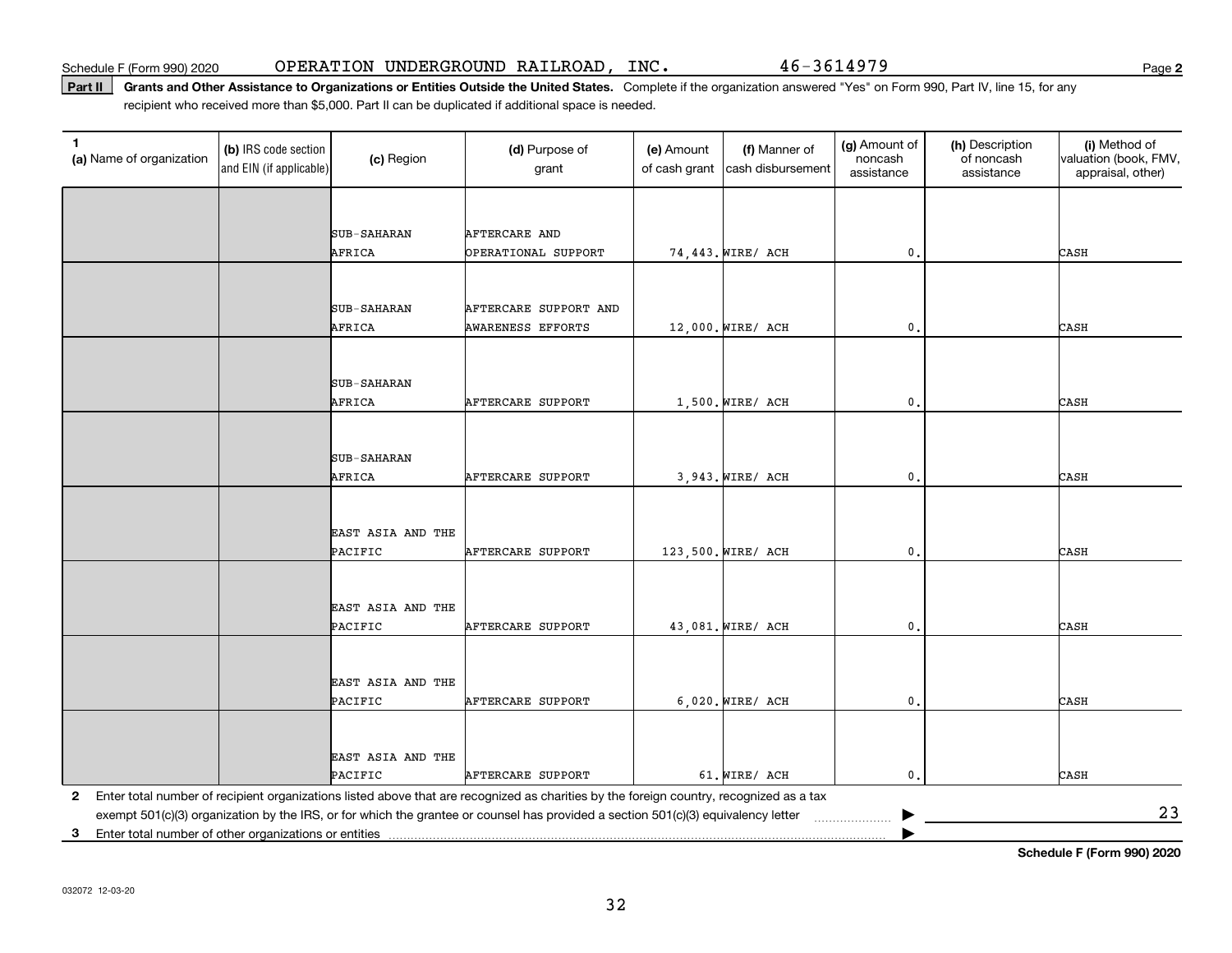|              | Schedule F (Form 990)    |                                                 |                                      | OPERATION UNDERGROUND RAILROAD, INC.                                                                                                         |                             | 46-3614979                         |                                         |                                              | Page 2                                                      |
|--------------|--------------------------|-------------------------------------------------|--------------------------------------|----------------------------------------------------------------------------------------------------------------------------------------------|-----------------------------|------------------------------------|-----------------------------------------|----------------------------------------------|-------------------------------------------------------------|
| Part II      |                          |                                                 |                                      | Continuation of Grants and Other Assistance to Organizations or Entities Outside the United States. (Schedule F (Form 990), Part II, line 1) |                             |                                    |                                         |                                              |                                                             |
| $\mathbf{1}$ | (a) Name of organization | (b) IRS code section<br>and EIN (if applicable) | (c) Region                           | (d) Purpose of<br>grant                                                                                                                      | (e) Amount<br>of cash grant | (f) Manner of<br>cash disbursement | (g) Amount of<br>non-cash<br>assistance | (h) Description<br>of non-cash<br>assistance | (i) Method of<br>valuation (book, FMV,<br>appraisal, other) |
|              |                          |                                                 |                                      |                                                                                                                                              |                             |                                    |                                         |                                              |                                                             |
|              |                          |                                                 | CENTRAL AMERICA                      |                                                                                                                                              |                             |                                    |                                         |                                              |                                                             |
|              |                          |                                                 | AND THE CARIBBEAN                    | AFTERCARE SUPPORT                                                                                                                            |                             | 3,230. WIRE/ ACH                   | $\mathfrak o$ .                         |                                              | CASH                                                        |
|              |                          |                                                 |                                      |                                                                                                                                              |                             |                                    |                                         |                                              |                                                             |
|              |                          |                                                 |                                      |                                                                                                                                              |                             |                                    |                                         |                                              |                                                             |
|              |                          |                                                 | CENTRAL AMERICA<br>AND THE CARIBBEAN | AFTERCARE SUPPORT                                                                                                                            |                             | 10,688. WIRE/ ACH                  | $\mathfrak o$ .                         |                                              | CASH                                                        |
|              |                          |                                                 |                                      |                                                                                                                                              |                             |                                    |                                         |                                              |                                                             |
|              |                          |                                                 |                                      |                                                                                                                                              |                             |                                    |                                         |                                              |                                                             |
|              |                          |                                                 | CENTRAL AMERICA<br>AND THE CARIBBEAN | AFTERCARE SUPPORT                                                                                                                            |                             | 19,300. WIRE/ ACH                  | $\mathbf{0}$                            |                                              | CASH                                                        |
|              |                          |                                                 |                                      |                                                                                                                                              |                             |                                    |                                         |                                              |                                                             |
|              |                          |                                                 | RUSSIA AND                           |                                                                                                                                              |                             |                                    |                                         |                                              |                                                             |
|              |                          |                                                 | NEIGHBORING                          |                                                                                                                                              |                             |                                    |                                         |                                              |                                                             |
|              |                          |                                                 | <b>STATES</b>                        | AFTERCARE SUPPORT                                                                                                                            |                             | 24,062. WIRE/ ACH                  | $\mathbf{0}$ .                          |                                              | CASH                                                        |
|              |                          |                                                 |                                      |                                                                                                                                              |                             |                                    |                                         |                                              |                                                             |
|              |                          |                                                 |                                      |                                                                                                                                              |                             |                                    |                                         |                                              |                                                             |
|              |                          |                                                 | SOUTH AMERICA                        | AFTERCARE SUPPORT                                                                                                                            |                             | 15,719. WIRE/ ACH                  | $\mathbf{0}$ .                          |                                              | CASH                                                        |
|              |                          |                                                 |                                      |                                                                                                                                              |                             |                                    |                                         |                                              |                                                             |
|              |                          |                                                 |                                      |                                                                                                                                              |                             |                                    |                                         |                                              |                                                             |
|              |                          |                                                 | SOUTH AMERICA                        | AFTERCARE SUPPORT                                                                                                                            |                             | 200. WIRE/ ACH                     | $\mathbf{0}$ .                          |                                              | CASH                                                        |
|              |                          |                                                 |                                      |                                                                                                                                              |                             |                                    |                                         |                                              |                                                             |
|              |                          |                                                 |                                      |                                                                                                                                              |                             |                                    |                                         |                                              |                                                             |
|              |                          |                                                 | SOUTH AMERICA                        | AFTERCARE SUPPORT                                                                                                                            |                             | 120,000. WIRE/ ACH                 | $\mathbf{0}$                            |                                              | CASH                                                        |
|              |                          |                                                 |                                      |                                                                                                                                              |                             |                                    |                                         |                                              |                                                             |
|              |                          |                                                 |                                      |                                                                                                                                              |                             |                                    |                                         |                                              |                                                             |
|              |                          |                                                 | SOUTH AMERICA                        | AFTERCARE SUPPORT                                                                                                                            |                             | $9,100.$ WIRE/ ACH                 | $\mathbf{0}$ .                          |                                              | CASH                                                        |
|              |                          |                                                 |                                      |                                                                                                                                              |                             |                                    |                                         |                                              |                                                             |
|              |                          |                                                 |                                      |                                                                                                                                              |                             |                                    |                                         |                                              |                                                             |
|              |                          |                                                 | SOUTH AMERICA                        | AFTERCARE SUPPORT                                                                                                                            |                             | 23,720. WIRE/ ACH                  | $\mathbf{0}$ .                          |                                              | CASH                                                        |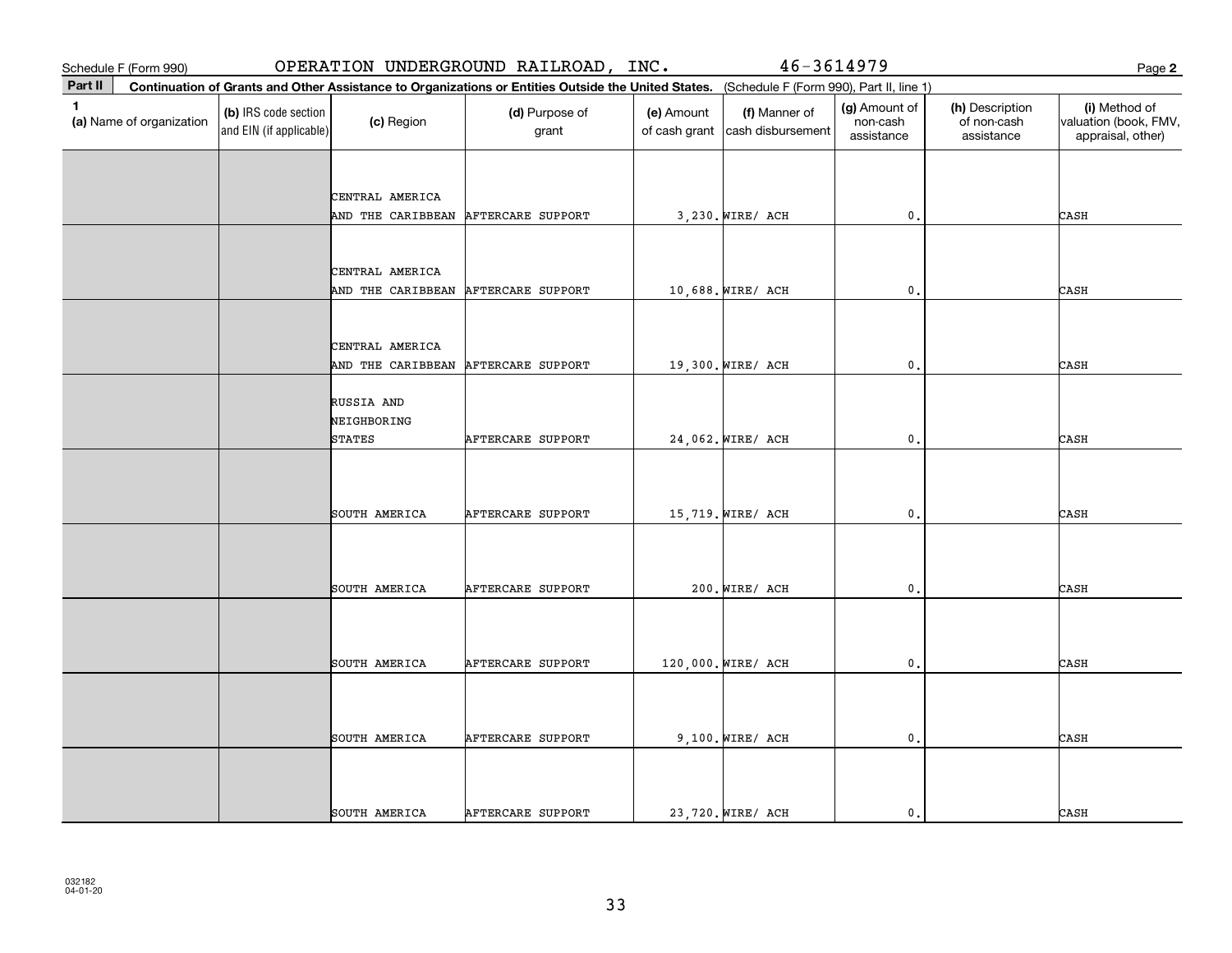| Schedule F (Form 990)                    |                                                 |               | OPERATION UNDERGROUND RAILROAD, INC.                                                                                                         |                             | 46-3614979                         |                                         |                                              | Page 2                                                      |
|------------------------------------------|-------------------------------------------------|---------------|----------------------------------------------------------------------------------------------------------------------------------------------|-----------------------------|------------------------------------|-----------------------------------------|----------------------------------------------|-------------------------------------------------------------|
| Part II                                  |                                                 |               | Continuation of Grants and Other Assistance to Organizations or Entities Outside the United States. (Schedule F (Form 990), Part II, line 1) |                             |                                    |                                         |                                              |                                                             |
| $\mathbf{1}$<br>(a) Name of organization | (b) IRS code section<br>and EIN (if applicable) | (c) Region    | (d) Purpose of<br>grant                                                                                                                      | (e) Amount<br>of cash grant | (f) Manner of<br>cash disbursement | (g) Amount of<br>non-cash<br>assistance | (h) Description<br>of non-cash<br>assistance | (i) Method of<br>valuation (book, FMV,<br>appraisal, other) |
|                                          |                                                 |               |                                                                                                                                              |                             |                                    |                                         |                                              |                                                             |
|                                          |                                                 | SOUTH AMERICA | <b>AFTERCARE SUPPORT</b>                                                                                                                     |                             | 14,020. WIRE/ ACH                  | $\mathbf{0}$ .                          |                                              | CASH                                                        |
|                                          |                                                 | SOUTH AMERICA | AFTERCARE SUPPORT                                                                                                                            |                             | $6,500.$ WIRE/ ACH                 | $\mathfrak o$ .                         |                                              | CASH                                                        |
|                                          |                                                 | SOUTH AMERICA | AFTERCARE SUPPORT                                                                                                                            |                             | 25,100. WIRE/ ACH                  | $\mathbf{0}$ .                          |                                              | CASH                                                        |
|                                          |                                                 |               |                                                                                                                                              |                             |                                    |                                         |                                              |                                                             |
|                                          |                                                 | SOUTH AMERICA | AFTERCARE SUPPORT                                                                                                                            |                             | 11,010. WIRE/ ACH                  | $\mathfrak o$ .                         |                                              | CASH                                                        |
|                                          |                                                 | SOUTH AMERICA | AFTERCARE SUPPORT                                                                                                                            |                             | 550. WIRE/ ACH                     | $\mathbf{0}$ .                          |                                              | CASH                                                        |
|                                          |                                                 | SOUTH AMERICA | AFTERCARE SUPPORT                                                                                                                            |                             | $600.$ WIRE/ ACH                   | $\mathbf 0$ .                           |                                              | CASH                                                        |
|                                          |                                                 |               |                                                                                                                                              |                             |                                    |                                         |                                              |                                                             |
|                                          |                                                 |               |                                                                                                                                              |                             |                                    |                                         |                                              |                                                             |
|                                          |                                                 |               |                                                                                                                                              |                             |                                    |                                         |                                              |                                                             |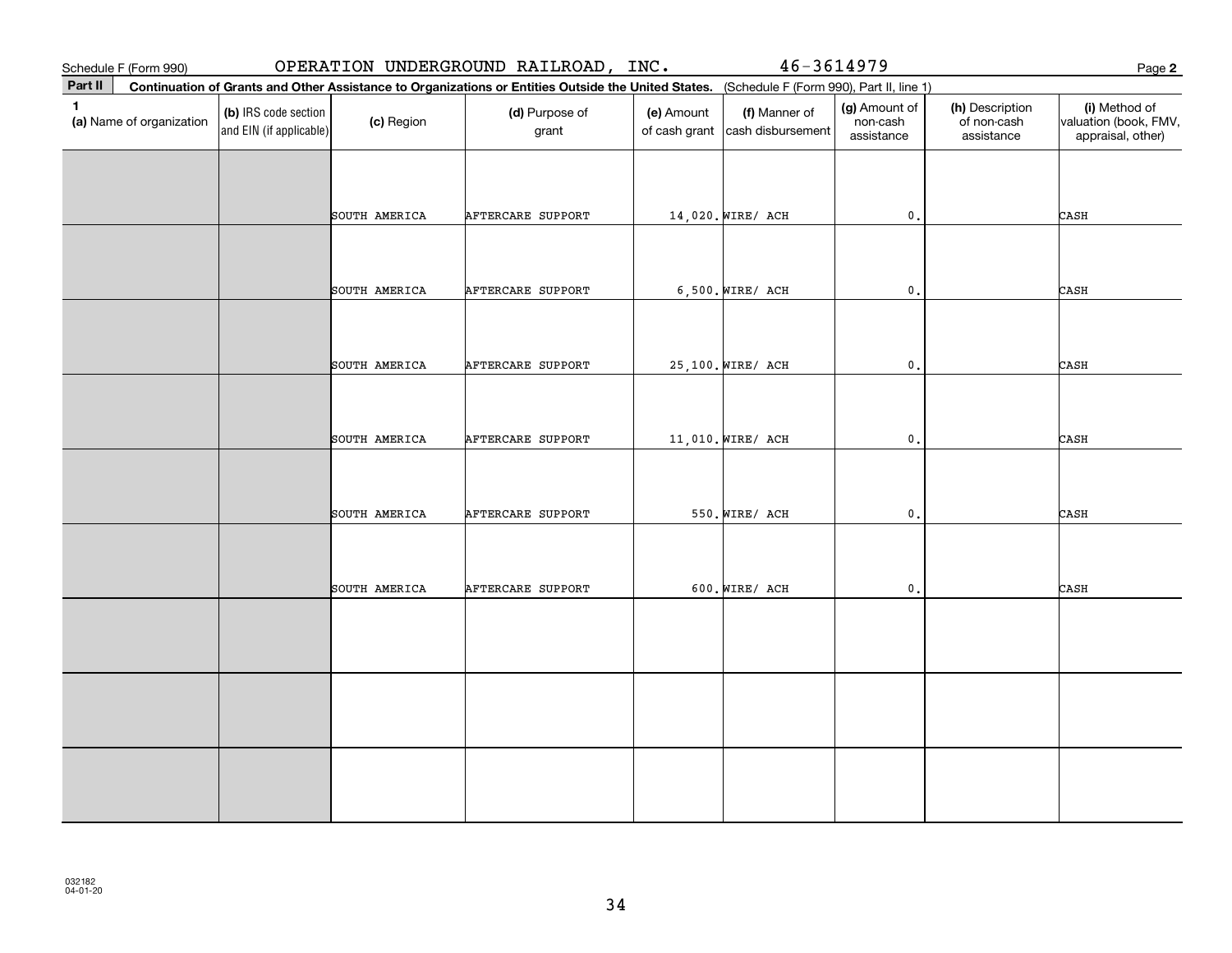#### Part III Grants and Other Assistance to Individuals Outside the United States. Complete if the organization answered "Yes" on Form 990, Part IV, line 16. Part III can be duplicated if additional space is needed.

| Part III can be duplicated if additional space is needed. |                   |                             |                             |                                    |                                        |                                          |                                                                |
|-----------------------------------------------------------|-------------------|-----------------------------|-----------------------------|------------------------------------|----------------------------------------|------------------------------------------|----------------------------------------------------------------|
| (a) Type of grant or assistance                           | (b) Region        | (c) Number of<br>recipients | (d) Amount of<br>cash grant | (e) Manner of<br>cash disbursement | (f) Amount of<br>noncash<br>assistance | (g) Description of<br>noncash assistance | (h) Method of<br>valuation<br>(book, FMV,<br>appraisal, other) |
|                                                           |                   |                             |                             |                                    |                                        |                                          |                                                                |
|                                                           |                   |                             |                             |                                    |                                        |                                          |                                                                |
|                                                           | SUB-SAHARAN       |                             |                             |                                    |                                        |                                          |                                                                |
| FOOD AND RENT SUPPORT                                     | AFRICA            | 3                           |                             | 462. WIRE/ ACH                     | $\mathfrak{o}$ .                       |                                          |                                                                |
|                                                           |                   |                             |                             |                                    |                                        |                                          |                                                                |
|                                                           | EAST ASIA AND THE |                             |                             |                                    |                                        |                                          |                                                                |
| LIVING EXPENSES                                           | PACIFIC           | $\mathbf{1}$                |                             | 22, 253. WIRE/ ACH                 | $\mathfrak o$ .                        |                                          |                                                                |
|                                                           |                   |                             |                             |                                    |                                        |                                          |                                                                |
|                                                           |                   |                             |                             |                                    |                                        |                                          |                                                                |
| DENTAL, MEDICAL, EDUCATION,                               | CENTRAL AMERICA   |                             |                             |                                    |                                        |                                          |                                                                |
| AND LIVING EXPENSES                                       | AND THE CARIBBEAN | 4                           |                             | 43,722. WIRE/ ACH                  | $\mathbf{0}$ .                         |                                          |                                                                |
| LIVING EXPENSES, MEDICAL                                  |                   |                             |                             |                                    |                                        |                                          |                                                                |
| EXPENSES, AND                                             |                   |                             |                             |                                    |                                        |                                          |                                                                |
| BUSINESS/EDUCATIONAL SUPPORT                              | SOUTH AMERICA     | 13                          |                             | 13,759. WIRE/ ACH                  | $\mathbf{0}$ .                         |                                          |                                                                |
|                                                           |                   |                             |                             |                                    |                                        |                                          |                                                                |
|                                                           |                   |                             |                             |                                    |                                        |                                          |                                                                |
|                                                           |                   |                             |                             |                                    |                                        |                                          |                                                                |
|                                                           |                   |                             |                             |                                    |                                        |                                          |                                                                |
|                                                           |                   |                             |                             |                                    |                                        |                                          |                                                                |
|                                                           |                   |                             |                             |                                    |                                        |                                          |                                                                |
|                                                           |                   |                             |                             |                                    |                                        |                                          |                                                                |
|                                                           |                   |                             |                             |                                    |                                        |                                          |                                                                |
|                                                           |                   |                             |                             |                                    |                                        |                                          |                                                                |
|                                                           |                   |                             |                             |                                    |                                        |                                          |                                                                |
|                                                           |                   |                             |                             |                                    |                                        |                                          |                                                                |
|                                                           |                   |                             |                             |                                    |                                        |                                          |                                                                |
|                                                           |                   |                             |                             |                                    |                                        |                                          |                                                                |
|                                                           |                   |                             |                             |                                    |                                        |                                          |                                                                |
|                                                           |                   |                             |                             |                                    |                                        |                                          |                                                                |
|                                                           |                   |                             |                             |                                    |                                        |                                          |                                                                |
|                                                           |                   |                             |                             |                                    |                                        |                                          |                                                                |
|                                                           |                   |                             |                             |                                    |                                        |                                          |                                                                |

**Schedule F (Form 990) 2020**

**3**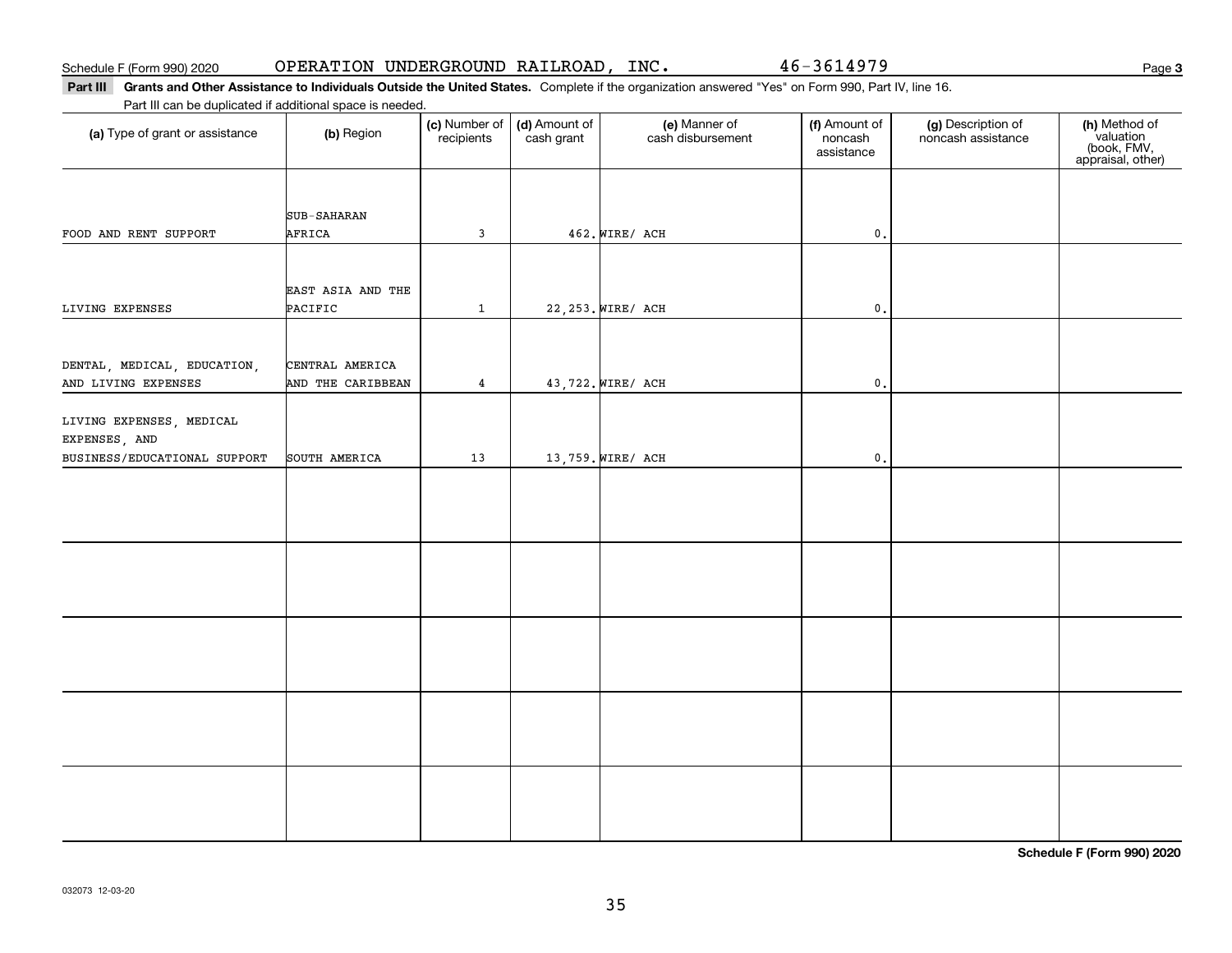| [ (Form 990) 2020<br>Schedule   | OPERATION | UNDERGROUND | RAILROAD | INC. | $4h -$<br>3h | Page 4 |
|---------------------------------|-----------|-------------|----------|------|--------------|--------|
| <b>Part IV</b><br>Foreian Forms |           |             |          |      |              |        |

| 1            | Was the organization a U.S. transferor of property to a foreign corporation during the tax year? If "Yes."                                                                                                                     |     |                   |
|--------------|--------------------------------------------------------------------------------------------------------------------------------------------------------------------------------------------------------------------------------|-----|-------------------|
|              | the organization may be required to file Form 926, Return by a U.S. Transferor of Property to a Foreign                                                                                                                        |     |                   |
|              |                                                                                                                                                                                                                                | Yes | $\overline{X}$ No |
|              |                                                                                                                                                                                                                                |     |                   |
| $\mathbf{2}$ | Did the organization have an interest in a foreign trust during the tax year? If "Yes," the organization may                                                                                                                   |     |                   |
|              | be required to separately file Form 3520, Annual Return To Report Transactions With Foreign Trusts and                                                                                                                         |     |                   |
|              | Receipt of Certain Foreign Gifts, and/or Form 3520-A, Annual Information Return of Foreign Trust With a                                                                                                                        |     |                   |
|              |                                                                                                                                                                                                                                | Yes | $\overline{X}$ No |
| 3            | Did the organization have an ownership interest in a foreign corporation during the tax year? If "Yes."                                                                                                                        |     |                   |
|              | the organization may be required to file Form 5471, Information Return of U.S. Persons With Respect to                                                                                                                         |     |                   |
|              |                                                                                                                                                                                                                                | Yes | $ X $ No          |
| 4            | Was the organization a direct or indirect shareholder of a passive foreign investment company or a                                                                                                                             |     |                   |
|              | qualified electing fund during the tax year? If "Yes," the organization may be required to file Form 8621,                                                                                                                     |     |                   |
|              | Information Return by a Shareholder of a Passive Foreign Investment Company or Qualified Electing                                                                                                                              |     |                   |
|              | Fund (see Instructions for Form 8621) manufactured control to the form of the state of the control of the state of the state of the state of the state of the state of the state of the state of the state of the state of the | Yes | ∣X∣No             |
| 5            | Did the organization have an ownership interest in a foreign partnership during the tax year? If "Yes."                                                                                                                        |     |                   |
|              | the organization may be required to file Form 8865, Return of U.S. Persons With Respect to Certain                                                                                                                             |     |                   |
|              |                                                                                                                                                                                                                                | Yes | ∣X∣No             |
| 6            | Did the organization have any operations in or related to any boycotting countries during the tax year? If                                                                                                                     |     |                   |
|              | "Yes," the organization may be required to separately file Form 5713, International Boycott Report (see                                                                                                                        |     |                   |
|              |                                                                                                                                                                                                                                | Yes | No                |
|              |                                                                                                                                                                                                                                |     |                   |

**Schedule F (Form 990) 2020**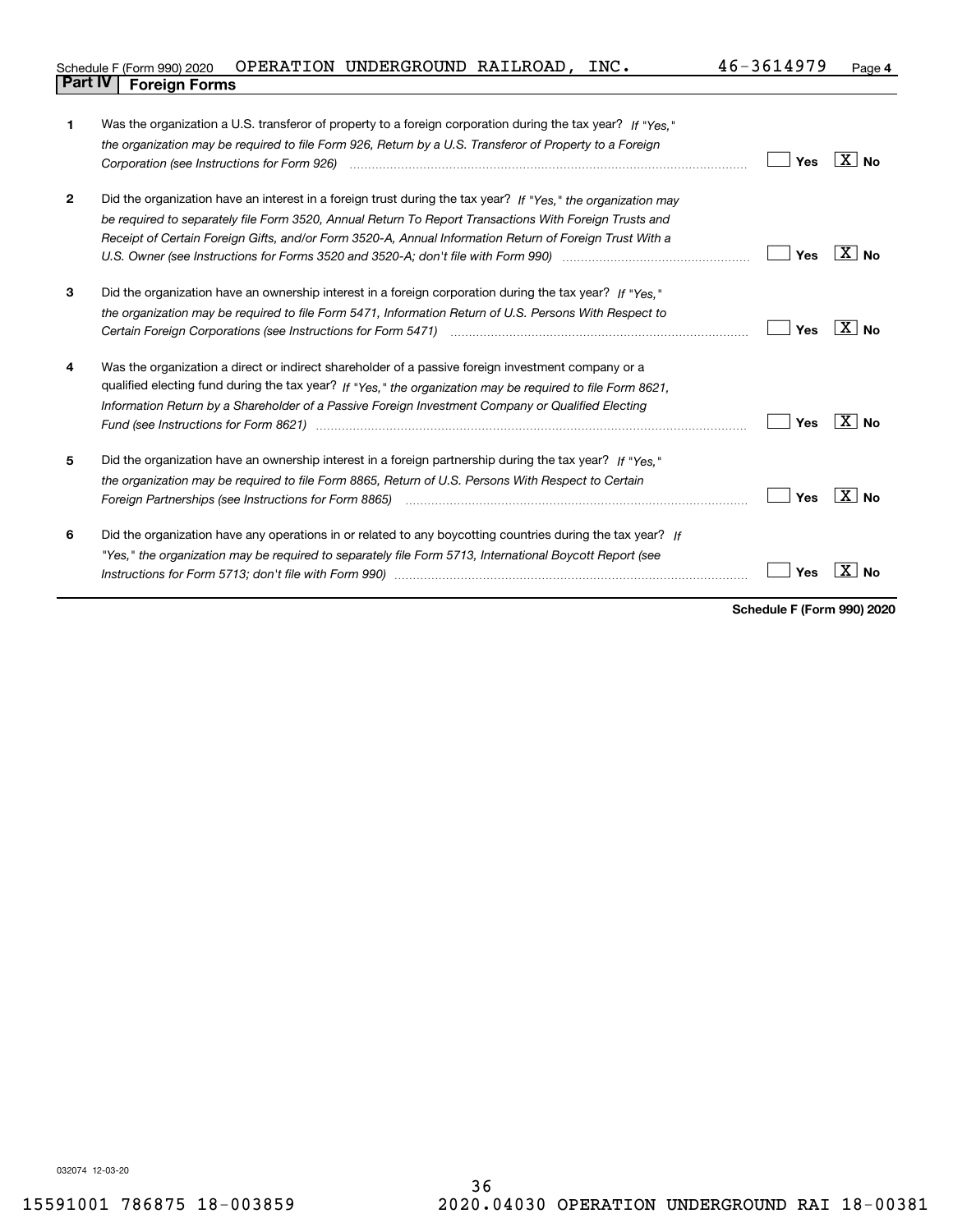| Schedule F (Form 990) 2020                                                                                                            |  | OPERATION UNDERGROUND RAILROAD, |  | INC. | 46-3614979                                                                                                                        | Page 5 |  |  |  |  |  |
|---------------------------------------------------------------------------------------------------------------------------------------|--|---------------------------------|--|------|-----------------------------------------------------------------------------------------------------------------------------------|--------|--|--|--|--|--|
| <b>Part V</b><br><b>Supplemental Information</b>                                                                                      |  |                                 |  |      |                                                                                                                                   |        |  |  |  |  |  |
| Provide the information required by Part I, line 2 (monitoring of funds); Part I, line 3, column (f) (accounting method; amounts of   |  |                                 |  |      |                                                                                                                                   |        |  |  |  |  |  |
| investments vs. expenditures per region); Part II, line 1 (accounting method); Part III (accounting method); and Part III, column (c) |  |                                 |  |      |                                                                                                                                   |        |  |  |  |  |  |
|                                                                                                                                       |  |                                 |  |      | (estimated number of recipients), as applicable. Also complete this part to provide any additional information. See instructions. |        |  |  |  |  |  |
| PART I, LINE 2:                                                                                                                       |  |                                 |  |      |                                                                                                                                   |        |  |  |  |  |  |

A MEMORANDUM OF UNDERSTANDING IS SIGNED FOR ALL ASSISTANCE OPERATION

UNDERGROUND RAILROAD PROVIDES. OPERATIONAL REPORTS ARE REQUIRED QUARTERLY

WHICH ARE USED TO VERIFY THAT FUNDS ARE PROPERLY BEING USED.

PART I, LINE 3:

ALL EXPENDITURES GO THROUGH THE BOARD OF DIRECTORS WHEN THEY ARE OUTSIDE

OF THE UNITED STATES.

PART I, LINE 3, COLUMN (E):

REGION: EAST ASIA AND THE PACIFIC

(E) SPECIFIC TYPES OF SERVICES IN REGION: TO SHINE A LIGHT WORLDWIDE ON

THE GLOBAL EPIDEMIC OF CHILD SEX TRAFFICKING, AND IN SO DOING RESCUE M

REGION: SOUTH AMERICA

(E) SPECIFIC TYPES OF SERVICES IN REGION: TO SHINE A LIGHT WORLDWIDE ON

THE GLOBAL EPIDEMIC OF CHILD SEX TRAFFICKING, AND IN SO DOING RESCUE M

REGION: CENTRAL AMERICA AND THE CARIBBEAN

(E) SPECIFIC TYPES OF SERVICES IN REGION: TO SHINE A LIGHT WORLDWIDE ON

THE GLOBAL EPIDEMIC OF CHILD SEX TRAFFICKING, AND IN SO DOING RESCUE M

REGION: MIDDLE EAST AND NORTH AFRICA

(E) SPECIFIC TYPES OF SERVICES IN REGION: TO SHINE A LIGHT WORLDWIDE ON

THE GLOBAL EPIDEMIC OF CHILD SEX TRAFFICKING, AND IN SO DOING RESCUE M

37

REGION: NORTH AMERICA

032075 12-03-20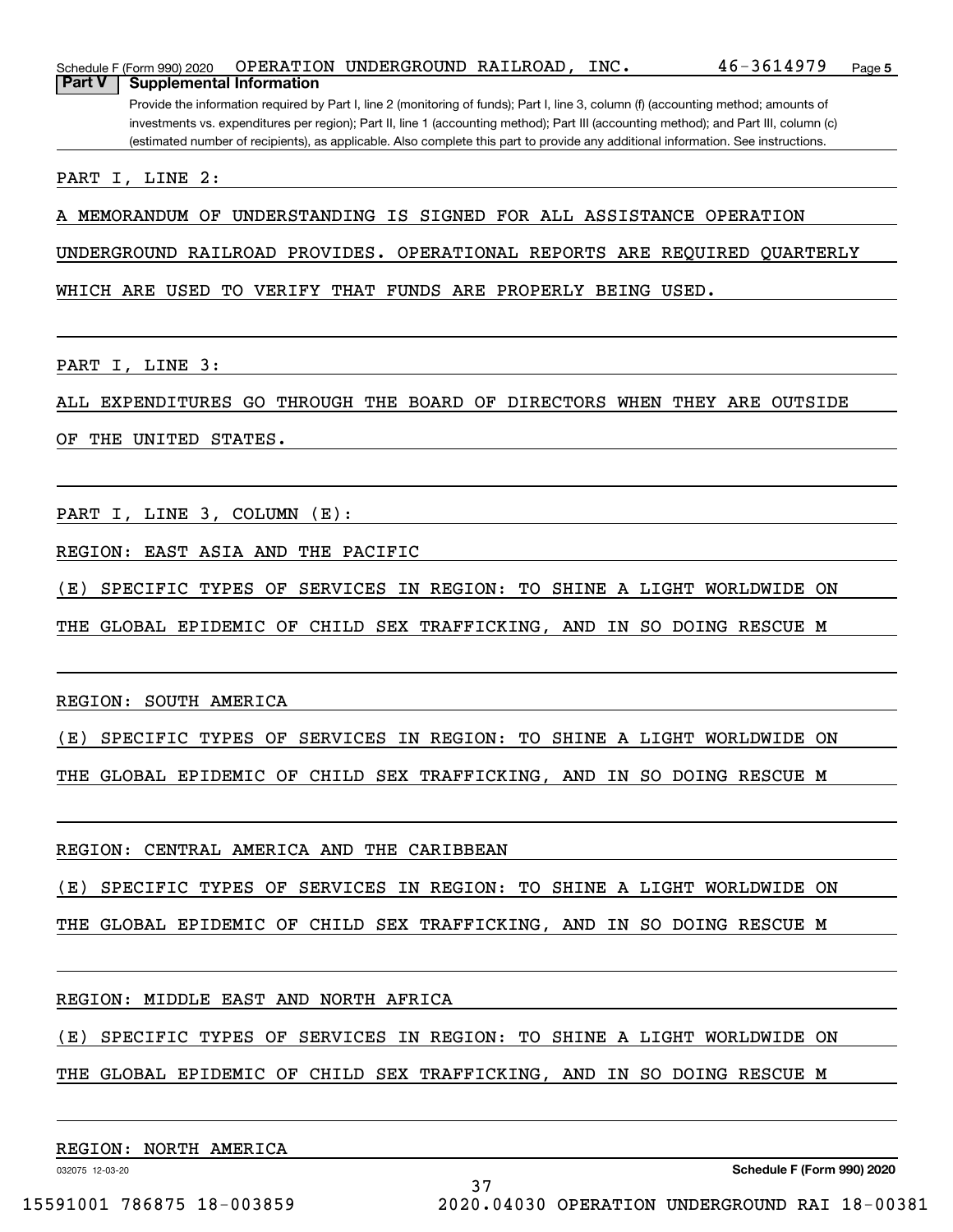|               | Schedule F (Form 990) 2020                                                                                                            |  | OPERATION UNDERGROUND RAILROAD, |  | INC. | 46-3614979                                                                                                                          | Page 5 |  |  |  |  |  |  |
|---------------|---------------------------------------------------------------------------------------------------------------------------------------|--|---------------------------------|--|------|-------------------------------------------------------------------------------------------------------------------------------------|--------|--|--|--|--|--|--|
| <b>Part V</b> | <b>Supplemental Information</b>                                                                                                       |  |                                 |  |      |                                                                                                                                     |        |  |  |  |  |  |  |
|               |                                                                                                                                       |  |                                 |  |      | Provide the information required by Part I, line 2 (monitoring of funds); Part I, line 3, column (f) (accounting method; amounts of |        |  |  |  |  |  |  |
|               | investments vs. expenditures per region); Part II, line 1 (accounting method); Part III (accounting method); and Part III, column (c) |  |                                 |  |      |                                                                                                                                     |        |  |  |  |  |  |  |

(estimated number of recipients), as applicable. Also complete this part to provide any additional information. See instructions.

## (E) SPECIFIC TYPES OF SERVICES IN REGION: TO SHINE A LIGHT WORLDWIDE ON

### THE GLOBAL EPIDEMIC OF CHILD SEX TRAFFICKING, AND IN SO DOING RESCUE M

REGION: SUB-SAHARAN AFRICA

(E) SPECIFIC TYPES OF SERVICES IN REGION: TO SHINE A LIGHT WORLDWIDE ON

THE GLOBAL EPIDEMIC OF CHILD SEX TRAFFICKING, AND IN SO DOING RESCUE M

REGION: RUSSIA AND NEIGHBORING STATES

(E) SPECIFIC TYPES OF SERVICES IN REGION: TO SHINE A LIGHT WORLDWIDE ON

THE GLOBAL EPIDEMIC OF CHILD SEX TRAFFICKING, AND IN SO DOING RESCUE M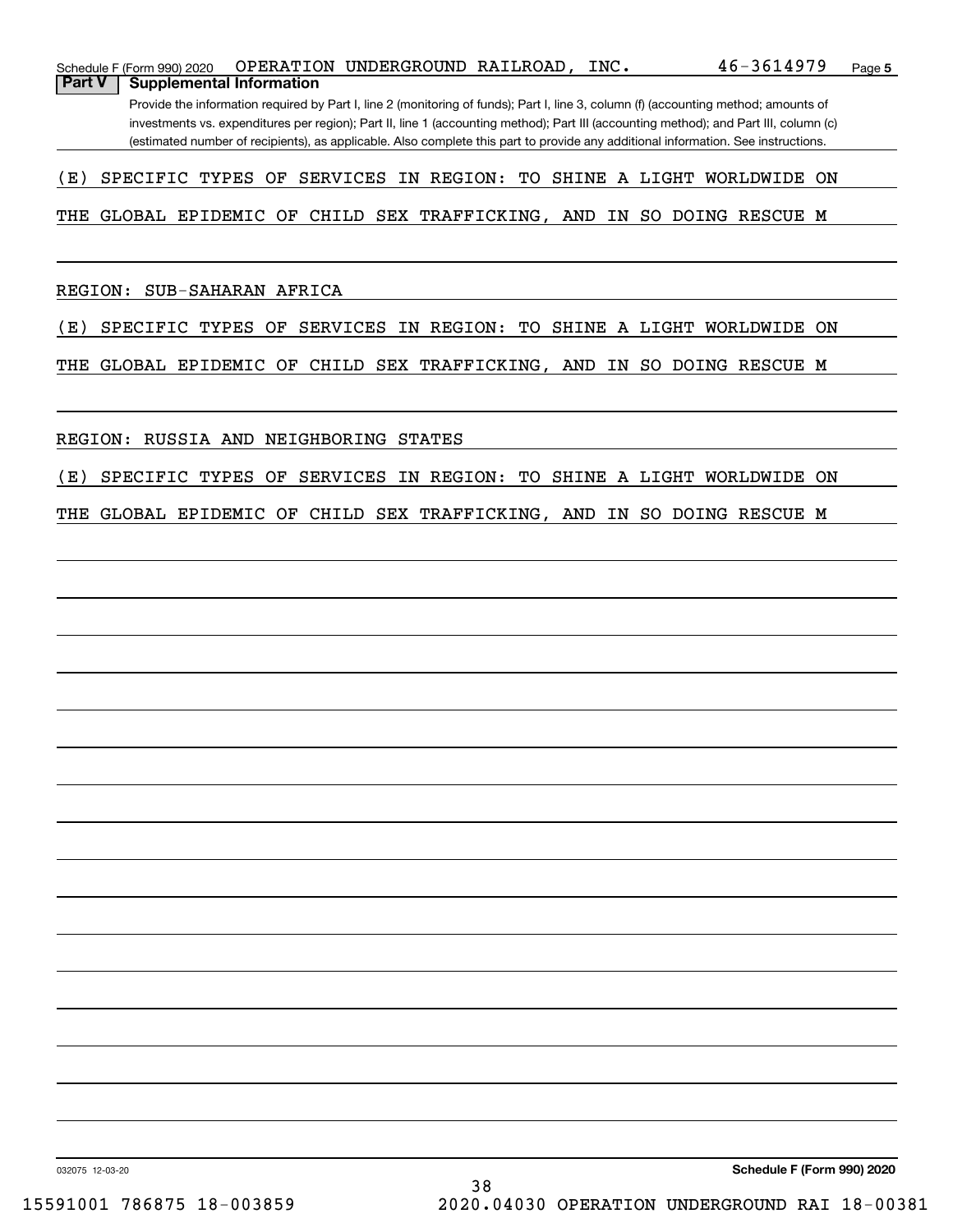| <b>SCHEDULE G</b>                                                                        |                                                                                                                                                                     | <b>Supplemental Information Regarding Fundraising or Gaming Activities</b>                                                                                                                                                                                                                                                                                                                                                                                                                                                                                |                                                                            |           |                                                                            |  |                                                                            | OMB No. 1545-0047                                       |  |  |  |  |  |
|------------------------------------------------------------------------------------------|---------------------------------------------------------------------------------------------------------------------------------------------------------------------|-----------------------------------------------------------------------------------------------------------------------------------------------------------------------------------------------------------------------------------------------------------------------------------------------------------------------------------------------------------------------------------------------------------------------------------------------------------------------------------------------------------------------------------------------------------|----------------------------------------------------------------------------|-----------|----------------------------------------------------------------------------|--|----------------------------------------------------------------------------|---------------------------------------------------------|--|--|--|--|--|
| (Form 990 or 990-EZ)                                                                     | Complete if the organization answered "Yes" on Form 990, Part IV, line 17, 18, or 19, or if the<br>organization entered more than \$15,000 on Form 990-EZ, line 6a. |                                                                                                                                                                                                                                                                                                                                                                                                                                                                                                                                                           |                                                                            |           |                                                                            |  |                                                                            |                                                         |  |  |  |  |  |
| Department of the Treasury                                                               |                                                                                                                                                                     | <b>Open to Public</b>                                                                                                                                                                                                                                                                                                                                                                                                                                                                                                                                     |                                                                            |           |                                                                            |  |                                                                            |                                                         |  |  |  |  |  |
| Internal Revenue Service                                                                 | ► Go to www.irs.gov/Form990 for instructions and the latest information.                                                                                            | Inspection                                                                                                                                                                                                                                                                                                                                                                                                                                                                                                                                                |                                                                            |           |                                                                            |  |                                                                            |                                                         |  |  |  |  |  |
| Name of the organization                                                                 | <b>Employer identification number</b><br>46-3614979<br>OPERATION UNDERGROUND RAILROAD, INC.                                                                         |                                                                                                                                                                                                                                                                                                                                                                                                                                                                                                                                                           |                                                                            |           |                                                                            |  |                                                                            |                                                         |  |  |  |  |  |
| Part I                                                                                   |                                                                                                                                                                     | Fundraising Activities. Complete if the organization answered "Yes" on Form 990, Part IV, line 17. Form 990-EZ filers are not                                                                                                                                                                                                                                                                                                                                                                                                                             |                                                                            |           |                                                                            |  |                                                                            |                                                         |  |  |  |  |  |
|                                                                                          | required to complete this part.                                                                                                                                     |                                                                                                                                                                                                                                                                                                                                                                                                                                                                                                                                                           |                                                                            |           |                                                                            |  |                                                                            |                                                         |  |  |  |  |  |
| Mail solicitations<br>a<br>b<br>Phone solicitations<br>c<br>In-person solicitations<br>d | Internet and email solicitations                                                                                                                                    | 1 Indicate whether the organization raised funds through any of the following activities. Check all that apply.<br>e<br>f<br>Special fundraising events<br>g<br>2 a Did the organization have a written or oral agreement with any individual (including officers, directors, trustees, or<br>key employees listed in Form 990, Part VII) or entity in connection with professional fundraising services?<br><b>b</b> If "Yes," list the 10 highest paid individuals or entities (fundraisers) pursuant to agreements under which the fundraiser is to be |                                                                            |           | Solicitation of non-government grants<br>Solicitation of government grants |  | Yes                                                                        | No                                                      |  |  |  |  |  |
| compensated at least \$5,000 by the organization.                                        |                                                                                                                                                                     |                                                                                                                                                                                                                                                                                                                                                                                                                                                                                                                                                           |                                                                            |           |                                                                            |  |                                                                            |                                                         |  |  |  |  |  |
| (i) Name and address of individual<br>or entity (fundraiser)                             |                                                                                                                                                                     | (ii) Activity                                                                                                                                                                                                                                                                                                                                                                                                                                                                                                                                             | (iii) Did<br>fundraiser<br>have custody<br>or control of<br>contributions? |           | (iv) Gross receipts<br>from activity                                       |  | (v) Amount paid<br>to (or retained by)<br>fundraiser<br>listed in col. (i) | (vi) Amount paid<br>to (or retained by)<br>organization |  |  |  |  |  |
|                                                                                          |                                                                                                                                                                     |                                                                                                                                                                                                                                                                                                                                                                                                                                                                                                                                                           | Yes                                                                        | <b>No</b> |                                                                            |  |                                                                            |                                                         |  |  |  |  |  |
|                                                                                          |                                                                                                                                                                     |                                                                                                                                                                                                                                                                                                                                                                                                                                                                                                                                                           |                                                                            |           |                                                                            |  |                                                                            |                                                         |  |  |  |  |  |
|                                                                                          |                                                                                                                                                                     |                                                                                                                                                                                                                                                                                                                                                                                                                                                                                                                                                           |                                                                            |           |                                                                            |  |                                                                            |                                                         |  |  |  |  |  |
|                                                                                          |                                                                                                                                                                     |                                                                                                                                                                                                                                                                                                                                                                                                                                                                                                                                                           |                                                                            |           |                                                                            |  |                                                                            |                                                         |  |  |  |  |  |
|                                                                                          |                                                                                                                                                                     |                                                                                                                                                                                                                                                                                                                                                                                                                                                                                                                                                           |                                                                            |           |                                                                            |  |                                                                            |                                                         |  |  |  |  |  |
|                                                                                          |                                                                                                                                                                     |                                                                                                                                                                                                                                                                                                                                                                                                                                                                                                                                                           |                                                                            |           |                                                                            |  |                                                                            |                                                         |  |  |  |  |  |
|                                                                                          |                                                                                                                                                                     |                                                                                                                                                                                                                                                                                                                                                                                                                                                                                                                                                           |                                                                            |           |                                                                            |  |                                                                            |                                                         |  |  |  |  |  |
|                                                                                          |                                                                                                                                                                     |                                                                                                                                                                                                                                                                                                                                                                                                                                                                                                                                                           |                                                                            |           |                                                                            |  |                                                                            |                                                         |  |  |  |  |  |
|                                                                                          |                                                                                                                                                                     |                                                                                                                                                                                                                                                                                                                                                                                                                                                                                                                                                           |                                                                            |           |                                                                            |  |                                                                            |                                                         |  |  |  |  |  |
|                                                                                          |                                                                                                                                                                     |                                                                                                                                                                                                                                                                                                                                                                                                                                                                                                                                                           |                                                                            |           |                                                                            |  |                                                                            |                                                         |  |  |  |  |  |
|                                                                                          |                                                                                                                                                                     |                                                                                                                                                                                                                                                                                                                                                                                                                                                                                                                                                           |                                                                            |           |                                                                            |  |                                                                            |                                                         |  |  |  |  |  |
|                                                                                          |                                                                                                                                                                     |                                                                                                                                                                                                                                                                                                                                                                                                                                                                                                                                                           |                                                                            |           |                                                                            |  |                                                                            |                                                         |  |  |  |  |  |
|                                                                                          |                                                                                                                                                                     |                                                                                                                                                                                                                                                                                                                                                                                                                                                                                                                                                           |                                                                            |           |                                                                            |  |                                                                            |                                                         |  |  |  |  |  |
|                                                                                          |                                                                                                                                                                     |                                                                                                                                                                                                                                                                                                                                                                                                                                                                                                                                                           |                                                                            |           |                                                                            |  |                                                                            |                                                         |  |  |  |  |  |
|                                                                                          |                                                                                                                                                                     |                                                                                                                                                                                                                                                                                                                                                                                                                                                                                                                                                           |                                                                            |           |                                                                            |  |                                                                            |                                                         |  |  |  |  |  |
|                                                                                          |                                                                                                                                                                     |                                                                                                                                                                                                                                                                                                                                                                                                                                                                                                                                                           |                                                                            |           |                                                                            |  |                                                                            |                                                         |  |  |  |  |  |
| Total                                                                                    |                                                                                                                                                                     | 3 List all states in which the organization is registered or licensed to solicit contributions or has been notified it is exempt from registration                                                                                                                                                                                                                                                                                                                                                                                                        |                                                                            |           |                                                                            |  |                                                                            |                                                         |  |  |  |  |  |
| or licensing.                                                                            |                                                                                                                                                                     |                                                                                                                                                                                                                                                                                                                                                                                                                                                                                                                                                           |                                                                            |           |                                                                            |  |                                                                            |                                                         |  |  |  |  |  |
|                                                                                          |                                                                                                                                                                     |                                                                                                                                                                                                                                                                                                                                                                                                                                                                                                                                                           |                                                                            |           |                                                                            |  |                                                                            |                                                         |  |  |  |  |  |
|                                                                                          |                                                                                                                                                                     |                                                                                                                                                                                                                                                                                                                                                                                                                                                                                                                                                           |                                                                            |           |                                                                            |  |                                                                            |                                                         |  |  |  |  |  |
|                                                                                          |                                                                                                                                                                     |                                                                                                                                                                                                                                                                                                                                                                                                                                                                                                                                                           |                                                                            |           |                                                                            |  |                                                                            |                                                         |  |  |  |  |  |
|                                                                                          |                                                                                                                                                                     |                                                                                                                                                                                                                                                                                                                                                                                                                                                                                                                                                           |                                                                            |           |                                                                            |  |                                                                            |                                                         |  |  |  |  |  |
|                                                                                          |                                                                                                                                                                     |                                                                                                                                                                                                                                                                                                                                                                                                                                                                                                                                                           |                                                                            |           |                                                                            |  |                                                                            |                                                         |  |  |  |  |  |
|                                                                                          |                                                                                                                                                                     |                                                                                                                                                                                                                                                                                                                                                                                                                                                                                                                                                           |                                                                            |           |                                                                            |  |                                                                            |                                                         |  |  |  |  |  |
|                                                                                          |                                                                                                                                                                     |                                                                                                                                                                                                                                                                                                                                                                                                                                                                                                                                                           |                                                                            |           |                                                                            |  |                                                                            |                                                         |  |  |  |  |  |
|                                                                                          |                                                                                                                                                                     |                                                                                                                                                                                                                                                                                                                                                                                                                                                                                                                                                           |                                                                            |           |                                                                            |  |                                                                            |                                                         |  |  |  |  |  |
|                                                                                          |                                                                                                                                                                     | LHA For Paperwork Reduction Act Notice, see the Instructions for Form 990 or 990-EZ.                                                                                                                                                                                                                                                                                                                                                                                                                                                                      |                                                                            |           |                                                                            |  |                                                                            | Schedule G (Form 990 or 990-EZ) 2020                    |  |  |  |  |  |

032081 11-25-20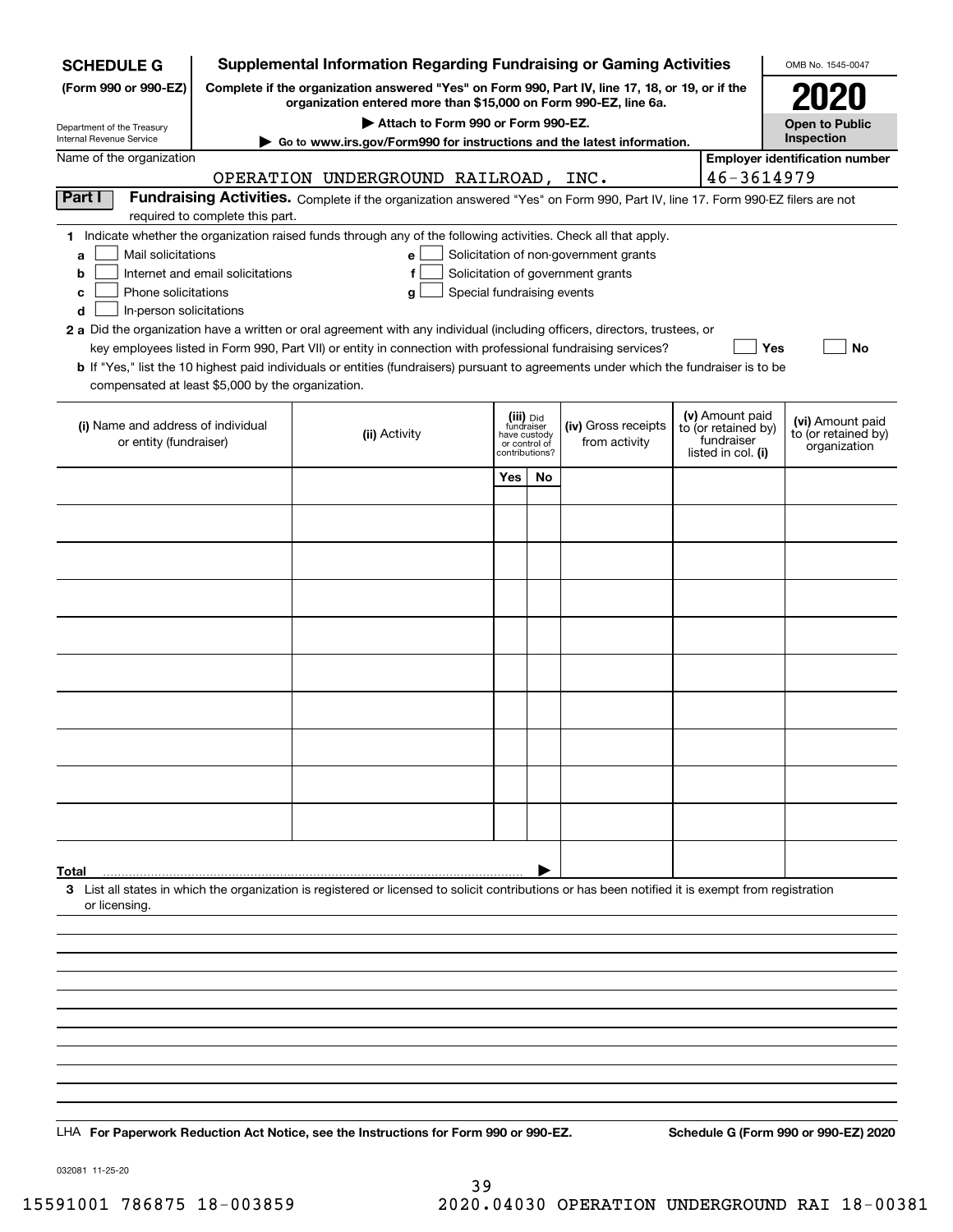$46 - 3614979$  Page 2 Schedule G (Form 990 or 990-EZ) 2020 <code>OPERATION UNDERGROUND</code> <code>RAILROAD</code> , <code>INC.</code>  $46$  –  $3614979$  <code>Page</code> **Part II** | Fundraising Events. Complete if the organization answered "Yes" on Form 990, Part IV, line 18, or reported more than \$15,000

of fundraising event contributions and gross income on Form 990-EZ, lines 1 and 6b. List events with gross receipts greater than \$5,000. (c) Other events **(a)** Event #1  $\vert$  **(b)** Event #2 **(d)**  Total events NONE UT GOLF (add col. **(a)** through UTAH GALA TOURNAMENT col. **(c)**) (event type) (event type) (total number) Revenue Revenue 284,323. 171,716. 456,039. **1**Gross receipts ~~~~~~~~~~~~~~264,323. 62,084. 326,407. **2** Less: Contributions ................................ 20,000. 109,632. Gross income (line 1 minus line 2) 129,632. **3**. . . . . . . . . . . . **4** Cash prizes \_\_\_\_\_\_\_\_\_\_\_\_\_\_\_\_\_\_\_\_\_\_\_\_\_\_\_\_\_\_\_\_ 12,736. 12,736. **5** Noncash prizes \_\_\_\_\_\_\_\_\_\_\_\_\_\_\_\_\_\_\_\_\_\_\_\_\_\_\_\_ Direct Expenses Direct Expenses 28,960. 5,000. 33,960. **6**Rent/facility costs ~~~~~~~~~~~~**7**Food and beverages **8**Entertainment ~~~~~~~~~~~~~~  $23,228.$  258. 258. 23,486. Other direct expenses ~~~~~~~~~~ **9**70,182.  $\blacktriangleright$ **10** Direct expense summary. Add lines 4 through 9 in column (d) 59,450. …… ▶ **11** Net income summary. Subtract line 10 from line 3, column (d)  $\sqrt{P}$ art III **Part III | Gaming.** Complete if the organization answered "Yes" on Form 990, Part IV, line 19, or reported more than \$15,000 on Form 990-EZ, line 6a. ┱ **(b)**  Pull tabs/instant **(d)**  Total gaming (add **(a)**  Bingo  $\left| \right|$  bings (pregressive bings  $\left| \right|$  (c) Other gaming **(c)**  bingo/progressive bingo col. **(a)** through col. **(c)**) **(a) (c)**

|                 |                |                                                             | (a) Bingo      | $ U $ and $ U $ and $ U $<br>bingo/progressive bingo | (c) Other gaming | (u) Tutai yammiy (auu<br>col. (a) through col. (c)) |
|-----------------|----------------|-------------------------------------------------------------|----------------|------------------------------------------------------|------------------|-----------------------------------------------------|
| Revenue         |                |                                                             |                |                                                      |                  |                                                     |
|                 | $\overline{2}$ |                                                             |                |                                                      |                  |                                                     |
|                 | 3              |                                                             |                |                                                      |                  |                                                     |
| Direct Expenses | 4              |                                                             |                |                                                      |                  |                                                     |
|                 | 5              |                                                             |                |                                                      |                  |                                                     |
|                 | 6              |                                                             | %<br><b>No</b> | %<br><b>No</b>                                       | %<br><b>No</b>   |                                                     |
|                 | 7              | Direct expense summary. Add lines 2 through 5 in column (d) |                |                                                      | ▶                |                                                     |
|                 | 8              |                                                             |                |                                                      |                  |                                                     |
| 9               |                |                                                             |                |                                                      |                  |                                                     |
|                 |                |                                                             |                |                                                      |                  | Yes<br><b>No</b>                                    |
|                 |                |                                                             |                |                                                      |                  |                                                     |
|                 |                |                                                             |                |                                                      |                  | Yes<br><b>No</b><br>$\mathbf{1}$                    |
|                 |                |                                                             |                |                                                      |                  |                                                     |

032082 11-25-20

**Schedule G (Form 990 or 990-EZ) 2020**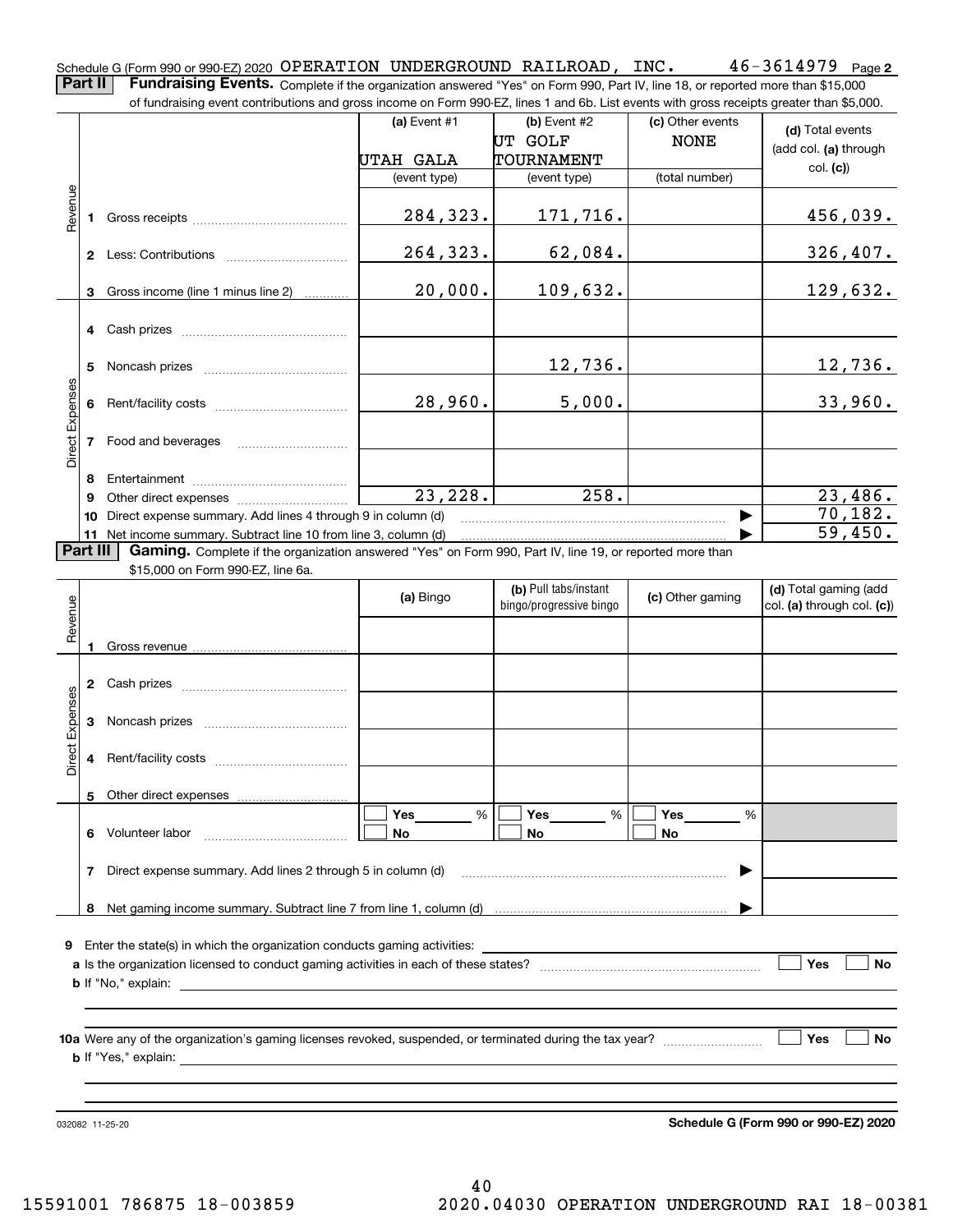| Schedule G (Form 990 or 990-EZ) 2020 OPERATION UNDERGROUND RAILROAD, INC.                                                                                                                                           | 46-3614979           | Page 3    |
|---------------------------------------------------------------------------------------------------------------------------------------------------------------------------------------------------------------------|----------------------|-----------|
|                                                                                                                                                                                                                     | Yes                  | No        |
| 12 Is the organization a grantor, beneficiary or trustee of a trust, or a member of a partnership or other entity formed                                                                                            |                      |           |
|                                                                                                                                                                                                                     | Yes                  | <b>No</b> |
| 13 Indicate the percentage of gaming activity conducted in:                                                                                                                                                         |                      |           |
|                                                                                                                                                                                                                     | <u>13a</u>           | %         |
| <b>b</b> An outside facility <i>www.communicality www.communicality.communicality www.communicality www.communicality.communicality www.communicality.com</i>                                                       | 13 <sub>b</sub>      | %         |
| 14 Enter the name and address of the person who prepares the organization's gaming/special events books and records:                                                                                                |                      |           |
|                                                                                                                                                                                                                     |                      |           |
|                                                                                                                                                                                                                     |                      |           |
|                                                                                                                                                                                                                     |                      |           |
|                                                                                                                                                                                                                     |                      |           |
| 15a Does the organization have a contract with a third party from whom the organization receives gaming revenue?                                                                                                    | Yes                  | No        |
|                                                                                                                                                                                                                     |                      |           |
| <b>b</b> If "Yes," enter the amount of gaming revenue received by the organization $\triangleright$ \$ ___________________ and the amount                                                                           |                      |           |
|                                                                                                                                                                                                                     |                      |           |
| c If "Yes," enter name and address of the third party:                                                                                                                                                              |                      |           |
| Name $\blacktriangleright$ $\_\_$                                                                                                                                                                                   |                      |           |
|                                                                                                                                                                                                                     |                      |           |
|                                                                                                                                                                                                                     |                      |           |
|                                                                                                                                                                                                                     |                      |           |
| 16 Gaming manager information:                                                                                                                                                                                      |                      |           |
|                                                                                                                                                                                                                     |                      |           |
| Name $\blacktriangleright$ $\frac{1}{\sqrt{1-\frac{1}{2}}\left(1-\frac{1}{2}\right)}$                                                                                                                               |                      |           |
|                                                                                                                                                                                                                     |                      |           |
| Gaming manager compensation > \$                                                                                                                                                                                    |                      |           |
|                                                                                                                                                                                                                     |                      |           |
|                                                                                                                                                                                                                     |                      |           |
|                                                                                                                                                                                                                     |                      |           |
|                                                                                                                                                                                                                     |                      |           |
| Director/officer<br>Employee<br>Independent contractor                                                                                                                                                              |                      |           |
|                                                                                                                                                                                                                     |                      |           |
| <b>17</b> Mandatory distributions:                                                                                                                                                                                  |                      |           |
| a Is the organization required under state law to make charitable distributions from the gaming proceeds to                                                                                                         | $\Box$ Yes $\Box$ No |           |
| retain the state gaming license?                                                                                                                                                                                    |                      |           |
| <b>b</b> Enter the amount of distributions required under state law to be distributed to other exempt organizations or spent in the<br>organization's own exempt activities during the tax year $\triangleright$ \$ |                      |           |
| <b>Part IV</b><br>Supplemental Information. Provide the explanations required by Part I, line 2b, columns (iii) and (v); and Part III, lines 9, 9b, 10b,                                                            |                      |           |
| 15b, 15c, 16, and 17b, as applicable. Also provide any additional information. See instructions.                                                                                                                    |                      |           |
|                                                                                                                                                                                                                     |                      |           |
|                                                                                                                                                                                                                     |                      |           |
|                                                                                                                                                                                                                     |                      |           |
|                                                                                                                                                                                                                     |                      |           |
|                                                                                                                                                                                                                     |                      |           |
|                                                                                                                                                                                                                     |                      |           |
|                                                                                                                                                                                                                     |                      |           |
|                                                                                                                                                                                                                     |                      |           |
|                                                                                                                                                                                                                     |                      |           |
|                                                                                                                                                                                                                     |                      |           |
|                                                                                                                                                                                                                     |                      |           |
|                                                                                                                                                                                                                     |                      |           |
|                                                                                                                                                                                                                     |                      |           |
|                                                                                                                                                                                                                     |                      |           |
|                                                                                                                                                                                                                     |                      |           |
|                                                                                                                                                                                                                     |                      |           |
| Schedule G (Form 990 or 990-EZ) 2020<br>032083 11-25-20<br>41                                                                                                                                                       |                      |           |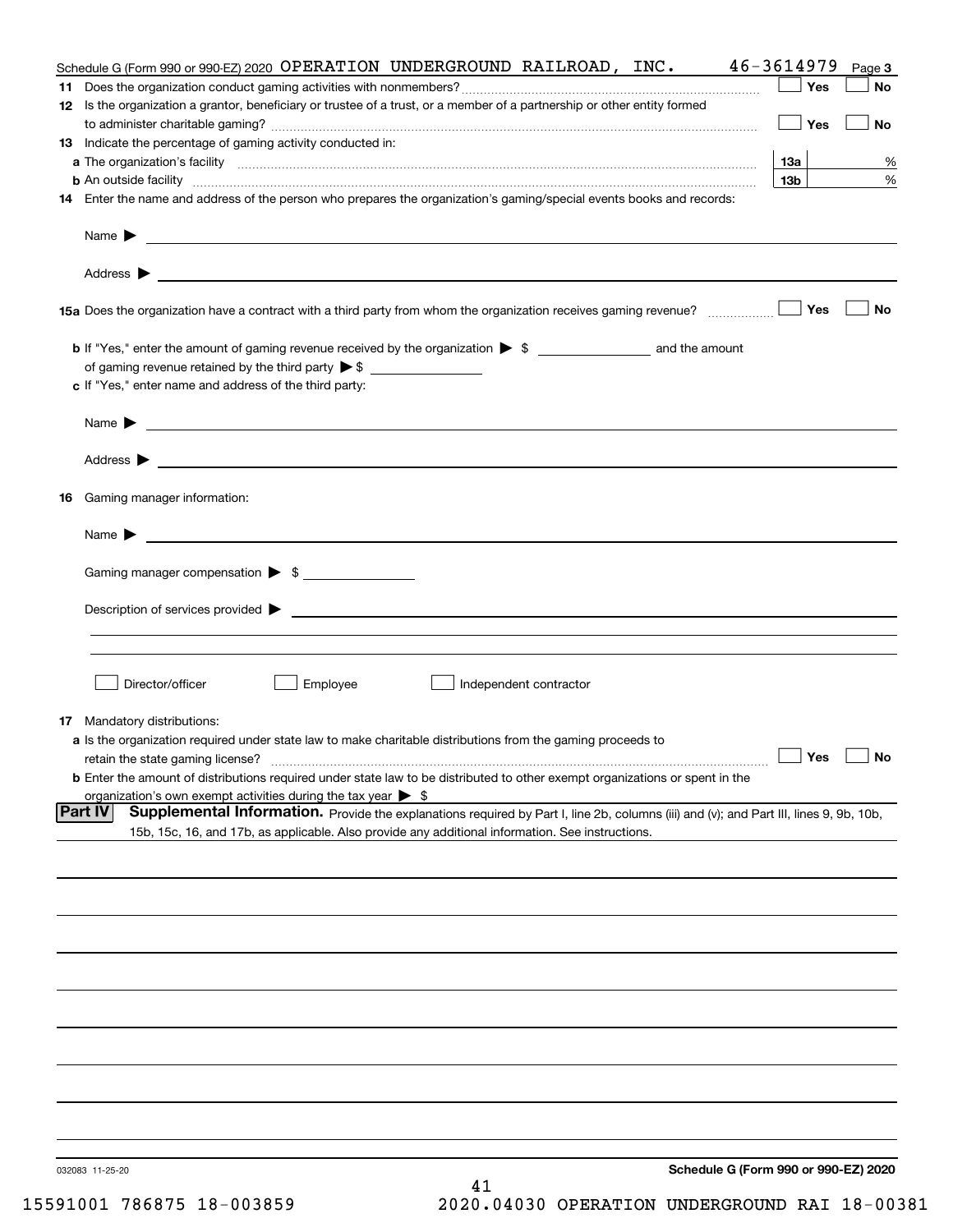| Schedule G (Form 990 or 990-EZ) OPERATION<br><b>Part IV</b> Supplemental Information (continued) | OPERATION UNDERGROUND RAILROAD, INC. |  | 46-3614979 Page 4               |  |
|--------------------------------------------------------------------------------------------------|--------------------------------------|--|---------------------------------|--|
|                                                                                                  |                                      |  |                                 |  |
|                                                                                                  |                                      |  |                                 |  |
|                                                                                                  |                                      |  |                                 |  |
|                                                                                                  |                                      |  |                                 |  |
|                                                                                                  |                                      |  |                                 |  |
|                                                                                                  |                                      |  |                                 |  |
|                                                                                                  |                                      |  |                                 |  |
|                                                                                                  |                                      |  |                                 |  |
|                                                                                                  |                                      |  |                                 |  |
|                                                                                                  |                                      |  |                                 |  |
|                                                                                                  |                                      |  |                                 |  |
|                                                                                                  |                                      |  |                                 |  |
|                                                                                                  |                                      |  |                                 |  |
|                                                                                                  |                                      |  |                                 |  |
|                                                                                                  |                                      |  |                                 |  |
|                                                                                                  |                                      |  |                                 |  |
|                                                                                                  |                                      |  |                                 |  |
|                                                                                                  |                                      |  |                                 |  |
|                                                                                                  |                                      |  |                                 |  |
|                                                                                                  |                                      |  |                                 |  |
|                                                                                                  |                                      |  |                                 |  |
|                                                                                                  |                                      |  |                                 |  |
|                                                                                                  |                                      |  |                                 |  |
|                                                                                                  |                                      |  |                                 |  |
|                                                                                                  |                                      |  |                                 |  |
|                                                                                                  |                                      |  |                                 |  |
|                                                                                                  |                                      |  |                                 |  |
|                                                                                                  |                                      |  |                                 |  |
|                                                                                                  |                                      |  |                                 |  |
|                                                                                                  |                                      |  |                                 |  |
|                                                                                                  |                                      |  |                                 |  |
|                                                                                                  |                                      |  |                                 |  |
|                                                                                                  |                                      |  |                                 |  |
|                                                                                                  |                                      |  |                                 |  |
|                                                                                                  |                                      |  |                                 |  |
|                                                                                                  |                                      |  |                                 |  |
|                                                                                                  |                                      |  |                                 |  |
|                                                                                                  |                                      |  | Schedule G (Form 990 or 990-EZ) |  |

032084 04-01-20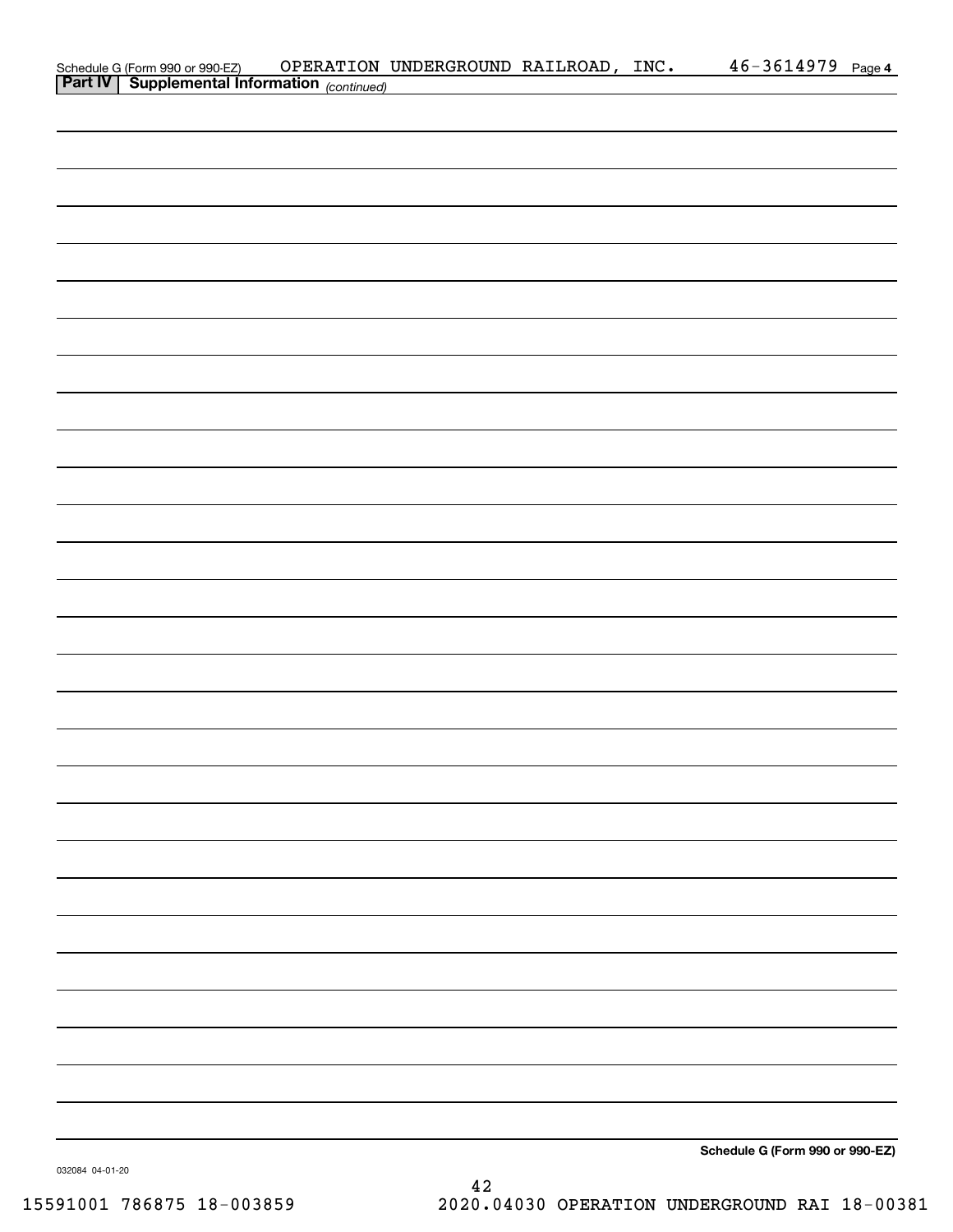| <b>SCHEDULE I</b><br>(Form 990)                                                                                                                                                                                                                                                                                                             |                                                                                                                                       | <b>Grants and Other Assistance to Organizations,</b> |                                                       |                |  |  | OMB No. 1545-0047                                        |  |  |  |  |  |  |  |
|---------------------------------------------------------------------------------------------------------------------------------------------------------------------------------------------------------------------------------------------------------------------------------------------------------------------------------------------|---------------------------------------------------------------------------------------------------------------------------------------|------------------------------------------------------|-------------------------------------------------------|----------------|--|--|----------------------------------------------------------|--|--|--|--|--|--|--|
|                                                                                                                                                                                                                                                                                                                                             | Governments, and Individuals in the United States<br>Complete if the organization answered "Yes" on Form 990, Part IV, line 21 or 22. |                                                      |                                                       |                |  |  |                                                          |  |  |  |  |  |  |  |
| Department of the Treasury                                                                                                                                                                                                                                                                                                                  |                                                                                                                                       |                                                      | Attach to Form 990.                                   |                |  |  | <b>Open to Public</b>                                    |  |  |  |  |  |  |  |
| Internal Revenue Service                                                                                                                                                                                                                                                                                                                    |                                                                                                                                       |                                                      | Go to www.irs.gov/Form990 for the latest information. |                |  |  | Inspection                                               |  |  |  |  |  |  |  |
| Name of the organization                                                                                                                                                                                                                                                                                                                    |                                                                                                                                       | OPERATION UNDERGROUND RAILROAD, INC.                 |                                                       |                |  |  | <b>Employer identification number</b><br>46-3614979      |  |  |  |  |  |  |  |
| Part I<br><b>General Information on Grants and Assistance</b>                                                                                                                                                                                                                                                                               |                                                                                                                                       |                                                      |                                                       |                |  |  |                                                          |  |  |  |  |  |  |  |
| 1 Does the organization maintain records to substantiate the amount of the grants or assistance, the grantees' eligibility for the grants or assistance, and the selection                                                                                                                                                                  |                                                                                                                                       |                                                      |                                                       |                |  |  |                                                          |  |  |  |  |  |  |  |
|                                                                                                                                                                                                                                                                                                                                             |                                                                                                                                       |                                                      |                                                       |                |  |  | $\sqrt{X}$ Yes<br>l No                                   |  |  |  |  |  |  |  |
| Describe in Part IV the organization's procedures for monitoring the use of grant funds in the United States.<br>$\mathbf{2}$                                                                                                                                                                                                               |                                                                                                                                       |                                                      |                                                       |                |  |  |                                                          |  |  |  |  |  |  |  |
| Part II<br>Grants and Other Assistance to Domestic Organizations and Domestic Governments. Complete if the organization answered "Yes" on Form 990, Part IV, line 21, for any                                                                                                                                                               |                                                                                                                                       |                                                      |                                                       |                |  |  |                                                          |  |  |  |  |  |  |  |
| recipient that received more than \$5,000. Part II can be duplicated if additional space is needed.                                                                                                                                                                                                                                         |                                                                                                                                       |                                                      |                                                       |                |  |  |                                                          |  |  |  |  |  |  |  |
| (f) Method of<br>(g) Description of<br>1 (a) Name and address of organization<br>$(b)$ EIN<br>(c) IRC section<br>(d) Amount of<br>(e) Amount of<br>(h) Purpose of grant<br>valuation (book,<br>noncash assistance<br>or assistance<br>or government<br>(if applicable)<br>cash grant<br>non-cash<br>FMV, appraisal,<br>assistance<br>other) |                                                                                                                                       |                                                      |                                                       |                |  |  |                                                          |  |  |  |  |  |  |  |
| HOPE CENTER INDY, INC.<br>11850 BROOKVILLE ROAD                                                                                                                                                                                                                                                                                             |                                                                                                                                       |                                                      |                                                       |                |  |  |                                                          |  |  |  |  |  |  |  |
| INDIANAPOLIS, IN 46239                                                                                                                                                                                                                                                                                                                      | $81 - 2027077$ 501(C)(3)                                                                                                              |                                                      | 697,000                                               | 0.             |  |  | <b>INITIAL LEASE PAYMENT</b>                             |  |  |  |  |  |  |  |
| REDEMPTION HOUSE                                                                                                                                                                                                                                                                                                                            |                                                                                                                                       |                                                      |                                                       |                |  |  |                                                          |  |  |  |  |  |  |  |
| 802 E 9400 S<br>SANDY UT 84094                                                                                                                                                                                                                                                                                                              | $84 - 4047623$ 501(C)(3)                                                                                                              |                                                      | 50,000                                                | $\mathbf{0}$ . |  |  | UPGRADES AND MAINTENANCE                                 |  |  |  |  |  |  |  |
|                                                                                                                                                                                                                                                                                                                                             |                                                                                                                                       |                                                      |                                                       |                |  |  |                                                          |  |  |  |  |  |  |  |
| PHOENIX DREAM CENTER<br>3210 N GRANDE AVE                                                                                                                                                                                                                                                                                                   |                                                                                                                                       |                                                      |                                                       |                |  |  |                                                          |  |  |  |  |  |  |  |
| PHOENIX, AZ 85017                                                                                                                                                                                                                                                                                                                           | $86-1001113$ $501(C)(3)$                                                                                                              |                                                      | 65,000                                                | $\mathbf{0}$ . |  |  | REMODELING AND RENOVATING                                |  |  |  |  |  |  |  |
| STREETLIGHTUSA<br>8380 W EMILE ZONA AVE UNIT 6178<br>PEORIA, AZ 85381                                                                                                                                                                                                                                                                       | $26 - 4359672$ 501(C)(3)                                                                                                              |                                                      | 70,454,                                               | $\mathbf 0$ .  |  |  | TWO SURVIVOR COTTAGES<br>STARTUP COSTS                   |  |  |  |  |  |  |  |
| THE GOOD LINE LLC<br>625 S STATE STREET UNIT C<br>SALT LAKE CITY, UT 84111                                                                                                                                                                                                                                                                  | $83 - 3647713$ $501(C)(3)$                                                                                                            |                                                      | 10,574.                                               | $\mathbf{0}$ . |  |  | OUR DOMESTIC AFTERCARE<br>STORY EXPENSE<br>REIMBURSEMENT |  |  |  |  |  |  |  |
| VANGUARD UNIVERSITY<br>55 FAIR DR<br>COSTA MESA, CA 92626                                                                                                                                                                                                                                                                                   | $95 - 6002998$ $501(C)(3)$                                                                                                            |                                                      | 100,000.                                              | 0.             |  |  | GCWJ - GRANT FOR AC                                      |  |  |  |  |  |  |  |
| 2 Enter total number of section 501(c)(3) and government organizations listed in the line 1 table                                                                                                                                                                                                                                           |                                                                                                                                       |                                                      |                                                       |                |  |  | 7.                                                       |  |  |  |  |  |  |  |
| 3 Enter total number of other organizations listed in the line 1 table                                                                                                                                                                                                                                                                      |                                                                                                                                       |                                                      |                                                       |                |  |  | $\overline{13}$ .                                        |  |  |  |  |  |  |  |

**For Paperwork Reduction Act Notice, see the Instructions for Form 990. Schedule I (Form 990) 2020** LHA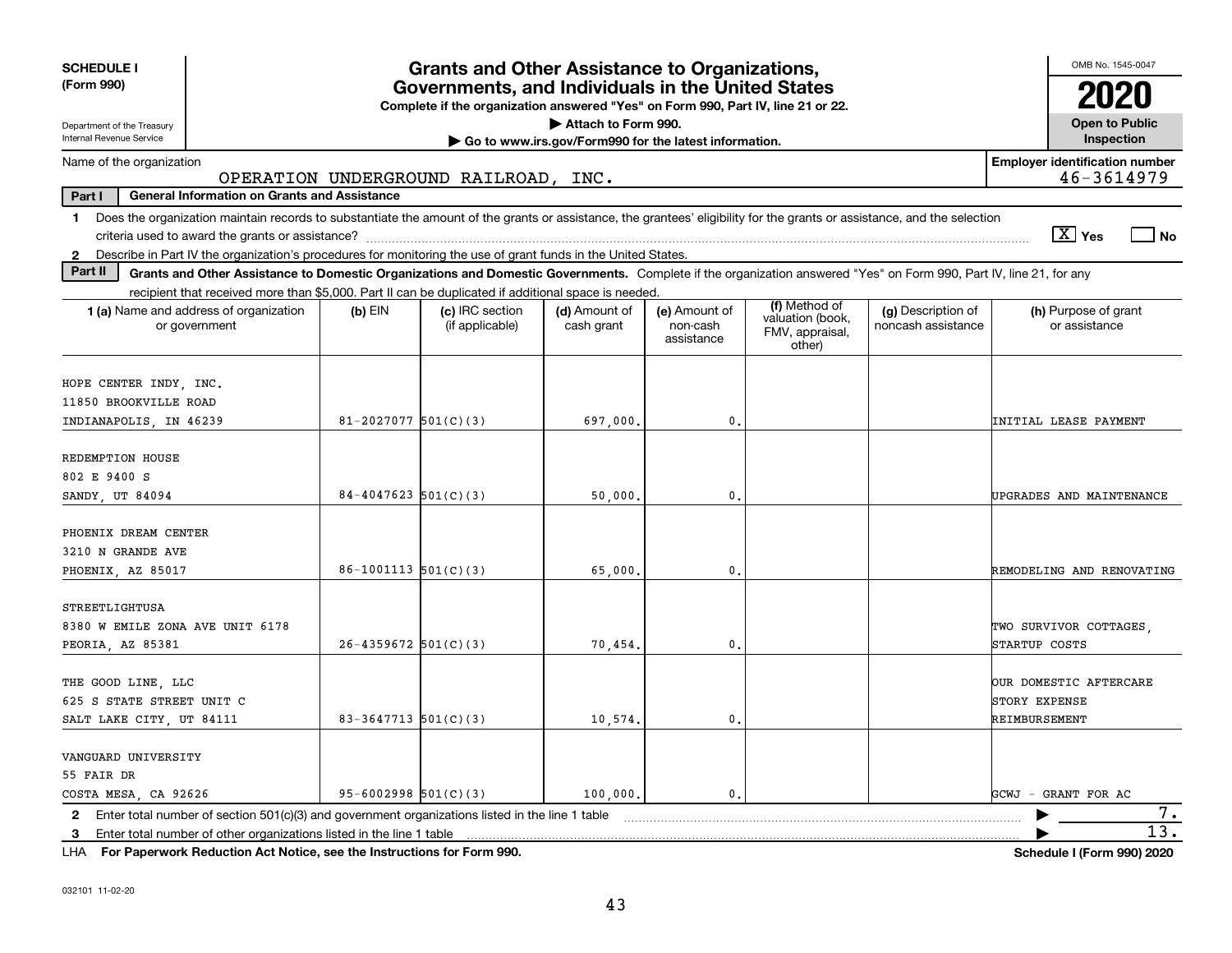### Schedule I (Form 990) OPERATION UNDERGROUND RAILROAD, INC • Page 1

| (a) Name and address of<br>organization or government                                                        | $(b)$ EIN                | (c) IRC section<br>if applicable | (d) Amount of<br>cash grant | (e) Amount of<br>non-cash<br>assistance | (f) Method of<br>valuation<br>(book, FMV,<br>appraisal, other) | (g) Description of<br>non-cash assistance | (h) Purpose of grant<br>or assistance                                |
|--------------------------------------------------------------------------------------------------------------|--------------------------|----------------------------------|-----------------------------|-----------------------------------------|----------------------------------------------------------------|-------------------------------------------|----------------------------------------------------------------------|
| COMMUNITY OUTREACH BEHAVIORAL<br>SERVICES - 8601 W EMERALD ST STE                                            | $47 - 4798951$ 501(C)(3) |                                  |                             | 0.                                      |                                                                |                                           | FURNISHINGS FOR TRAUMA<br><b>DROP IN CENTER</b>                      |
| 130 - BOISE, ID 83617<br>CANYONS SCHOOL DISTRICT- ENTRADA<br>HIGH SCHOOL - 825 E 9085 S -<br>SANDY, UT 84094 | 26-3770988               |                                  | 6,000,<br>665.              | $\mathbf{0}$                            |                                                                |                                           | ENTRADA ADULT HIGH SCHOOL<br>ESL REGISTRATION FEES FOR<br>7 STUDENTS |
| RIVERSIDE COUNTY DISTRICT<br>ATTORNEY'S OFFICE - 3960 ORANGE ST<br>- RIVERSIDE, CA 92501                     | 95-6000930               |                                  | 11,000.                     | $\mathfrak{o}$ .                        |                                                                |                                           | ELECTRONIC DETECTION K9                                              |
| BOULDER COUNTY DISTRICT ATTORNEY'S<br>OFFICE - 1777 6TH ST - BOULDER, CA<br>80302                            | 84-6000748               |                                  | 11,000                      | 0.                                      |                                                                |                                           | ELECTRONIC DETECTION K9                                              |
| POLK COUNTY SHERIFFS OFFICE<br>1891 JIM KEENE BLVD<br>WINTER HAVEN, FL 33880                                 |                          |                                  | 68,630                      | $\mathbf 0$ .                           |                                                                |                                           | 2021 FORD F59 FOR<br>FORENSIC VAN                                    |
| SIUE POLICE DEPT ILLINOIS<br>SUPPORTING SERVICED ROAD, PO BOX 10<br>EDWARDSVILLE, IL 62026                   |                          |                                  | 11,000.                     | $\mathbf{0}$                            |                                                                |                                           | ELECTRONIC DETECTION K9                                              |
| MINNESOTA ICAC<br>1430 MARYLAND AVE. EAST<br>ST PAUL, MN 55106                                               | $41 - 6007162$           |                                  | 11,000                      | 0.                                      |                                                                |                                           | ELECTRONIC DETECTION K9                                              |
| NORTH DAKOTA BUREAU OF CRIMINAL<br>INVESTIGATIONS - 4205 STATE STREET<br>- BISMARK, ND 58503                 |                          |                                  | 11,000                      | $\mathbf{0}$                            |                                                                |                                           | ELECTRONIC DETECTION K9                                              |
| MEDFORD CITY POLICE DEPT OF OREGON<br>411 W 8TH ST, ROOM 380<br>MEDFORD, OR 97501                            | 93-6002207               |                                  | 310.                        | $\mathbf{0}$ .                          |                                                                |                                           | HOTEL ROOM IN OREGON FOR<br>LES. 1 ROOM, 3 NIGHTS                    |

**Schedule I (Form 990)**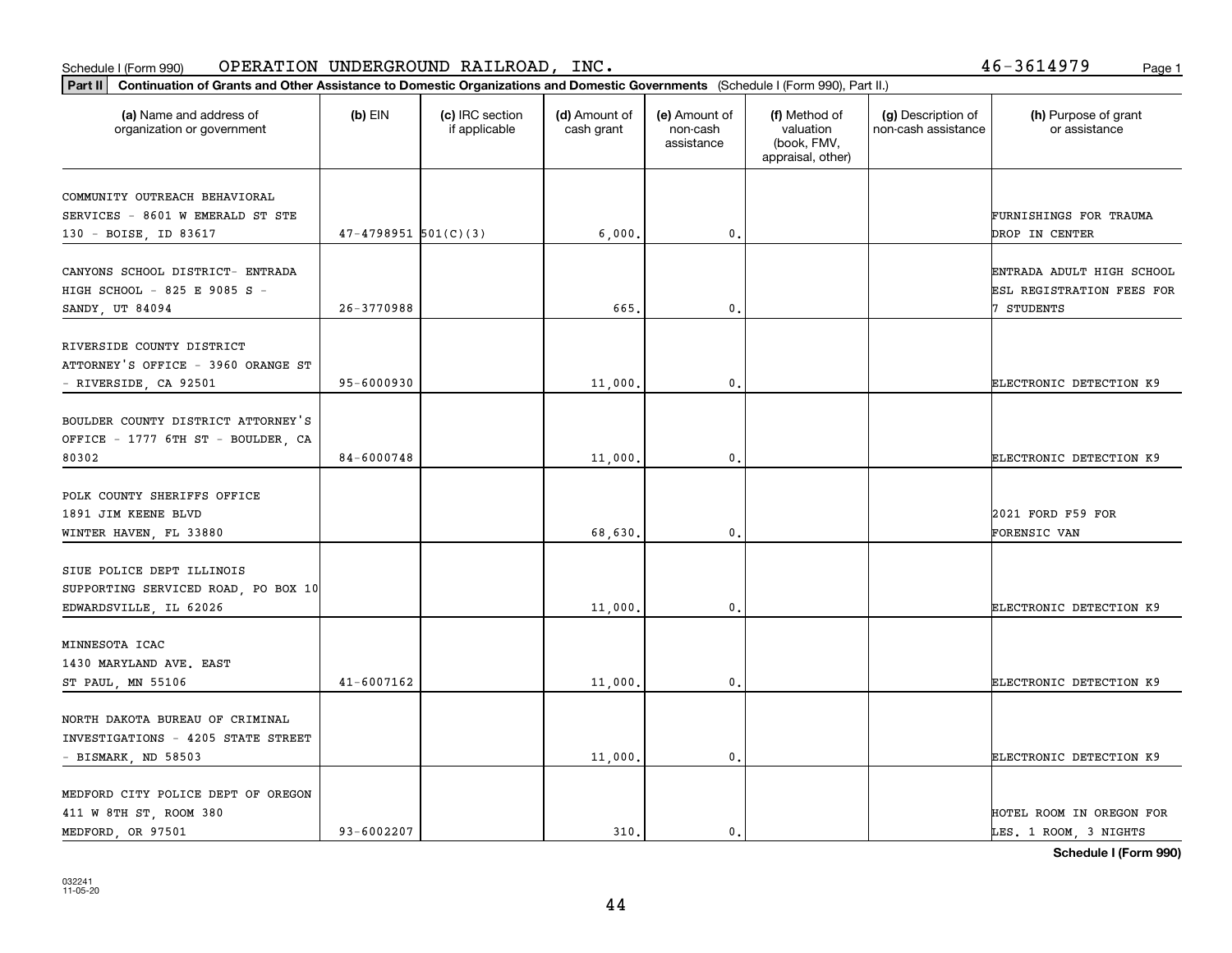### **Part II Continuation of Grants and Other Assistance to Domestic Organization**<br>**Part II** Continuation of Grants and Other Assistance to Domestic Organization Schedule I (Form 990) OPERATION UNDERGROUND RAILROAD, INC • Page 1

46-3614979

| Continuation of Grants and Other Assistance to Domestic Organizations and Domestic Governments (Schedule I (Form 990), Part II.)<br>Part II |            |                                  |                             |                                         |                                                                |                                           |                                                      |  |  |  |  |  |
|---------------------------------------------------------------------------------------------------------------------------------------------|------------|----------------------------------|-----------------------------|-----------------------------------------|----------------------------------------------------------------|-------------------------------------------|------------------------------------------------------|--|--|--|--|--|
| (a) Name and address of<br>organization or government                                                                                       | $(b)$ EIN  | (c) IRC section<br>if applicable | (d) Amount of<br>cash grant | (e) Amount of<br>non-cash<br>assistance | (f) Method of<br>valuation<br>(book, FMV,<br>appraisal, other) | (g) Description of<br>non-cash assistance | (h) Purpose of grant<br>or assistance                |  |  |  |  |  |
| JACKSON COUNTY OREGON SHERRIFF'S<br>DEPT - 5179 CRATER LAKE HWY -<br>CENTRAL POINT, OR 97502                                                | 93-6002298 |                                  | 1,938.                      | $\mathbf 0$ .                           |                                                                |                                           | <b>EQUIPMENT AND SUPPLIES</b><br>FOR OREGON LES      |  |  |  |  |  |
| PITT BUREAU OF POLICE<br>414 GRANT ST<br>PITTSBURGH, PA 15219                                                                               |            |                                  | 11,000.                     | $\mathbf{0}$ .                          |                                                                |                                           | ELECTRONIC DETECTION K9                              |  |  |  |  |  |
| ICAC TASK FORCE<br>350 N STATE ST SUITE 230<br>SLC, UT 84114                                                                                |            |                                  | 83,000                      | 0.                                      |                                                                |                                           | ICAC EQUIPMENT UC PHONES,<br>CELLEBRITE, TALINO, ETC |  |  |  |  |  |
| WASHINGTON STATE PATROL<br>106 11TH AVE. SW<br>OLYMPIA, WA 98501                                                                            | 91-6001127 |                                  | 68,630.                     | $\mathfrak o$ .                         |                                                                |                                           | 2021 FORD F59 FOR<br>FORENSIC MOBILE LAB             |  |  |  |  |  |
| WEST VIRGINIA POLICE DEPT<br>725 JEFFERSON ROAD<br>SOUTH CHARLESTON, WV 25309                                                               | 55-6000772 |                                  | 7,923.                      | $\mathsf{0}$ .                          |                                                                |                                           | EQUIPMENT AND SUPPLIES<br>FOR WEST VIRGINIA LES      |  |  |  |  |  |
|                                                                                                                                             |            |                                  |                             |                                         |                                                                |                                           |                                                      |  |  |  |  |  |
|                                                                                                                                             |            |                                  |                             |                                         |                                                                |                                           |                                                      |  |  |  |  |  |
|                                                                                                                                             |            |                                  |                             |                                         |                                                                |                                           |                                                      |  |  |  |  |  |
|                                                                                                                                             |            |                                  |                             |                                         |                                                                |                                           |                                                      |  |  |  |  |  |

**Schedule I (Form 990)**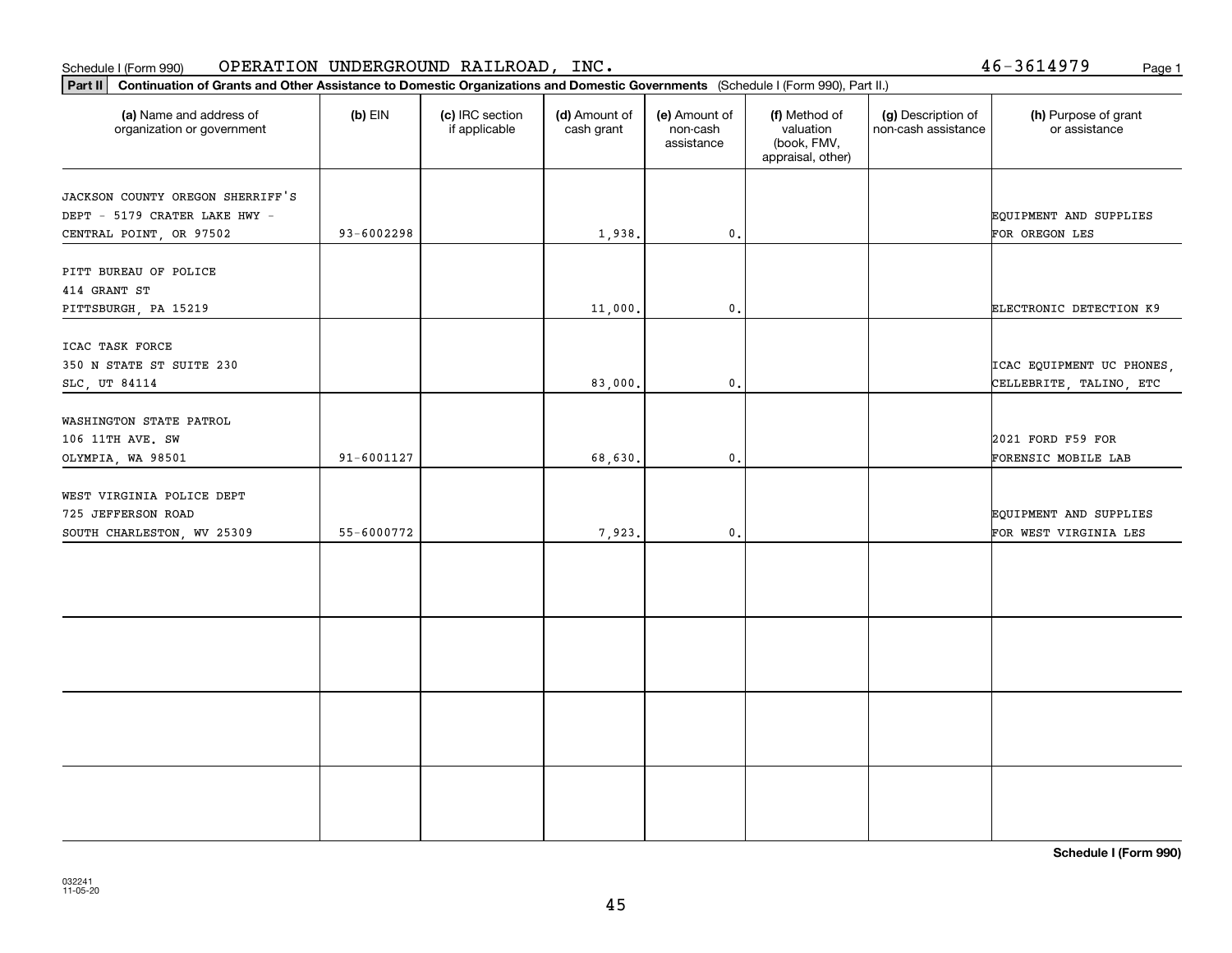### Schedule I (Form 990) 2020 Page OPERATION UNDERGROUND RAILROAD, INC. 46-3614979

**Part III | Grants and Other Assistance to Domestic Individuals. Complete if the organization answered "Yes" on Form 990, Part IV, line 22.** Part III can be duplicated if additional space is needed.

| (a) Type of grant or assistance | (b) Number of<br>recipients | (c) Amount of<br>cash grant | (d) Amount of non-<br>cash assistance | (e) Method of valuation<br>(book, FMV, appraisal, other) | (f) Description of noncash assistance |
|---------------------------------|-----------------------------|-----------------------------|---------------------------------------|----------------------------------------------------------|---------------------------------------|
|                                 |                             |                             |                                       |                                                          |                                       |
|                                 |                             |                             |                                       |                                                          |                                       |
|                                 |                             |                             |                                       |                                                          |                                       |
|                                 |                             |                             |                                       |                                                          |                                       |
|                                 |                             |                             |                                       |                                                          |                                       |
|                                 |                             |                             |                                       |                                                          |                                       |
|                                 |                             |                             |                                       |                                                          |                                       |
|                                 |                             |                             |                                       |                                                          |                                       |
|                                 |                             |                             |                                       |                                                          |                                       |
|                                 |                             |                             |                                       |                                                          |                                       |

Part IV | Supplemental Information. Provide the information required in Part I, line 2; Part III, column (b); and any other additional information.

PART I, LINE 2:

### OPERATIONS ASSISTANT CONTACTS RECIPIENTS WHO ARE REQUIRED TO SUBMIT REGULAR

REPORTS ON THE USE OF GRANTED FUNDS.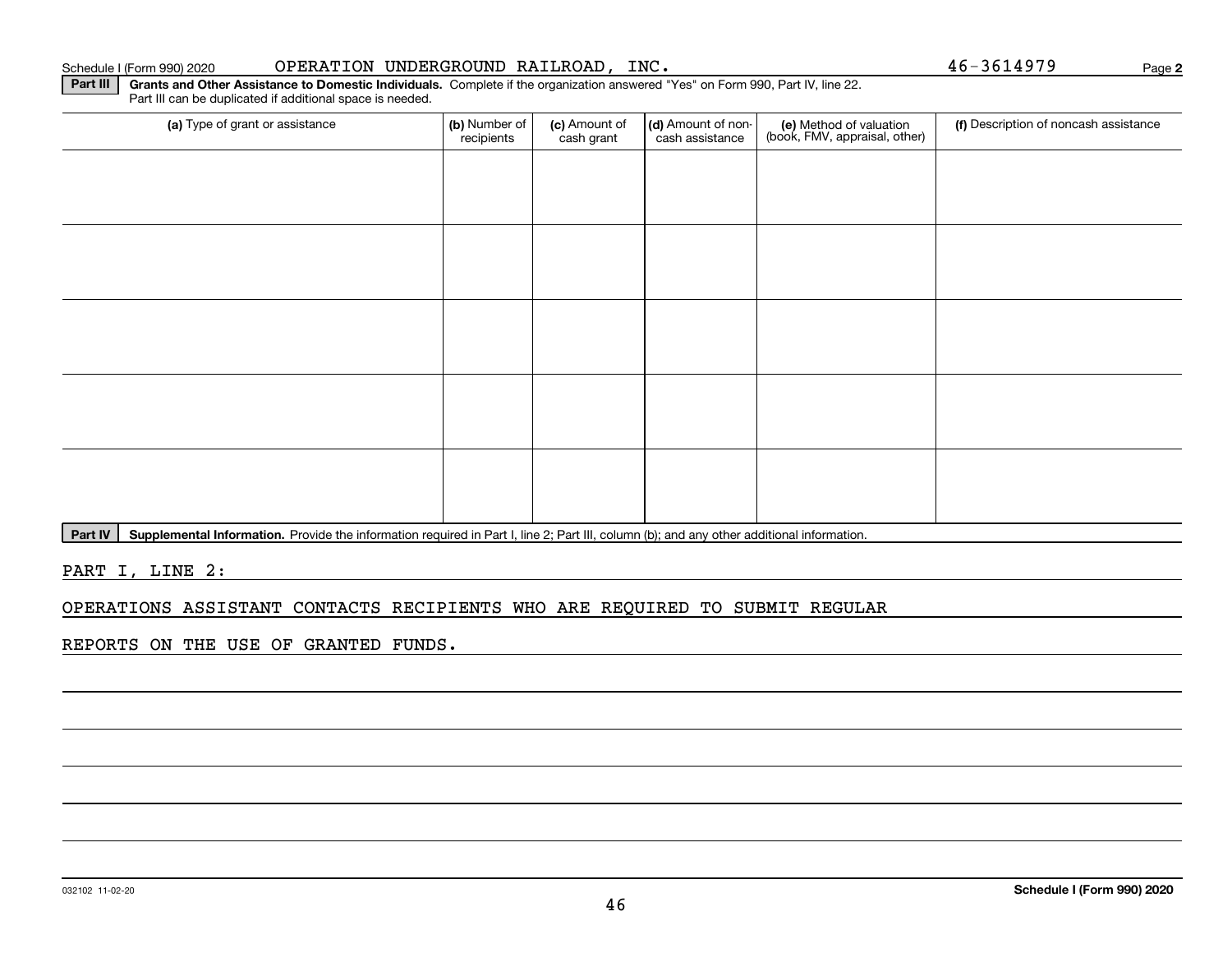|        | <b>Compensation Information</b><br><b>SCHEDULE J</b>                                                                                                                                                                                 |                                       | OMB No. 1545-0047          |     |                         |  |  |  |  |
|--------|--------------------------------------------------------------------------------------------------------------------------------------------------------------------------------------------------------------------------------------|---------------------------------------|----------------------------|-----|-------------------------|--|--|--|--|
|        | (Form 990)<br>For certain Officers, Directors, Trustees, Key Employees, and Highest                                                                                                                                                  |                                       |                            |     |                         |  |  |  |  |
|        | <b>Compensated Employees</b>                                                                                                                                                                                                         |                                       | 2020                       |     |                         |  |  |  |  |
|        | Complete if the organization answered "Yes" on Form 990, Part IV, line 23.<br>Attach to Form 990.                                                                                                                                    |                                       | <b>Open to Public</b>      |     |                         |  |  |  |  |
|        | Department of the Treasury<br>Go to www.irs.gov/Form990 for instructions and the latest information.<br>Internal Revenue Service                                                                                                     |                                       | <b>Inspection</b>          |     |                         |  |  |  |  |
|        | Name of the organization                                                                                                                                                                                                             | <b>Employer identification number</b> |                            |     |                         |  |  |  |  |
|        | OPERATION UNDERGROUND RAILROAD, INC.                                                                                                                                                                                                 |                                       | 46-3614979                 |     |                         |  |  |  |  |
| Part I | <b>Questions Regarding Compensation</b>                                                                                                                                                                                              |                                       |                            |     |                         |  |  |  |  |
|        |                                                                                                                                                                                                                                      |                                       |                            | Yes | No                      |  |  |  |  |
|        | 1a Check the appropriate box(es) if the organization provided any of the following to or for a person listed on Form 990,                                                                                                            |                                       |                            |     |                         |  |  |  |  |
|        | Part VII, Section A, line 1a. Complete Part III to provide any relevant information regarding these items.                                                                                                                           |                                       |                            |     |                         |  |  |  |  |
|        | First-class or charter travel<br>Housing allowance or residence for personal use                                                                                                                                                     |                                       |                            |     |                         |  |  |  |  |
|        | Travel for companions<br>Payments for business use of personal residence                                                                                                                                                             |                                       |                            |     |                         |  |  |  |  |
|        | Tax indemnification and gross-up payments<br>Health or social club dues or initiation fees                                                                                                                                           |                                       |                            |     |                         |  |  |  |  |
|        | Discretionary spending account<br>Personal services (such as maid, chauffeur, chef)                                                                                                                                                  |                                       |                            |     |                         |  |  |  |  |
|        |                                                                                                                                                                                                                                      |                                       |                            |     |                         |  |  |  |  |
|        | <b>b</b> If any of the boxes on line 1a are checked, did the organization follow a written policy regarding payment or                                                                                                               |                                       |                            |     |                         |  |  |  |  |
|        | reimbursement or provision of all of the expenses described above? If "No," complete Part III to explain                                                                                                                             |                                       | 1b                         |     |                         |  |  |  |  |
| 2      | Did the organization require substantiation prior to reimbursing or allowing expenses incurred by all directors,                                                                                                                     |                                       |                            |     |                         |  |  |  |  |
|        | trustees, and officers, including the CEO/Executive Director, regarding the items checked on line 1a?                                                                                                                                |                                       | $\mathbf{2}$               | х   |                         |  |  |  |  |
|        |                                                                                                                                                                                                                                      |                                       |                            |     |                         |  |  |  |  |
| з      | Indicate which, if any, of the following the organization used to establish the compensation of the organization's                                                                                                                   |                                       |                            |     |                         |  |  |  |  |
|        | CEO/Executive Director. Check all that apply. Do not check any boxes for methods used by a related organization to                                                                                                                   |                                       |                            |     |                         |  |  |  |  |
|        | establish compensation of the CEO/Executive Director, but explain in Part III.                                                                                                                                                       |                                       |                            |     |                         |  |  |  |  |
|        | $X$ Compensation committee<br>$X$ Written employment contract                                                                                                                                                                        |                                       |                            |     |                         |  |  |  |  |
|        | $X$ Compensation survey or study<br>Independent compensation consultant                                                                                                                                                              |                                       |                            |     |                         |  |  |  |  |
|        | $\lfloor \underline{X} \rfloor$ Approval by the board or compensation committee<br>Form 990 of other organizations                                                                                                                   |                                       |                            |     |                         |  |  |  |  |
|        |                                                                                                                                                                                                                                      |                                       |                            |     |                         |  |  |  |  |
|        | During the year, did any person listed on Form 990, Part VII, Section A, line 1a, with respect to the filing                                                                                                                         |                                       |                            |     |                         |  |  |  |  |
|        | organization or a related organization:                                                                                                                                                                                              |                                       |                            |     |                         |  |  |  |  |
| а      | Receive a severance payment or change-of-control payment?                                                                                                                                                                            |                                       | 4a                         |     | х                       |  |  |  |  |
| b      | Participate in or receive payment from a supplemental nonqualified retirement plan?                                                                                                                                                  |                                       | 4b                         |     | $\overline{\texttt{x}}$ |  |  |  |  |
| с      | Participate in or receive payment from an equity-based compensation arrangement?                                                                                                                                                     |                                       | 4c                         |     | $\overline{\text{x}}$   |  |  |  |  |
|        | If "Yes" to any of lines 4a-c, list the persons and provide the applicable amounts for each item in Part III.                                                                                                                        |                                       |                            |     |                         |  |  |  |  |
|        |                                                                                                                                                                                                                                      |                                       |                            |     |                         |  |  |  |  |
|        | Only section 501(c)(3), 501(c)(4), and 501(c)(29) organizations must complete lines 5-9.                                                                                                                                             |                                       |                            |     |                         |  |  |  |  |
|        | For persons listed on Form 990, Part VII, Section A, line 1a, did the organization pay or accrue any compensation                                                                                                                    |                                       |                            |     |                         |  |  |  |  |
|        | contingent on the revenues of:                                                                                                                                                                                                       |                                       |                            |     |                         |  |  |  |  |
|        | a The organization? <b>Entitled Strategies and Strategies and Strategies and Strategies and Strategies and Strategies and Strategies and Strategies and Strategies and Strategies and Strategies and Strategies and Strategies a</b> |                                       | 5а                         |     | x                       |  |  |  |  |
|        |                                                                                                                                                                                                                                      |                                       | <b>5b</b>                  |     | $\overline{\text{x}}$   |  |  |  |  |
|        | If "Yes" on line 5a or 5b, describe in Part III.                                                                                                                                                                                     |                                       |                            |     |                         |  |  |  |  |
| 6.     | For persons listed on Form 990, Part VII, Section A, line 1a, did the organization pay or accrue any compensation                                                                                                                    |                                       |                            |     |                         |  |  |  |  |
|        | contingent on the net earnings of:                                                                                                                                                                                                   |                                       |                            |     |                         |  |  |  |  |
|        | a The organization? <b>Entitled Strategies and Strategies and Strategies and Strategies and Strategies and Strategies and Strategies and Strategies and Strategies and Strategies and Strategies and Strategies and Strategies a</b> |                                       | 6а                         |     | x                       |  |  |  |  |
|        |                                                                                                                                                                                                                                      |                                       | 6b                         |     | $\overline{\text{x}}$   |  |  |  |  |
|        | If "Yes" on line 6a or 6b, describe in Part III.                                                                                                                                                                                     |                                       |                            |     |                         |  |  |  |  |
|        | 7 For persons listed on Form 990, Part VII, Section A, line 1a, did the organization provide any nonfixed payments                                                                                                                   |                                       |                            |     |                         |  |  |  |  |
|        |                                                                                                                                                                                                                                      |                                       | 7                          |     | х                       |  |  |  |  |
| 8      | Were any amounts reported on Form 990, Part VII, paid or accrued pursuant to a contract that was subject to the                                                                                                                      |                                       |                            |     |                         |  |  |  |  |
|        | initial contract exception described in Regulations section 53.4958-4(a)(3)? If "Yes," describe in Part III                                                                                                                          |                                       |                            |     |                         |  |  |  |  |
| 9      | If "Yes" on line 8, did the organization also follow the rebuttable presumption procedure described in                                                                                                                               |                                       | 8                          |     | x                       |  |  |  |  |
|        | Regulations section 53.4958-6(c)?                                                                                                                                                                                                    |                                       | 9                          |     |                         |  |  |  |  |
|        | LHA For Paperwork Reduction Act Notice, see the Instructions for Form 990.                                                                                                                                                           |                                       | Schedule J (Form 990) 2020 |     |                         |  |  |  |  |

032111 12-07-20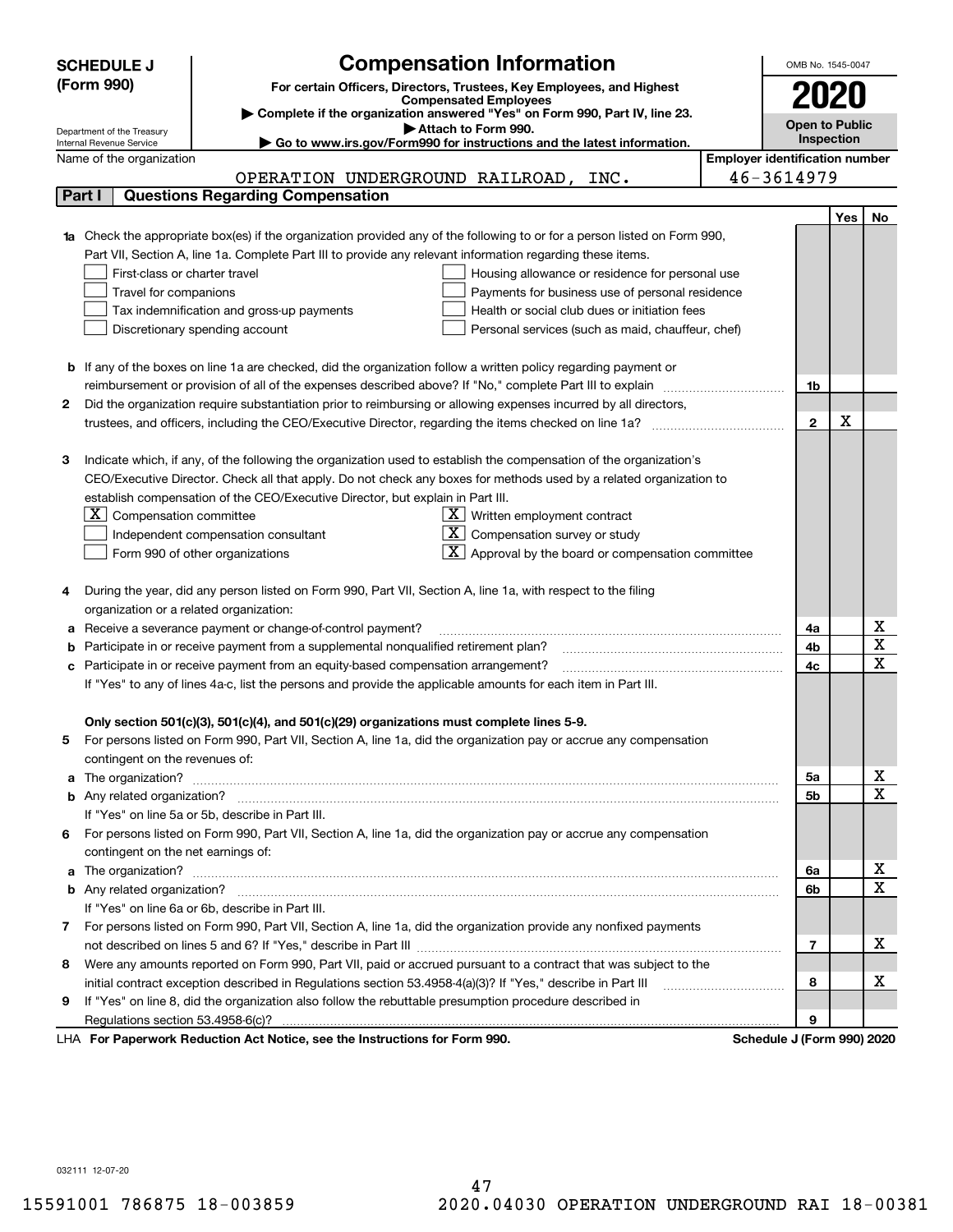46-3614979

# **Part II Officers, Directors, Trustees, Key Employees, and Highest Compensated Employees.**  Schedule J (Form 990) 2020 Page Use duplicate copies if additional space is needed.

For each individual whose compensation must be reported on Schedule J, report compensation from the organization on row (i) and from related organizations, described in the instructions, on row (ii). Do not list any individuals that aren't listed on Form 990, Part VII.

**Note:**  The sum of columns (B)(i)-(iii) for each listed individual must equal the total amount of Form 990, Part VII, Section A, line 1a, applicable column (D) and (E) amounts for that individual.

| (B) Breakdown of W-2 and/or 1099-MISC compensation<br>(C) Retirement and<br>(D) Nontaxable<br>(E) Total of columns<br>(F) Compensation<br>benefits<br>$(B)(i)-(D)$<br>in column (B)<br>other deferred<br>(ii) Bonus &<br>(i) Base<br>(iii) Other<br>compensation<br>reported as deferred<br>(A) Name and Title<br>compensation<br>incentive<br>reportable<br>on prior Form 990<br>compensation<br>compensation<br>248,041.<br>15,258.<br>263, 299.<br>$\overline{0}$ .<br>$\overline{0}$ .<br>0.<br>0.<br>TEVYA WARE<br>(1)<br>(i)<br>$\overline{0}$ .<br>$\overline{0}$ .<br>$\overline{0}$ .<br>$\overline{0}$ .<br>$\overline{0}$ .<br>$\overline{0}$ .<br>$\overline{0}$ .<br>CHIEF FINANCIAL OFFICER<br>(ii)<br>198,578.<br>19,500.<br>218,078.<br>$\overline{0}$ .<br>$\overline{0}$ .<br>$\overline{0}$ .<br>$\overline{0}$ .<br><b>JERRY GOWEN</b><br>(2)<br>(i)<br>$\overline{0}$ .<br>$\overline{0}$ .<br>$\overline{0}$ .<br>$\overline{0}$ .<br>$\overline{0}$ .<br>$\overline{0}$ .<br>$\overline{0}$ .<br>CHIEF EXPERIENCE OFFICER<br>(ii)<br>188, 263.<br>26,000.<br>$\overline{0}$ .<br>$\overline{0}$ .<br>$\overline{0}$ .<br>214,263.<br>$\overline{0}$ .<br><b>JONATHAN LINES</b><br>(3)<br>(i)<br>$\overline{0}$ .<br>$\overline{0}$ .<br>$\overline{0}$ .<br>$\overline{0}$ .<br>$\overline{0}$ .<br>$\overline{0}$ .<br>0.<br>CHIEF OF OPERATIONS<br>(ii)<br>148,645.<br>148,645.<br>$\overline{0}$ .<br>$\overline{0}$ .<br>$\overline{0}$ .<br>$\overline{0}$ .<br>$\overline{0}$ .<br>NATHAN RICHARDSON<br>(4)<br>(i)<br>$\overline{0}$ .<br>$\overline{0}$ .<br>$\overline{0}$ .<br>$\overline{0}$ .<br>$\overline{0}$ .<br>0.<br>VP OF FINANCE<br>(ii)<br>(i)<br>(ii)<br>(i)<br>(ii)<br>(i)<br>(ii)<br>(i)<br>(ii)<br>(i)<br>(ii)<br>(i)<br>(ii)<br>(i)<br>(ii)<br>(i)<br>(ii)<br>(i)<br>(ii)<br>(i)<br>(ii)<br>(i)<br>(ii)<br>(i)<br>(ii) |  |  |  |  |  |                  |
|------------------------------------------------------------------------------------------------------------------------------------------------------------------------------------------------------------------------------------------------------------------------------------------------------------------------------------------------------------------------------------------------------------------------------------------------------------------------------------------------------------------------------------------------------------------------------------------------------------------------------------------------------------------------------------------------------------------------------------------------------------------------------------------------------------------------------------------------------------------------------------------------------------------------------------------------------------------------------------------------------------------------------------------------------------------------------------------------------------------------------------------------------------------------------------------------------------------------------------------------------------------------------------------------------------------------------------------------------------------------------------------------------------------------------------------------------------------------------------------------------------------------------------------------------------------------------------------------------------------------------------------------------------------------------------------------------------------------------------------------------------------------------------------------------------------------------------------------------------------------|--|--|--|--|--|------------------|
|                                                                                                                                                                                                                                                                                                                                                                                                                                                                                                                                                                                                                                                                                                                                                                                                                                                                                                                                                                                                                                                                                                                                                                                                                                                                                                                                                                                                                                                                                                                                                                                                                                                                                                                                                                                                                                                                        |  |  |  |  |  |                  |
|                                                                                                                                                                                                                                                                                                                                                                                                                                                                                                                                                                                                                                                                                                                                                                                                                                                                                                                                                                                                                                                                                                                                                                                                                                                                                                                                                                                                                                                                                                                                                                                                                                                                                                                                                                                                                                                                        |  |  |  |  |  |                  |
|                                                                                                                                                                                                                                                                                                                                                                                                                                                                                                                                                                                                                                                                                                                                                                                                                                                                                                                                                                                                                                                                                                                                                                                                                                                                                                                                                                                                                                                                                                                                                                                                                                                                                                                                                                                                                                                                        |  |  |  |  |  |                  |
|                                                                                                                                                                                                                                                                                                                                                                                                                                                                                                                                                                                                                                                                                                                                                                                                                                                                                                                                                                                                                                                                                                                                                                                                                                                                                                                                                                                                                                                                                                                                                                                                                                                                                                                                                                                                                                                                        |  |  |  |  |  |                  |
|                                                                                                                                                                                                                                                                                                                                                                                                                                                                                                                                                                                                                                                                                                                                                                                                                                                                                                                                                                                                                                                                                                                                                                                                                                                                                                                                                                                                                                                                                                                                                                                                                                                                                                                                                                                                                                                                        |  |  |  |  |  |                  |
|                                                                                                                                                                                                                                                                                                                                                                                                                                                                                                                                                                                                                                                                                                                                                                                                                                                                                                                                                                                                                                                                                                                                                                                                                                                                                                                                                                                                                                                                                                                                                                                                                                                                                                                                                                                                                                                                        |  |  |  |  |  |                  |
|                                                                                                                                                                                                                                                                                                                                                                                                                                                                                                                                                                                                                                                                                                                                                                                                                                                                                                                                                                                                                                                                                                                                                                                                                                                                                                                                                                                                                                                                                                                                                                                                                                                                                                                                                                                                                                                                        |  |  |  |  |  |                  |
|                                                                                                                                                                                                                                                                                                                                                                                                                                                                                                                                                                                                                                                                                                                                                                                                                                                                                                                                                                                                                                                                                                                                                                                                                                                                                                                                                                                                                                                                                                                                                                                                                                                                                                                                                                                                                                                                        |  |  |  |  |  |                  |
|                                                                                                                                                                                                                                                                                                                                                                                                                                                                                                                                                                                                                                                                                                                                                                                                                                                                                                                                                                                                                                                                                                                                                                                                                                                                                                                                                                                                                                                                                                                                                                                                                                                                                                                                                                                                                                                                        |  |  |  |  |  |                  |
|                                                                                                                                                                                                                                                                                                                                                                                                                                                                                                                                                                                                                                                                                                                                                                                                                                                                                                                                                                                                                                                                                                                                                                                                                                                                                                                                                                                                                                                                                                                                                                                                                                                                                                                                                                                                                                                                        |  |  |  |  |  | $\overline{0}$ . |
|                                                                                                                                                                                                                                                                                                                                                                                                                                                                                                                                                                                                                                                                                                                                                                                                                                                                                                                                                                                                                                                                                                                                                                                                                                                                                                                                                                                                                                                                                                                                                                                                                                                                                                                                                                                                                                                                        |  |  |  |  |  |                  |
|                                                                                                                                                                                                                                                                                                                                                                                                                                                                                                                                                                                                                                                                                                                                                                                                                                                                                                                                                                                                                                                                                                                                                                                                                                                                                                                                                                                                                                                                                                                                                                                                                                                                                                                                                                                                                                                                        |  |  |  |  |  |                  |
|                                                                                                                                                                                                                                                                                                                                                                                                                                                                                                                                                                                                                                                                                                                                                                                                                                                                                                                                                                                                                                                                                                                                                                                                                                                                                                                                                                                                                                                                                                                                                                                                                                                                                                                                                                                                                                                                        |  |  |  |  |  |                  |
|                                                                                                                                                                                                                                                                                                                                                                                                                                                                                                                                                                                                                                                                                                                                                                                                                                                                                                                                                                                                                                                                                                                                                                                                                                                                                                                                                                                                                                                                                                                                                                                                                                                                                                                                                                                                                                                                        |  |  |  |  |  |                  |
|                                                                                                                                                                                                                                                                                                                                                                                                                                                                                                                                                                                                                                                                                                                                                                                                                                                                                                                                                                                                                                                                                                                                                                                                                                                                                                                                                                                                                                                                                                                                                                                                                                                                                                                                                                                                                                                                        |  |  |  |  |  |                  |
|                                                                                                                                                                                                                                                                                                                                                                                                                                                                                                                                                                                                                                                                                                                                                                                                                                                                                                                                                                                                                                                                                                                                                                                                                                                                                                                                                                                                                                                                                                                                                                                                                                                                                                                                                                                                                                                                        |  |  |  |  |  |                  |
|                                                                                                                                                                                                                                                                                                                                                                                                                                                                                                                                                                                                                                                                                                                                                                                                                                                                                                                                                                                                                                                                                                                                                                                                                                                                                                                                                                                                                                                                                                                                                                                                                                                                                                                                                                                                                                                                        |  |  |  |  |  |                  |
|                                                                                                                                                                                                                                                                                                                                                                                                                                                                                                                                                                                                                                                                                                                                                                                                                                                                                                                                                                                                                                                                                                                                                                                                                                                                                                                                                                                                                                                                                                                                                                                                                                                                                                                                                                                                                                                                        |  |  |  |  |  |                  |
|                                                                                                                                                                                                                                                                                                                                                                                                                                                                                                                                                                                                                                                                                                                                                                                                                                                                                                                                                                                                                                                                                                                                                                                                                                                                                                                                                                                                                                                                                                                                                                                                                                                                                                                                                                                                                                                                        |  |  |  |  |  |                  |
|                                                                                                                                                                                                                                                                                                                                                                                                                                                                                                                                                                                                                                                                                                                                                                                                                                                                                                                                                                                                                                                                                                                                                                                                                                                                                                                                                                                                                                                                                                                                                                                                                                                                                                                                                                                                                                                                        |  |  |  |  |  |                  |
|                                                                                                                                                                                                                                                                                                                                                                                                                                                                                                                                                                                                                                                                                                                                                                                                                                                                                                                                                                                                                                                                                                                                                                                                                                                                                                                                                                                                                                                                                                                                                                                                                                                                                                                                                                                                                                                                        |  |  |  |  |  |                  |
|                                                                                                                                                                                                                                                                                                                                                                                                                                                                                                                                                                                                                                                                                                                                                                                                                                                                                                                                                                                                                                                                                                                                                                                                                                                                                                                                                                                                                                                                                                                                                                                                                                                                                                                                                                                                                                                                        |  |  |  |  |  |                  |
|                                                                                                                                                                                                                                                                                                                                                                                                                                                                                                                                                                                                                                                                                                                                                                                                                                                                                                                                                                                                                                                                                                                                                                                                                                                                                                                                                                                                                                                                                                                                                                                                                                                                                                                                                                                                                                                                        |  |  |  |  |  |                  |
|                                                                                                                                                                                                                                                                                                                                                                                                                                                                                                                                                                                                                                                                                                                                                                                                                                                                                                                                                                                                                                                                                                                                                                                                                                                                                                                                                                                                                                                                                                                                                                                                                                                                                                                                                                                                                                                                        |  |  |  |  |  |                  |
|                                                                                                                                                                                                                                                                                                                                                                                                                                                                                                                                                                                                                                                                                                                                                                                                                                                                                                                                                                                                                                                                                                                                                                                                                                                                                                                                                                                                                                                                                                                                                                                                                                                                                                                                                                                                                                                                        |  |  |  |  |  |                  |
|                                                                                                                                                                                                                                                                                                                                                                                                                                                                                                                                                                                                                                                                                                                                                                                                                                                                                                                                                                                                                                                                                                                                                                                                                                                                                                                                                                                                                                                                                                                                                                                                                                                                                                                                                                                                                                                                        |  |  |  |  |  |                  |
|                                                                                                                                                                                                                                                                                                                                                                                                                                                                                                                                                                                                                                                                                                                                                                                                                                                                                                                                                                                                                                                                                                                                                                                                                                                                                                                                                                                                                                                                                                                                                                                                                                                                                                                                                                                                                                                                        |  |  |  |  |  |                  |
|                                                                                                                                                                                                                                                                                                                                                                                                                                                                                                                                                                                                                                                                                                                                                                                                                                                                                                                                                                                                                                                                                                                                                                                                                                                                                                                                                                                                                                                                                                                                                                                                                                                                                                                                                                                                                                                                        |  |  |  |  |  |                  |
|                                                                                                                                                                                                                                                                                                                                                                                                                                                                                                                                                                                                                                                                                                                                                                                                                                                                                                                                                                                                                                                                                                                                                                                                                                                                                                                                                                                                                                                                                                                                                                                                                                                                                                                                                                                                                                                                        |  |  |  |  |  |                  |
|                                                                                                                                                                                                                                                                                                                                                                                                                                                                                                                                                                                                                                                                                                                                                                                                                                                                                                                                                                                                                                                                                                                                                                                                                                                                                                                                                                                                                                                                                                                                                                                                                                                                                                                                                                                                                                                                        |  |  |  |  |  |                  |
|                                                                                                                                                                                                                                                                                                                                                                                                                                                                                                                                                                                                                                                                                                                                                                                                                                                                                                                                                                                                                                                                                                                                                                                                                                                                                                                                                                                                                                                                                                                                                                                                                                                                                                                                                                                                                                                                        |  |  |  |  |  |                  |
|                                                                                                                                                                                                                                                                                                                                                                                                                                                                                                                                                                                                                                                                                                                                                                                                                                                                                                                                                                                                                                                                                                                                                                                                                                                                                                                                                                                                                                                                                                                                                                                                                                                                                                                                                                                                                                                                        |  |  |  |  |  |                  |
|                                                                                                                                                                                                                                                                                                                                                                                                                                                                                                                                                                                                                                                                                                                                                                                                                                                                                                                                                                                                                                                                                                                                                                                                                                                                                                                                                                                                                                                                                                                                                                                                                                                                                                                                                                                                                                                                        |  |  |  |  |  |                  |
|                                                                                                                                                                                                                                                                                                                                                                                                                                                                                                                                                                                                                                                                                                                                                                                                                                                                                                                                                                                                                                                                                                                                                                                                                                                                                                                                                                                                                                                                                                                                                                                                                                                                                                                                                                                                                                                                        |  |  |  |  |  |                  |

**Schedule J (Form 990) 2020**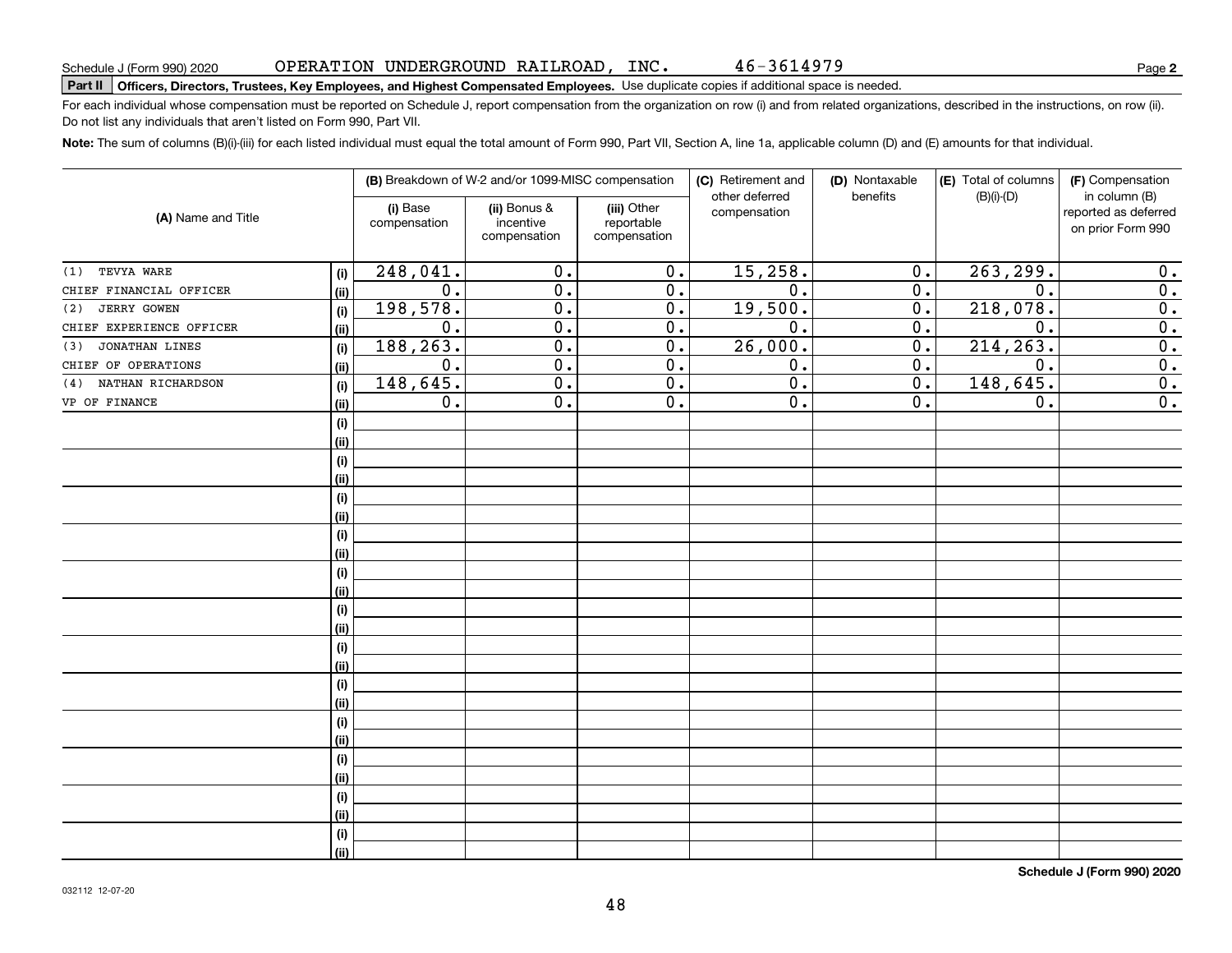## **Part III Supplemental Information**

Schedule J (Form 990) 2020 OPERATION UNDERGROUND RAILROAD, INC.<br>Part III Supplemental Information<br>Provide the information, explanation, or descriptions required for Part I, lines 1a, 1b, 3, 4a, 4b, 4c, 5a, 5b, 6a, 6b, 7, a

**Schedule J (Form 990) 2020**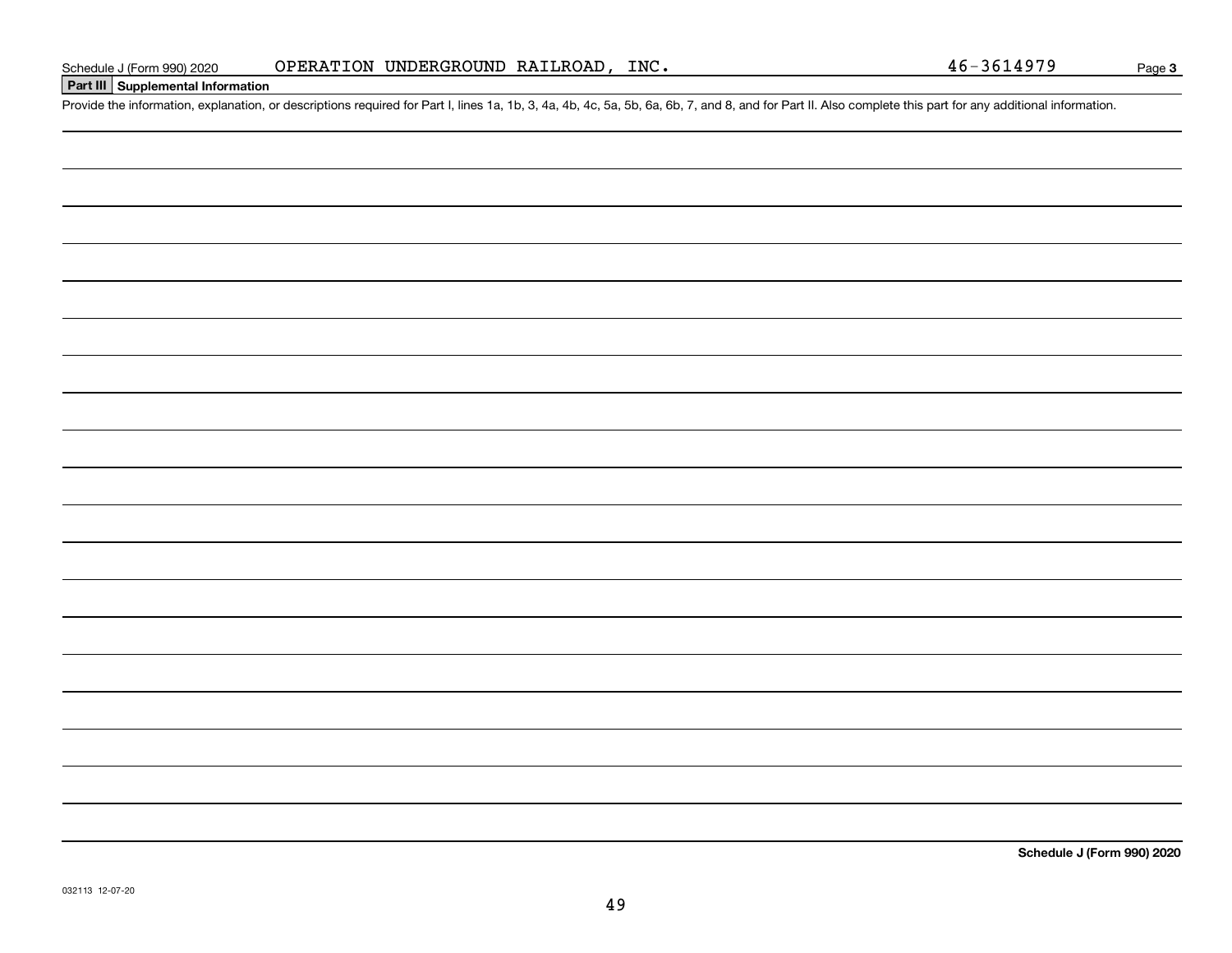| <b>SCHEDULE L</b>                                                                                                             |                                                                                                                                    | <b>Transactions With Interested Persons</b>                           |    |                           |                                    |                                                                                                 |     |          |                                                     | OMB No. 1545-0047            |      |                                      |
|-------------------------------------------------------------------------------------------------------------------------------|------------------------------------------------------------------------------------------------------------------------------------|-----------------------------------------------------------------------|----|---------------------------|------------------------------------|-------------------------------------------------------------------------------------------------|-----|----------|-----------------------------------------------------|------------------------------|------|--------------------------------------|
| (Form 990 or 990-EZ)                                                                                                          |                                                                                                                                    | 28b, or 28c, or Form 990-EZ, Part V, line 38a or 40b.                 |    |                           |                                    | ▶ Complete if the organization answered "Yes" on Form 990, Part IV, line 25a, 25b, 26, 27, 28a, |     |          |                                                     |                              | 2020 |                                      |
| Department of the Treasury                                                                                                    |                                                                                                                                    |                                                                       |    |                           | Attach to Form 990 or Form 990-EZ. |                                                                                                 |     |          |                                                     | <b>Open To Public</b>        |      |                                      |
| Internal Revenue Service<br>Name of the organization                                                                          |                                                                                                                                    |                                                                       |    |                           |                                    | Go to www.irs.gov/Form990 for instructions and the latest information.                          |     |          | Inspection<br><b>Employer identification number</b> |                              |      |                                      |
|                                                                                                                               |                                                                                                                                    | OPERATION UNDERGROUND RAILROAD, INC.                                  |    |                           |                                    |                                                                                                 |     |          | 46-3614979                                          |                              |      |                                      |
| Part I                                                                                                                        | Excess Benefit Transactions (section 501(c)(3), section 501(c)(4), and section 501(c)(29) organizations only).                     |                                                                       |    |                           |                                    |                                                                                                 |     |          |                                                     |                              |      |                                      |
|                                                                                                                               | Complete if the organization answered "Yes" on Form 990, Part IV, line 25a or 25b, or Form 990-EZ, Part V, line 40b.               |                                                                       |    |                           |                                    |                                                                                                 |     |          |                                                     |                              |      |                                      |
| 1<br>(a) Name of disqualified person                                                                                          |                                                                                                                                    | (b) Relationship between disqualified                                 |    |                           |                                    | (c) Description of transaction                                                                  |     |          |                                                     |                              |      | (d) Corrected?                       |
|                                                                                                                               |                                                                                                                                    | person and organization                                               |    |                           |                                    |                                                                                                 |     |          |                                                     |                              | Yes  | No                                   |
|                                                                                                                               |                                                                                                                                    |                                                                       |    |                           |                                    |                                                                                                 |     |          |                                                     |                              |      |                                      |
|                                                                                                                               |                                                                                                                                    |                                                                       |    |                           |                                    |                                                                                                 |     |          |                                                     |                              |      |                                      |
|                                                                                                                               |                                                                                                                                    |                                                                       |    |                           |                                    |                                                                                                 |     |          |                                                     |                              |      |                                      |
|                                                                                                                               |                                                                                                                                    |                                                                       |    |                           |                                    |                                                                                                 |     |          |                                                     |                              |      |                                      |
|                                                                                                                               |                                                                                                                                    |                                                                       |    |                           |                                    |                                                                                                 |     |          |                                                     |                              |      |                                      |
| 2 Enter the amount of tax incurred by the organization managers or disqualified persons during the year under<br>section 4958 |                                                                                                                                    |                                                                       |    |                           |                                    |                                                                                                 |     |          |                                                     |                              |      |                                      |
|                                                                                                                               |                                                                                                                                    |                                                                       |    |                           |                                    |                                                                                                 |     |          | $\blacktriangleright$ \$                            |                              |      |                                      |
|                                                                                                                               |                                                                                                                                    |                                                                       |    |                           |                                    |                                                                                                 |     |          |                                                     |                              |      |                                      |
| Part II                                                                                                                       | Loans to and/or From Interested Persons.                                                                                           |                                                                       |    |                           |                                    |                                                                                                 |     |          |                                                     |                              |      |                                      |
|                                                                                                                               | Complete if the organization answered "Yes" on Form 990-EZ, Part V, line 38a or Form 990, Part IV, line 26; or if the organization |                                                                       |    |                           |                                    |                                                                                                 |     |          |                                                     |                              |      |                                      |
| (a) Name of                                                                                                                   | reported an amount on Form 990, Part X, line 5, 6, or 22.<br>(b) Relationship                                                      | (c) Purpose                                                           |    | (d) Loan to or            | (e) Original                       | (f) Balance due                                                                                 |     | (g) In   | <b>(h)</b> Approved                                 |                              |      | (i) Written                          |
| with organization<br>interested person                                                                                        |                                                                                                                                    | of loan                                                               |    | from the<br>organization? | principal amount                   |                                                                                                 |     | default? | by board or<br>committee?                           |                              |      | agreement?                           |
|                                                                                                                               |                                                                                                                                    |                                                                       | To | From                      |                                    |                                                                                                 | Yes | No       | Yes                                                 | No                           | Yes  | No                                   |
|                                                                                                                               |                                                                                                                                    |                                                                       |    |                           |                                    |                                                                                                 |     |          |                                                     |                              |      |                                      |
|                                                                                                                               |                                                                                                                                    |                                                                       |    |                           |                                    |                                                                                                 |     |          |                                                     |                              |      |                                      |
|                                                                                                                               |                                                                                                                                    |                                                                       |    |                           |                                    |                                                                                                 |     |          |                                                     |                              |      |                                      |
|                                                                                                                               |                                                                                                                                    |                                                                       |    |                           |                                    |                                                                                                 |     |          |                                                     |                              |      |                                      |
|                                                                                                                               |                                                                                                                                    |                                                                       |    |                           |                                    |                                                                                                 |     |          |                                                     |                              |      |                                      |
|                                                                                                                               |                                                                                                                                    |                                                                       |    |                           |                                    |                                                                                                 |     |          |                                                     |                              |      |                                      |
|                                                                                                                               |                                                                                                                                    |                                                                       |    |                           |                                    |                                                                                                 |     |          |                                                     |                              |      |                                      |
|                                                                                                                               |                                                                                                                                    |                                                                       |    |                           |                                    |                                                                                                 |     |          |                                                     |                              |      |                                      |
| Total                                                                                                                         |                                                                                                                                    |                                                                       |    |                           | \$<br>▶                            |                                                                                                 |     |          |                                                     |                              |      |                                      |
| <b>Part II</b>                                                                                                                | <b>Grants or Assistance Benefiting Interested Persons.</b>                                                                         |                                                                       |    |                           |                                    |                                                                                                 |     |          |                                                     |                              |      |                                      |
|                                                                                                                               | Complete if the organization answered "Yes" on Form 990, Part IV, line 27.                                                         |                                                                       |    |                           |                                    |                                                                                                 |     |          |                                                     |                              |      |                                      |
| (a) Name of interested person                                                                                                 |                                                                                                                                    | (b) Relationship between<br>interested person and<br>the organization |    |                           | (c) Amount of<br>assistance        | (d) Type of<br>assistance                                                                       |     |          |                                                     | (e) Purpose of<br>assistance |      |                                      |
|                                                                                                                               |                                                                                                                                    |                                                                       |    |                           |                                    |                                                                                                 |     |          |                                                     |                              |      |                                      |
|                                                                                                                               |                                                                                                                                    |                                                                       |    |                           |                                    |                                                                                                 |     |          |                                                     |                              |      |                                      |
|                                                                                                                               |                                                                                                                                    |                                                                       |    |                           |                                    |                                                                                                 |     |          |                                                     |                              |      |                                      |
|                                                                                                                               |                                                                                                                                    |                                                                       |    |                           |                                    |                                                                                                 |     |          |                                                     |                              |      |                                      |
|                                                                                                                               |                                                                                                                                    |                                                                       |    |                           |                                    |                                                                                                 |     |          |                                                     |                              |      |                                      |
|                                                                                                                               |                                                                                                                                    |                                                                       |    |                           |                                    |                                                                                                 |     |          |                                                     |                              |      |                                      |
|                                                                                                                               |                                                                                                                                    |                                                                       |    |                           |                                    |                                                                                                 |     |          |                                                     |                              |      |                                      |
|                                                                                                                               |                                                                                                                                    |                                                                       |    |                           |                                    |                                                                                                 |     |          |                                                     |                              |      |                                      |
|                                                                                                                               |                                                                                                                                    |                                                                       |    |                           |                                    |                                                                                                 |     |          |                                                     |                              |      |                                      |
| LHA For Paperwork Reduction Act Notice, see the Instructions for Form 990 or 990-EZ.                                          |                                                                                                                                    |                                                                       |    |                           |                                    |                                                                                                 |     |          |                                                     |                              |      | Schedule L (Form 990 or 990-EZ) 2020 |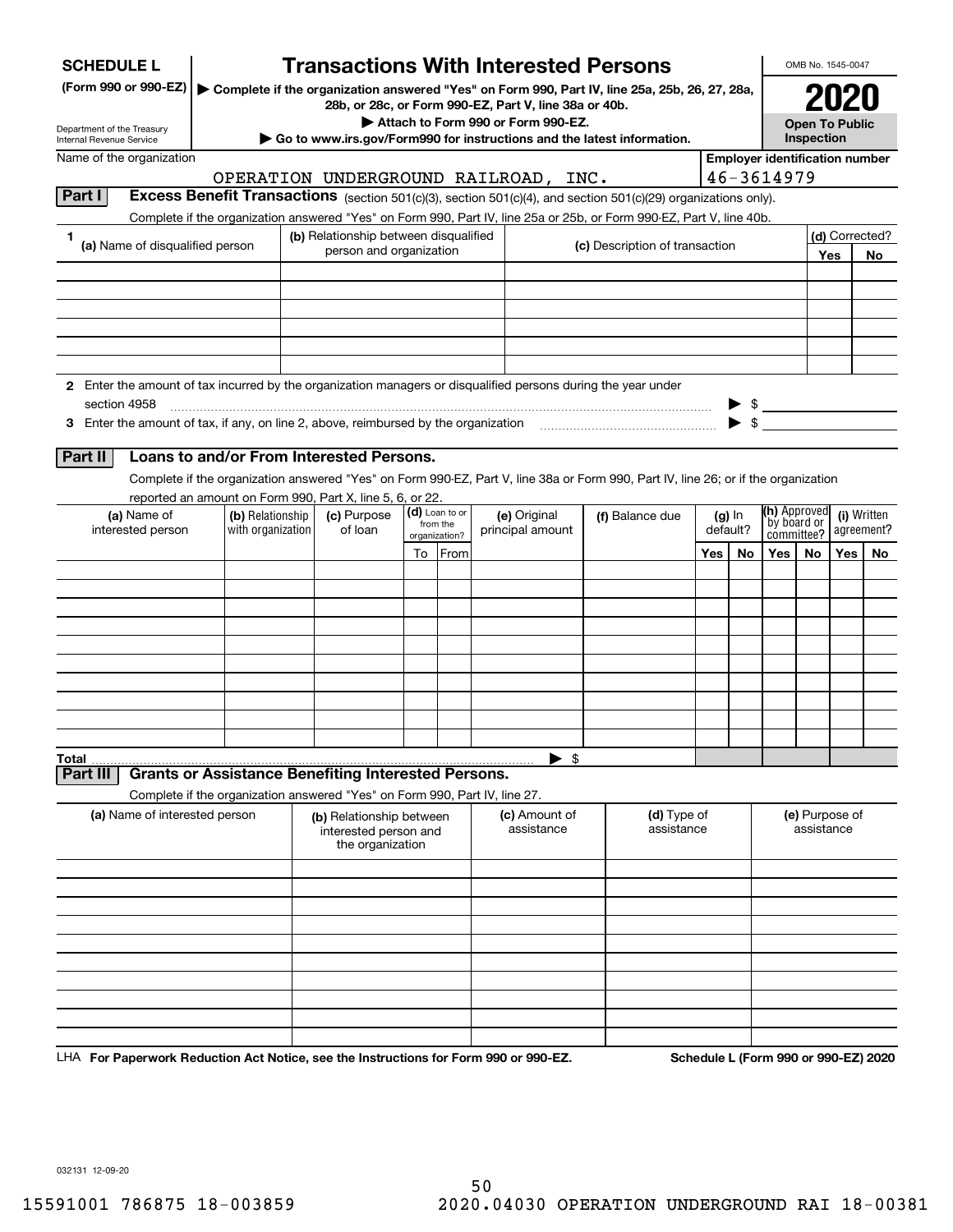### Schedule L (Form 990 or 990-EZ) 2020 OPERATION UNDERGROUND RAILROAD , INC 46-3614979 <sub>Page</sub> 2 **Part IV Business Transactions Involving Interested Persons.**

Complete if the organization answered "Yes" on Form 990, Part IV, line 28a, 28b, or 28c.

| (a) Name of interested person           | (b) Relationship between interested<br>person and the organization | (c) Amount of<br>transaction | (d) Description of<br>transaction | (e) Sharing of<br>organization's<br>revenues? |    |
|-----------------------------------------|--------------------------------------------------------------------|------------------------------|-----------------------------------|-----------------------------------------------|----|
|                                         |                                                                    |                              |                                   | Yes                                           | No |
| AUSTIN<br>WARE                          | OF<br>OFFICER<br>CHILD                                             |                              | 30,323. EMPLOYEE                  |                                               | х  |
| CHANCY CALL                             | SON-IN-LAW OF OFFIC                                                |                              | 29,341. EMPLOYEE                  |                                               | х  |
| KELLY WILSON/ALLRED JACKSO BOARD MEMBER |                                                                    |                              | 59,775. TAX RETURN                |                                               | х  |
|                                         |                                                                    |                              |                                   |                                               |    |
|                                         |                                                                    |                              |                                   |                                               |    |
|                                         |                                                                    |                              |                                   |                                               |    |
|                                         |                                                                    |                              |                                   |                                               |    |
|                                         |                                                                    |                              |                                   |                                               |    |
|                                         |                                                                    |                              |                                   |                                               |    |
|                                         |                                                                    |                              |                                   |                                               |    |

### **Part V** Supplemental Information.

Provide additional information for responses to questions on Schedule L (see instructions).

### SCH L, PART IV, BUSINESS TRANSACTIONS INVOLVING INTERESTED PERSONS:

### A. NAME OF PERSON: KELLY WILSON/ALLRED JACKSON

### D. DESCRIPTION OF TRANSACTION: TAX RETURN PREPARATION

**Schedule L (Form 990 or 990-EZ) 2020**

032132 12-09-20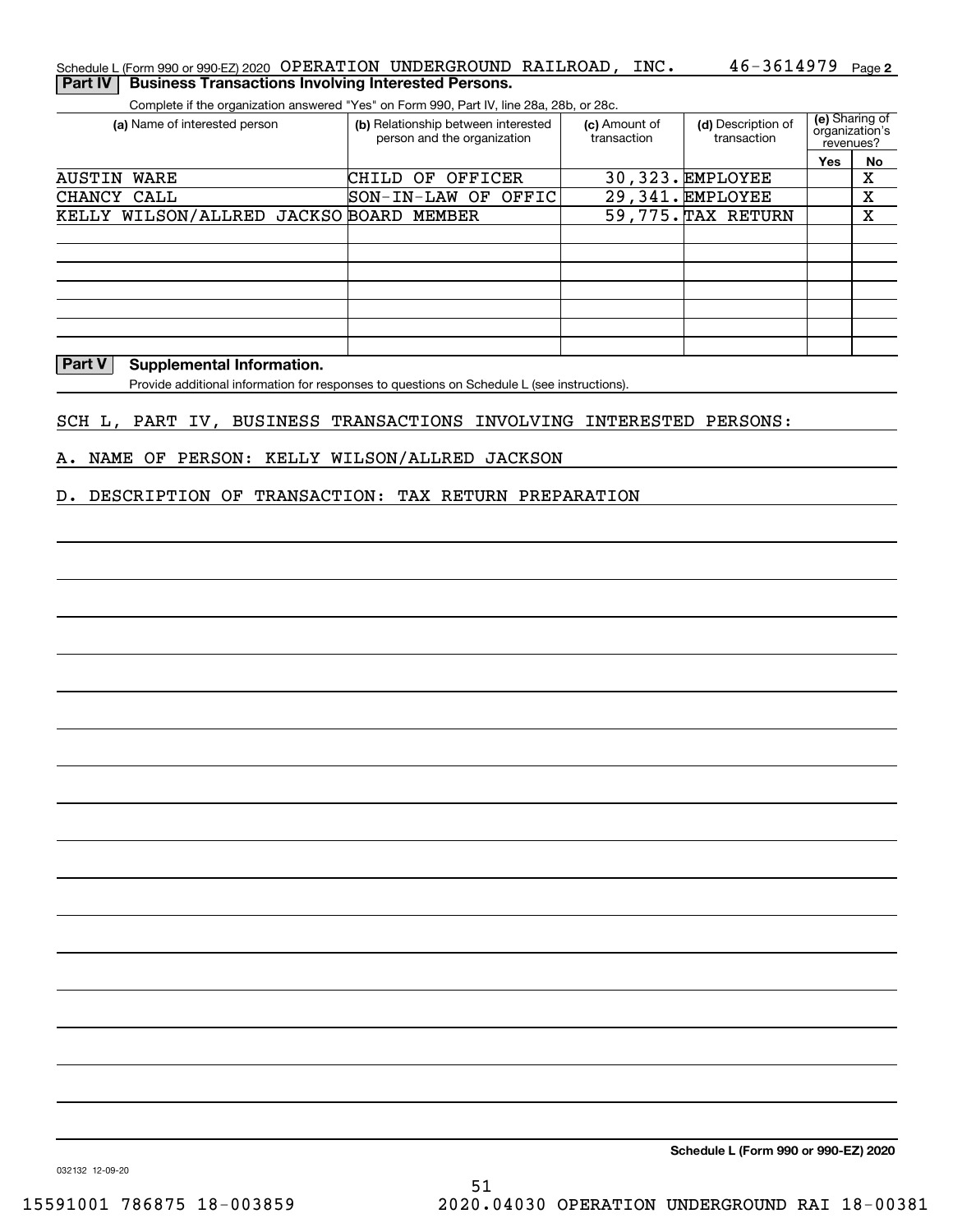### **SCHEDULE M (Form 990)**

## **Noncash Contributions**

OMB No. 1545-0047

**Open to Public Inspection**

| Department of the Treasury |
|----------------------------|
| Internal Revenue Service   |

**Complete if the organizations answered "Yes" on Form 990, Part IV, lines 29 or 30.** <sup>J</sup>**2020**

**Attach to Form 990.** J

 **Go to www.irs.gov/Form990 for instructions and the latest information.** J

Name of the organization

| חות הגרפת המוחדמת המוחדש המדיחות המוחדש |  |  |
|-----------------------------------------|--|--|

**Employer identification number** 46-3614979

|  | OPERATION UNDERGROUND RAILROAD, | INC. |
|--|---------------------------------|------|
|  |                                 |      |

| Part I |       |                             | <b>Types of Property</b>                                                                                                                                                                                                                                            |                               |                                      |                                                                                                      |                                                              |     |     |    |
|--------|-------|-----------------------------|---------------------------------------------------------------------------------------------------------------------------------------------------------------------------------------------------------------------------------------------------------------------|-------------------------------|--------------------------------------|------------------------------------------------------------------------------------------------------|--------------------------------------------------------------|-----|-----|----|
|        |       |                             |                                                                                                                                                                                                                                                                     | (a)<br>Check if<br>applicable | (b)<br>Number of<br>contributions or | (c)<br>Noncash contribution<br>amounts reported on<br>items contributed Form 990, Part VIII, line 1g | (d)<br>Method of determining<br>noncash contribution amounts |     |     |    |
| 1.     |       |                             |                                                                                                                                                                                                                                                                     |                               |                                      |                                                                                                      |                                                              |     |     |    |
| 2      |       |                             |                                                                                                                                                                                                                                                                     |                               |                                      |                                                                                                      |                                                              |     |     |    |
| З      |       |                             | Art - Fractional interests                                                                                                                                                                                                                                          |                               |                                      |                                                                                                      |                                                              |     |     |    |
| 4      |       |                             |                                                                                                                                                                                                                                                                     |                               |                                      |                                                                                                      |                                                              |     |     |    |
| 5      |       |                             | Clothing and household goods                                                                                                                                                                                                                                        | $\mathbf x$                   |                                      |                                                                                                      | 27,996. RETAIL VALUE                                         |     |     |    |
| 6      |       |                             |                                                                                                                                                                                                                                                                     |                               |                                      |                                                                                                      |                                                              |     |     |    |
| 7      |       |                             |                                                                                                                                                                                                                                                                     |                               |                                      |                                                                                                      |                                                              |     |     |    |
| 8      |       | Intellectual property       |                                                                                                                                                                                                                                                                     |                               |                                      |                                                                                                      |                                                              |     |     |    |
| 9      |       |                             | Securities - Publicly traded                                                                                                                                                                                                                                        | $\overline{\mathbf{x}}$       | $\overline{27}$                      |                                                                                                      | 669,058. FAIR MARKET VALUE                                   |     |     |    |
| 10     |       |                             | Securities - Closely held stock                                                                                                                                                                                                                                     |                               |                                      |                                                                                                      |                                                              |     |     |    |
| 11     |       | trust interests             | Securities - Partnership, LLC, or                                                                                                                                                                                                                                   |                               |                                      |                                                                                                      |                                                              |     |     |    |
| 12     |       |                             |                                                                                                                                                                                                                                                                     |                               |                                      |                                                                                                      |                                                              |     |     |    |
| 13     |       |                             | Qualified conservation contribution -                                                                                                                                                                                                                               |                               |                                      |                                                                                                      |                                                              |     |     |    |
|        |       |                             |                                                                                                                                                                                                                                                                     |                               |                                      |                                                                                                      |                                                              |     |     |    |
| 14     |       |                             | Qualified conservation contribution - Other                                                                                                                                                                                                                         |                               |                                      |                                                                                                      |                                                              |     |     |    |
| 15     |       |                             | Real estate - Residential                                                                                                                                                                                                                                           |                               |                                      |                                                                                                      |                                                              |     |     |    |
| 16     |       |                             |                                                                                                                                                                                                                                                                     |                               |                                      |                                                                                                      |                                                              |     |     |    |
| 17     |       |                             |                                                                                                                                                                                                                                                                     |                               |                                      |                                                                                                      |                                                              |     |     |    |
| 18     |       |                             |                                                                                                                                                                                                                                                                     |                               |                                      |                                                                                                      |                                                              |     |     |    |
| 19     |       |                             |                                                                                                                                                                                                                                                                     | $\mathbf x$                   | 1                                    |                                                                                                      | 9,900. RETAIL VALUE                                          |     |     |    |
| 20     |       |                             | Drugs and medical supplies                                                                                                                                                                                                                                          |                               |                                      |                                                                                                      |                                                              |     |     |    |
| 21     |       |                             |                                                                                                                                                                                                                                                                     |                               |                                      |                                                                                                      |                                                              |     |     |    |
| 22     |       |                             |                                                                                                                                                                                                                                                                     |                               |                                      |                                                                                                      |                                                              |     |     |    |
| 23     |       |                             |                                                                                                                                                                                                                                                                     |                               |                                      |                                                                                                      |                                                              |     |     |    |
| 24     |       |                             | Archeological artifacts                                                                                                                                                                                                                                             |                               |                                      |                                                                                                      |                                                              |     |     |    |
| 25     |       | Other $\blacktriangleright$ | (VARIOUS ITEMS)                                                                                                                                                                                                                                                     | х                             | 1                                    |                                                                                                      | 69,118. RETAIL VALUE                                         |     |     |    |
| 26     |       | Other $\blacktriangleright$ | $\left(\begin{array}{ccc}\n\frac{1}{2} & \frac{1}{2} & \frac{1}{2} \\ \frac{1}{2} & \frac{1}{2} & \frac{1}{2} \\ \frac{1}{2} & \frac{1}{2} & \frac{1}{2} \\ \frac{1}{2} & \frac{1}{2} & \frac{1}{2} \\ \frac{1}{2} & \frac{1}{2} & \frac{1}{2}\n\end{array}\right)$ |                               |                                      |                                                                                                      |                                                              |     |     |    |
| 27     |       | Other $\blacktriangleright$ |                                                                                                                                                                                                                                                                     |                               |                                      |                                                                                                      |                                                              |     |     |    |
| 28     | Other |                             |                                                                                                                                                                                                                                                                     |                               |                                      |                                                                                                      |                                                              |     |     |    |
| 29     |       |                             | Number of Forms 8283 received by the organization during the tax year for contributions                                                                                                                                                                             |                               |                                      |                                                                                                      |                                                              |     |     |    |
|        |       |                             | for which the organization completed Form 8283, Part V, Donee Acknowledgement                                                                                                                                                                                       |                               |                                      | 29                                                                                                   |                                                              |     |     |    |
|        |       |                             |                                                                                                                                                                                                                                                                     |                               |                                      |                                                                                                      |                                                              |     | Yes | No |
|        |       |                             | 30a During the year, did the organization receive by contribution any property reported in Part I, lines 1 through 28, that it                                                                                                                                      |                               |                                      |                                                                                                      |                                                              |     |     |    |
|        |       |                             | must hold for at least three years from the date of the initial contribution, and which isn't required to be used for                                                                                                                                               |                               |                                      |                                                                                                      |                                                              |     |     |    |
|        |       |                             | exempt purposes for the entire holding period?                                                                                                                                                                                                                      |                               |                                      |                                                                                                      |                                                              | 30a |     | х  |
|        |       |                             | <b>b</b> If "Yes," describe the arrangement in Part II.                                                                                                                                                                                                             |                               |                                      |                                                                                                      |                                                              |     |     |    |
| 31     |       |                             | Does the organization have a gift acceptance policy that requires the review of any nonstandard contributions?                                                                                                                                                      |                               |                                      |                                                                                                      |                                                              | 31  | х   |    |
|        |       | contributions?              | 32a Does the organization hire or use third parties or related organizations to solicit, process, or sell noncash                                                                                                                                                   |                               |                                      |                                                                                                      |                                                              | 32a |     | х  |
|        |       |                             | <b>b</b> If "Yes," describe in Part II.                                                                                                                                                                                                                             |                               |                                      |                                                                                                      |                                                              |     |     |    |
|        |       |                             | 23 If the organization didn't report an amount in column (c) for a type of property for which column (a) is checked                                                                                                                                                 |                               |                                      |                                                                                                      |                                                              |     |     |    |

**33**amount in column (c) for a type or property describe in Part II.

**For Paperwork Reduction Act Notice, see the Instructions for Form 990. Schedule M (Form 990) 2020** LHA

032141 11-23-20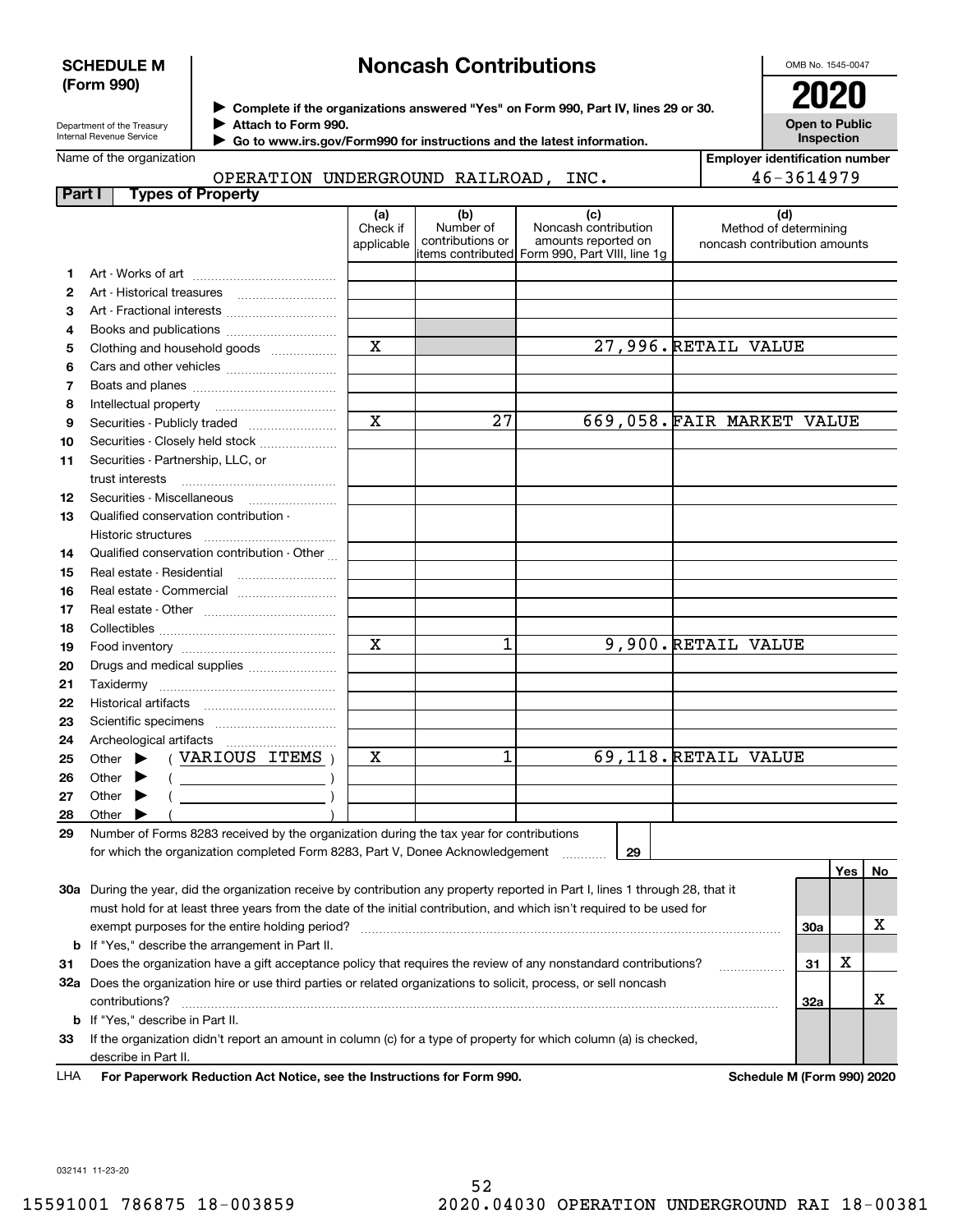|                 | Schedule M (Form 990) 2020 |                                           | OPERATION UNDERGROUND RAILROAD, INC. |  | 46-3614979                                                                                                                                                                                                                                                           | Page 2 |
|-----------------|----------------------------|-------------------------------------------|--------------------------------------|--|----------------------------------------------------------------------------------------------------------------------------------------------------------------------------------------------------------------------------------------------------------------------|--------|
| Part II         |                            | this part for any additional information. |                                      |  | Supplemental Information. Provide the information required by Part I, lines 30b, 32b, and 33, and whether the organization<br>is reporting in Part I, column (b), the number of contributions, the number of items received, or a combination of both. Also complete |        |
|                 |                            |                                           |                                      |  |                                                                                                                                                                                                                                                                      |        |
|                 |                            |                                           |                                      |  |                                                                                                                                                                                                                                                                      |        |
|                 |                            |                                           |                                      |  |                                                                                                                                                                                                                                                                      |        |
|                 |                            |                                           |                                      |  |                                                                                                                                                                                                                                                                      |        |
|                 |                            |                                           |                                      |  |                                                                                                                                                                                                                                                                      |        |
|                 |                            |                                           |                                      |  |                                                                                                                                                                                                                                                                      |        |
|                 |                            |                                           |                                      |  |                                                                                                                                                                                                                                                                      |        |
|                 |                            |                                           |                                      |  |                                                                                                                                                                                                                                                                      |        |
|                 |                            |                                           |                                      |  |                                                                                                                                                                                                                                                                      |        |
|                 |                            |                                           |                                      |  |                                                                                                                                                                                                                                                                      |        |
|                 |                            |                                           |                                      |  |                                                                                                                                                                                                                                                                      |        |
|                 |                            |                                           |                                      |  |                                                                                                                                                                                                                                                                      |        |
|                 |                            |                                           |                                      |  |                                                                                                                                                                                                                                                                      |        |
|                 |                            |                                           |                                      |  |                                                                                                                                                                                                                                                                      |        |
|                 |                            |                                           |                                      |  |                                                                                                                                                                                                                                                                      |        |
|                 |                            |                                           |                                      |  |                                                                                                                                                                                                                                                                      |        |
|                 |                            |                                           |                                      |  |                                                                                                                                                                                                                                                                      |        |
|                 |                            |                                           |                                      |  |                                                                                                                                                                                                                                                                      |        |
|                 |                            |                                           |                                      |  |                                                                                                                                                                                                                                                                      |        |
|                 |                            |                                           |                                      |  |                                                                                                                                                                                                                                                                      |        |
|                 |                            |                                           |                                      |  |                                                                                                                                                                                                                                                                      |        |
|                 |                            |                                           |                                      |  |                                                                                                                                                                                                                                                                      |        |
|                 |                            |                                           |                                      |  |                                                                                                                                                                                                                                                                      |        |
|                 |                            |                                           |                                      |  |                                                                                                                                                                                                                                                                      |        |
|                 |                            |                                           |                                      |  |                                                                                                                                                                                                                                                                      |        |
|                 |                            |                                           |                                      |  |                                                                                                                                                                                                                                                                      |        |
| 032142 11-23-20 |                            |                                           |                                      |  | Schedule M (Form 990) 2020                                                                                                                                                                                                                                           |        |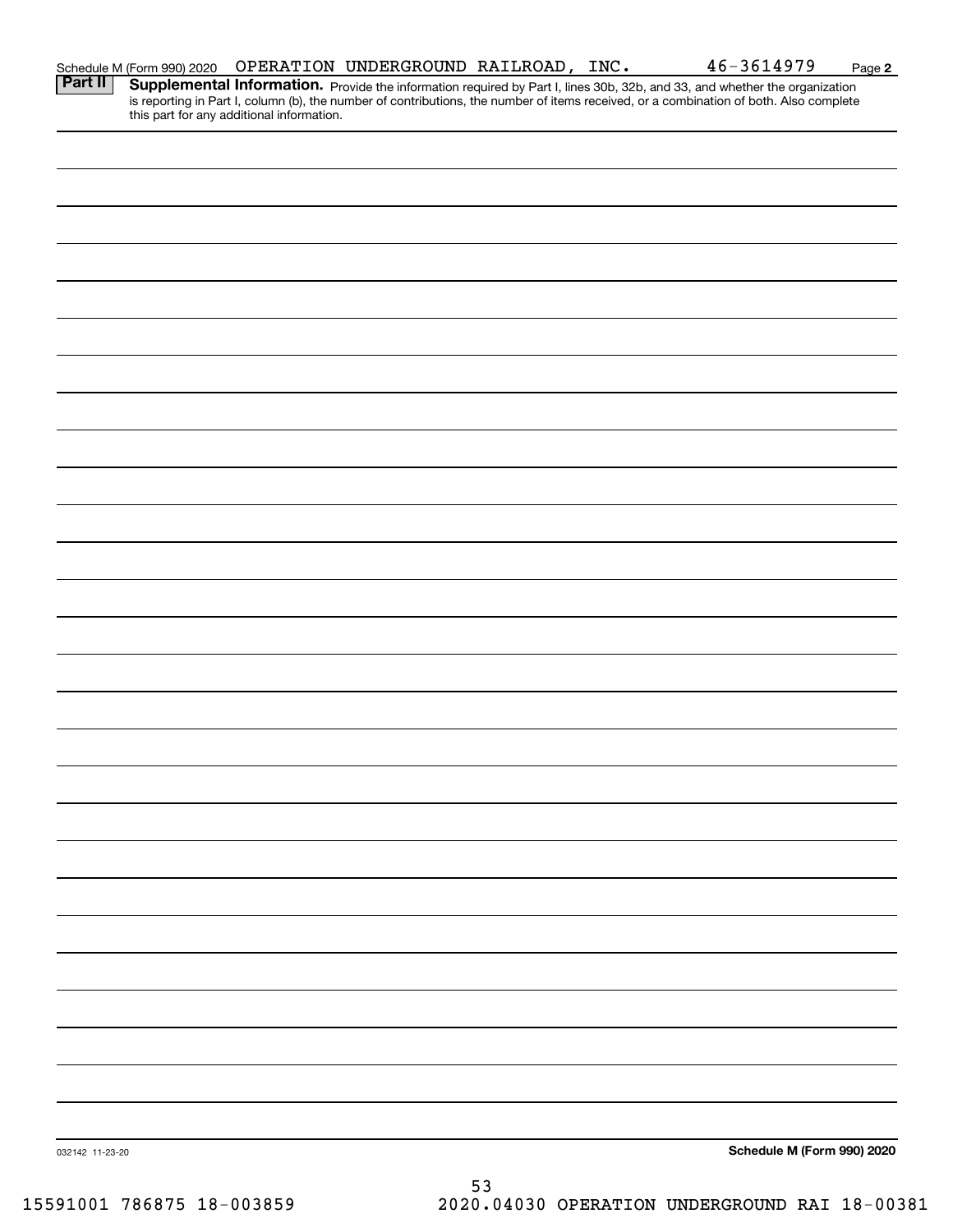**(Form 990 or 990-EZ)**

Department of the Treasury Internal Revenue Service Name of the organization

**Complete to provide information for responses to specific questions on Form 990 or 990-EZ or to provide any additional information. | Attach to Form 990 or 990-EZ. | Go to www.irs.gov/Form990 for the latest information. SCHEDULE O Supplemental Information to Form 990 or 990-EZ**



OPERATION UNDERGROUND RAILROAD, INC. 46-3614979

**Employer identification number**

FORM 990, PART I, LINE 1, DESCRIPTION OF ORGANIZATION MISSION:

MORE CHILDREN FROM SLAVERY AND ASSIST LAW ENFORCEMENT TO SEEK JUSTICE

FOR THOSE WHO VIOLATE CHILDREN. WHILE OUR FOCUS REMAINS ON CHILDREN, WE

ASSIST SURVIVORS OF ALL AGES TO BRING THEM SAFETY AND HEALING. WE PLACE

SURVIVORS ON A PATH TO RECOVERY BY PARTNERING WITH VETTED AFTERCARE

PROVIDERS OR BY PLACING THEM WITH FAMILIES.

FORM 990, PART III, LINE 1, DESCRIPTION OF ORGANIZATION MISSION:

TO BRING THEM SAFETY AND HEALING. WE PLACE SURVIVORS ON A PATH TO

RECOVERY BY PARTNERING WITH VETTED AFTERCARE PROVIDERS OR BY PLACING

THEM WITH FAMILIES.

FORM 990, PART VI, SECTION A, LINE 2:

MULTIPLE OFFICERS AND DIRECTORS HAVE A FAMILY RELATIONSHIP. TODD REYNOLDS

(DIRECTOR) IS TIM BALLARD'S (FOUNDER) BROTHER IN LAW. JULIANNE BLAKE

(DIRECTOR) IS TIM BALLARD'S SISTER. TEVYA WARE (CFO) IS TIM BALLARD'S

SISTER IN LAW. MARK REYNOLDS (SECRETARY) IS TODD REYNOLDS' BROTHER.

FORM 990, PART VI, SECTION B, LINE 11B:

RETURN IS PROVIDED TO THE BOARD FOR REVIEW PRIOR TO FILIING.

FORM 990, PART VI, SECTION B, LINE 12C:

TIME IS GIVEN AT QUARTERLY MEETING TO DISCUSS AND MONITOR CONFLICT OF

INTEREST.

FORM 990, PART VI, SECTION B, LINE 15: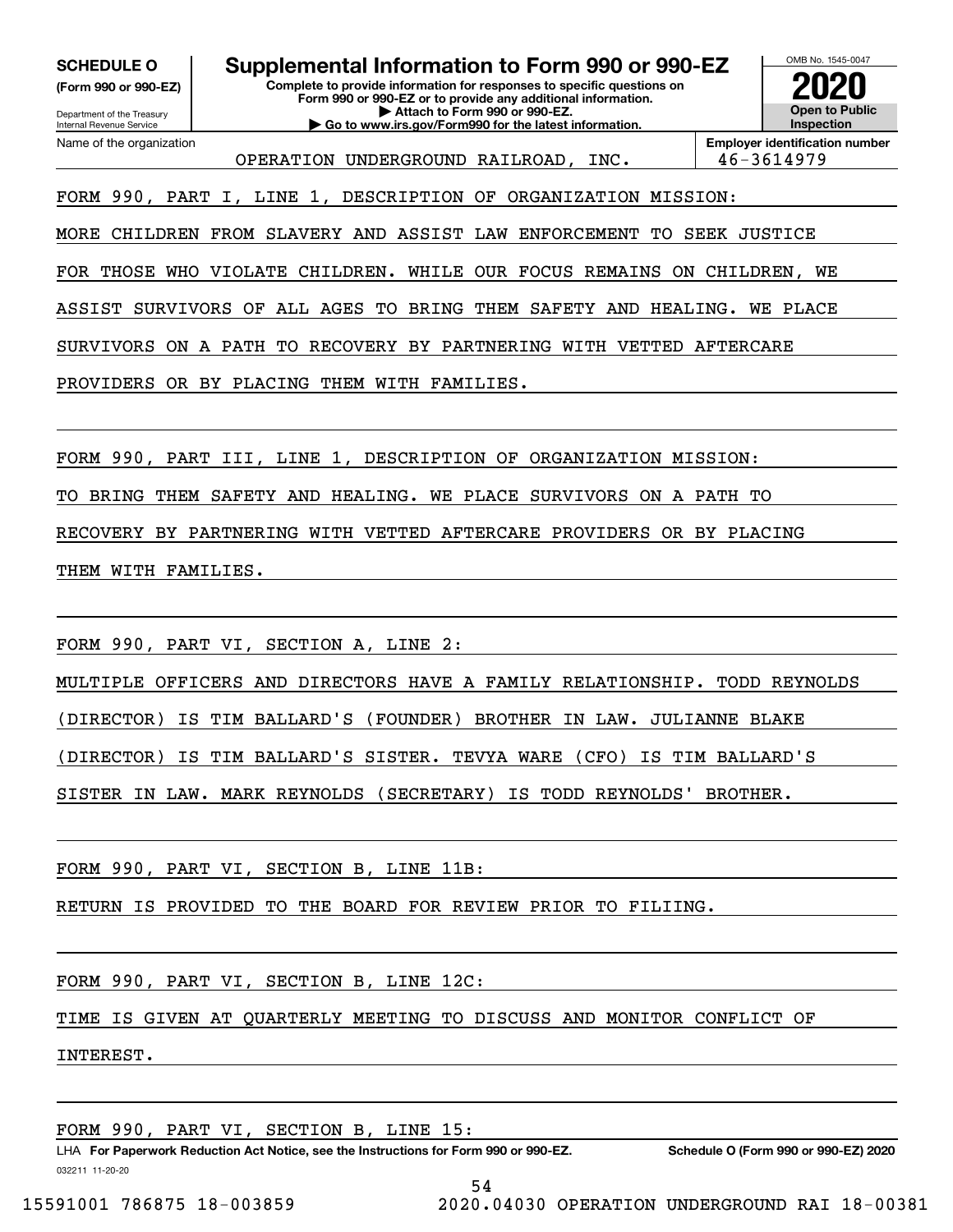| Schedule O (Form 990 or 990-EZ) 2020                                                               | Page 2                                              |
|----------------------------------------------------------------------------------------------------|-----------------------------------------------------|
| Name of the organization<br>OPERATION UNDERGROUND RAILROAD, INC.                                   | <b>Employer identification number</b><br>46-3614979 |
| THE PROCESS FOR DETERMINING COMPENSATION OF THE ORGANIZATION'S OFFICERS OR                         |                                                     |
| EMPLOYEES INCLUDE A REVIEW AND APPROVAL BY USING COMPARABLILITY DATA<br>KEY                        |                                                     |
| AND<br>CONTEMPORANEOUS SUBSTANIATION OF THE DELIBERATION AND DECISION.                             |                                                     |
| FORM 990, PART VI, LINE 17, LIST OF STATES RECEIVING COPY OF FORM 990:                             |                                                     |
| CA, FL, ME, OH, OK, RI, SC, TN, UT, CO, HI, MS, NM, NC, NV, CT, AL, AK, AR, GA, IL, KS, KY, MD, MA |                                                     |
| MI, MN, NH, NJ, NY, ND, OR, PA, VA, WA, WV, WI, MO, LA, DC                                         |                                                     |
| FORM 990, PART VI, SECTION C, LINE 19:                                                             |                                                     |
| FINANCIAL STATEMENTS ARE AVAILABLE TO THE PUBLIC ON ITS WEBSITE. THE                               |                                                     |
| GOVERNING DOCUMENTS AND CONFLICT OF INTEREST POLICY ARE AVAILABLE UPON                             |                                                     |
| REQUEST.                                                                                           |                                                     |
|                                                                                                    |                                                     |
| FORM 990, PART IX, LINE 11G, OTHER FEES:                                                           |                                                     |
| CONTRACT LABOR:                                                                                    |                                                     |
| PROGRAM SERVICE EXPENSES                                                                           | 3,447,299.                                          |
| MANAGEMENT AND GENERAL EXPENSES                                                                    | 170,385.                                            |
| FUNDRAISING EXPENSES                                                                               | 348,690.                                            |
| TOTAL EXPENSES                                                                                     | 3,966,374.                                          |
| TOTAL OTHER FEES ON FORM 990, PART IX, LINE 11G, COL A                                             | 3,966,374.                                          |
| FORM 990, PART XI, LINE 9, CHANGES IN NET ASSETS:                                                  |                                                     |
| ELIMINATED DEACON ACTIVITY                                                                         | $-325,141.$                                         |
|                                                                                                    |                                                     |
|                                                                                                    |                                                     |
|                                                                                                    |                                                     |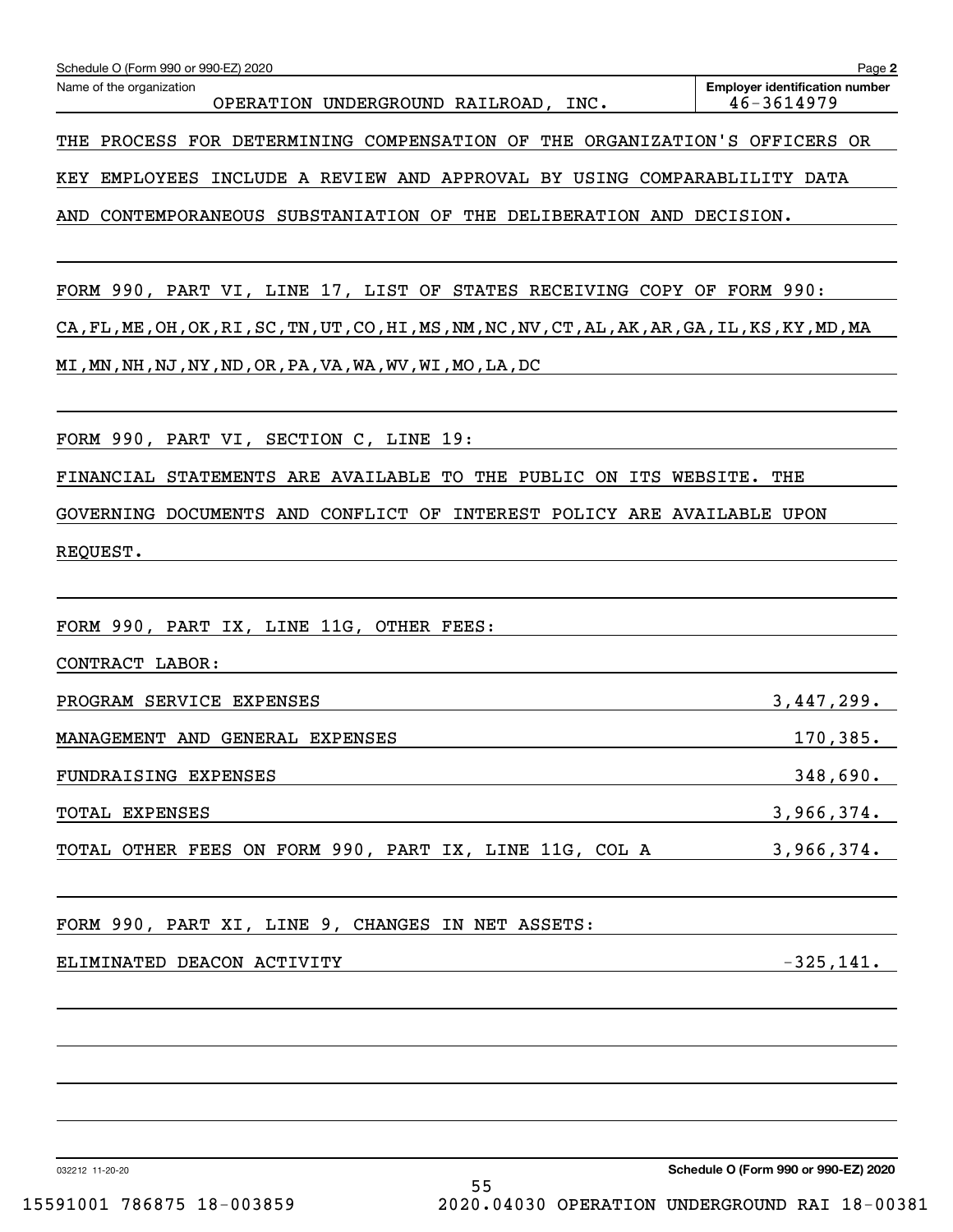| <b>SCHEDULE R</b>           |  |
|-----------------------------|--|
| $\mathbf{r}$ . $\mathbf{r}$ |  |

### **(Form 990)**

**Complete if the organization answered "Yes" on Form 990, Part IV, line 33, 34, 35b, 36, or 37.** | **Related Organizations and Unrelated Partnerships**

**Attach to Form 990.**  |

OMB No. 1545-0047

**Open to Public 2020**

**Employer identification number**

46-3614979

Department of the Treasury Internal Revenue Service

**| Go to www.irs.gov/Form990 for instructions and the latest information. Inspection**

Name of the organization

### OPERATION UNDERGROUND RAILROAD, INC.

**Part I Identification of Disregarded Entities.**  Complete if the organization answered "Yes" on Form 990, Part IV, line 33.

| (a)<br>Name, address, and EIN (if applicable)<br>of disregarded entity | (b)<br>Primary activity | (c)<br>Legal domicile (state or<br>foreign country) | (d)<br>Total income | (e)<br>End-of-year assets | (f)<br>Direct controlling<br>entity |
|------------------------------------------------------------------------|-------------------------|-----------------------------------------------------|---------------------|---------------------------|-------------------------------------|
| THE NAZARENE FUND, LLC - 36-4883166                                    |                         |                                                     |                     |                           |                                     |
| 1950 CORPORATE WAY                                                     | OPERATIONAL SUPPORT AND |                                                     |                     |                           | OPERATION UNDERGROUND               |
| ANAHEIM, CA 92801                                                      | DONATIONS               | CALIFORNIA                                          | 964, 252.           |                           | 0. RAILROAD, INC.                   |
| THE UNDERGROUND XFIT, LLC                                              |                         |                                                     |                     |                           |                                     |
| 1950 CORPORATE WAY                                                     |                         |                                                     |                     |                           | OPERATION UNDERGROUND               |
| ANAHEIM, CA 92801                                                      | <b>FITNESS CENTER</b>   | CALIFORNIA                                          | 141,204.            |                           | 275,995. RAILROAD, INC.             |
|                                                                        |                         |                                                     |                     |                           |                                     |
|                                                                        |                         |                                                     |                     |                           |                                     |

**Identification of Related Tax-Exempt Organizations.** Complete if the organization answered "Yes" on Form 990, Part IV, line 34, because it had one or more related tax-exempt **Part II** organizations during the tax year.

| (a)<br>Name, address, and EIN<br>of related organization | (b)<br>Primary activity | (c)<br>(d)<br>(e)<br>Legal domicile (state or<br><b>Exempt Code</b><br>section<br>foreign country) |  | Public charity<br>status (if section | (f)<br>Direct controlling<br>entity | $(g)$<br>Section 512(b)(13) | controlled<br>entity? |
|----------------------------------------------------------|-------------------------|----------------------------------------------------------------------------------------------------|--|--------------------------------------|-------------------------------------|-----------------------------|-----------------------|
|                                                          |                         |                                                                                                    |  | 501(c)(3))                           |                                     | Yes                         | No                    |
|                                                          |                         |                                                                                                    |  |                                      |                                     |                             |                       |
|                                                          |                         |                                                                                                    |  |                                      |                                     |                             |                       |
|                                                          |                         |                                                                                                    |  |                                      |                                     |                             |                       |

**For Paperwork Reduction Act Notice, see the Instructions for Form 990. Schedule R (Form 990) 2020**

SEE PART VII FOR CONTINUATIONS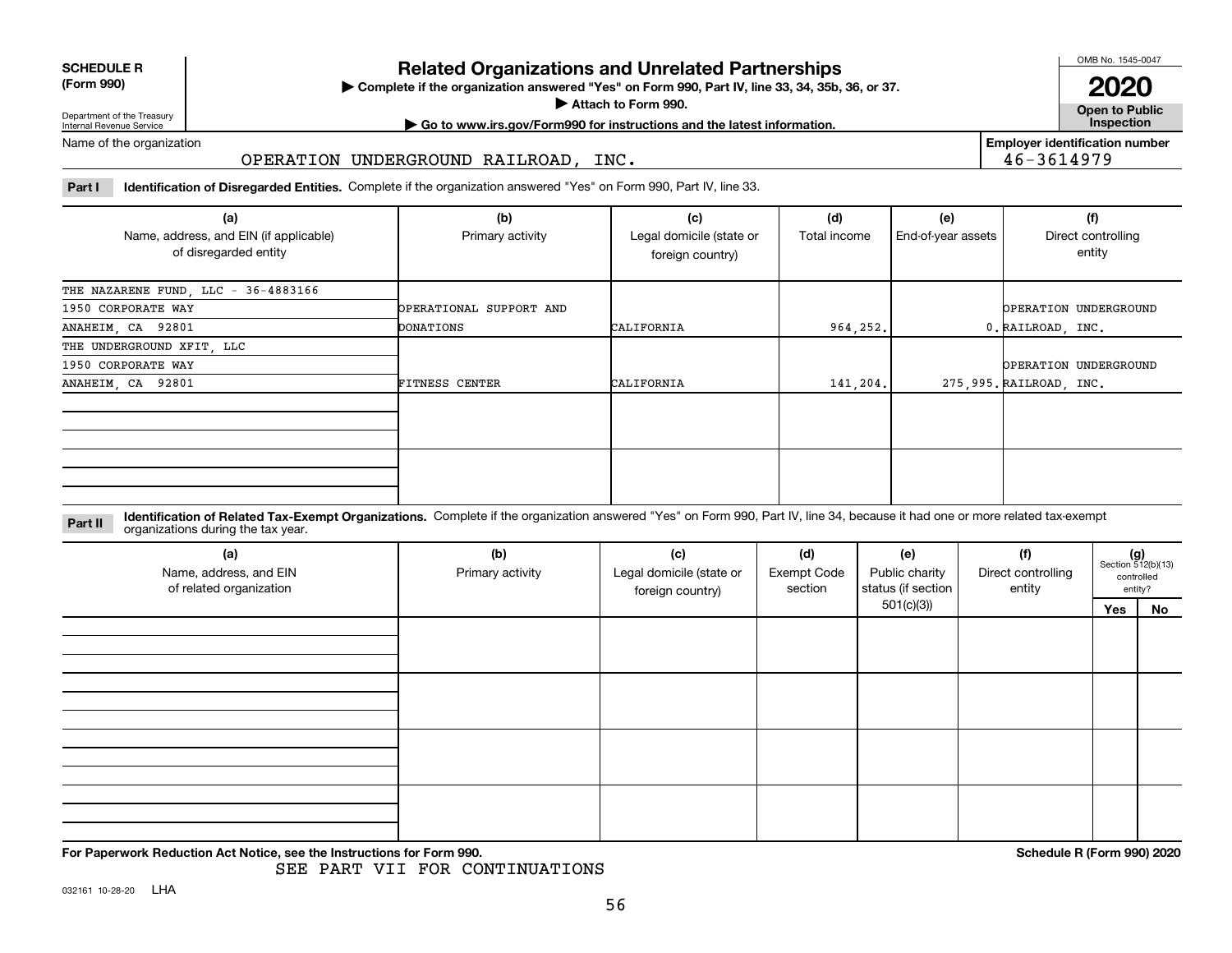#### Schedule R (Form 990) 2020 Page OPERATION UNDERGROUND RAILROAD, INC. 46-3614979

**2**

**Identification of Related Organizations Taxable as a Partnership.** Complete if the organization answered "Yes" on Form 990, Part IV, line 34, because it had one or more related **Part III** organizations treated as a partnership during the tax year.

| (a)                     | (b)              | (c)               | (d)                | (e)                                                                 | (f)            | (g)         |            | (h)              | (i)                                      | (i) | (k)                                                       |
|-------------------------|------------------|-------------------|--------------------|---------------------------------------------------------------------|----------------|-------------|------------|------------------|------------------------------------------|-----|-----------------------------------------------------------|
| Name, address, and EIN  | Primary activity | Legal<br>domicile | Direct controlling | Predominant income                                                  | Share of total | Share of    |            | Disproportionate | Code V-UBI                               |     |                                                           |
| of related organization |                  | (state or         | entity             | related, unrelated,<br>excluded from tax under<br>sections 512-514) | income         | end-of-year |            | allocations?     | amount in box                            |     | General or Percentage<br>managing<br>partner?<br>partner? |
|                         |                  | foreign           |                    |                                                                     |                | assets      |            |                  | 20 of Schedule<br>K-1 (Form 1065) Yes No |     |                                                           |
|                         |                  | country)          |                    |                                                                     |                |             | $Yes \mid$ | No               |                                          |     |                                                           |
|                         |                  |                   |                    |                                                                     |                |             |            |                  |                                          |     |                                                           |
|                         |                  |                   |                    |                                                                     |                |             |            |                  |                                          |     |                                                           |
|                         |                  |                   |                    |                                                                     |                |             |            |                  |                                          |     |                                                           |
|                         |                  |                   |                    |                                                                     |                |             |            |                  |                                          |     |                                                           |
|                         |                  |                   |                    |                                                                     |                |             |            |                  |                                          |     |                                                           |
|                         |                  |                   |                    |                                                                     |                |             |            |                  |                                          |     |                                                           |
|                         |                  |                   |                    |                                                                     |                |             |            |                  |                                          |     |                                                           |
|                         |                  |                   |                    |                                                                     |                |             |            |                  |                                          |     |                                                           |
|                         |                  |                   |                    |                                                                     |                |             |            |                  |                                          |     |                                                           |
|                         |                  |                   |                    |                                                                     |                |             |            |                  |                                          |     |                                                           |
|                         |                  |                   |                    |                                                                     |                |             |            |                  |                                          |     |                                                           |
|                         |                  |                   |                    |                                                                     |                |             |            |                  |                                          |     |                                                           |
|                         |                  |                   |                    |                                                                     |                |             |            |                  |                                          |     |                                                           |
|                         |                  |                   |                    |                                                                     |                |             |            |                  |                                          |     |                                                           |
|                         |                  |                   |                    |                                                                     |                |             |            |                  |                                          |     |                                                           |
|                         |                  |                   |                    |                                                                     |                |             |            |                  |                                          |     |                                                           |
|                         |                  |                   |                    |                                                                     |                |             |            |                  |                                          |     |                                                           |
|                         |                  |                   |                    |                                                                     |                |             |            |                  |                                          |     |                                                           |
|                         |                  |                   |                    |                                                                     |                |             |            |                  |                                          |     |                                                           |
|                         |                  |                   |                    |                                                                     |                |             |            |                  |                                          |     |                                                           |

**Identification of Related Organizations Taxable as a Corporation or Trust.** Complete if the organization answered "Yes" on Form 990, Part IV, line 34, because it had one or more related **Part IV** organizations treated as a corporation or trust during the tax year.

| (a)<br>Name, address, and EIN<br>of related organization | (b)<br>Primary activity | (c)<br>Legal domicile<br>state or<br>foreign<br>country) | (d)<br>Direct controlling<br>entity | (e)<br>Type of entity<br>(C corp, S corp,<br>or trust) | (f)<br>Share of total<br>income | (g)<br>Share of<br>end-of-year<br>assets | (h)<br>Percentage<br>ownership | $\begin{array}{c} \textbf{(i)}\\ \text{Section}\\ 512 \text{(b)} \text{(13)}\\ \text{controlled}\end{array}$ | entity? |
|----------------------------------------------------------|-------------------------|----------------------------------------------------------|-------------------------------------|--------------------------------------------------------|---------------------------------|------------------------------------------|--------------------------------|--------------------------------------------------------------------------------------------------------------|---------|
|                                                          |                         |                                                          | OPERATION                           |                                                        |                                 |                                          |                                |                                                                                                              | Yes No  |
| DEACON, INC. - 47-1928325<br>1950 CORPORATE WAY          |                         |                                                          | UNDERGROUND                         |                                                        |                                 |                                          |                                |                                                                                                              |         |
| ANAHEIM, CA 92801                                        | OPERATIONAL SUPPORT     | NV                                                       | RAILROAD, INC. C CORP               |                                                        | 325, 141.                       | 64,704.                                  | $100$ <sup>8</sup>             |                                                                                                              | X       |
|                                                          |                         |                                                          |                                     |                                                        |                                 |                                          |                                |                                                                                                              |         |
|                                                          |                         |                                                          |                                     |                                                        |                                 |                                          |                                |                                                                                                              |         |
|                                                          |                         |                                                          |                                     |                                                        |                                 |                                          |                                |                                                                                                              |         |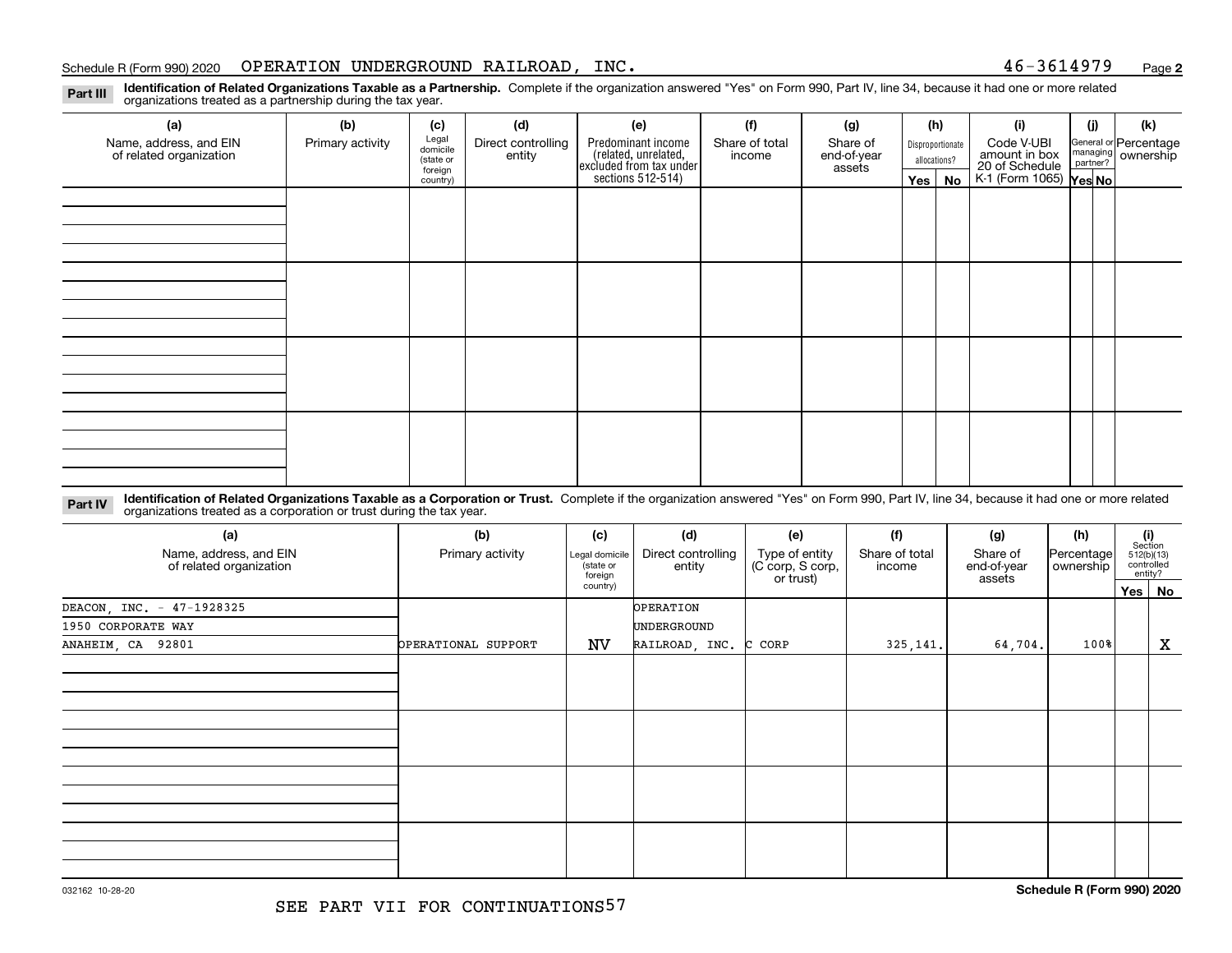### Schedule R (Form 990) 2020 Page OPERATION UNDERGROUND RAILROAD, INC. 46-3614979

**Part V** T**ransactions With Related Organizations.** Complete if the organization answered "Yes" on Form 990, Part IV, line 34, 35b, or 36.

|   | Note: Complete line 1 if any entity is listed in Parts II, III, or IV of this schedule.                                                                                                                                        |                | Yes I | No           |
|---|--------------------------------------------------------------------------------------------------------------------------------------------------------------------------------------------------------------------------------|----------------|-------|--------------|
|   | During the tax year, did the organization engage in any of the following transactions with one or more related organizations listed in Parts II-IV?                                                                            |                |       |              |
|   |                                                                                                                                                                                                                                | 1a             |       | X            |
|   | b Gift, grant, or capital contribution to related organization(s) mature and contained account of the contribution to related organization(s) matures are contained and contribution to related organization(s) matures are co | 1b             |       | X            |
|   |                                                                                                                                                                                                                                | 1c             |       | X            |
|   |                                                                                                                                                                                                                                | 1d             |       | X            |
|   |                                                                                                                                                                                                                                | 1e             |       | X            |
|   |                                                                                                                                                                                                                                |                |       |              |
|   | Dividends from related organization(s) manufactured and contract and contract and contract and contract and contract and contract and contract and contract and contract and contract and contract and contract and contract a | 1f             |       | х            |
| a |                                                                                                                                                                                                                                | 1g             |       | $\mathbf X$  |
|   | h Purchase of assets from related organization(s) manufactured and content to content the content of assets from related organization(s)                                                                                       | 1h             |       | X            |
|   |                                                                                                                                                                                                                                | 1i.            |       | X            |
|   | Lease of facilities, equipment, or other assets to related organization(s) manufactured content and content and content and content and content and content and content and content and content and content and content and co | 1i.            |       | X            |
|   |                                                                                                                                                                                                                                |                |       |              |
|   |                                                                                                                                                                                                                                | 1k             |       | х            |
|   |                                                                                                                                                                                                                                | 11.            |       | X            |
|   | m Performance of services or membership or fundraising solicitations by related organization(s)                                                                                                                                | 1 <sub>m</sub> |       | $\mathbf X$  |
|   |                                                                                                                                                                                                                                | 1n             |       | $\mathbf x$  |
|   | <b>o</b> Sharing of paid employees with related organization(s)                                                                                                                                                                | 1o             |       | X            |
|   |                                                                                                                                                                                                                                |                |       |              |
|   | p Reimbursement paid to related organization(s) for expenses [11111] [12] reasonal content of the separation (s) for expenses [11111] [12] reasonal content in the separation (s) for expenses [1111] [12] reasonal content in | 1p.            |       | х            |
|   |                                                                                                                                                                                                                                | 1q             |       | $\mathbf X$  |
|   |                                                                                                                                                                                                                                |                |       |              |
|   | Other transfer of cash or property to related organization(s)                                                                                                                                                                  | 1r             |       | X            |
|   |                                                                                                                                                                                                                                | 1s             |       | $\mathbf{x}$ |

| (a)<br>Name of related organization | (b)<br>Transaction<br>type (a-s) | (c)<br>Amount involved | (d)<br>Method of determining amount involved |
|-------------------------------------|----------------------------------|------------------------|----------------------------------------------|
| (1)                                 |                                  |                        |                                              |
| (2)                                 |                                  |                        |                                              |
| (3)                                 |                                  |                        |                                              |
| (4)                                 |                                  |                        |                                              |
| (5)                                 |                                  |                        |                                              |
| (6)                                 |                                  |                        |                                              |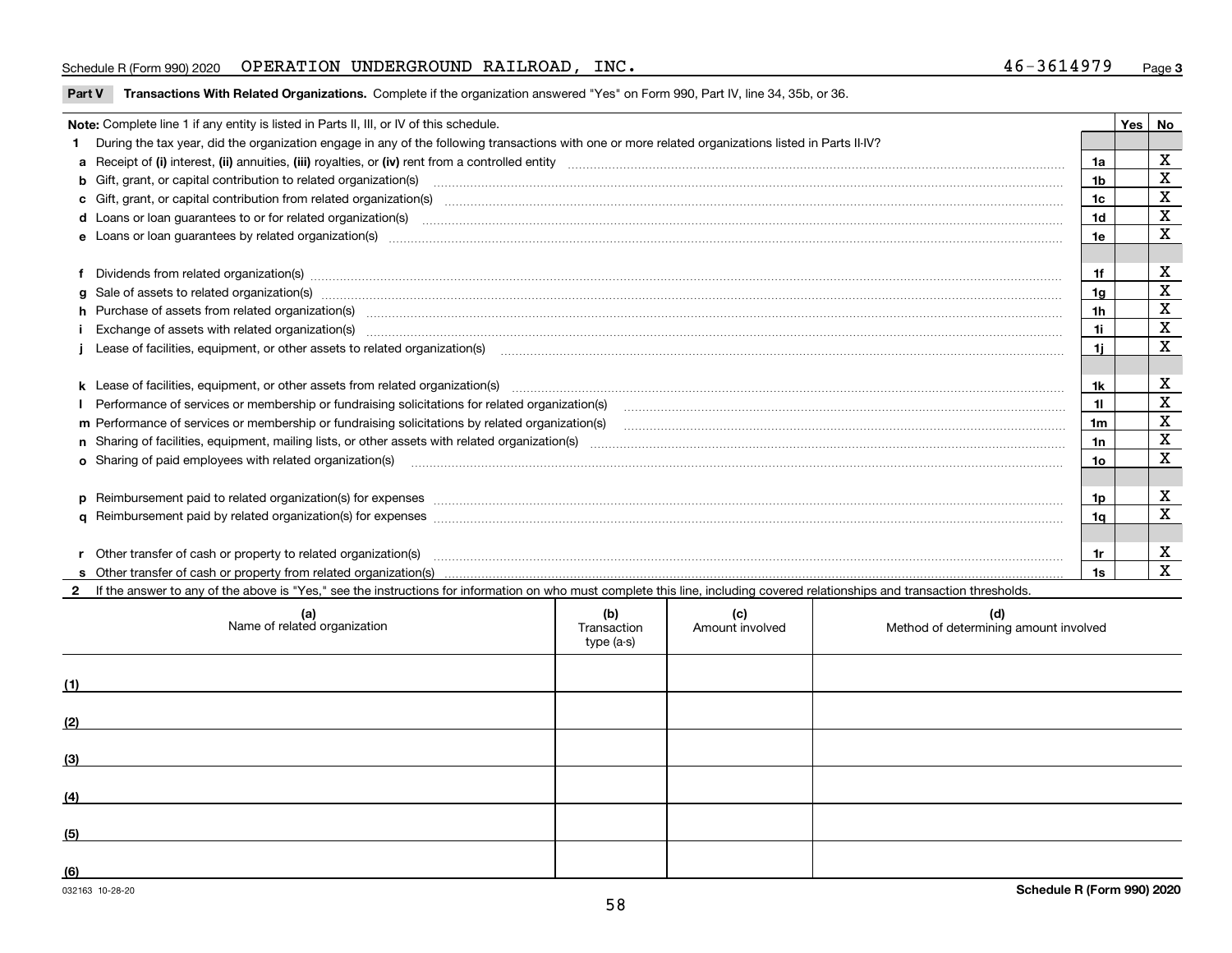### Schedule R (Form 990) 2020  $\,$   $\,$  OPERATION UNDERGROUND RAILROAD , INC  $\,$   $\,$

#### **Part VI Unrelated Organizations Taxable as a Partnership. Complete if the organization answered "Yes" on Form 990, Part IV, line 37.**

Provide the following information for each entity taxed as a partnership through which the organization conducted more than five percent of its activities (measured by total assets or gross revenue) that was not a related organization. See instructions regarding exclusion for certain investment partnerships.

| (a)<br>Name, address, and EIN<br>of entity | $\tilde{}$<br>(b)<br>Primary activity | (c)<br>Legal domicile<br>(state or foreign<br>country) | (d)<br>Predominant income<br>(related, unrelated,<br>excluded from tax under<br>sections 512-514) | $(e)$<br>Are all<br>$\begin{array}{c}\n\text{partners} \sec.\n\\ \n501(c)(3)\n\\ \n0rgs.?\n\end{array}$<br>Yes No | (f)<br>Share of<br>total<br>income | (g)<br>Share of<br>end-of-year<br>assets | (h)<br>Dispropor-<br>tionate<br>allocations?<br>Yes No | (i)<br>Code V-UBI<br>amount in box 20 managing<br>of Schedule K-1<br>(Form 1065)<br>$\overline{Yes}$ No | (i)<br>Yes No | (k) |
|--------------------------------------------|---------------------------------------|--------------------------------------------------------|---------------------------------------------------------------------------------------------------|-------------------------------------------------------------------------------------------------------------------|------------------------------------|------------------------------------------|--------------------------------------------------------|---------------------------------------------------------------------------------------------------------|---------------|-----|
|                                            |                                       |                                                        |                                                                                                   |                                                                                                                   |                                    |                                          |                                                        |                                                                                                         |               |     |
|                                            |                                       |                                                        |                                                                                                   |                                                                                                                   |                                    |                                          |                                                        |                                                                                                         |               |     |
|                                            |                                       |                                                        |                                                                                                   |                                                                                                                   |                                    |                                          |                                                        |                                                                                                         |               |     |
|                                            |                                       |                                                        |                                                                                                   |                                                                                                                   |                                    |                                          |                                                        |                                                                                                         |               |     |
|                                            |                                       |                                                        |                                                                                                   |                                                                                                                   |                                    |                                          |                                                        |                                                                                                         |               |     |
|                                            |                                       |                                                        |                                                                                                   |                                                                                                                   |                                    |                                          |                                                        |                                                                                                         |               |     |
|                                            |                                       |                                                        |                                                                                                   |                                                                                                                   |                                    |                                          |                                                        |                                                                                                         |               |     |
|                                            |                                       |                                                        |                                                                                                   |                                                                                                                   |                                    |                                          |                                                        |                                                                                                         |               |     |

**Schedule R (Form 990) 2020**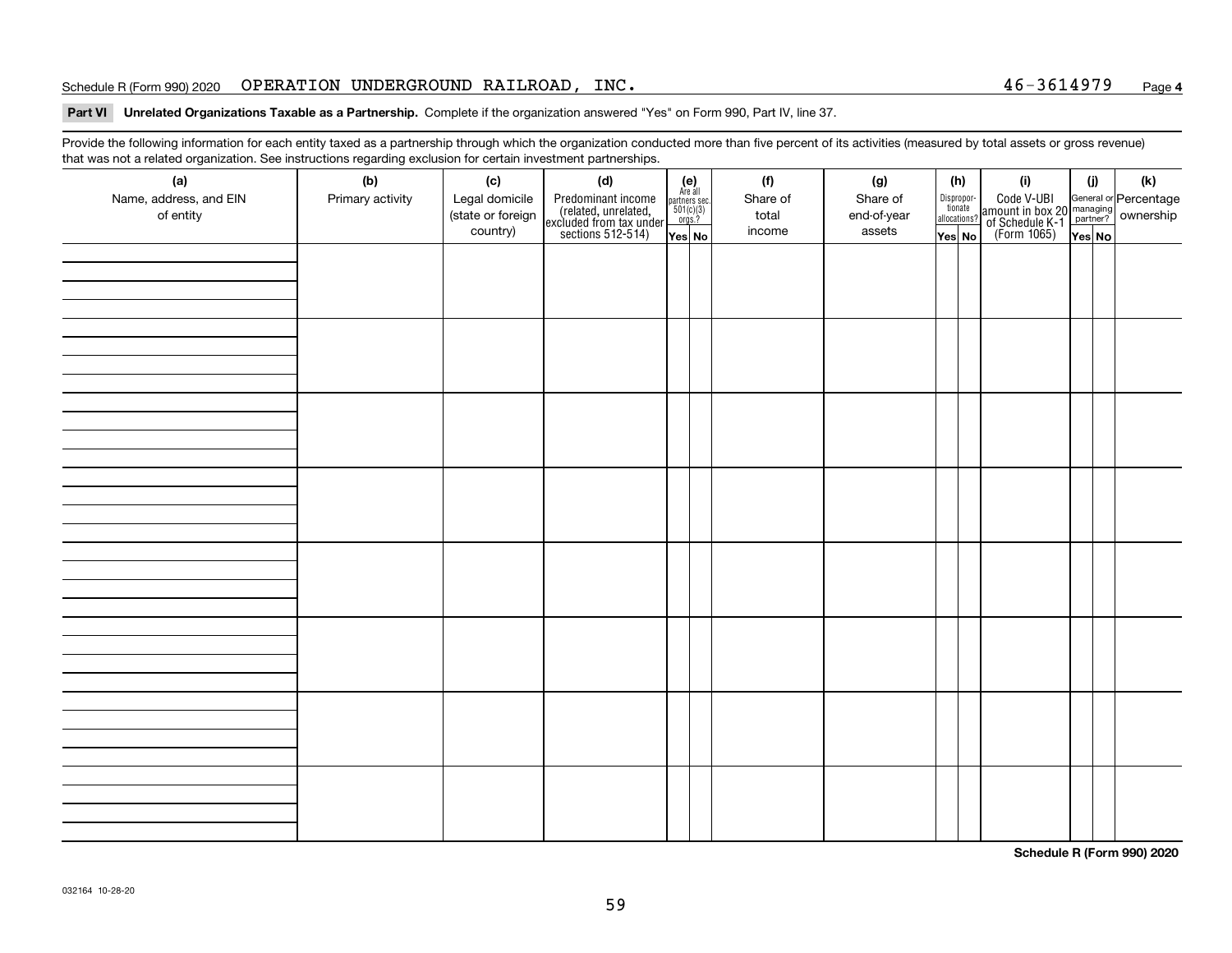Schedule R (Form 990) 2020 OPERATION UNDERGROUND RAILROAD , INC 46-3614979 <sub>Page 5</sub>

**Part VII Supplemental Information**

Provide additional information for responses to questions on Schedule R. See instructions.

### PART I, IDENTIFICATION OF DISREGARDED ENTITIES:

NAME, ADDRESS, AND EIN OF DISREGARDED ENTITY:

THE NAZARENE FUND, LLC

EIN: 36-4883166

1950 CORPORATE WAY

ANAHEIM, CA 92801

PRIMARY ACTIVITY: OPERATIONAL SUPPORT AND DONATIONS

DIRECT CONTROLLING ENTITY: OPERATION UNDERGROUND RAILROAD, INC.

NAME AND ADDRESS OF DISREGARDED ENTITY:

THE UNDERGROUND XFIT, LLC

1950 CORPORATE WAY

ANAHEIM, CA 92801

PRIMARY ACTIVITY: FITNESS CENTER

DIRECT CONTROLLING ENTITY: OPERATION UNDERGROUND RAILROAD, INC.

PART IV, IDENTIFICATION OF RELATED ORGANIZATIONS TAXABLE AS CORP OR TRUST:

NAME, ADDRESS, AND EIN OF RELATED ORGANIZATION:

DEACON, INC.

EIN: 47-1928325

1950 CORPORATE WAY

ANAHEIM, CA 92801

PRIMARY ACTIVITY: OPERATIONAL SUPPORT

DIRECT CONTROLLING ENTITY: OPERATION UNDERGROUND RAILROAD, INC.

032165 10-28-20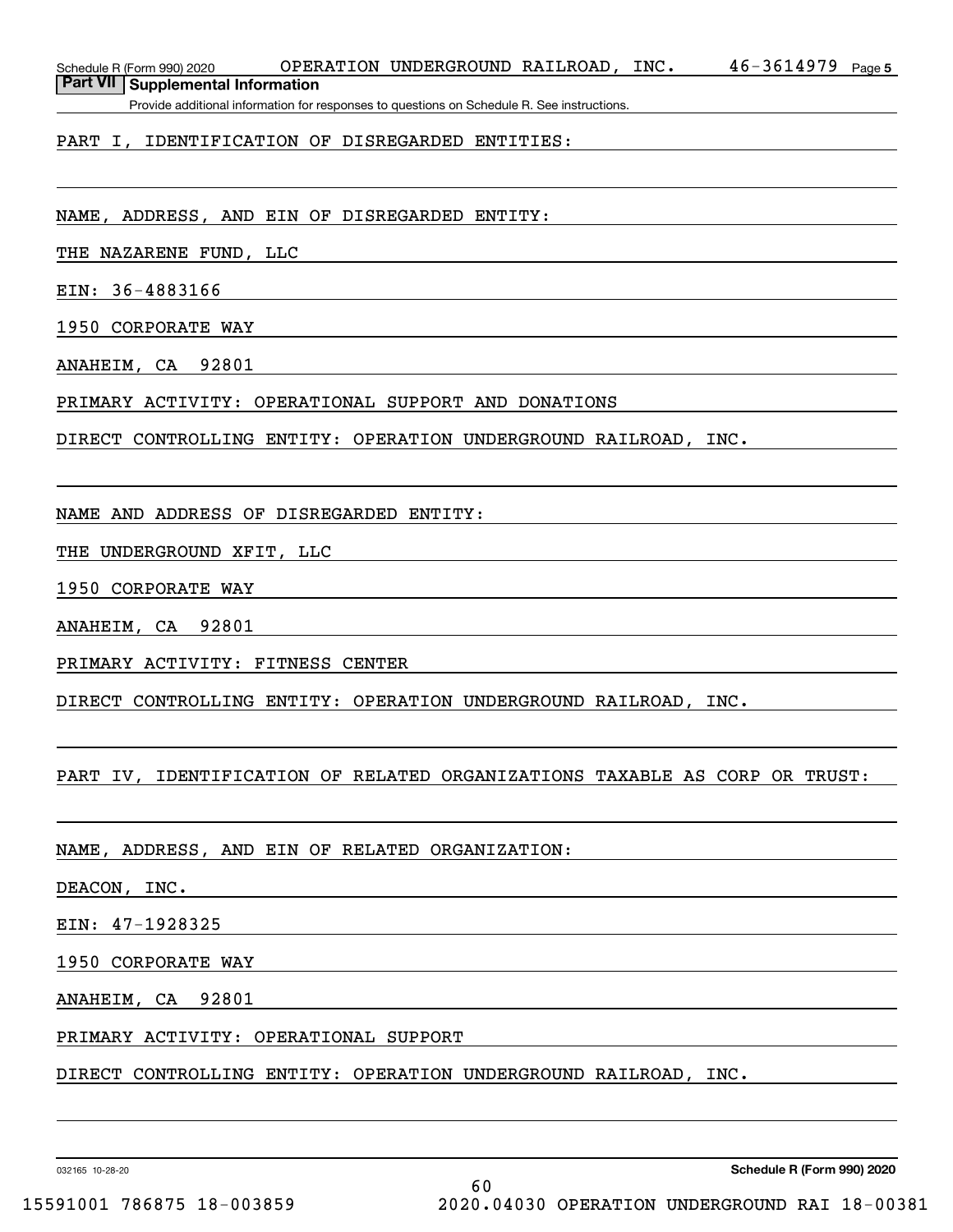(Rev. January 2020)

## **Application for Automatic Extension of Time To File an Exempt Organization Return**

Department of the Treasury Internal Revenue Service

**| File a separate application for each return.**

**| Go to www.irs.gov/Form8868 for the latest information.**

**Electronic filing (e-file).**  You can electronically file Form 8868 to request a 6-month automatic extension of time to file any of the filing of this form, visit www.irs.gov/e-file-providers/e-file-for-charities-and-non-profits. forms listed below with the exception of Form 8870, Information Return for Transfers Associated With Certain Personal Benefit Contracts, for which an extension request must be sent to the IRS in paper format (see instructions). For more details on the electronic

### **Automatic 6-Month Extension of Time.** Only submit original (no copies needed).

All corporations required to file an income tax return other than Form 990-T (including 1120-C filers), partnerships, REMICs, and trusts must use Form 7004 to request an extension of time to file income tax returns.

| Type or                                    | Name of exempt organization or other filer, see instructions.                                                                                                                                                                                                                                                                                                                                                                                                                                                                                                                          | Taxpayer identification number (TIN)  |                                                                                                                                                                    |                |    |                         |
|--------------------------------------------|----------------------------------------------------------------------------------------------------------------------------------------------------------------------------------------------------------------------------------------------------------------------------------------------------------------------------------------------------------------------------------------------------------------------------------------------------------------------------------------------------------------------------------------------------------------------------------------|---------------------------------------|--------------------------------------------------------------------------------------------------------------------------------------------------------------------|----------------|----|-------------------------|
| print                                      | OPERATION UNDERGROUND RAILROAD, INC.                                                                                                                                                                                                                                                                                                                                                                                                                                                                                                                                                   |                                       |                                                                                                                                                                    |                |    | 46-3614979              |
| File by the<br>due date for<br>filing your | Number, street, and room or suite no. If a P.O. box, see instructions.<br>1950 W CORPORATE WAY                                                                                                                                                                                                                                                                                                                                                                                                                                                                                         |                                       |                                                                                                                                                                    |                |    |                         |
| return. See<br>instructions.               | City, town or post office, state, and ZIP code. For a foreign address, see instructions.<br>92801<br>ANAHEIM, CA                                                                                                                                                                                                                                                                                                                                                                                                                                                                       |                                       |                                                                                                                                                                    |                |    |                         |
|                                            | Enter the Return Code for the return that this application is for (file a separate application for each return)                                                                                                                                                                                                                                                                                                                                                                                                                                                                        |                                       |                                                                                                                                                                    |                |    | $\mathbf 0$<br>1        |
| <b>Application</b>                         |                                                                                                                                                                                                                                                                                                                                                                                                                                                                                                                                                                                        | Return                                | Application                                                                                                                                                        |                |    | Return                  |
| Is For                                     |                                                                                                                                                                                                                                                                                                                                                                                                                                                                                                                                                                                        | Code                                  | Is For                                                                                                                                                             |                |    | Code                    |
|                                            | Form 990 or Form 990-EZ                                                                                                                                                                                                                                                                                                                                                                                                                                                                                                                                                                | 01                                    | Form 990-T (corporation)                                                                                                                                           |                |    | 07                      |
| Form 990-BL                                |                                                                                                                                                                                                                                                                                                                                                                                                                                                                                                                                                                                        | 02                                    | Form 1041-A                                                                                                                                                        |                |    | 08                      |
|                                            | Form 4720 (individual)                                                                                                                                                                                                                                                                                                                                                                                                                                                                                                                                                                 | 03                                    | Form 4720 (other than individual)                                                                                                                                  |                |    | 09                      |
| Form 990-PF                                |                                                                                                                                                                                                                                                                                                                                                                                                                                                                                                                                                                                        | 04                                    | Form 5227                                                                                                                                                          |                |    | 10                      |
|                                            | Form 990-T (sec. 401(a) or 408(a) trust)                                                                                                                                                                                                                                                                                                                                                                                                                                                                                                                                               | 05                                    | Form 6069                                                                                                                                                          |                |    | 11                      |
|                                            | Form 990-T (trust other than above)<br><b>CARLOS BAUER</b>                                                                                                                                                                                                                                                                                                                                                                                                                                                                                                                             | 06                                    | Form 8870                                                                                                                                                          |                |    | 12                      |
| $box \blacktriangleright$<br>1<br>2        | • If this is for a Group Return, enter the organization's four digit Group Exemption Number (GEN) _________. If this is for the whole group, check this<br>. If it is for part of the group, check this box $\blacktriangleright$<br>I request an automatic 6-month extension of time until<br>the organization named above. The extension is for the organization's return for:<br>$\blacktriangleright$ $\boxed{\text{X}}$ calendar year 2020 or<br>tax year beginning<br>If the tax year entered in line 1 is for less than 12 months, check reason:<br>Change in accounting period | $\overline{\phantom{a}}$ , and ending | and attach a list with the names and TINs of all members the extension is for.<br>NOVEMBER 15, 2021 , to file the exempt organization return for<br>Initial return | Final return   |    |                         |
| За                                         | If this application is for Forms 990-BL, 990-PF, 990-T, 4720, or 6069, enter the tentative tax, less<br>any nonrefundable credits. See instructions.                                                                                                                                                                                                                                                                                                                                                                                                                                   |                                       |                                                                                                                                                                    | За             | \$ | $0$ .                   |
| b                                          | If this application is for Forms 990-PF, 990-T, 4720, or 6069, enter any refundable credits and                                                                                                                                                                                                                                                                                                                                                                                                                                                                                        |                                       |                                                                                                                                                                    |                |    |                         |
|                                            | estimated tax payments made. Include any prior year overpayment allowed as a credit.                                                                                                                                                                                                                                                                                                                                                                                                                                                                                                   |                                       |                                                                                                                                                                    | 3 <sub>b</sub> | \$ | 0.                      |
| c                                          | <b>Balance due.</b> Subtract line 3b from line 3a. Include your payment with this form, if required, by                                                                                                                                                                                                                                                                                                                                                                                                                                                                                |                                       |                                                                                                                                                                    |                |    |                         |
|                                            | using EFTPS (Electronic Federal Tax Payment System). See instructions.                                                                                                                                                                                                                                                                                                                                                                                                                                                                                                                 |                                       |                                                                                                                                                                    | 3c             | \$ | $0$ .                   |
| instructions.<br><b>LHA</b>                | Caution: If you are going to make an electronic funds withdrawal (direct debit) with this Form 8868, see Form 8453-EO and Form 8879-EO for payment<br>For Privacy Act and Paperwork Reduction Act Notice, see instructions.                                                                                                                                                                                                                                                                                                                                                            |                                       |                                                                                                                                                                    |                |    | Form 8868 (Rev. 1-2020) |

023841 04-01-20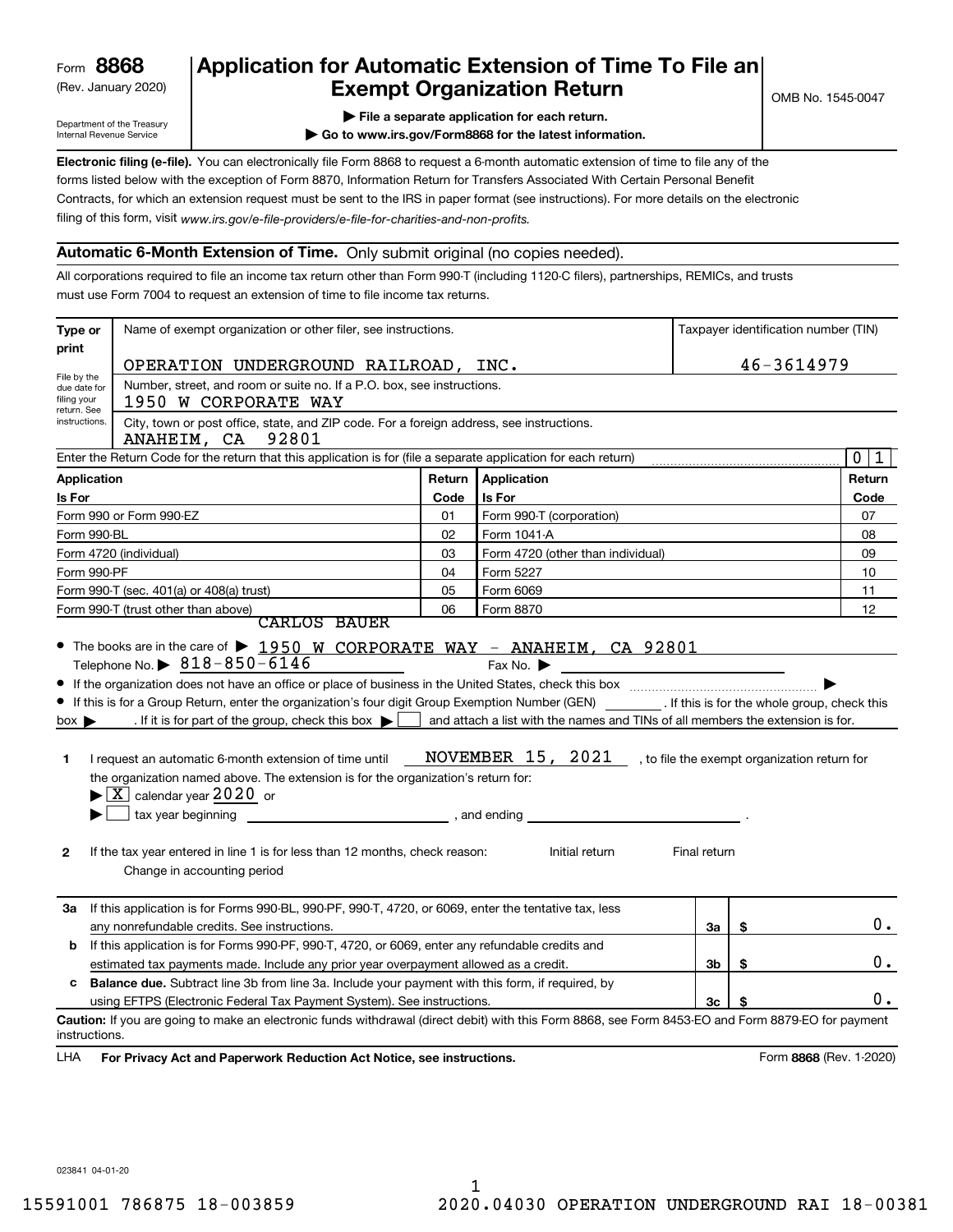|                |                                                  |            | EXTENDED TO NOVEMBER 15, 2021                                                                                                                                                                                                  |                |                                                               |
|----------------|--------------------------------------------------|------------|--------------------------------------------------------------------------------------------------------------------------------------------------------------------------------------------------------------------------------|----------------|---------------------------------------------------------------|
|                | Form 990-T                                       |            | <b>Exempt Organization Business Income Tax Return</b>                                                                                                                                                                          |                | OMB No. 1545-0047                                             |
|                |                                                  |            | (and proxy tax under section 6033(e))                                                                                                                                                                                          |                |                                                               |
|                |                                                  |            | For calendar year 2020 or other tax year beginning<br>and ending, and ending                                                                                                                                                   |                | 2020                                                          |
|                | Department of the Treasury                       |            | Go to www.irs.gov/Form990T for instructions and the latest information.                                                                                                                                                        |                |                                                               |
|                | Internal Revenue Service                         |            | Do not enter SSN numbers on this form as it may be made public if your organization is a $501(c)(3)$ .                                                                                                                         |                | Open to Public Inspection for<br>501(c)(3) Organizations Only |
| A              | Check box if<br>address changed.                 |            | Check box if name changed and see instructions.)<br>Name of organization (                                                                                                                                                     |                | <b>DEmployer identification number</b>                        |
|                | <b>B</b> Exempt under section                    | Print      | OPERATION UNDERGROUND RAILROAD, INC.                                                                                                                                                                                           |                | 46-3614979                                                    |
|                | $X \ 501(c)$ (3<br>$\lambda$<br>220(e)<br>408(e) | 0ľ<br>Type | Number, street, and room or suite no. If a P.O. box, see instructions.<br>1950 W CORPORATE WAY                                                                                                                                 |                | E Group exemption number<br>(see instructions)                |
|                | 408A<br>530(a)<br>529(a)<br>529S                 |            | City or town, state or province, country, and ZIP or foreign postal code<br>ANAHEIM, CA 92801                                                                                                                                  |                | Check box if                                                  |
|                |                                                  |            | $\overline{275,995}$ .<br>C Book value of all assets at end of year                                                                                                                                                            |                | an amended return.                                            |
| G              |                                                  |            | Check organization type $\blacktriangleright \boxed{X}$ 501(c) corporation<br>Other trust<br>501(c) trust<br>401(a) trust                                                                                                      |                | Applicable reinsurance entity                                 |
| н              | Check if filing only to $\blacktriangleright$    |            | Claim credit from Form 8941<br>Claim a refund shown on Form 2439                                                                                                                                                               |                |                                                               |
|                |                                                  |            | Check if a 501(c)(3) organization filing a consolidated return with a 501(c)(2) titleholding corporation                                                                                                                       |                |                                                               |
|                |                                                  |            | Enter the number of attached Schedules A (Form 990-T)                                                                                                                                                                          |                |                                                               |
| Κ              |                                                  |            | During the tax year, was the corporation a subsidiary in an affiliated group or a parent-subsidiary controlled group?                                                                                                          |                | $\boxed{\text{X}}$ No<br>Yes                                  |
|                |                                                  |            | If "Yes," enter the name and identifying number of the parent corporation.                                                                                                                                                     |                |                                                               |
|                |                                                  |            | Telephone number $\triangleright$ 818-850-6146<br>The books are in care of CARLOS BAUER                                                                                                                                        |                |                                                               |
|                | Part I                                           |            | <b>Total Unrelated Business Taxable Income</b>                                                                                                                                                                                 |                |                                                               |
| 1              |                                                  |            | Total of unrelated business taxable income computed from all unrelated trades or businesses (see                                                                                                                               |                |                                                               |
|                | instructions)                                    |            |                                                                                                                                                                                                                                | 1              | $-53,930.$                                                    |
| 2              | Reserved                                         |            |                                                                                                                                                                                                                                | $\mathbf{2}$   |                                                               |
| 3              | Add lines 1 and 2                                |            |                                                                                                                                                                                                                                | 3              | $-53,930.$                                                    |
| 4              |                                                  |            | Charitable contributions (see instructions for limitation rules) [11] manufactured contributions (see instructions for limitation rules) [11] manufactured contributions (see instructions for limitation rules) [11] manufact | 4              | 0.                                                            |
| 5              |                                                  |            |                                                                                                                                                                                                                                | 5              | $-53,930.$                                                    |
| 6              |                                                  |            | Deduction for net operating loss. See instructions                                                                                                                                                                             | 6              |                                                               |
| $\overline{7}$ |                                                  |            | Total of unrelated business taxable income before specific deduction and section 199A deduction.                                                                                                                               |                |                                                               |
|                | Subtract line 6 from line 5                      |            |                                                                                                                                                                                                                                | $\overline{7}$ | $-53,930.$                                                    |
| 8              |                                                  |            | Specific deduction (generally \$1,000, but see instructions for exceptions) manufactured in the substitution of                                                                                                                | 8              | 1,000.                                                        |
| 9              |                                                  |            | Trusts. Section 199A deduction. See instructions [11] material material material material material material material material material material material material material material material material material material materi | 9              |                                                               |
| 10             | <b>Total deductions.</b> Add lines 8 and 9       |            |                                                                                                                                                                                                                                | 10             | 1,000.                                                        |
| 11             |                                                  |            | Unrelated business taxable income. Subtract line 10 from line 7. If line 10 is greater than line 7,                                                                                                                            |                |                                                               |
|                | enter zero                                       |            |                                                                                                                                                                                                                                | 11             | $0$ .                                                         |
|                | Part II   Tax Computation                        |            |                                                                                                                                                                                                                                |                |                                                               |
| 1              |                                                  |            |                                                                                                                                                                                                                                | $\mathbf{1}$   | $\mathbf 0$ .                                                 |
| 2              |                                                  |            | Trusts taxable at trust rates. See instructions for tax computation. Income tax on the amount on                                                                                                                               |                |                                                               |
|                | Part I, line 11 from:                            |            | Tax rate schedule or                                                                                                                                                                                                           | $\mathbf{2}$   |                                                               |
| 3              | Proxy tax. See instructions                      |            |                                                                                                                                                                                                                                | 3              |                                                               |
| 4              | Other tax amounts. See instructions              |            |                                                                                                                                                                                                                                | 4              |                                                               |
| 5              | Alternative minimum tax (trusts only)            |            |                                                                                                                                                                                                                                | 5              |                                                               |
| 6              |                                                  |            | Tax on noncompliant facility income. See instructions                                                                                                                                                                          | 6              |                                                               |
| 7              |                                                  |            | Total. Add lines 3 through 6 to line 1 or 2, whichever applies                                                                                                                                                                 | $\overline{7}$ | 0.                                                            |
| LHA            |                                                  |            | For Paperwork Reduction Act Notice, see instructions.                                                                                                                                                                          |                | Form 990-T (2020)                                             |

023701 02-02-21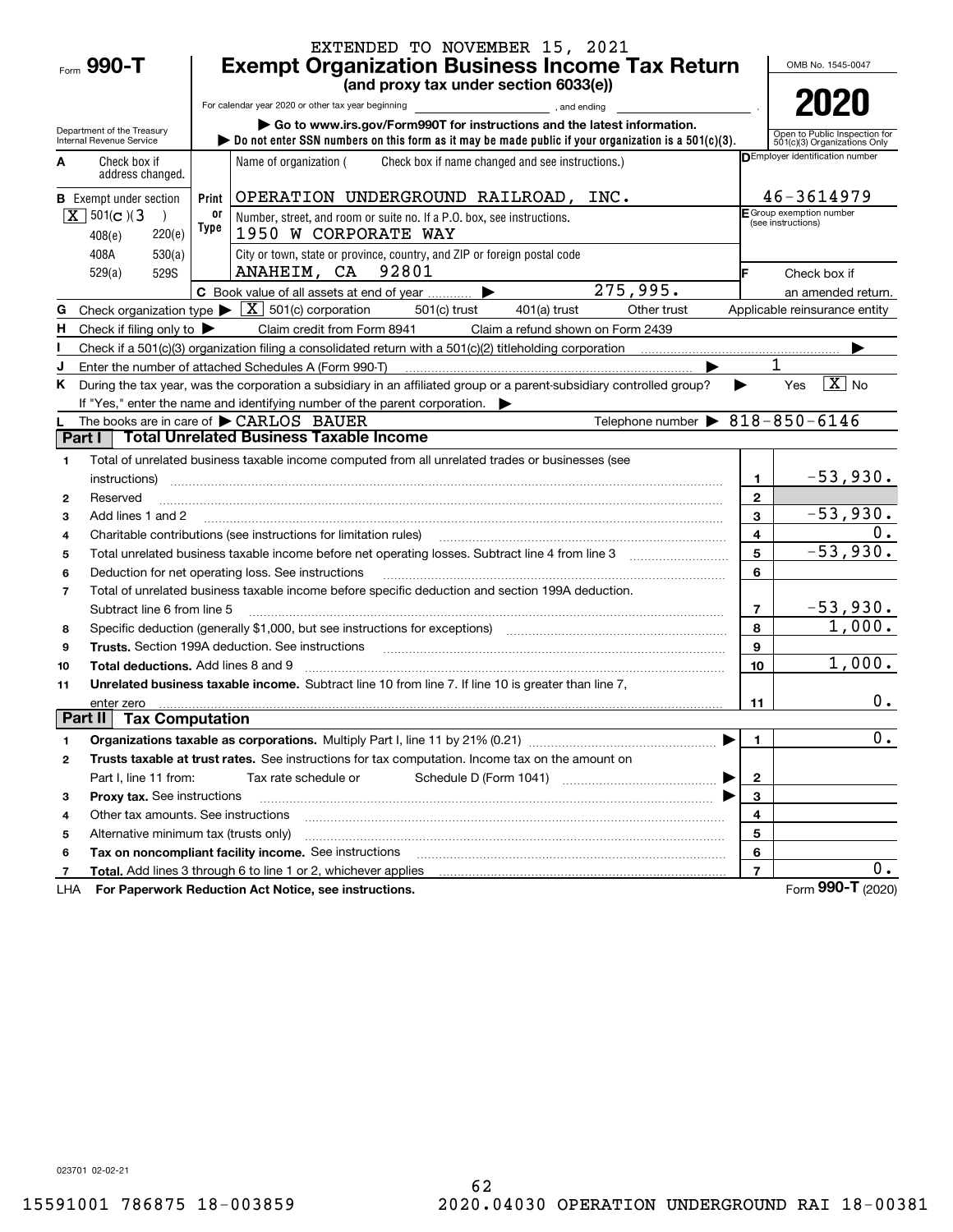|          | Form 990-T (2020)                                                                                                                |              |     | Page 2           |
|----------|----------------------------------------------------------------------------------------------------------------------------------|--------------|-----|------------------|
| Part III | <b>Tax and Payments</b>                                                                                                          |              |     |                  |
| 1a       | Foreign tax credit (corporations attach Form 1118; trusts attach Form 1116)<br>1a                                                |              |     |                  |
| b        | Other credits (see instructions)<br>1b                                                                                           |              |     |                  |
| c        | 1c                                                                                                                               |              |     |                  |
| d        | 1 <sub>d</sub>                                                                                                                   |              |     |                  |
| е        |                                                                                                                                  | 1е           |     |                  |
| 2        | Subtract line 1e from Part II, line 7                                                                                            | $\mathbf{2}$ |     | $\overline{0}$ . |
| З        | $\boxed{\phantom{0}}$ Form 8611 $\phantom{0}$ Form 8697<br>Form 4255<br>Form 8866<br>Other taxes. Check if from:<br>$\mathbf{1}$ |              |     |                  |
|          | Other (attach statement)                                                                                                         | 3            |     |                  |
| 4        | Check if includes tax previously deferred under<br><b>Total tax.</b> Add lines 2 and 3 (see instructions).                       |              |     |                  |
|          | section 1294. Enter tax amount here                                                                                              | 4            |     | 0.               |
| 5        | 2020 net 965 tax liability paid from Form 965-A or Form 965-B, Part II, column (k), line 4                                       | 5            |     | $\overline{0}$ . |
| 6a       | Payments: A 2019 overpayment credited to 2020 [11] [11] maximum materials: A 2019 overpayment credited to 2020<br>6a             |              |     |                  |
| b        | 2020 estimated tax payments. Check if section $643(g)$ election applies<br>6b                                                    |              |     |                  |
| c        | Tax deposited with Form 8868<br>6c                                                                                               |              |     |                  |
| d        | Foreign organizations: Tax paid or withheld at source (see instructions) [<br>6d                                                 |              |     |                  |
| е        | 6e                                                                                                                               |              |     |                  |
| f        | 6f                                                                                                                               |              |     |                  |
| g        | Other credits, adjustments, and payments:<br>Form 2439                                                                           |              |     |                  |
|          |                                                                                                                                  |              |     |                  |
| 7        |                                                                                                                                  | 7            |     |                  |
| 8        |                                                                                                                                  | 8            |     |                  |
| 9        | Tax due. If line 7 is smaller than the total of lines 4, 5, and 8, enter amount owed <i>manumenon containers</i>                 | 9            |     |                  |
| 10       |                                                                                                                                  | 10           |     |                  |
| 11       | Enter the amount of line 10 you want: Credited to 2021 estimated tax ><br>Refunded $\blacktriangleright$                         | 11           |     |                  |
| Part IV  | <b>Statements Regarding Certain Activities and Other Information</b> (see instructions)                                          |              |     |                  |
| 1.       | At any time during the 2020 calendar year, did the organization have an interest in or a signature or other authority            |              | Yes | No               |
|          | over a financial account (bank, securities, or other) in a foreign country? If "Yes," the organization may have to file          |              |     |                  |
|          | FinCEN Form 114, Report of Foreign Bank and Financial Accounts. If "Yes," enter the name of the foreign country                  |              |     |                  |
|          | here $\blacktriangleright$ CANADA                                                                                                |              | х   |                  |
| 2        | During the tax year, did the organization receive a distribution from, or was it the grantor of, or transferor to, a             |              |     |                  |
|          |                                                                                                                                  |              |     | х                |
|          | If "Yes," see instructions for other forms the organization may have to file.                                                    |              |     |                  |
| 3        | Enter the amount of tax-exempt interest received or accrued during the tax year manufactured $\bullet$ \$                        |              |     |                  |
| 4a       | Did the organization change its method of accounting? (see instructions)                                                         |              |     | х                |
| b        | If 4a is "Yes," has the organization described the change on Form 990, 990-EZ, 990-PF, or Form 1128? If "No,"                    |              |     |                  |
|          | explain in Part V                                                                                                                |              |     |                  |
| Part V   | <b>Supplemental Information</b>                                                                                                  |              |     |                  |

Provide the explanation required by Part IV, line 4b. Also, provide any other additional information. See instructions.

| Sign             | Under penalties of perjury, I declare that I have examined this return, including accompanying schedules and statements, and to the best of my knowledge and belief, it is true,<br>correct, and complete. Declaration of preparer (other than taxpayer) is based on all information of which preparer has any knowledge. |                        |                      |               |                |                                                                       |    |
|------------------|---------------------------------------------------------------------------------------------------------------------------------------------------------------------------------------------------------------------------------------------------------------------------------------------------------------------------|------------------------|----------------------|---------------|----------------|-----------------------------------------------------------------------|----|
| Here             |                                                                                                                                                                                                                                                                                                                           | FINANCE<br>VP          |                      |               |                | May the IRS discuss this return with<br>the preparer shown below (see |    |
|                  | Signature of officer                                                                                                                                                                                                                                                                                                      | Date                   | Title                |               | instructions)? | $\overline{\text{X}}$<br>Yes                                          | No |
|                  | Print/Type preparer's name                                                                                                                                                                                                                                                                                                | Preparer's signature   | Date                 | Check         | if             | PTIN                                                                  |    |
| Paid<br>Preparer | METCALF<br>MARC A.                                                                                                                                                                                                                                                                                                        |                        | March Metals 10/1/21 | self-employed |                | P00170461                                                             |    |
| <b>Use Only</b>  | <b>LLC</b><br>Firm's name FTANNER                                                                                                                                                                                                                                                                                         |                        |                      | Firm's $EIN$  |                | $20 - 2253063$                                                        |    |
|                  | 36<br><b>STATE</b><br>S                                                                                                                                                                                                                                                                                                   | <b>STREET</b><br>SUITE | 600                  |               |                |                                                                       |    |
|                  | LAKE<br>SALT<br>Firm's address $\blacktriangleright$                                                                                                                                                                                                                                                                      | 84111<br>CITY, UT      |                      | Phone no.     |                | $801 - 532 - 7444$                                                    |    |
|                  |                                                                                                                                                                                                                                                                                                                           |                        |                      |               |                | 000T                                                                  |    |

Form (2020)  **990-T**

023711 02-02-21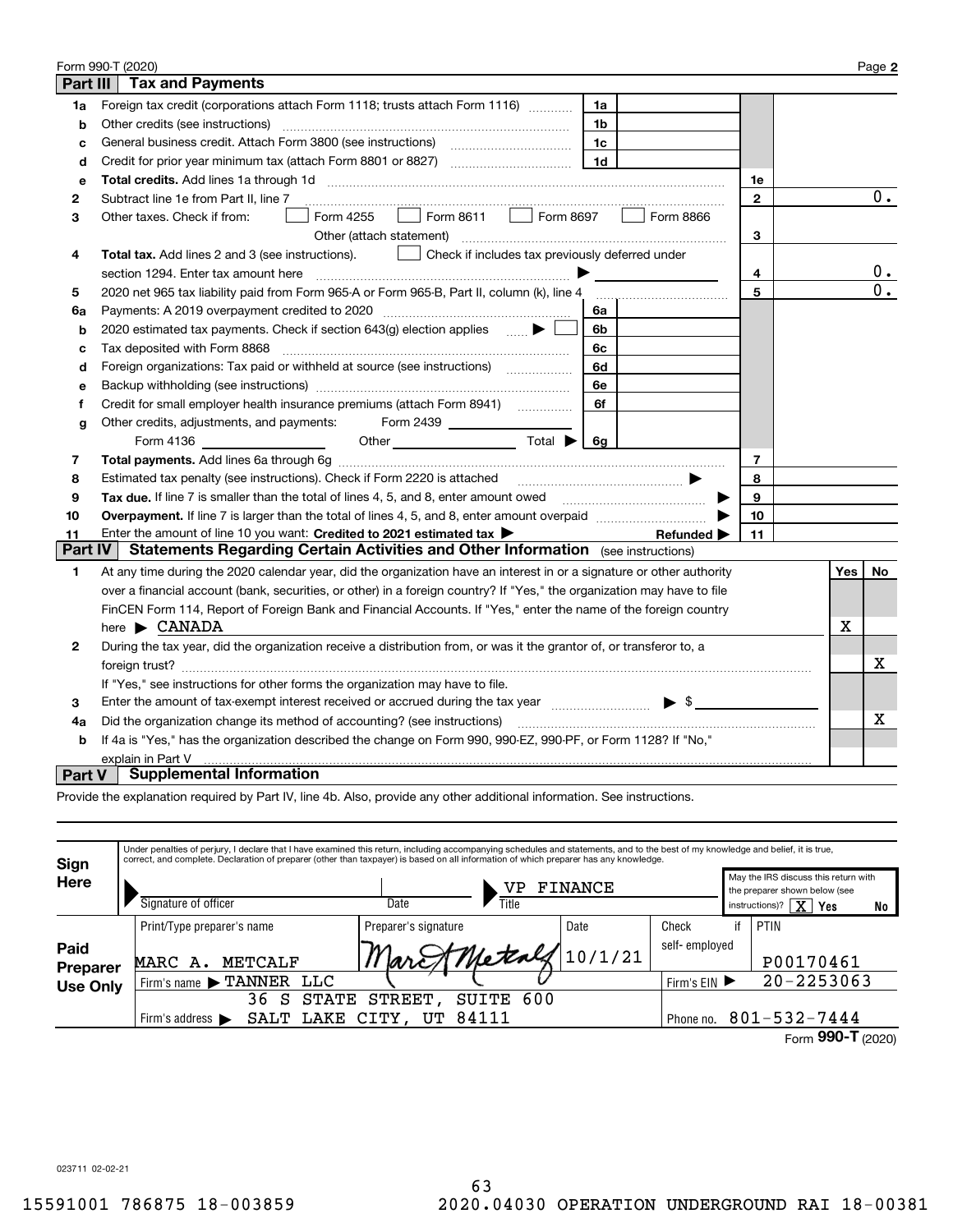### **SCHEDULE A (Form 990-T)**

Department of the Treasury Internal Revenue Service

**C**

## **Unrelated Business Taxable Income From an Unrelated Trade or Business**

**| Go to www.irs.gov/Form990T for instructions and the latest information.**

**Do not enter SSN numbers on this form as it may be made public if your organization is a 501(c)(3). |** 

Open to Public Inspection for **2020**

| 501(c)(3) Organizations Only |
|------------------------------|

### **A**

| Name of the organization<br>OPERATION UNDERGROUND RAILROAD<br>INC. | <b>B</b> Employer identification number<br>46-3614979 |    |  |
|--------------------------------------------------------------------|-------------------------------------------------------|----|--|
| 713940<br>Unrelated business activity code (see instructions)      | <b>D</b> Sequence:                                    | റf |  |

# **E** Describe the unrelated trade or business  $\blacktriangleright$ FITNESS CENTER

| Part I       | <b>Unrelated Trade or Business Income</b>                             |                         | (A) Income | (B) Expenses | (C) Net  |
|--------------|-----------------------------------------------------------------------|-------------------------|------------|--------------|----------|
| 1a           | Gross receipts or sales 135, 370.                                     |                         |            |              |          |
| b            | Less returns and allowances<br><b>c</b> Balance $\blacktriangleright$ | 1c                      | 135,370.   |              |          |
| $\mathbf{2}$ | Cost of goods sold (Part III, line 8)                                 | $\mathbf{2}$            | 1,482.     |              |          |
| 3            |                                                                       | $\overline{\mathbf{3}}$ | 133,888.   |              | 133,888. |
| 4а           | Capital gain net income (attach Sch D (Form 1041 or Form              |                         |            |              |          |
|              | 1120)) (see instructions)                                             | 4a                      |            |              |          |
| b            | Net gain (loss) (Form 4797) (attach Form 4797) (see instructions)     | 4b                      |            |              |          |
| c            |                                                                       | 4c                      |            |              |          |
| 5            | Income (loss) from a partnership or an S corporation (attach          |                         |            |              |          |
|              | statement)                                                            | 5                       |            |              |          |
| 6            |                                                                       | 6                       |            |              |          |
| 7            |                                                                       | $\overline{7}$          |            |              |          |
| 8            | Interest, annuities, royalties, and rents from a controlled           |                         |            |              |          |
|              |                                                                       | 8                       |            |              |          |
| 9            | Investment income of section $501(c)(7)$ , $(9)$ , or $(17)$          |                         |            |              |          |
|              |                                                                       | 9                       |            |              |          |
| 10           |                                                                       | 10                      |            |              |          |
| 11           |                                                                       | 11                      |            |              |          |
| 12           | Other income (see instructions; attach statement)  STMT 1             | 12                      | 6,534.     |              | 6,534.   |
| 13           |                                                                       | 13                      | 140,422.   |              | 140,422. |

**Part II Deductions Not Taken Elsewhere** (See instructions for limitations on deductions) Deductions must be directly connected with the unrelated business income

|              |                                                                                                                                                                                                                                     | 1.           |                              |
|--------------|-------------------------------------------------------------------------------------------------------------------------------------------------------------------------------------------------------------------------------------|--------------|------------------------------|
| $\mathbf{2}$ | Salaries and wages with the continuum contract of the contract of the contract of the contract of the contract of the contract of the contract of the contract of the contract of the contract of the contract of the contract      | $\mathbf{2}$ | 48,214.                      |
| 3            | Repairs and maintenance material content content content and material content and maintenance material content                                                                                                                      | 3            | 1,648.                       |
| 4            |                                                                                                                                                                                                                                     | 4            |                              |
| 5            |                                                                                                                                                                                                                                     | 5            |                              |
| 6            | Taxes and licenses <b>communications</b> and constructions of the construction of the construction of the construction of the construction of the construction of the construction of the construction of the construction of the c | 6            | 7,806.                       |
| 7            | 24, 157.                                                                                                                                                                                                                            |              |                              |
| 8            | Less depreciation claimed in Part III and elsewhere on return [1, 1, 1, 1, 1, 1, 1, 1, 1, 1, 1, 1, 1<br>8a                                                                                                                          | 8b           | 24,157.                      |
| 9            |                                                                                                                                                                                                                                     | 9            |                              |
| 10           | Contributions to deferred compensation plans                                                                                                                                                                                        | 10           |                              |
| 11           |                                                                                                                                                                                                                                     | 11           |                              |
| 12           |                                                                                                                                                                                                                                     | 12           |                              |
| 13           |                                                                                                                                                                                                                                     | 13           |                              |
| 14           |                                                                                                                                                                                                                                     | 14           | 112,527.                     |
| 15           | <b>Total deductions.</b> Add lines 1 through 14                                                                                                                                                                                     | 15           | 194, 352.                    |
| 16           | Unrelated business income before net operating loss deduction. Subtract line 15 from Part I, line 13,                                                                                                                               |              |                              |
|              | column (C)                                                                                                                                                                                                                          | 16           | $-53,930.$                   |
| 17           |                                                                                                                                                                                                                                     | 17           | $0$ .                        |
| 18           |                                                                                                                                                                                                                                     | 18           | $-53,930.$                   |
| LHA          | For Paperwork Reduction Act Notice, see instructions.                                                                                                                                                                               |              | Schedule A (Form 990-T) 2020 |

023741 12-23-20

ENTITY

OMB No. 1545-0047

1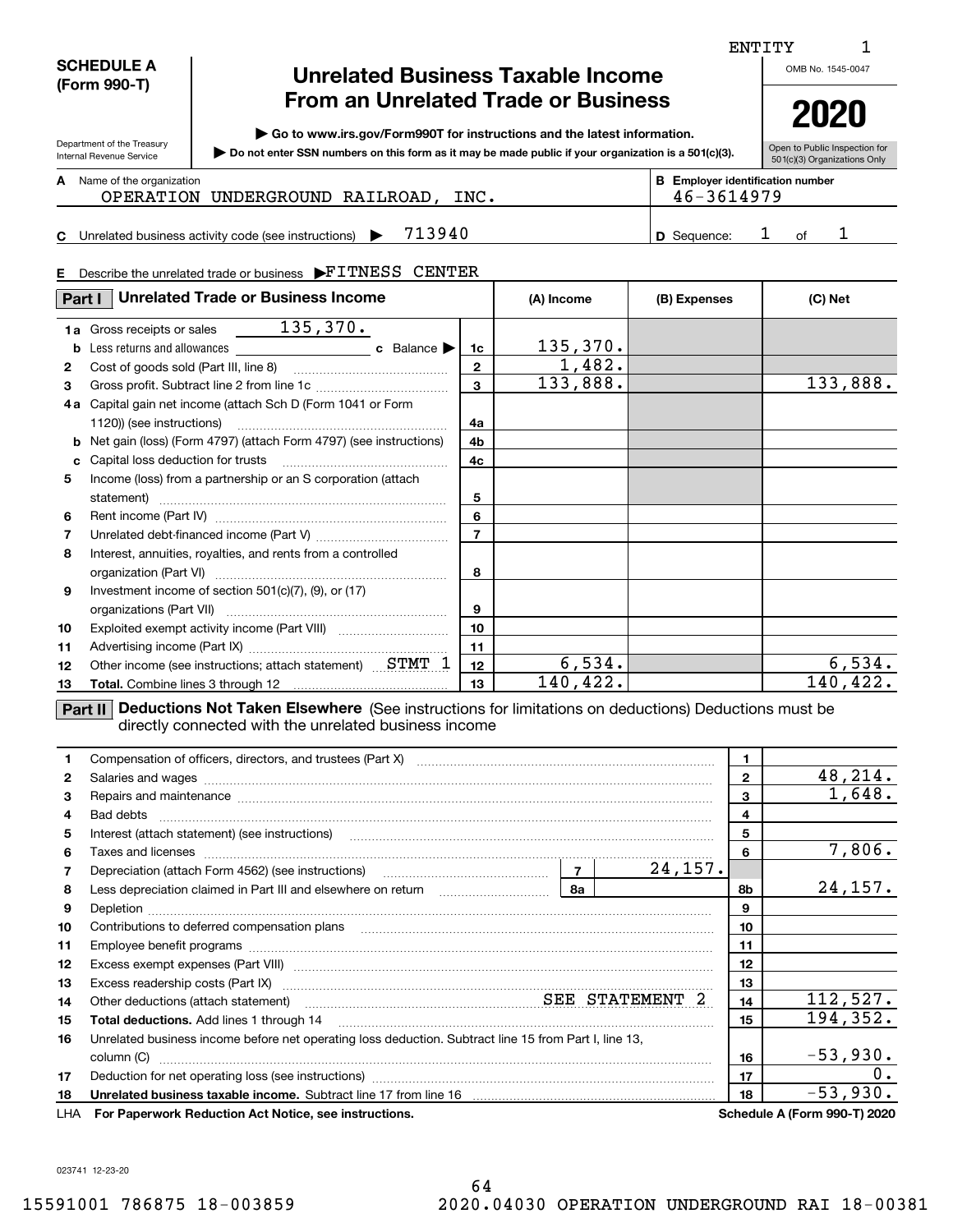|             | Schedule A (Form 990-T) 2020                                                                                                                                                                                                   |                                     |                            |                | Page 2                    |
|-------------|--------------------------------------------------------------------------------------------------------------------------------------------------------------------------------------------------------------------------------|-------------------------------------|----------------------------|----------------|---------------------------|
| Part III    | <b>Cost of Goods Sold</b>                                                                                                                                                                                                      | Enter method of inventory valuation | $\blacktriangleright$ COST |                |                           |
| 1           |                                                                                                                                                                                                                                |                                     |                            | 1.             | 609.                      |
| 2           | Purchases                                                                                                                                                                                                                      |                                     |                            | $\overline{2}$ | 9,491.                    |
| З           | $Cost of labor  \label{thm:main}$                                                                                                                                                                                              |                                     |                            | 3              | $0$ .                     |
| 4           | Additional section 263A costs (attach statement) material content and according to the Additional section 263A                                                                                                                 |                                     |                            | 4              | 0.                        |
| 5           | Other costs (attach statement) manufactured and contract and contract and contract and contract and contract and contract and contract and contract and contract and contract and contract and contract and contract and contr |                                     |                            | 5              | 0.                        |
| 6           |                                                                                                                                                                                                                                |                                     |                            | 6              | 10, 100.                  |
| 7           | Inventory at end of year                                                                                                                                                                                                       |                                     |                            | $\overline{7}$ | 8,618.                    |
| 8           | Cost of goods sold. Subtract line 7 from line 6. Enter here and in Part I, line 2 [11, 111] Cost of goods sold. Subtract line 7 from line 6. Enter here and in Part I, line 2                                                  |                                     |                            | 8              | 1,482.                    |
| 9           | Do the rules of section 263A (with respect to property produced or acquired for resale) apply to the organization?                                                                                                             |                                     |                            |                | Yes $\boxed{\text{X}}$ No |
| Part IV     | Rent Income (From Real Property and Personal Property Leased with Real Property)                                                                                                                                               |                                     |                            |                |                           |
| 1           | Description of property (property street address, city, state, ZIP code). Check if a dual-use (see instructions)                                                                                                               |                                     |                            |                |                           |
|             | Α                                                                                                                                                                                                                              |                                     |                            |                |                           |
|             | В                                                                                                                                                                                                                              |                                     |                            |                |                           |
|             | C                                                                                                                                                                                                                              |                                     |                            |                |                           |
|             | D                                                                                                                                                                                                                              |                                     |                            |                |                           |
|             |                                                                                                                                                                                                                                | A                                   | В                          | C              | D                         |
| 2           | Rent received or accrued                                                                                                                                                                                                       |                                     |                            |                |                           |
| a           | From personal property (if the percentage of                                                                                                                                                                                   |                                     |                            |                |                           |
|             | rent for personal property is more than 10%                                                                                                                                                                                    | 0.                                  |                            |                |                           |
|             |                                                                                                                                                                                                                                |                                     |                            |                |                           |
| b           | From real and personal property (if the                                                                                                                                                                                        |                                     |                            |                |                           |
|             | percentage of rent for personal property exceeds                                                                                                                                                                               | 0.                                  |                            |                |                           |
|             | 50% or if the rent is based on profit or income)                                                                                                                                                                               | $\ldots$                            |                            |                |                           |
| c           | Total rents received or accrued by property.                                                                                                                                                                                   |                                     |                            |                |                           |
|             | Add lines 2a and 2b, columns A through D                                                                                                                                                                                       |                                     |                            |                |                           |
|             |                                                                                                                                                                                                                                |                                     |                            |                | 0.                        |
| 3           | Total rents received or accrued. Add line 2c columns A through D. Enter here and on Part I, line 6, column (A)                                                                                                                 |                                     |                            |                |                           |
|             | Deductions directly connected with the income                                                                                                                                                                                  | 0.                                  |                            |                |                           |
| 4           | in lines 2(a) and 2(b) (attach statement)                                                                                                                                                                                      |                                     |                            |                |                           |
|             |                                                                                                                                                                                                                                |                                     |                            |                | 0.                        |
| 5<br>Part V | <b>Unrelated Debt-Financed Income</b> (see instructions)                                                                                                                                                                       |                                     |                            |                |                           |
| 1           | Description of debt-financed property (street address, city, state, ZIP code). Check if a dual-use (see instructions)                                                                                                          |                                     |                            |                |                           |
|             | Α                                                                                                                                                                                                                              |                                     |                            |                |                           |
|             | В                                                                                                                                                                                                                              |                                     |                            |                |                           |
|             | C                                                                                                                                                                                                                              |                                     |                            |                |                           |
|             | D                                                                                                                                                                                                                              |                                     |                            |                |                           |
|             |                                                                                                                                                                                                                                | Α                                   | В                          | C              | D                         |
| 2           | Gross income from or allocable to debt-financed                                                                                                                                                                                |                                     |                            |                |                           |
|             | property                                                                                                                                                                                                                       | 0.                                  |                            |                |                           |
| 3           | Deductions directly connected with or allocable                                                                                                                                                                                |                                     |                            |                |                           |
|             | to debt-financed property                                                                                                                                                                                                      |                                     |                            |                |                           |
| а           | Straight line depreciation (attach statement)                                                                                                                                                                                  | 0.                                  |                            |                |                           |
| b           | Other deductions (attach statement)                                                                                                                                                                                            | 0.                                  |                            |                |                           |
| с           | Total deductions (add lines 3a and 3b,                                                                                                                                                                                         |                                     |                            |                |                           |
|             |                                                                                                                                                                                                                                |                                     |                            |                |                           |
| 4           | Amount of average acquisition debt on or allocable                                                                                                                                                                             |                                     |                            |                |                           |
|             | to debt-financed property (attach statement)                                                                                                                                                                                   | 0.                                  |                            |                |                           |
| 5           | Average adjusted basis of or allocable to debt-                                                                                                                                                                                |                                     |                            |                |                           |
|             |                                                                                                                                                                                                                                | 0.                                  |                            |                |                           |
| 6           |                                                                                                                                                                                                                                | .00%                                |                            | %<br>%         | $\frac{9}{6}$             |
| 7           | Gross income reportable. Multiply line 2 by line 6                                                                                                                                                                             | 0.                                  |                            |                |                           |
| 8           |                                                                                                                                                                                                                                |                                     |                            |                | $\overline{0}$ .          |
|             |                                                                                                                                                                                                                                |                                     |                            |                |                           |
| 9           | Allocable deductions. Multiply line 3c by line 6                                                                                                                                                                               | 0.                                  |                            |                |                           |
| 10          | Total allocable deductions. Add line 9, columns A through D. Enter here and on Part I, line 7, column (B)                                                                                                                      |                                     |                            |                | $0$ .                     |
| 11          |                                                                                                                                                                                                                                |                                     |                            |                | 0.                        |
|             | Total dividends-received deductions included in line 10                                                                                                                                                                        |                                     |                            |                |                           |

65 15591001 786875 18-003859 2020.04030 OPERATION UNDERGROUND RAI 18-00381

ENTITY 1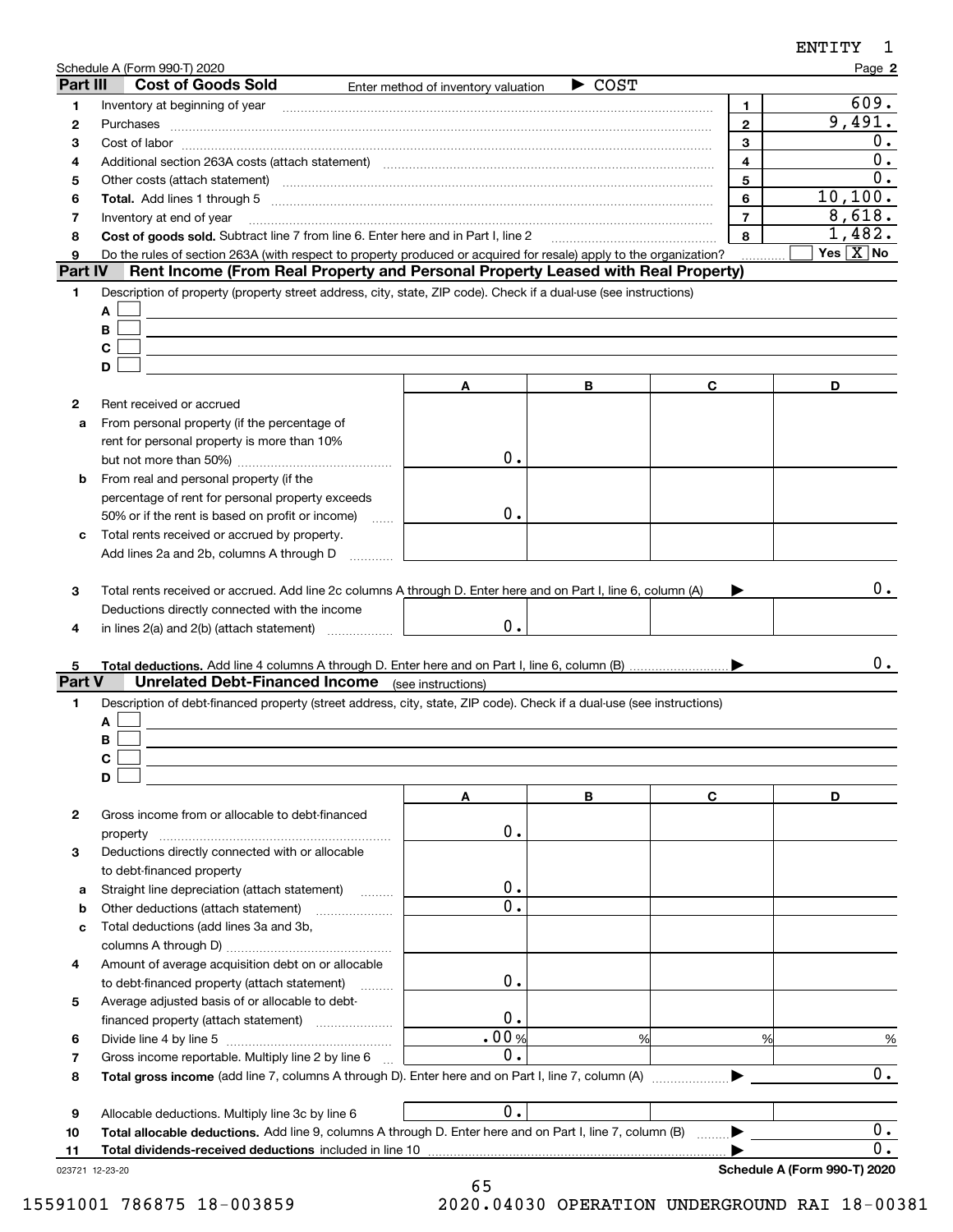**3**

| 1. Name of controlled<br>organization |                                                                                                                      | 2. Employer<br>identification<br>number | 3. Net unrelated<br>income (loss)<br>(see instructions)                            | 4. Total of specified<br>payments made                                         |    |                                                                          | 5. Part of column 4<br>that is included in the<br>controlling organiza-<br>tion's gross income |                    | 6. Deductions directly<br>connected with<br>income in column 5           |  |                                                                                      |
|---------------------------------------|----------------------------------------------------------------------------------------------------------------------|-----------------------------------------|------------------------------------------------------------------------------------|--------------------------------------------------------------------------------|----|--------------------------------------------------------------------------|------------------------------------------------------------------------------------------------|--------------------|--------------------------------------------------------------------------|--|--------------------------------------------------------------------------------------|
| (1)                                   |                                                                                                                      |                                         |                                                                                    |                                                                                |    |                                                                          |                                                                                                |                    |                                                                          |  |                                                                                      |
| (2)                                   |                                                                                                                      |                                         |                                                                                    |                                                                                |    |                                                                          |                                                                                                |                    |                                                                          |  |                                                                                      |
| (3)                                   |                                                                                                                      |                                         |                                                                                    |                                                                                |    |                                                                          |                                                                                                |                    |                                                                          |  |                                                                                      |
| (4)                                   |                                                                                                                      |                                         |                                                                                    | Nonexempt Controlled Organizations                                             |    |                                                                          |                                                                                                |                    |                                                                          |  |                                                                                      |
|                                       | 7. Taxable Income                                                                                                    |                                         | 8. Net unrelated                                                                   | 9. Total of specified                                                          |    | 10. Part of column 9                                                     |                                                                                                |                    |                                                                          |  | 11. Deductions directly                                                              |
|                                       |                                                                                                                      |                                         | income (loss)<br>(see instructions)                                                | payments made                                                                  |    | that is included in the<br>controlling organization's                    | gross income                                                                                   |                    | connected with<br>income in column 10                                    |  |                                                                                      |
| (1)                                   |                                                                                                                      |                                         |                                                                                    |                                                                                |    |                                                                          |                                                                                                |                    |                                                                          |  |                                                                                      |
| (2)                                   |                                                                                                                      |                                         |                                                                                    |                                                                                |    |                                                                          |                                                                                                |                    |                                                                          |  |                                                                                      |
| (3)                                   |                                                                                                                      |                                         |                                                                                    |                                                                                |    |                                                                          |                                                                                                |                    |                                                                          |  |                                                                                      |
| (4)                                   |                                                                                                                      |                                         |                                                                                    |                                                                                |    |                                                                          |                                                                                                |                    |                                                                          |  |                                                                                      |
|                                       |                                                                                                                      |                                         |                                                                                    |                                                                                |    | Add columns 5 and 10.<br>Enter here and on Part I.<br>line 8, column (A) |                                                                                                |                    | Add columns 6 and 11.<br>Enter here and on Part I,<br>line 8, column (B) |  |                                                                                      |
| <b>Totals</b>                         |                                                                                                                      |                                         |                                                                                    |                                                                                |    |                                                                          |                                                                                                | 0.                 |                                                                          |  | 0.                                                                                   |
| <b>Part VII</b>                       |                                                                                                                      |                                         | Investment Income of a Section 501(c)(7), (9), or (17) Organization                |                                                                                |    |                                                                          |                                                                                                | (see instructions) |                                                                          |  |                                                                                      |
|                                       |                                                                                                                      | 1. Description of income                |                                                                                    | 2. Amount of<br>income                                                         |    | 3. Deductions<br>directly connected<br>(attach statement)                |                                                                                                | (attach statement) | 4. Set-asides                                                            |  | 5. Total deductions<br>and set-asides<br>(add cols 3 and 4)                          |
| (1)                                   |                                                                                                                      |                                         |                                                                                    |                                                                                | 0. |                                                                          | 0.                                                                                             |                    | 0.                                                                       |  | 0.                                                                                   |
| (2)                                   |                                                                                                                      |                                         |                                                                                    |                                                                                |    |                                                                          |                                                                                                |                    |                                                                          |  |                                                                                      |
| (3)                                   |                                                                                                                      |                                         |                                                                                    |                                                                                |    |                                                                          |                                                                                                |                    |                                                                          |  |                                                                                      |
| (4)                                   |                                                                                                                      |                                         |                                                                                    |                                                                                |    |                                                                          |                                                                                                |                    |                                                                          |  |                                                                                      |
| Totals                                |                                                                                                                      |                                         |                                                                                    | Add amounts in<br>column 2. Enter<br>here and on Part I,<br>line 9, column (A) | Ο. |                                                                          |                                                                                                |                    |                                                                          |  | Add amounts in<br>column 5. Enter<br>here and on Part I,<br>line 9, column (B)<br>0. |
| <b>Part VIII</b>                      |                                                                                                                      |                                         | Exploited Exempt Activity Income, Other Than Advertising Income (see instructions) |                                                                                |    |                                                                          |                                                                                                |                    |                                                                          |  |                                                                                      |
| 1                                     | Description of exploited activity:                                                                                   |                                         |                                                                                    |                                                                                |    |                                                                          |                                                                                                |                    |                                                                          |  |                                                                                      |
| $\mathbf{2}$                          | Gross unrelated business income from trade or business. Enter here and on Part I, line 10, column (A)                |                                         |                                                                                    |                                                                                |    |                                                                          |                                                                                                | 1.1.1.1.1.1.1.1.1  | $\mathbf{2}$                                                             |  |                                                                                      |
| 3                                     | Expenses directly connected with production of unrelated business income. Enter here and on Part I,                  |                                         |                                                                                    |                                                                                |    |                                                                          |                                                                                                |                    |                                                                          |  |                                                                                      |
|                                       |                                                                                                                      |                                         |                                                                                    |                                                                                |    |                                                                          |                                                                                                |                    | 3                                                                        |  |                                                                                      |
| 4                                     | Net income (loss) from unrelated trade or business. Subtract line 3 from line 2. If a gain, complete                 |                                         |                                                                                    |                                                                                |    |                                                                          |                                                                                                |                    |                                                                          |  |                                                                                      |
|                                       | lines 5 through 7 www.assemblance.com/news/community/intervention-community-community-community-community-community- |                                         |                                                                                    |                                                                                |    |                                                                          |                                                                                                |                    | 4                                                                        |  |                                                                                      |
| 5                                     |                                                                                                                      |                                         |                                                                                    |                                                                                |    |                                                                          |                                                                                                |                    | 5                                                                        |  |                                                                                      |
| 6<br>$\overline{7}$                   | Expenses attributable to income entered on line 5 [111] [12] material contents at the income entered on line 5       |                                         |                                                                                    |                                                                                |    |                                                                          |                                                                                                |                    | 6                                                                        |  |                                                                                      |
|                                       | Excess exempt expenses. Subtract line 5 from line 6, but do not enter more than the amount on line                   |                                         |                                                                                    |                                                                                |    |                                                                          |                                                                                                |                    | $\overline{7}$                                                           |  |                                                                                      |
|                                       |                                                                                                                      |                                         |                                                                                    |                                                                                |    |                                                                          |                                                                                                |                    |                                                                          |  | Cahadula A (Faum 000 T) 0000                                                         |

Schedule A (Form 990-T) 2020 Page

Exempt Controlled Organizations

**Part VI** Interest, Annuities, Royalties, and Rents from Controlled Organizations rese instructions)

**Schedule A (Form 990-T) 2020**

023731 12-23-20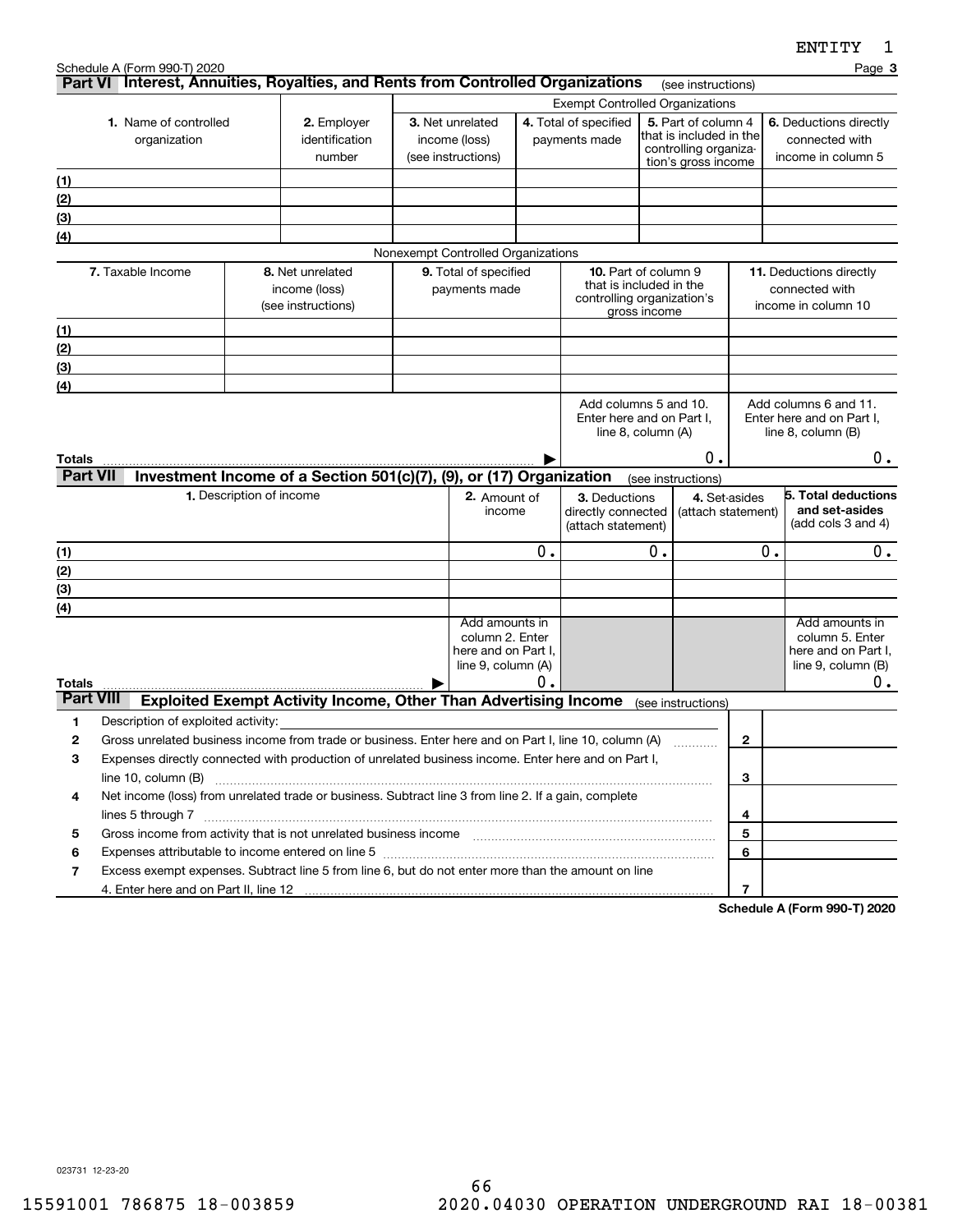| Part IX        | Schedule A (Form 990-T) 2020<br><b>Advertising Income</b>                                                      |                    |          |   |                 | Page 4                             |
|----------------|----------------------------------------------------------------------------------------------------------------|--------------------|----------|---|-----------------|------------------------------------|
| 1              | Name(s) of periodical(s). Check box if reporting two or more periodicals on a consolidated basis.              |                    |          |   |                 |                                    |
|                | A                                                                                                              |                    |          |   |                 |                                    |
|                | B                                                                                                              |                    |          |   |                 |                                    |
|                | C                                                                                                              |                    |          |   |                 |                                    |
|                | D                                                                                                              |                    |          |   |                 |                                    |
|                | Enter amounts for each periodical listed above in the corresponding column.                                    |                    |          |   |                 |                                    |
|                |                                                                                                                |                    | A        | В | C               | D                                  |
| 2              | Gross advertising income                                                                                       |                    |          |   |                 |                                    |
|                | Add columns A through D. Enter here and on Part I, line 11, column (A) manufactured columns A through D. Enter |                    |          |   |                 | 0.                                 |
| a              |                                                                                                                |                    |          |   |                 |                                    |
| 3              | Direct advertising costs by periodical                                                                         |                    |          |   |                 |                                    |
| a              |                                                                                                                |                    |          |   |                 | 0.                                 |
|                |                                                                                                                |                    |          |   |                 |                                    |
| 4              | Advertising gain (loss). Subtract line 3 from line                                                             |                    |          |   |                 |                                    |
|                | 2. For any column in line 4 showing a gain,                                                                    |                    |          |   |                 |                                    |
|                | complete lines 5 through 8. For any column in                                                                  |                    |          |   |                 |                                    |
|                | line 4 showing a loss or zero, do not complete                                                                 |                    |          |   |                 |                                    |
|                | lines 5 through 7, and enter zero on line 8                                                                    |                    |          |   |                 |                                    |
| 5              |                                                                                                                |                    |          |   |                 |                                    |
| 6              |                                                                                                                |                    |          |   |                 |                                    |
| 7              | Excess readership costs. If line 6 is less than                                                                |                    |          |   |                 |                                    |
|                | line 5, subtract line 6 from line 5. If line 5 is less                                                         |                    |          |   |                 |                                    |
|                |                                                                                                                |                    |          |   |                 |                                    |
| 8              | Excess readership costs allowed as a                                                                           |                    |          |   |                 |                                    |
|                | deduction. For each column showing a gain on                                                                   |                    |          |   |                 |                                    |
|                | line 4, enter the lesser of line 4 or line 7                                                                   |                    |          |   |                 |                                    |
| a              | Add line 8, columns A through D. Enter the greater of the line 8a, columns total or zero here and on           |                    |          |   |                 |                                    |
|                | Part II, line 13                                                                                               |                    |          |   |                 | 0.                                 |
| Part X         | <b>Compensation of Officers, Directors, and Trustees</b> (see instructions)                                    |                    |          |   |                 |                                    |
|                |                                                                                                                |                    |          |   | 3. Percentage   |                                    |
|                | 1. Name                                                                                                        |                    | 2. Title |   |                 | 4. Compensation<br>attributable to |
|                |                                                                                                                |                    |          |   | of time devoted |                                    |
|                |                                                                                                                |                    |          |   | to business     | unrelated business                 |
| (1)            |                                                                                                                |                    |          |   | %               |                                    |
| (2)            |                                                                                                                |                    |          |   | %               |                                    |
| (3)            |                                                                                                                |                    |          |   | %               |                                    |
| (4)            |                                                                                                                |                    |          |   | $\frac{0}{0}$   |                                    |
|                |                                                                                                                |                    |          |   |                 |                                    |
|                | <b>Total.</b> Enter here and on Part II, line 1                                                                |                    |          |   |                 | $\mathbf 0$ .                      |
| <b>Part XI</b> | <b>Supplemental Information</b>                                                                                | (see instructions) |          |   |                 |                                    |
|                |                                                                                                                |                    |          |   |                 |                                    |
|                |                                                                                                                |                    |          |   |                 |                                    |

023732 12-23-20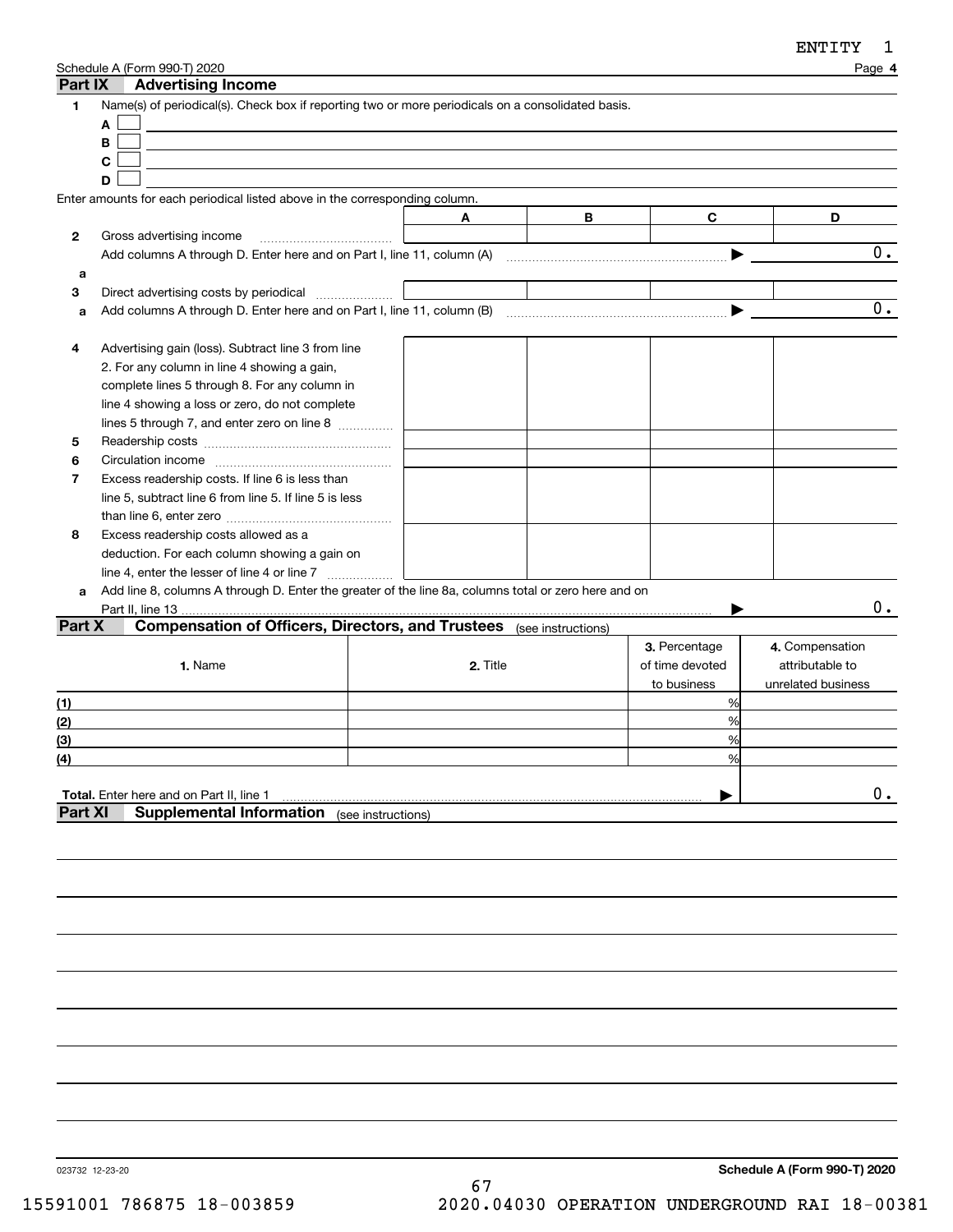| FORM $990-T (A)$                                                                                               | OTHER INCOME     | STATEMENT 1                                              |
|----------------------------------------------------------------------------------------------------------------|------------------|----------------------------------------------------------|
| DESCRIPTION                                                                                                    |                  | <b>AMOUNT</b>                                            |
| OTHER INCOME                                                                                                   |                  | 6,534.                                                   |
| TOTAL TO SCHEDULE A, PART I, LINE 12                                                                           |                  | 6,534.                                                   |
| FORM $990-T (A)$                                                                                               | OTHER DEDUCTIONS | STATEMENT 2                                              |
| DESCRIPTION                                                                                                    |                  | <b>AMOUNT</b>                                            |
| GENERAL & ADMINISTRATIVE<br>RENT EXPENSE<br>UTILITIES<br>LEGAL & PROFESSIONAL<br><b>INSURANCE</b><br>MARKETING |                  | 13,882.<br>85,926.<br>8,842.<br>1,511.<br>1,861.<br>505. |
| TOTAL TO SCHEDULE A, PART II, LINE 14                                                                          |                  | 112,527.                                                 |

}}}}}}}}}}}}}}}}}}}}}}}}}}}}}}}}}}}} }}}}}}}}}}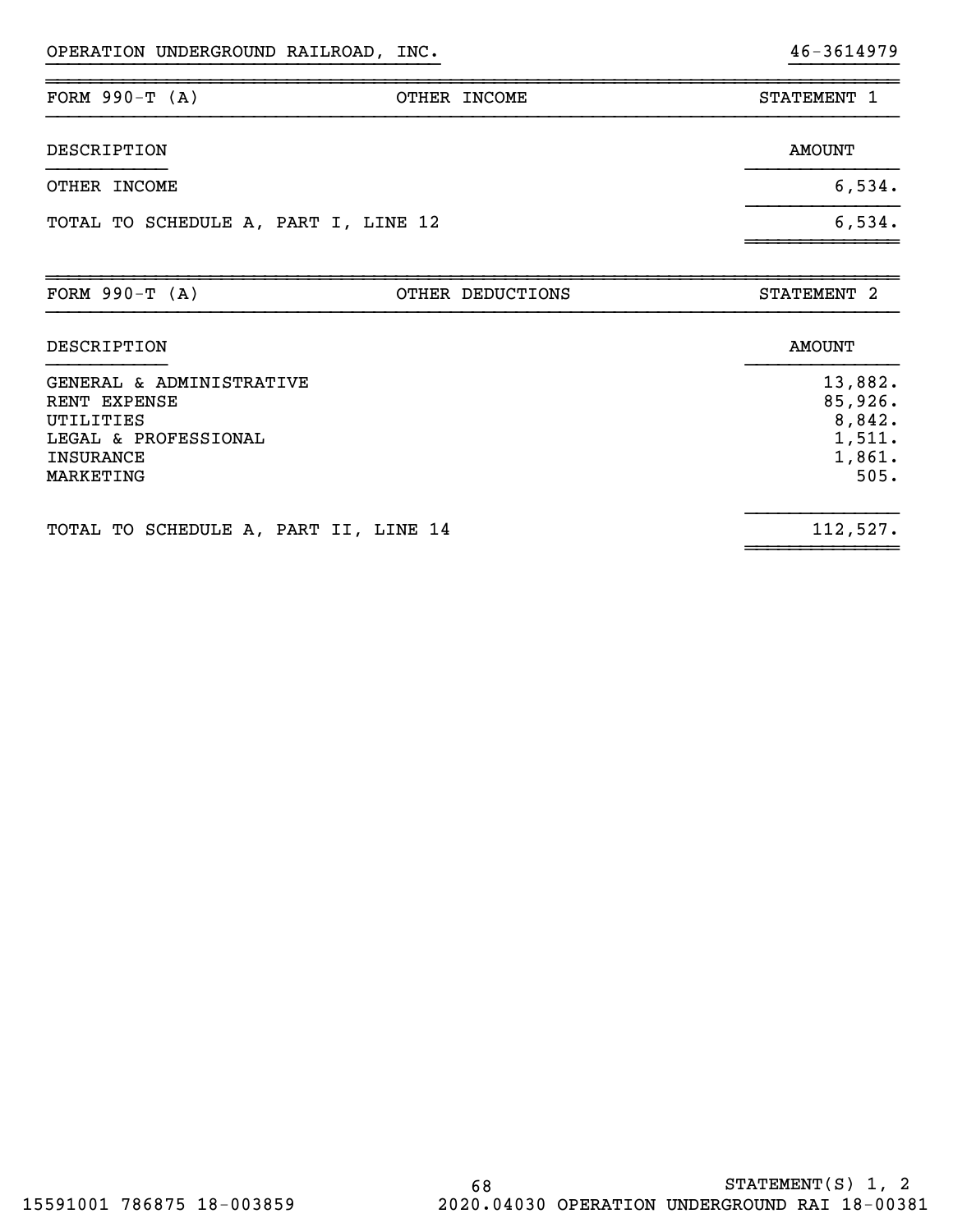| Form |                                                        |  |
|------|--------------------------------------------------------|--|
|      | Department of the Treasury<br>Internal Revenue Service |  |

## **Depreciation and Amortization**

**(Including Information on Listed Property)** A PG1

**| Attach to your tax return.**

Attachment Sequence No. **2020**

1

OMB No. 1545-0172

| Go to www.irs.gov/Form4562 for instructions and the latest information. |                                                 |
|-------------------------------------------------------------------------|-------------------------------------------------|
|                                                                         | Rusiness or activity to which this form relates |

|          | Name(s) shown on return                                                                                                                                  |                                            |                                                                                    |                              | Business or activity to which this form relates |                  |              | Identifying number         |
|----------|----------------------------------------------------------------------------------------------------------------------------------------------------------|--------------------------------------------|------------------------------------------------------------------------------------|------------------------------|-------------------------------------------------|------------------|--------------|----------------------------|
|          | OPERATION UNDERGROUND RAILROAD, INC.                                                                                                                     |                                            |                                                                                    |                              | <b>FITNESS CENTER</b>                           |                  |              | 46-3614979                 |
| Part I   | Election To Expense Certain Property Under Section 179 Note: If you have any listed property, complete Part V before you complete Part I.                |                                            |                                                                                    |                              |                                                 |                  |              |                            |
|          | <b>1</b> Maximum amount (see instructions)                                                                                                               |                                            |                                                                                    |                              |                                                 |                  | 1.           | 1,040,000.                 |
|          | 2 Total cost of section 179 property placed in service (see instructions) manufactured cost of section 179 property placed in service (see instructions) |                                            |                                                                                    |                              |                                                 |                  | $\mathbf{2}$ |                            |
|          |                                                                                                                                                          |                                            |                                                                                    |                              |                                                 |                  | 3            | 2,590,000.                 |
| 4        | Reduction in limitation. Subtract line 3 from line 2. If zero or less, enter -0-                                                                         |                                            |                                                                                    |                              |                                                 |                  | 4            |                            |
| 5        | Dollar limitation for tax year. Subtract line 4 from line 1. If zero or less, enter -0-. If married filing separately, see instructions                  |                                            |                                                                                    |                              |                                                 |                  | 5            |                            |
| 6        | (a) Description of property                                                                                                                              |                                            |                                                                                    | (b) Cost (business use only) |                                                 | (c) Elected cost |              |                            |
|          |                                                                                                                                                          |                                            |                                                                                    |                              |                                                 |                  |              |                            |
|          |                                                                                                                                                          |                                            |                                                                                    |                              |                                                 |                  |              |                            |
|          |                                                                                                                                                          |                                            |                                                                                    |                              |                                                 |                  |              |                            |
|          |                                                                                                                                                          |                                            |                                                                                    |                              |                                                 |                  |              |                            |
|          | 7 Listed property. Enter the amount from line 29                                                                                                         |                                            |                                                                                    |                              | 7                                               |                  |              |                            |
|          |                                                                                                                                                          |                                            |                                                                                    |                              |                                                 |                  | 8            |                            |
|          |                                                                                                                                                          |                                            |                                                                                    |                              |                                                 |                  | 9            |                            |
|          |                                                                                                                                                          |                                            |                                                                                    |                              |                                                 |                  | 10           |                            |
|          | 11 Business income limitation. Enter the smaller of business income (not less than zero) or line 5                                                       |                                            |                                                                                    |                              |                                                 |                  | 11           |                            |
|          |                                                                                                                                                          |                                            |                                                                                    |                              |                                                 |                  | 12           |                            |
|          | 13 Carryover of disallowed deduction to 2021. Add lines 9 and 10, less line 12                                                                           |                                            |                                                                                    |                              | ▶<br>13                                         |                  |              |                            |
|          | Note: Don't use Part II or Part III below for listed property. Instead, use Part V.                                                                      |                                            |                                                                                    |                              |                                                 |                  |              |                            |
| Part II  | Special Depreciation Allowance and Other Depreciation (Don't include listed property.)                                                                   |                                            |                                                                                    |                              |                                                 |                  |              |                            |
|          | 14 Special depreciation allowance for qualified property (other than listed property) placed in service during                                           |                                            |                                                                                    |                              |                                                 |                  |              |                            |
|          | the tax year                                                                                                                                             |                                            |                                                                                    |                              |                                                 |                  | 14           |                            |
|          | 15 Property subject to section 168(f)(1) election material content content and property subject to section 168(f)(1) election                            |                                            |                                                                                    |                              |                                                 |                  | 15           |                            |
|          | 16 Other depreciation (including ACRS)                                                                                                                   |                                            |                                                                                    |                              |                                                 |                  | 16           |                            |
| Part III | <b>MACRS Depreciation (Don't include listed property. See instructions.)</b>                                                                             |                                            |                                                                                    |                              |                                                 |                  |              |                            |
|          |                                                                                                                                                          |                                            |                                                                                    | <b>Section A</b>             |                                                 |                  |              |                            |
|          | 17 MACRS deductions for assets placed in service in tax years beginning before 2020                                                                      |                                            |                                                                                    |                              |                                                 |                  | 17           | 24, 157.                   |
|          | 18 If you are electing to group any assets placed in service during the tax year into one or more general asset accounts, check here                     |                                            |                                                                                    |                              |                                                 |                  |              |                            |
|          | Section B - Assets Placed in Service During 2020 Tax Year Using the General Depreciation System                                                          |                                            |                                                                                    |                              |                                                 |                  |              |                            |
|          | (a) Classification of property                                                                                                                           | (b) Month and<br>year placed<br>in service | (c) Basis for depreciation<br>(business/investment use<br>only - see instructions) |                              | (d) Recovery<br>period                          | (e) Convention   | (f) Method   | (g) Depreciation deduction |
| 19a      | 3-year property                                                                                                                                          |                                            |                                                                                    |                              |                                                 |                  |              |                            |
| b        | 5-year property                                                                                                                                          |                                            |                                                                                    |                              |                                                 |                  |              |                            |
| с        | 7-year property                                                                                                                                          |                                            |                                                                                    |                              |                                                 |                  |              |                            |
| d        | 10-year property                                                                                                                                         |                                            |                                                                                    |                              |                                                 |                  |              |                            |
| е        | 15-year property                                                                                                                                         |                                            |                                                                                    |                              |                                                 |                  |              |                            |
| f        | 20-year property                                                                                                                                         |                                            |                                                                                    |                              |                                                 |                  |              |                            |
| g        | 25-year property                                                                                                                                         |                                            |                                                                                    |                              | 25 yrs.                                         |                  | S/L          |                            |
|          |                                                                                                                                                          |                                            |                                                                                    |                              | 27.5 yrs.                                       | MМ               | S/L          |                            |
| h        | Residential rental property                                                                                                                              |                                            |                                                                                    |                              | 27.5 yrs.                                       | MМ               | S/L          |                            |
|          |                                                                                                                                                          |                                            |                                                                                    |                              | 39 yrs.                                         | MМ               | S/L          |                            |
| j.       | Nonresidential real property                                                                                                                             |                                            |                                                                                    |                              |                                                 | MМ               | S/L          |                            |
|          | Section C - Assets Placed in Service During 2020 Tax Year Using the Alternative Depreciation System                                                      |                                            |                                                                                    |                              |                                                 |                  |              |                            |
| 20a      | Class life                                                                                                                                               |                                            |                                                                                    |                              |                                                 |                  | S/L          |                            |
| b        | 12-year                                                                                                                                                  |                                            |                                                                                    |                              | 12 yrs.                                         |                  | S/L          |                            |
| c        | 30-year                                                                                                                                                  |                                            |                                                                                    |                              | 30 yrs.                                         | MМ               | S/L          |                            |
| d        | 40-year                                                                                                                                                  |                                            |                                                                                    |                              | 40 yrs.                                         | MМ               | S/L          |                            |
| Part IV  | <b>Summary (See instructions.)</b>                                                                                                                       |                                            |                                                                                    |                              |                                                 |                  |              |                            |
|          | 21 Listed property. Enter amount from line 28                                                                                                            |                                            |                                                                                    |                              |                                                 |                  | 21           |                            |
|          | 22 Total. Add amounts from line 12, lines 14 through 17, lines 19 and 20 in column (g), and line 21.                                                     |                                            |                                                                                    |                              |                                                 |                  |              |                            |
|          | Enter here and on the appropriate lines of your return. Partnerships and S corporations - see instr.                                                     |                                            |                                                                                    |                              |                                                 |                  | 22           | 24,157.                    |
|          | 23 For assets shown above and placed in service during the current year, enter the                                                                       |                                            |                                                                                    |                              |                                                 |                  |              |                            |

| portion of the basis attributable to section 263A costs                           |  | ഹ |                                                    |           |  |
|-----------------------------------------------------------------------------------|--|---|----------------------------------------------------|-----------|--|
| 016251 12-18-20 LHA For Paperwork Reduction Act Notice, see separate matructions. |  |   |                                                    | Form 4562 |  |
| $\overline{a}$                                                                    |  |   | $0.000$ $0.1020$ couplates initial control part 10 |           |  |

15591001 786875 18-003859 2020.04030 OPERATION UNDERGROUND RAI 18-00381

**23**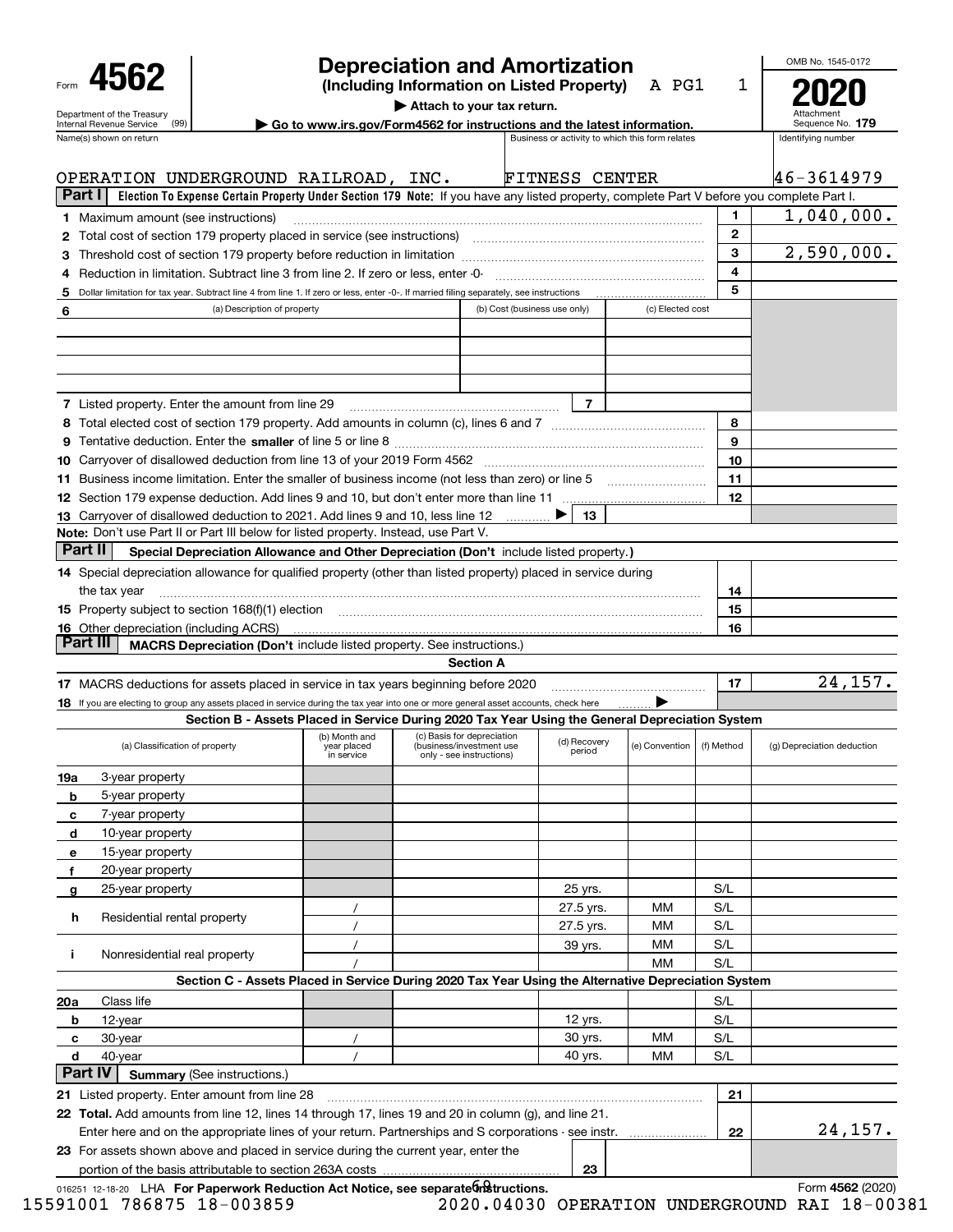| Form 4562 (2020)                                                                                                                                                                                                    |                                                           | OPERATION UNDERGROUND RAILROAD, INC.                                                                                 |                                            |                |                       |                                   |         |                                             |         |                      |     | 46-3614979   |                               | Page 2              |
|---------------------------------------------------------------------------------------------------------------------------------------------------------------------------------------------------------------------|-----------------------------------------------------------|----------------------------------------------------------------------------------------------------------------------|--------------------------------------------|----------------|-----------------------|-----------------------------------|---------|---------------------------------------------|---------|----------------------|-----|--------------|-------------------------------|---------------------|
| Part V<br>Listed Property (Include automobiles, certain other vehicles, certain aircraft, and property used for<br>entertainment, recreation, or amusement.)                                                        |                                                           |                                                                                                                      |                                            |                |                       |                                   |         |                                             |         |                      |     |              |                               |                     |
| Note: For any vehicle for which you are using the standard mileage rate or deducting lease expense, complete only 24a,<br>24b, columns (a) through (c) of Section A, all of Section B, and Section C if applicable. |                                                           |                                                                                                                      |                                            |                |                       |                                   |         |                                             |         |                      |     |              |                               |                     |
|                                                                                                                                                                                                                     |                                                           | Section A - Depreciation and Other Information (Caution: See the instructions for limits for passenger automobiles.) |                                            |                |                       |                                   |         |                                             |         |                      |     |              |                               |                     |
| 24a Do you have evidence to support the business/investment use claimed?                                                                                                                                            |                                                           |                                                                                                                      |                                            |                |                       | Yes                               |         | No   24b If "Yes," is the evidence written? |         |                      |     |              | Yes                           | No                  |
|                                                                                                                                                                                                                     | (b)                                                       | (c)                                                                                                                  |                                            |                |                       | (e)                               |         | (f)                                         |         | (g)                  |     | (h)          |                               | (i)                 |
| (a)<br>Type of property                                                                                                                                                                                             | Date                                                      | Business/                                                                                                            |                                            | (d)<br>Cost or |                       | Basis for depreciation            |         | Recovery                                    |         | Method/              |     | Depreciation |                               | Elected             |
| (list vehicles first)                                                                                                                                                                                               | placed in<br>service                                      | investment<br>use percentage                                                                                         |                                            | other basis    |                       | (business/investment<br>use only) |         | period                                      |         | Convention           |     | deduction    |                               | section 179<br>cost |
| 25 Special depreciation allowance for qualified listed property placed in service during the tax year and                                                                                                           |                                                           |                                                                                                                      |                                            |                |                       |                                   |         |                                             |         |                      |     |              |                               |                     |
|                                                                                                                                                                                                                     |                                                           |                                                                                                                      |                                            |                |                       |                                   |         |                                             |         | 25                   |     |              |                               |                     |
| 26 Property used more than 50% in a qualified business use:                                                                                                                                                         |                                                           |                                                                                                                      |                                            |                |                       |                                   |         |                                             |         |                      |     |              |                               |                     |
|                                                                                                                                                                                                                     |                                                           |                                                                                                                      | %                                          |                |                       |                                   |         |                                             |         |                      |     |              |                               |                     |
|                                                                                                                                                                                                                     | $3 - 3$                                                   |                                                                                                                      | $\%$                                       |                |                       |                                   |         |                                             |         |                      |     |              |                               |                     |
|                                                                                                                                                                                                                     | $\mathbb{C}^n \times \mathbb{C}^n$                        |                                                                                                                      | %                                          |                |                       |                                   |         |                                             |         |                      |     |              |                               |                     |
|                                                                                                                                                                                                                     | $\mathbf{1}^{\prime}$ , $\mathbf{1}^{\prime}$             |                                                                                                                      |                                            |                |                       |                                   |         |                                             |         |                      |     |              |                               |                     |
| 27 Property used 50% or less in a qualified business use:                                                                                                                                                           |                                                           |                                                                                                                      |                                            |                |                       |                                   |         |                                             |         |                      |     |              |                               |                     |
|                                                                                                                                                                                                                     | 生产生                                                       |                                                                                                                      | %                                          |                |                       |                                   |         |                                             | $S/L -$ |                      |     |              |                               |                     |
|                                                                                                                                                                                                                     | $\mathcal{X}^{\mathcal{A}}$ , $\mathcal{X}^{\mathcal{A}}$ |                                                                                                                      | $\%$                                       |                |                       |                                   |         |                                             | $S/L -$ |                      |     |              |                               |                     |
|                                                                                                                                                                                                                     |                                                           |                                                                                                                      | %                                          |                |                       |                                   |         |                                             | $S/L -$ |                      |     |              |                               |                     |
|                                                                                                                                                                                                                     |                                                           |                                                                                                                      |                                            |                |                       |                                   |         |                                             |         | 28                   |     |              |                               |                     |
|                                                                                                                                                                                                                     |                                                           |                                                                                                                      |                                            |                |                       |                                   |         |                                             |         |                      |     | 29           |                               |                     |
|                                                                                                                                                                                                                     |                                                           |                                                                                                                      | Section B - Information on Use of Vehicles |                |                       |                                   |         |                                             |         |                      |     |              |                               |                     |
| Complete this section for vehicles used by a sole proprietor, partner, or other "more than 5% owner," or related person. If you provided vehicles                                                                   |                                                           |                                                                                                                      |                                            |                |                       |                                   |         |                                             |         |                      |     |              |                               |                     |
| to your employees, first answer the questions in Section C to see if you meet an exception to completing this section for those vehicles.                                                                           |                                                           |                                                                                                                      |                                            |                |                       |                                   |         |                                             |         |                      |     |              |                               |                     |
|                                                                                                                                                                                                                     |                                                           |                                                                                                                      |                                            |                |                       |                                   |         |                                             |         |                      |     |              |                               |                     |
|                                                                                                                                                                                                                     |                                                           |                                                                                                                      |                                            | (a)            |                       | (b)                               |         | (c)<br>Vehicle                              |         | (d)                  |     | (e)          |                               | (f)                 |
| <b>30</b> Total business/investment miles driven during the<br>year (don't include commuting miles)                                                                                                                 |                                                           | Vehicle                                                                                                              |                                            |                | Vehicle               |                                   | Vehicle |                                             |         | Vehicle              |     |              | Vehicle                       |                     |
|                                                                                                                                                                                                                     |                                                           |                                                                                                                      |                                            |                |                       |                                   |         |                                             |         |                      |     |              |                               |                     |
| 31 Total commuting miles driven during the year                                                                                                                                                                     |                                                           |                                                                                                                      |                                            |                |                       |                                   |         |                                             |         |                      |     |              |                               |                     |
| 32 Total other personal (noncommuting) miles                                                                                                                                                                        |                                                           |                                                                                                                      |                                            |                |                       |                                   |         |                                             |         |                      |     |              |                               |                     |
|                                                                                                                                                                                                                     |                                                           |                                                                                                                      |                                            |                |                       |                                   |         |                                             |         |                      |     |              |                               |                     |
| 33 Total miles driven during the year.                                                                                                                                                                              |                                                           |                                                                                                                      |                                            |                |                       |                                   |         |                                             |         |                      |     |              |                               |                     |
|                                                                                                                                                                                                                     |                                                           |                                                                                                                      |                                            |                |                       |                                   |         |                                             |         |                      |     |              |                               |                     |
| 34 Was the vehicle available for personal use                                                                                                                                                                       |                                                           |                                                                                                                      | Yes                                        | No             | Yes                   | No                                | Yes     | No                                          | Yes     | No                   | Yes | No           | Yes                           | No                  |
|                                                                                                                                                                                                                     |                                                           |                                                                                                                      |                                            |                |                       |                                   |         |                                             |         |                      |     |              |                               |                     |
| 35 Was the vehicle used primarily by a more                                                                                                                                                                         |                                                           |                                                                                                                      |                                            |                |                       |                                   |         |                                             |         |                      |     |              |                               |                     |
| than 5% owner or related person?                                                                                                                                                                                    |                                                           |                                                                                                                      |                                            |                |                       |                                   |         |                                             |         |                      |     |              |                               |                     |
| 36 Is another vehicle available for personal                                                                                                                                                                        |                                                           |                                                                                                                      |                                            |                |                       |                                   |         |                                             |         |                      |     |              |                               |                     |
|                                                                                                                                                                                                                     |                                                           |                                                                                                                      |                                            |                |                       |                                   |         |                                             |         |                      |     |              |                               |                     |
|                                                                                                                                                                                                                     |                                                           | Section C - Questions for Employers Who Provide Vehicles for Use by Their Employees                                  |                                            |                |                       |                                   |         |                                             |         |                      |     |              |                               |                     |
| Answer these questions to determine if you meet an exception to completing Section B for vehicles used by employees who aren't                                                                                      |                                                           |                                                                                                                      |                                            |                |                       |                                   |         |                                             |         |                      |     |              |                               |                     |
| more than 5% owners or related persons.                                                                                                                                                                             |                                                           |                                                                                                                      |                                            |                |                       |                                   |         |                                             |         |                      |     |              |                               |                     |
| 37 Do you maintain a written policy statement that prohibits all personal use of vehicles, including commuting, by your                                                                                             |                                                           |                                                                                                                      |                                            |                |                       |                                   |         |                                             |         |                      |     |              | Yes                           | No                  |
|                                                                                                                                                                                                                     |                                                           |                                                                                                                      |                                            |                |                       |                                   |         |                                             |         |                      |     |              |                               |                     |
| 38 Do you maintain a written policy statement that prohibits personal use of vehicles, except commuting, by your                                                                                                    |                                                           |                                                                                                                      |                                            |                |                       |                                   |         |                                             |         |                      |     |              |                               |                     |
| employees? See the instructions for vehicles used by corporate officers, directors, or 1% or more owners                                                                                                            |                                                           |                                                                                                                      |                                            |                |                       |                                   |         |                                             |         |                      |     |              |                               |                     |
| 39 Do you treat all use of vehicles by employees as personal use?                                                                                                                                                   |                                                           |                                                                                                                      |                                            |                |                       |                                   |         |                                             |         |                      |     |              |                               |                     |
| 40 Do you provide more than five vehicles to your employees, obtain information from your employees about                                                                                                           |                                                           |                                                                                                                      |                                            |                |                       |                                   |         |                                             |         |                      |     |              |                               |                     |
|                                                                                                                                                                                                                     |                                                           |                                                                                                                      |                                            |                |                       |                                   |         |                                             |         |                      |     |              |                               |                     |
|                                                                                                                                                                                                                     |                                                           |                                                                                                                      |                                            |                |                       |                                   |         |                                             |         |                      |     |              |                               |                     |
| Note: If your answer to 37, 38, 39, 40, or 41 is "Yes," don't complete Section B for the covered vehicles.<br><b>Part VI   Amortization</b>                                                                         |                                                           |                                                                                                                      |                                            |                |                       |                                   |         |                                             |         |                      |     |              |                               |                     |
| (a)                                                                                                                                                                                                                 |                                                           |                                                                                                                      | (b)                                        |                | (c)                   |                                   |         | (d)                                         |         | (e)                  |     |              | (f)                           |                     |
| Description of costs                                                                                                                                                                                                |                                                           |                                                                                                                      | Date amortization                          |                | Amortizable<br>amount |                                   |         | Code<br>section                             |         | Amortization         |     |              | Amortization<br>for this year |                     |
|                                                                                                                                                                                                                     |                                                           |                                                                                                                      | begins                                     |                |                       |                                   |         |                                             |         | period or percentage |     |              |                               |                     |
| 42 Amortization of costs that begins during your 2020 tax year:                                                                                                                                                     |                                                           |                                                                                                                      |                                            |                |                       |                                   |         |                                             |         |                      |     |              |                               |                     |
|                                                                                                                                                                                                                     |                                                           |                                                                                                                      | $\mathbb{C}^{\times}$<br>$\sim 10$         |                |                       |                                   |         |                                             |         |                      |     |              |                               |                     |
|                                                                                                                                                                                                                     |                                                           |                                                                                                                      |                                            |                |                       |                                   |         |                                             |         |                      |     |              |                               |                     |

**43 4443**<br> **43** Amortization of costs that began before your 2020 tax year  $\frac{1}{2}$ <br> **44 Total Add amounts is solumn (f)** See the instructions for where to spect **44 Total.** Add amounts in column (f). See the instructions for where to report \_\_\_\_\_\_\_<br>0 tax <sub>!</sub><br>tions !

016252 12-18-20

 **4562** Form (2020)